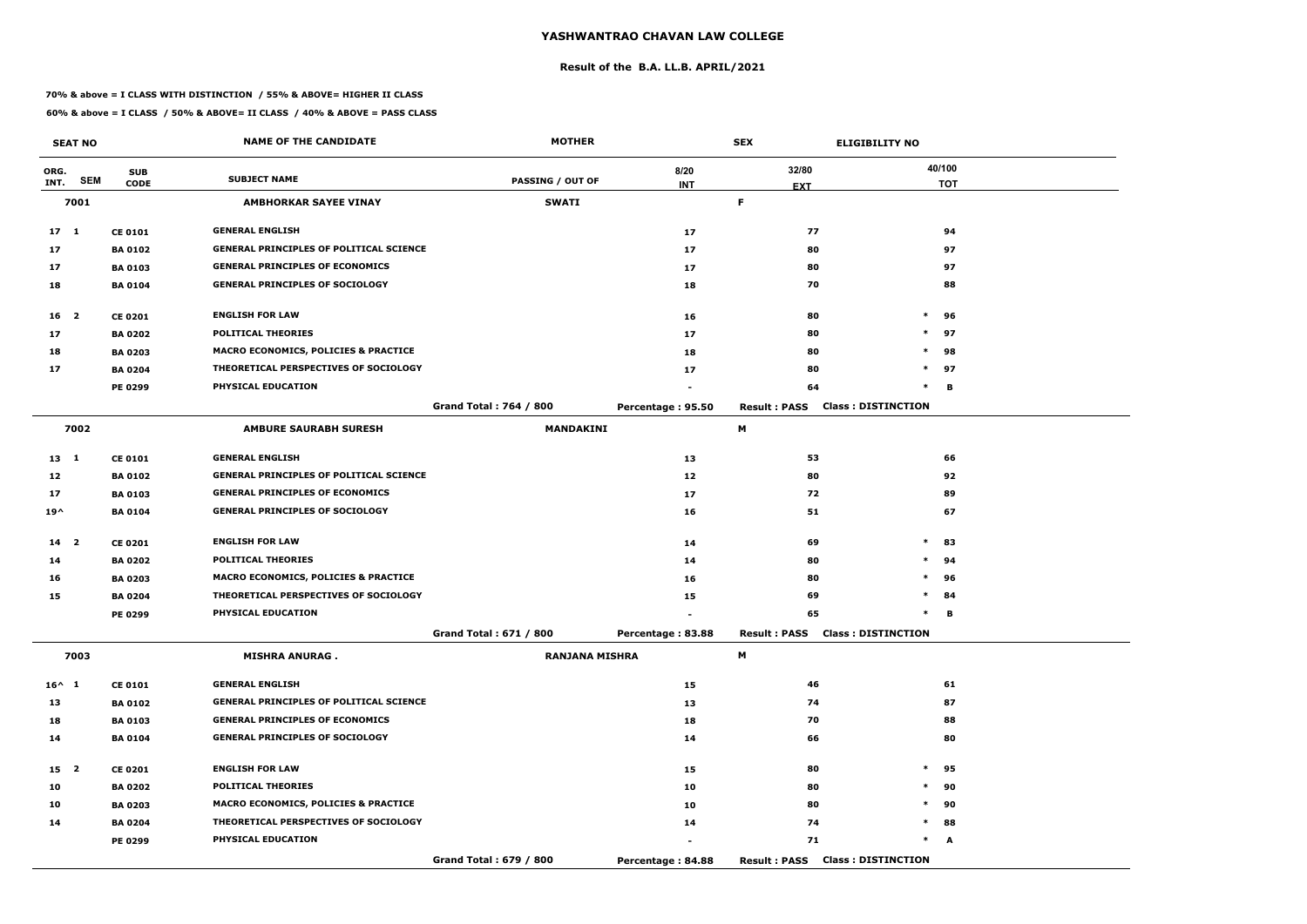#### **Result of the B.A. LL.B. APRIL/2021**

#### **70% & above = I CLASS WITH DISTINCTION / 55% & ABOVE= HIGHER II CLASS**

|                 | <b>SEAT NO</b> |                | <b>NAME OF THE CANDIDATE</b>                    | <b>MOTHER</b>            |                   | <b>SEX</b>          | <b>ELIGIBILITY NO</b>     |            |  |
|-----------------|----------------|----------------|-------------------------------------------------|--------------------------|-------------------|---------------------|---------------------------|------------|--|
| ORG.            |                | <b>SUB</b>     | <b>SUBJECT NAME</b>                             |                          | 8/20              | 32/80               |                           | 40/100     |  |
| INT.            | <b>SEM</b>     | <b>CODE</b>    |                                                 | <b>PASSING / OUT OF</b>  | <b>INT</b>        | <b>EXT</b>          |                           | <b>TOT</b> |  |
|                 | 7004           |                | <b>SHARMA ASHUTOSH SUSHIL</b>                   | <b>MANJU DEVI</b>        |                   | M                   |                           |            |  |
| $15 \quad 1$    |                | <b>CE 0101</b> | <b>GENERAL ENGLISH</b>                          |                          | 15                | 64                  |                           | 79         |  |
| 15              |                | <b>BA 0102</b> | <b>GENERAL PRINCIPLES OF POLITICAL SCIENCE</b>  |                          | 15                | 64                  |                           | 79         |  |
| 18              |                | <b>BA0103</b>  | <b>GENERAL PRINCIPLES OF ECONOMICS</b>          |                          | 18                | 78                  |                           | 96         |  |
| $18^{\wedge}$   |                | <b>BA 0104</b> | <b>GENERAL PRINCIPLES OF SOCIOLOGY</b>          |                          | 17                | 56                  |                           | 73         |  |
| 15 2            |                | <b>CE 0201</b> | <b>ENGLISH FOR LAW</b>                          |                          | 15                | 80                  | $\ast$                    | 95         |  |
| 15              |                | <b>BA 0202</b> | <b>POLITICAL THEORIES</b>                       |                          | 15                | 80                  | $\ast$                    | 95         |  |
| 18              |                | <b>BA 0203</b> | <b>MACRO ECONOMICS, POLICIES &amp; PRACTICE</b> |                          | 18                | 69                  | $\ast$                    | 87         |  |
| 15              |                | <b>BA 0204</b> | THEORETICAL PERSPECTIVES OF SOCIOLOGY           |                          | 15                | 75                  | $\ast$                    | 90         |  |
|                 |                | PE 0299        | PHYSICAL EDUCATION                              |                          |                   | 68                  | $\ast$                    | B          |  |
|                 |                |                |                                                 | Grand Total: 694 / 800   | Percentage: 86.75 | <b>Result: PASS</b> | <b>Class: DISTINCTION</b> |            |  |
|                 | 7005           |                | <b>BABU NIKHIL SURESH</b>                       | <b>REKHA SURESH BABU</b> |                   | М                   |                           |            |  |
| $13 \quad 1$    |                | <b>CE 0101</b> | <b>GENERAL ENGLISH</b>                          |                          | 13                | 61                  |                           | 74         |  |
| AB              |                | <b>BA 0102</b> | <b>GENERAL PRINCIPLES OF POLITICAL SCIENCE</b>  |                          | AB                | 80                  | $\ast$                    | 80 F       |  |
| $16^{\wedge}$   |                | <b>BA 0103</b> | <b>GENERAL PRINCIPLES OF ECONOMICS</b>          |                          | 15                | 48                  |                           | 63         |  |
| AB              |                | <b>BA 0104</b> | <b>GENERAL PRINCIPLES OF SOCIOLOGY</b>          |                          | AB                | 54                  | $\ast$                    | 54 F       |  |
| AB <sub>2</sub> |                | <b>CE 0201</b> | <b>ENGLISH FOR LAW</b>                          |                          | AB                | 61                  | $\ast$                    | 61 F       |  |
| 13              |                | <b>BA 0202</b> | <b>POLITICAL THEORIES</b>                       |                          | 13                | 64                  | $*$                       | 77         |  |
| 15              |                | <b>BA 0203</b> | MACRO ECONOMICS, POLICIES & PRACTICE            |                          | 15                | 53                  | $\ast$                    | 68         |  |
| AB              |                | <b>BA 0204</b> | THEORETICAL PERSPECTIVES OF SOCIOLOGY           |                          | AB                | 70                  | $\ast$                    | 70 F       |  |
|                 |                | PE 0299        | PHYSICAL EDUCATION                              |                          |                   | 61                  | $\ast$                    | в          |  |
|                 |                |                |                                                 | Grand Total: 547 / 800   | Percentage: 68.38 | <b>Result: FAIL</b> | <b>Class: FAIL</b>        |            |  |
|                 | 7006           |                | <b>BADIRKE PARAG RAJENDRA</b>                   | <b>KANCHAN</b>           |                   | M                   |                           |            |  |
| 15 1            |                | <b>CE 0101</b> | <b>GENERAL ENGLISH</b>                          |                          | 15                | 69                  |                           | 84         |  |
| 15              |                | <b>BA 0102</b> | <b>GENERAL PRINCIPLES OF POLITICAL SCIENCE</b>  |                          | 15                | 62                  |                           | 77         |  |
| 15              |                | <b>BA 0103</b> | <b>GENERAL PRINCIPLES OF ECONOMICS</b>          |                          | 15                | 49                  |                           | 64         |  |
| 13              |                | <b>BA 0104</b> | <b>GENERAL PRINCIPLES OF SOCIOLOGY</b>          |                          | 13                | 44                  |                           | 57         |  |
| 14 <sup>2</sup> |                | <b>CE 0201</b> | <b>ENGLISH FOR LAW</b>                          |                          | 14                | 80                  | $\ast$                    | 94         |  |
| 16              |                | <b>BA 0202</b> | <b>POLITICAL THEORIES</b>                       |                          | 16                | 80                  | $\ast$                    | 96         |  |
| 16              |                | <b>BA 0203</b> | MACRO ECONOMICS, POLICIES & PRACTICE            |                          | 16                | 69                  | $\ast$                    | 85         |  |
| 16              |                | <b>BA 0204</b> | THEORETICAL PERSPECTIVES OF SOCIOLOGY           |                          | 16                | 69                  | $\ast$                    | 85         |  |
|                 |                | <b>PE 0299</b> | PHYSICAL EDUCATION                              |                          | $\sim$            | 68                  | $\ast$                    | В          |  |
|                 |                |                |                                                 | Grand Total: 642 / 800   | Percentage: 80.25 | <b>Result: PASS</b> | <b>Class: DISTINCTION</b> |            |  |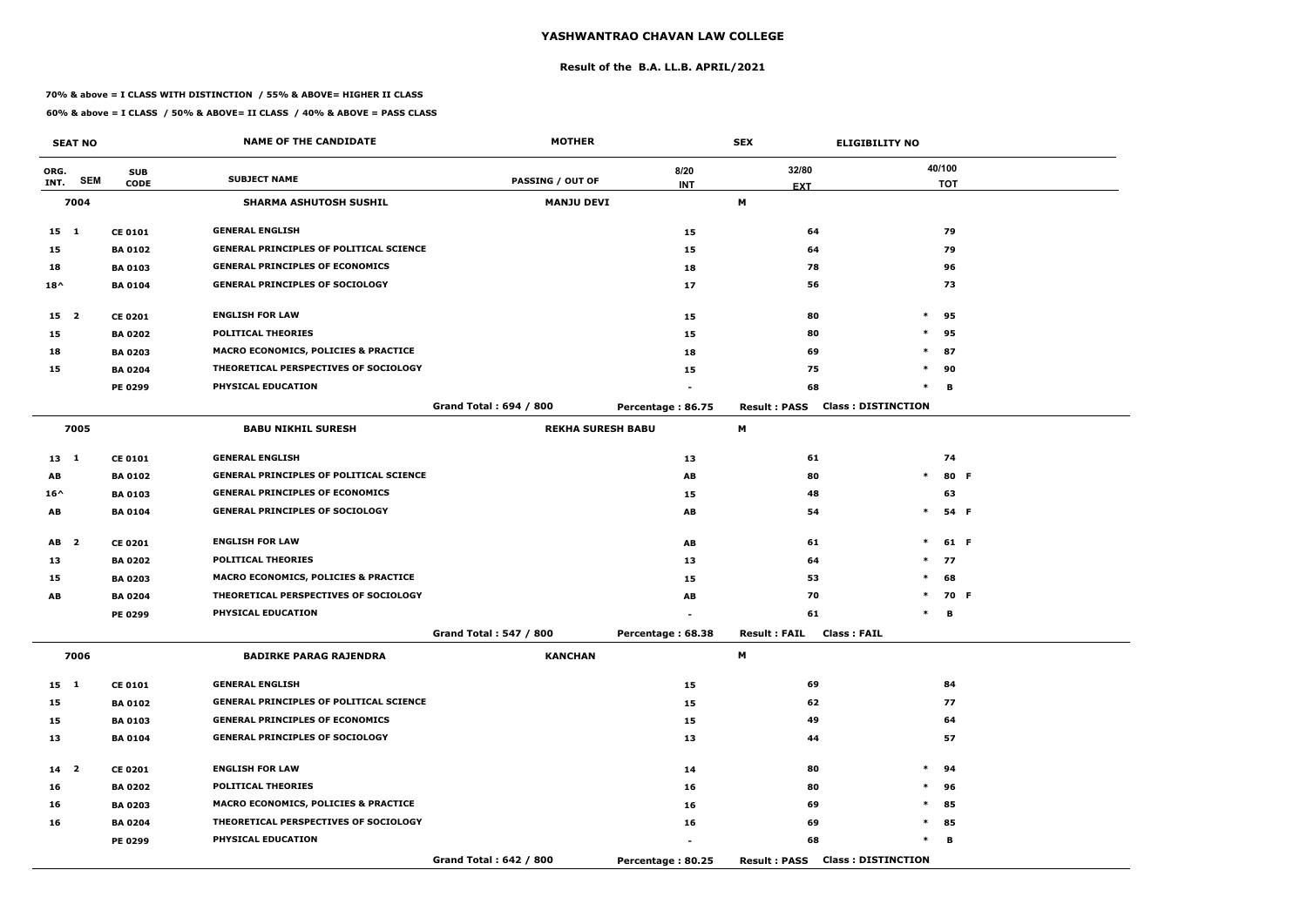#### **Result of the B.A. LL.B. APRIL/2021**

#### **70% & above = I CLASS WITH DISTINCTION / 55% & ABOVE= HIGHER II CLASS**

|                 | <b>SEAT NO</b> |                | <b>NAME OF THE CANDIDATE</b>                   | <b>MOTHER</b>                 |                   | <b>SEX</b><br><b>ELIGIBILITY NO</b>              |                   |
|-----------------|----------------|----------------|------------------------------------------------|-------------------------------|-------------------|--------------------------------------------------|-------------------|
| ORG.            |                | <b>SUB</b>     |                                                |                               | 8/20              | 32/80                                            | 40/100            |
| INT.            | <b>SEM</b>     | <b>CODE</b>    | <b>SUBJECT NAME</b>                            | <b>PASSING / OUT OF</b>       | <b>INT</b>        | <b>EXT</b>                                       | <b>TOT</b>        |
|                 | 7007           |                | <b>BAGAL SATYAJEET MILIND</b>                  | <b>RADHIKA</b>                |                   | M                                                |                   |
| $12 \quad 1$    |                | <b>CE 0101</b> | <b>GENERAL ENGLISH</b>                         |                               | 12                | 43                                               | $\ast$<br>55      |
| 12              |                | <b>BA 0102</b> | <b>GENERAL PRINCIPLES OF POLITICAL SCIENCE</b> |                               | 12                | 75                                               | 87                |
| 14              |                | <b>BA 0103</b> | <b>GENERAL PRINCIPLES OF ECONOMICS</b>         |                               | 14                | 70                                               | 84                |
| 17              |                | <b>BA 0104</b> | <b>GENERAL PRINCIPLES OF SOCIOLOGY</b>         |                               | 17                | 62                                               | 79                |
| 12 2            |                | <b>CE 0201</b> | <b>ENGLISH FOR LAW</b>                         |                               | 12                | 69                                               | $\ast$<br>81      |
| 13              |                | <b>BA 0202</b> | <b>POLITICAL THEORIES</b>                      |                               | 13                | 80                                               | $\ast$<br>93      |
| 15              |                | <b>BA 0203</b> | MACRO ECONOMICS, POLICIES & PRACTICE           |                               | 15                | 66                                               | $\ast$<br>81      |
| 16              |                | <b>BA 0204</b> | THEORETICAL PERSPECTIVES OF SOCIOLOGY          |                               | 16                | 72                                               | 88<br>$\ast$      |
|                 |                | <b>PE 0299</b> | PHYSICAL EDUCATION                             |                               |                   | 69                                               | $\ast$<br>В       |
|                 |                |                |                                                | <b>Grand Total: 648 / 800</b> | Percentage: 81.00 | <b>Class: DISTINCTION</b><br><b>Result: PASS</b> |                   |
|                 | 7008           |                | <b>BANSODE SACHIN KISAN</b>                    | <b>LALITA</b>                 |                   | М                                                |                   |
| $12 \quad 1$    |                | <b>CE 0101</b> | <b>GENERAL ENGLISH</b>                         |                               | 12                | 59                                               | $\ast$<br>71      |
| 12              |                | <b>BA 0102</b> | <b>GENERAL PRINCIPLES OF POLITICAL SCIENCE</b> |                               | 12                | 46                                               | $\ast$<br>58      |
| 14              |                | <b>BA0103</b>  | <b>GENERAL PRINCIPLES OF ECONOMICS</b>         |                               | 14                | 54                                               | $\ast$<br>68      |
| 15              |                | <b>BA 0104</b> | <b>GENERAL PRINCIPLES OF SOCIOLOGY</b>         |                               | 15                | 58                                               | $\ast$<br>73      |
| 12 2            |                | <b>CE 0201</b> | <b>ENGLISH FOR LAW</b>                         |                               | 12                | 69                                               | $\ast$<br>81      |
| 13              |                | <b>BA 0202</b> | <b>POLITICAL THEORIES</b>                      |                               | 13                | AB                                               | 13 F<br>$\ast$    |
| 14              |                | <b>BA 0203</b> | MACRO ECONOMICS, POLICIES & PRACTICE           |                               | 14                | AB                                               | $\ast$<br>14 F    |
| $15^{\wedge}$   |                | <b>BA 0204</b> | THEORETICAL PERSPECTIVES OF SOCIOLOGY          |                               | 14                | 45                                               | $\ast$<br>59      |
|                 |                | PE 0299        | PHYSICAL EDUCATION                             |                               |                   | AB                                               | $F - F$<br>$\ast$ |
|                 |                |                |                                                | Grand Total: 440 / 800        | Percentage: 55.00 | <b>Result: FAIL</b><br>Class : FAIL              |                   |
|                 | 7009           |                | <b>BARSING PRIYANSH SANJAY</b>                 | <b>KANCHAN</b>                |                   | M                                                |                   |
| $12 \quad 1$    |                | <b>CE 0101</b> | <b>GENERAL ENGLISH</b>                         |                               | 12                | 69                                               | 81                |
| 14              |                | <b>BA 0102</b> | <b>GENERAL PRINCIPLES OF POLITICAL SCIENCE</b> |                               | 14                | 48                                               | 62                |
| 15              |                | <b>BA 0103</b> | <b>GENERAL PRINCIPLES OF ECONOMICS</b>         |                               | 15                | 66                                               | 81                |
| 15              |                | <b>BA 0104</b> | <b>GENERAL PRINCIPLES OF SOCIOLOGY</b>         |                               | 15                | 62                                               | 77                |
| 14 <sub>2</sub> |                | <b>CE 0201</b> | <b>ENGLISH FOR LAW</b>                         |                               | 14                | 66                                               | $\ast$<br>80      |
| 14              |                | <b>BA 0202</b> | <b>POLITICAL THEORIES</b>                      |                               | 14                | 77                                               | $\ast$<br>91      |
| 10              |                | <b>BA 0203</b> | MACRO ECONOMICS, POLICIES & PRACTICE           |                               | 10                | 69                                               | $*$<br>79         |
| 16              |                | <b>BA 0204</b> | THEORETICAL PERSPECTIVES OF SOCIOLOGY          |                               | 16                | 67                                               | 83<br>$\ast$      |
|                 |                | PE 0299        | PHYSICAL EDUCATION                             |                               |                   | AB                                               | $F - F$<br>$\ast$ |
|                 |                |                |                                                | Grand Total: 634 / 800        | Percentage: 79.25 | <b>Class: FAIL</b><br><b>Result: FAIL</b>        |                   |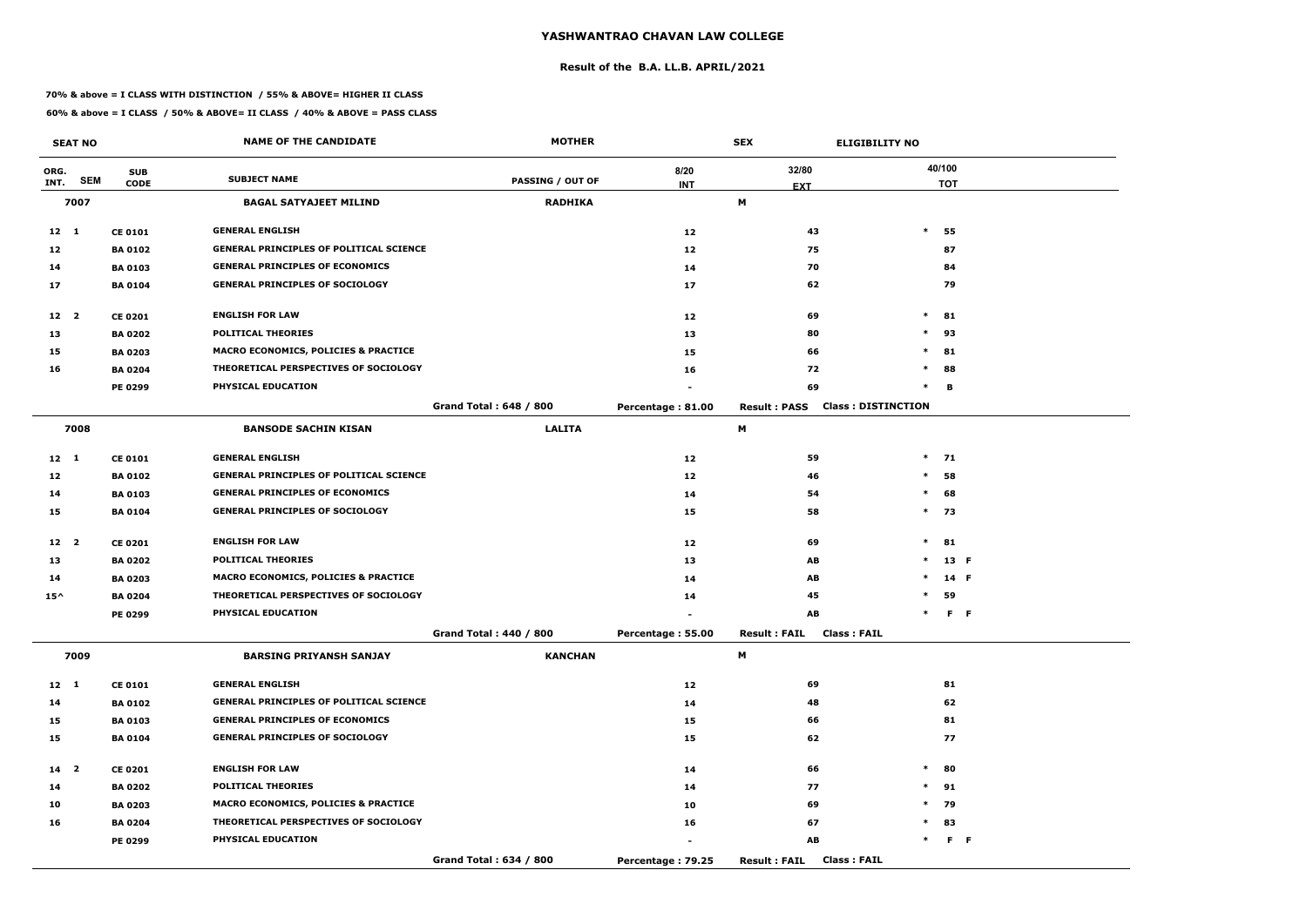#### **Result of the B.A. LL.B. APRIL/2021**

#### **70% & above = I CLASS WITH DISTINCTION / 55% & ABOVE= HIGHER II CLASS**

|                 | <b>SEAT NO</b> |                | <b>NAME OF THE CANDIDATE</b>                    | <b>MOTHER</b>                 |                             | <b>SEX</b>                                       | <b>ELIGIBILITY NO</b> |                |
|-----------------|----------------|----------------|-------------------------------------------------|-------------------------------|-----------------------------|--------------------------------------------------|-----------------------|----------------|
| ORG.            |                | <b>SUB</b>     |                                                 |                               | 8/20                        | 32/80                                            | 40/100                |                |
| INT.            | <b>SEM</b>     | <b>CODE</b>    | <b>SUBJECT NAME</b>                             | PASSING / OUT OF              | <b>INT</b>                  | <b>EXT</b>                                       |                       | <b>TOT</b>     |
|                 | 7010           |                | <b>BHALERAO MANALI SUNIL</b>                    |                               | <b>NANDA SUNIL BHALERAO</b> | F.                                               |                       |                |
| $13^{\wedge} 1$ |                | <b>CE 0101</b> | <b>GENERAL ENGLISH</b>                          |                               | 13                          | 38                                               |                       | 51             |
| 16              |                | <b>BA 0102</b> | <b>GENERAL PRINCIPLES OF POLITICAL SCIENCE</b>  |                               | 16                          | 58                                               |                       | 74             |
| $15^{\wedge}$   |                | <b>BA 0103</b> | <b>GENERAL PRINCIPLES OF ECONOMICS</b>          |                               | 12                          | 34                                               |                       | 46             |
| $15^{\wedge}$   |                | <b>BA 0104</b> | <b>GENERAL PRINCIPLES OF SOCIOLOGY</b>          |                               | 14                          | 43                                               |                       | 57             |
| 15 <sub>2</sub> |                | <b>CE 0201</b> | <b>ENGLISH FOR LAW</b>                          |                               | 15                          | 61                                               | $*$ 76                |                |
| 14              |                | <b>BA 0202</b> | <b>POLITICAL THEORIES</b>                       |                               | 14                          | 53                                               | $\ast$                | 67             |
| 17              |                | <b>BA 0203</b> | <b>MACRO ECONOMICS, POLICIES &amp; PRACTICE</b> |                               | 17                          | 62                                               | $\ast$                | 79             |
| $16^{\wedge}$   |                | <b>BA 0204</b> | THEORETICAL PERSPECTIVES OF SOCIOLOGY           |                               | 14                          | 42                                               | $\ast$                | 56             |
|                 |                | <b>PE 0299</b> | PHYSICAL EDUCATION                              |                               |                             | 69                                               | $\ast$                | В              |
|                 |                |                |                                                 | <b>Grand Total: 506 / 800</b> | Percentage: 63.25           | <b>Class: FIRST CLASS</b><br><b>Result: PASS</b> |                       |                |
|                 | 7011           |                | <b>SINGH BHASKAR SITA RAM SHARAN</b>            | <b>SUDHA KUMARI</b>           |                             | М                                                |                       |                |
| $15 \quad 1$    |                | <b>CE 0101</b> | <b>GENERAL ENGLISH</b>                          |                               | 15                          | 61                                               |                       | 76             |
| 12              |                | <b>BA 0102</b> | <b>GENERAL PRINCIPLES OF POLITICAL SCIENCE</b>  |                               | 12                          | 74                                               |                       | 86             |
| 15              |                | <b>BA 0103</b> | <b>GENERAL PRINCIPLES OF ECONOMICS</b>          |                               | 15                          | 77                                               | $\ast$                | 92             |
| 12              |                | <b>BA 0104</b> | <b>GENERAL PRINCIPLES OF SOCIOLOGY</b>          |                               | 12                          | 56                                               |                       | 68             |
| 15 <sub>2</sub> |                | <b>CE 0201</b> | <b>ENGLISH FOR LAW</b>                          |                               | 15                          | 75                                               | $\ast$                | 90             |
| 14              |                | <b>BA 0202</b> | <b>POLITICAL THEORIES</b>                       |                               | 14                          | 78                                               | $\ast$                | 92             |
| 16              |                | <b>BA 0203</b> | <b>MACRO ECONOMICS, POLICIES &amp; PRACTICE</b> |                               | 16                          | 77                                               | $\ast$                | 93             |
| 14              |                | <b>BA 0204</b> | THEORETICAL PERSPECTIVES OF SOCIOLOGY           |                               | 14                          | 66                                               | $\ast$                | 80             |
|                 |                | <b>PE 0299</b> | PHYSICAL EDUCATION                              |                               |                             | 68                                               | $\ast$                | в              |
|                 |                |                |                                                 | Grand Total: 677 / 800        | Percentage: 84.63           | <b>Result: PASS Class: DISTINCTION</b>           |                       |                |
|                 | 7012           |                | <b>BHAVE MUKTA SHRIKANT</b>                     | <b>SHRADDHA</b>               |                             | F.                                               |                       |                |
| $16^{\wedge} 1$ |                | <b>CE 0101</b> | <b>GENERAL ENGLISH</b>                          |                               | 14                          | 45                                               |                       | 59             |
| 16              |                | <b>BA 0102</b> | <b>GENERAL PRINCIPLES OF POLITICAL SCIENCE</b>  |                               | 16                          | 80                                               |                       | 96             |
| 17              |                | <b>BA 0103</b> | <b>GENERAL PRINCIPLES OF ECONOMICS</b>          |                               | 17                          | 75                                               |                       | 92             |
| $19^{\wedge}$   |                | <b>BA 0104</b> | <b>GENERAL PRINCIPLES OF SOCIOLOGY</b>          |                               | 18                          | 59                                               |                       | 77             |
| 16 <sub>2</sub> |                | <b>CE 0201</b> | <b>ENGLISH FOR LAW</b>                          |                               | 16                          | 74                                               | $\ast$                | 90             |
| 15              |                | <b>BA 0202</b> | POLITICAL THEORIES                              |                               | 15                          | 64                                               | $*$ 79                |                |
| 16              |                | <b>BA 0203</b> | <b>MACRO ECONOMICS, POLICIES &amp; PRACTICE</b> |                               | 16                          | 70                                               | $*$ 86                |                |
| 16              |                | <b>BA 0204</b> | THEORETICAL PERSPECTIVES OF SOCIOLOGY           |                               | 16                          | 62                                               | $*$ 78                |                |
|                 |                | <b>PE 0299</b> | <b>PHYSICAL EDUCATION</b>                       |                               |                             | AB                                               | $\ast$                | F <sub>F</sub> |
|                 |                |                |                                                 | Grand Total: 657 / 800        | Percentage: 82.13           | <b>Class: FAIL</b><br><b>Result : FAIL</b>       |                       |                |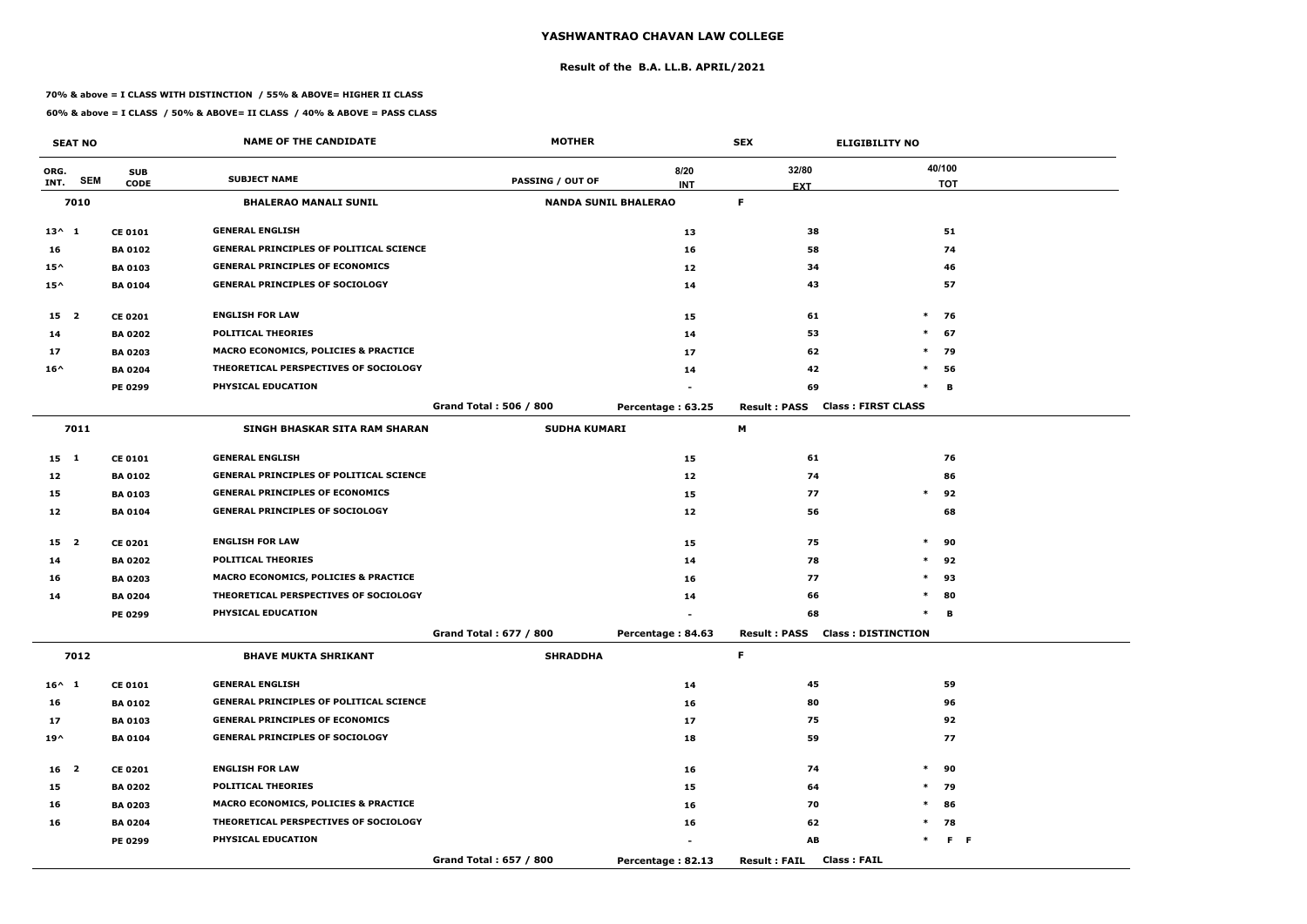#### **Result of the B.A. LL.B. APRIL/2021**

#### **70% & above = I CLASS WITH DISTINCTION / 55% & ABOVE= HIGHER II CLASS**

|                 | <b>SEAT NO</b> |                | <b>NAME OF THE CANDIDATE</b>                    | <b>MOTHER</b>           |                   | <b>SEX</b>                             | <b>ELIGIBILITY NO</b>     |
|-----------------|----------------|----------------|-------------------------------------------------|-------------------------|-------------------|----------------------------------------|---------------------------|
| ORG.            |                | <b>SUB</b>     |                                                 |                         | 8/20              | 32/80                                  | 40/100                    |
| INT.            | <b>SEM</b>     | <b>CODE</b>    | <b>SUBJECT NAME</b>                             | <b>PASSING / OUT OF</b> | <b>INT</b>        | <b>EXT</b>                             | <b>TOT</b>                |
|                 | 7013           |                | <b>BHOS PRUTHVIRAJ SUNIL</b>                    | <b>MEENA</b>            |                   | М                                      |                           |
| $13 \quad 1$    |                | <b>CE 0101</b> | <b>GENERAL ENGLISH</b>                          |                         | 13                | 59                                     | 72                        |
| 15              |                | <b>BA 0102</b> | <b>GENERAL PRINCIPLES OF POLITICAL SCIENCE</b>  |                         | 15                | 70                                     | 85                        |
| 14              |                | <b>BA 0103</b> | <b>GENERAL PRINCIPLES OF ECONOMICS</b>          |                         | 14                | 70                                     | 84                        |
| $17^$           |                | <b>BA 0104</b> | <b>GENERAL PRINCIPLES OF SOCIOLOGY</b>          |                         | 16                | 53                                     | 69                        |
| $14 2$          |                | <b>CE 0201</b> | <b>ENGLISH FOR LAW</b>                          |                         | 14                | 80                                     | $\ast$<br>94              |
| 13              |                | <b>BA 0202</b> | <b>POLITICAL THEORIES</b>                       |                         | 13                | 80                                     | $\ast$<br>93              |
| 12              |                | <b>BA 0203</b> | MACRO ECONOMICS, POLICIES & PRACTICE            |                         | 12                | 56                                     | $\ast$<br>68              |
| 15              |                | <b>BA 0204</b> | THEORETICAL PERSPECTIVES OF SOCIOLOGY           |                         | 15                | 72                                     | $\ast$<br>87              |
|                 |                | <b>PE 0299</b> | PHYSICAL EDUCATION                              |                         |                   | 65                                     | $\ast$<br>B               |
|                 |                |                |                                                 | Grand Total: 655 / 800  | Percentage: 81.88 | <b>Result: PASS</b>                    | <b>Class: DISTINCTION</b> |
|                 | 7014           |                | <b>BOBADE ASHISHKUMAR PANDURANG</b>             | <b>MANGAL</b>           |                   | М                                      |                           |
| $12 \quad 1$    |                | <b>CE 0101</b> | <b>GENERAL ENGLISH</b>                          |                         | 12                | 59                                     | 71                        |
| 12              |                | <b>BA 0102</b> | <b>GENERAL PRINCIPLES OF POLITICAL SCIENCE</b>  |                         | 12                | 75                                     | 87                        |
| 16              |                | <b>BA 0103</b> | <b>GENERAL PRINCIPLES OF ECONOMICS</b>          |                         | 16                | 59                                     | 75                        |
| 14              |                | <b>BA 0104</b> | <b>GENERAL PRINCIPLES OF SOCIOLOGY</b>          |                         | 14                | 54                                     | 68                        |
| 14 <sub>2</sub> |                | <b>CE 0201</b> | <b>ENGLISH FOR LAW</b>                          |                         | 14                | 74                                     | $\ast$<br>88              |
| 10              |                | <b>BA 0202</b> | <b>POLITICAL THEORIES</b>                       |                         | 10                | 66                                     | $\ast$<br>76              |
| 10              |                | <b>BA 0203</b> | <b>MACRO ECONOMICS, POLICIES &amp; PRACTICE</b> |                         | 10                | 62                                     | $\ast$<br>72              |
| 12              |                | <b>BA 0204</b> | THEORETICAL PERSPECTIVES OF SOCIOLOGY           |                         | 12                | 62                                     | $*$<br>74                 |
|                 |                | PE 0299        | PHYSICAL EDUCATION                              |                         |                   | 67                                     | $\ast$<br>в               |
|                 |                |                |                                                 | Grand Total: 611 / 800  | Percentage: 76.38 | <b>Result: PASS Class: DISTINCTION</b> |                           |
|                 | 7015           |                | <b>BOMBALE GORAKSH SOPAN</b>                    | <b>LATABAI</b>          |                   | M                                      |                           |
| $14^{\wedge} 1$ |                | <b>CE 0101</b> | <b>GENERAL ENGLISH</b>                          |                         | 14                | 42                                     | 56                        |
| 15              |                | <b>BA 0102</b> | <b>GENERAL PRINCIPLES OF POLITICAL SCIENCE</b>  |                         | 15                | 69                                     | 84                        |
| 17              |                | <b>BA 0103</b> | <b>GENERAL PRINCIPLES OF ECONOMICS</b>          |                         | 17                | 64                                     | 81                        |
| $15^{\wedge}$   |                | <b>BA 0104</b> | <b>GENERAL PRINCIPLES OF SOCIOLOGY</b>          |                         | 14                | 43                                     | 57                        |
| 13 2            |                | <b>CE 0201</b> | <b>ENGLISH FOR LAW</b>                          |                         | 13                | 51                                     | $\ast$<br>64              |
| 15              |                | <b>BA 0202</b> | <b>POLITICAL THEORIES</b>                       |                         | 15                | 62                                     | $*$ 77                    |
| 18              |                | <b>BA 0203</b> | <b>MACRO ECONOMICS, POLICIES &amp; PRACTICE</b> |                         | 18                | 62                                     | 80<br>$*$                 |
| 15              |                | <b>BA 0204</b> | THEORETICAL PERSPECTIVES OF SOCIOLOGY           |                         | 15                | 53                                     | $\ast$<br>68              |
|                 |                | PE 0299        | <b>PHYSICAL EDUCATION</b>                       |                         |                   | 65                                     | $\ast$<br>в               |
|                 |                |                |                                                 | Grand Total: 570 / 800  | Percentage: 71.25 | <b>Result: PASS Class: DISTINCTION</b> |                           |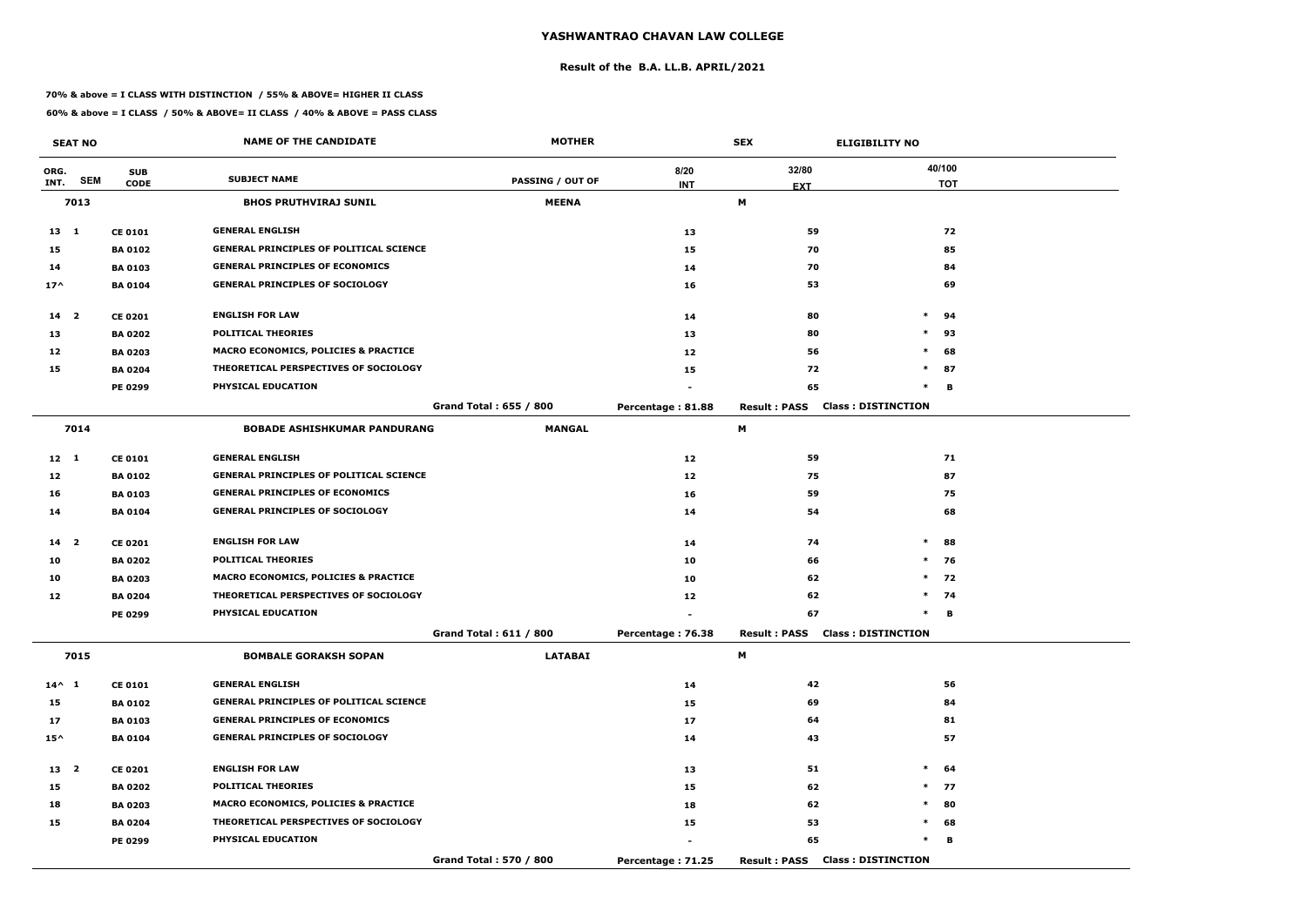#### **Result of the B.A. LL.B. APRIL/2021**

#### **70% & above = I CLASS WITH DISTINCTION / 55% & ABOVE= HIGHER II CLASS**

|                 | <b>SEAT NO</b> |                | <b>NAME OF THE CANDIDATE</b>                    | <b>MOTHER</b>                 |                   | <b>SEX</b><br><b>ELIGIBILITY NO</b>              |        |                |
|-----------------|----------------|----------------|-------------------------------------------------|-------------------------------|-------------------|--------------------------------------------------|--------|----------------|
| ORG.            |                | <b>SUB</b>     |                                                 |                               | 8/20              | 32/80                                            |        | 40/100         |
| INT.            | <b>SEM</b>     | <b>CODE</b>    | <b>SUBJECT NAME</b>                             | <b>PASSING / OUT OF</b>       | <b>INT</b>        | <b>EXT</b>                                       |        | <b>TOT</b>     |
|                 | 7016           |                | <b>KUMAR CHANDAN RAMCHANDRA PRASAD</b>          | <b>SUNAINA</b>                |                   | M                                                |        |                |
| 17 <sub>1</sub> |                | <b>CE 0101</b> | <b>GENERAL ENGLISH</b>                          |                               | 17                | 66                                               |        | 83             |
| 16              |                | <b>BA 0102</b> | <b>GENERAL PRINCIPLES OF POLITICAL SCIENCE</b>  |                               | 16                | 80                                               |        | 96             |
| 18              |                | <b>BA 0103</b> | <b>GENERAL PRINCIPLES OF ECONOMICS</b>          |                               | 18                | 78                                               |        | 96             |
| 16              |                | <b>BA 0104</b> | <b>GENERAL PRINCIPLES OF SOCIOLOGY</b>          |                               | 16                | 56                                               |        | 72             |
| 16 <sup>2</sup> |                | <b>CE 0201</b> | <b>ENGLISH FOR LAW</b>                          |                               | 16                | 75                                               | $\ast$ | 91             |
| 17              |                | <b>BA 0202</b> | <b>POLITICAL THEORIES</b>                       |                               | 17                | 80                                               | $\ast$ | 97             |
| 18              |                | <b>BA 0203</b> | <b>MACRO ECONOMICS, POLICIES &amp; PRACTICE</b> |                               | 18                | 70                                               | $\ast$ | 88             |
| 13              |                | <b>BA 0204</b> | THEORETICAL PERSPECTIVES OF SOCIOLOGY           |                               | 13                | 69                                               | $\ast$ | 82             |
|                 |                | PE 0299        | PHYSICAL EDUCATION                              |                               |                   | 63                                               | $\ast$ | в              |
|                 |                |                |                                                 | <b>Grand Total: 705 / 800</b> | Percentage: 88.13 | <b>Class: DISTINCTION</b><br><b>Result: PASS</b> |        |                |
|                 | 7017           |                | <b>CHAUDHARI HARSHAL CHANDRAKANT</b>            | <b>CHHAYA</b>                 |                   | М                                                |        |                |
| 10 <sub>1</sub> |                | <b>CE 0101</b> | <b>GENERAL ENGLISH</b>                          |                               | 10                | 54                                               |        | 64             |
| 14              |                | <b>BA 0102</b> | <b>GENERAL PRINCIPLES OF POLITICAL SCIENCE</b>  |                               | 14                | 67                                               |        | 81             |
| 17              |                | <b>BA 0103</b> | <b>GENERAL PRINCIPLES OF ECONOMICS</b>          |                               | 17                | 67                                               |        | 84             |
| 12              |                | <b>BA 0104</b> | <b>GENERAL PRINCIPLES OF SOCIOLOGY</b>          |                               | 12                | 53                                               |        | 65             |
| 12 <sub>2</sub> |                | <b>CE 0201</b> | <b>ENGLISH FOR LAW</b>                          |                               | 12                | 64                                               | $\ast$ | 76             |
| 13              |                | <b>BA 0202</b> | <b>POLITICAL THEORIES</b>                       |                               | 13                | 80                                               | $\ast$ | 93             |
| 16              |                | <b>BA 0203</b> | <b>MACRO ECONOMICS, POLICIES &amp; PRACTICE</b> |                               | 16                | 80                                               | $\ast$ | 96             |
| 14              |                | <b>BA 0204</b> | THEORETICAL PERSPECTIVES OF SOCIOLOGY           |                               | 14                | 64                                               | $\ast$ | 78             |
|                 |                | PE 0299        | PHYSICAL EDUCATION                              |                               |                   | 62                                               | $\ast$ | в              |
|                 |                |                |                                                 | Grand Total: 637 / 800        | Percentage: 79.63 | <b>Result: PASS Class: DISTINCTION</b>           |        |                |
|                 | 7018           |                | <b>CHAUDHARI RUTUJ PARAG</b>                    | <b>MINAKSHI</b>               |                   | M                                                |        |                |
| $13 \quad 1$    |                | <b>CE 0101</b> | <b>GENERAL ENGLISH</b>                          |                               | 13                | 61                                               |        | 74             |
| 15              |                | <b>BA 0102</b> | <b>GENERAL PRINCIPLES OF POLITICAL SCIENCE</b>  |                               | 15                | 58                                               |        | 73             |
| 16              |                | <b>BA 0103</b> | <b>GENERAL PRINCIPLES OF ECONOMICS</b>          |                               | 16                | 62                                               |        | 78             |
| $17^{\wedge}$   |                | <b>BA 0104</b> | <b>GENERAL PRINCIPLES OF SOCIOLOGY</b>          |                               | 14                | 45                                               |        | 59             |
| 14 <sub>2</sub> |                | <b>CE 0201</b> | <b>ENGLISH FOR LAW</b>                          |                               | 14                | 58                                               |        | $*$ 72         |
| 14              |                | <b>BA 0202</b> | <b>POLITICAL THEORIES</b>                       |                               | 14                | 67                                               |        | $*$ 81         |
| 11              |                | <b>BA 0203</b> | <b>MACRO ECONOMICS, POLICIES &amp; PRACTICE</b> |                               | 11                | 56                                               |        | $*$ 67         |
| 15              |                | <b>BA 0204</b> | THEORETICAL PERSPECTIVES OF SOCIOLOGY           |                               | 15                | 61                                               |        | $*$ 76         |
|                 |                | <b>PE 0299</b> | PHYSICAL EDUCATION                              |                               |                   | AB                                               | $\ast$ | F <sub>F</sub> |
|                 |                |                |                                                 | Grand Total: 580 / 800        | Percentage: 72.50 | <b>Class: FAIL</b><br><b>Result : FAIL</b>       |        |                |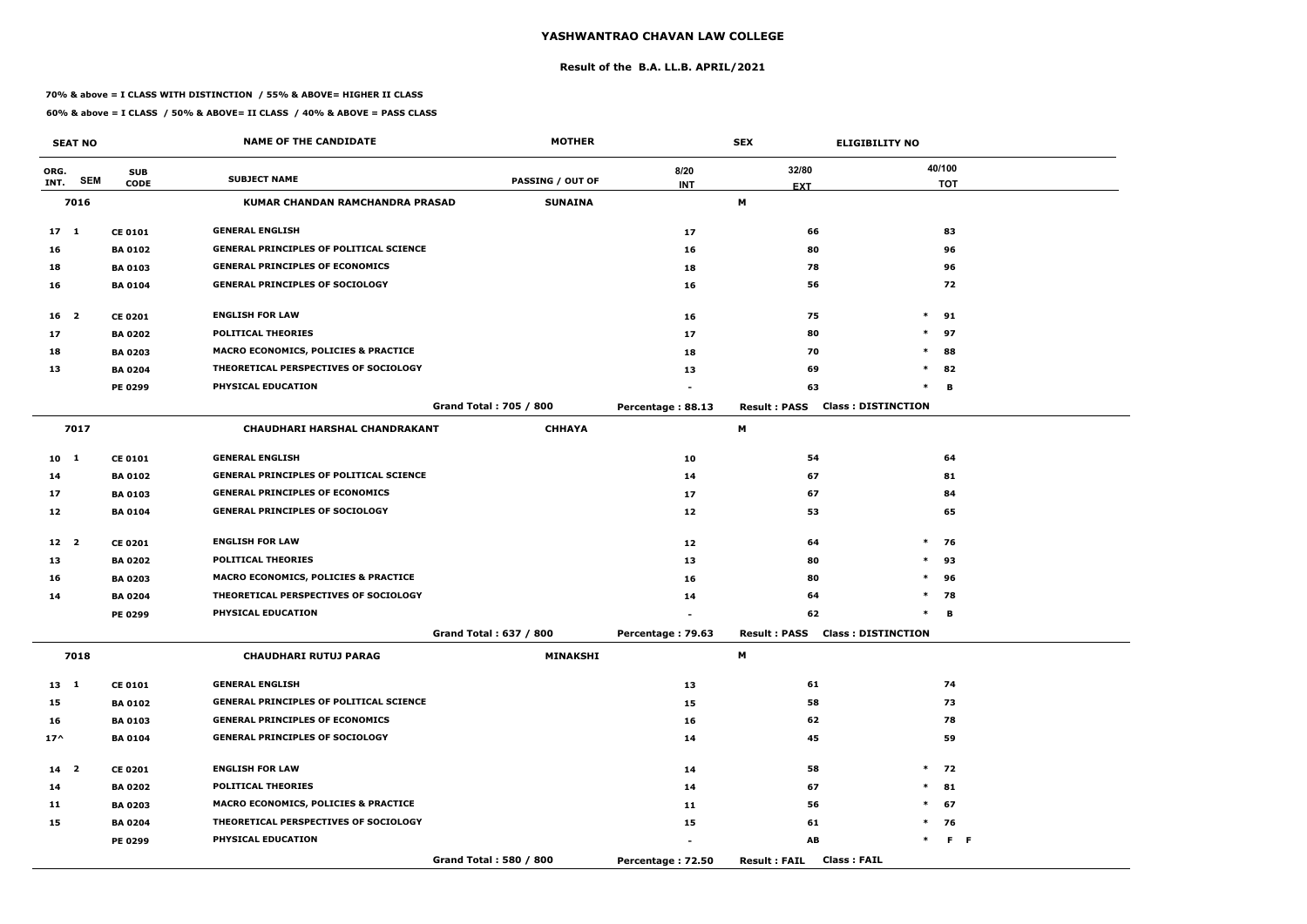#### **Result of the B.A. LL.B. APRIL/2021**

#### **70% & above = I CLASS WITH DISTINCTION / 55% & ABOVE= HIGHER II CLASS**

|                 | <b>SEAT NO</b> |                | <b>NAME OF THE CANDIDATE</b>                    | <b>MOTHER</b>                 |                   | <b>SEX</b>          | <b>ELIGIBILITY NO</b>                  |            |
|-----------------|----------------|----------------|-------------------------------------------------|-------------------------------|-------------------|---------------------|----------------------------------------|------------|
| ORG.            |                | <b>SUB</b>     |                                                 |                               | 8/20              | 32/80               |                                        | 40/100     |
| INT.            | <b>SEM</b>     | <b>CODE</b>    | <b>SUBJECT NAME</b>                             | <b>PASSING / OUT OF</b>       | <b>INT</b>        | <b>EXT</b>          |                                        | <b>TOT</b> |
|                 | 7019           |                | <b>CHAUHAN KARTIK GAJANAN</b>                   | <b>JYOTI</b>                  |                   | М                   |                                        |            |
| $12 \quad 1$    |                | <b>CE 0101</b> | <b>GENERAL ENGLISH</b>                          |                               | 12                | 69                  |                                        | 81         |
| 15              |                | <b>BA 0102</b> | <b>GENERAL PRINCIPLES OF POLITICAL SCIENCE</b>  |                               | 15                | 70                  |                                        | 85         |
| 16              |                | <b>BA 0103</b> | <b>GENERAL PRINCIPLES OF ECONOMICS</b>          |                               | 16                | 69                  |                                        | 85         |
| 15              |                | <b>BA 0104</b> | <b>GENERAL PRINCIPLES OF SOCIOLOGY</b>          |                               | 15                | 53                  |                                        | 68         |
| 15 <sub>2</sub> |                | <b>CE 0201</b> | <b>ENGLISH FOR LAW</b>                          |                               | 15                | 74                  | $\ast$                                 | 89         |
| 13              |                | <b>BA 0202</b> | <b>POLITICAL THEORIES</b>                       |                               | 13                | 80                  | $\ast$                                 | 93         |
| 14              |                | <b>BA 0203</b> | <b>MACRO ECONOMICS, POLICIES &amp; PRACTICE</b> |                               | 14                | 66                  | $\ast$                                 | 80         |
| 16              |                | <b>BA 0204</b> | THEORETICAL PERSPECTIVES OF SOCIOLOGY           |                               | 16                | 64                  | $\ast$                                 | 80         |
|                 |                | PE 0299        | PHYSICAL EDUCATION                              |                               |                   | 62                  | $\ast$                                 | в          |
|                 |                |                |                                                 | <b>Grand Total: 661 / 800</b> | Percentage: 82.63 | <b>Result: PASS</b> | <b>Class: DISTINCTION</b>              |            |
|                 | 7020           |                | <b>CHAUHAN YAGYAJEET SINGH</b>                  | <b>ASHA KANWAR</b>            |                   | F.                  |                                        |            |
| $15 \quad 1$    |                | <b>CE 0101</b> | <b>GENERAL ENGLISH</b>                          |                               | 15                | 59                  |                                        | 74         |
| 15              |                | <b>BA 0102</b> | <b>GENERAL PRINCIPLES OF POLITICAL SCIENCE</b>  |                               | 15                | 80                  |                                        | 95         |
| 17              |                | <b>BA 0103</b> | <b>GENERAL PRINCIPLES OF ECONOMICS</b>          |                               | 17                | 72                  |                                        | 89         |
| 17              |                | <b>BA 0104</b> | <b>GENERAL PRINCIPLES OF SOCIOLOGY</b>          |                               | 17                | 58                  |                                        | 75         |
| AB <sub>2</sub> |                | <b>CE 0201</b> | <b>ENGLISH FOR LAW</b>                          |                               | AB                | AB                  | $\ast$                                 | 0 F        |
| 13              |                | <b>BA 0202</b> | <b>POLITICAL THEORIES</b>                       |                               | 13                | 69                  | $\ast$                                 | 82         |
| 14              |                | <b>BA 0203</b> | <b>MACRO ECONOMICS, POLICIES &amp; PRACTICE</b> |                               | 14                | 69                  | $\ast$                                 | 83         |
| 16              |                | <b>BA 0204</b> | THEORETICAL PERSPECTIVES OF SOCIOLOGY           |                               | 16                | 62                  | $\ast$                                 | 78         |
|                 |                | <b>PE 0299</b> | PHYSICAL EDUCATION                              |                               |                   | 72                  | $\ast$                                 | A          |
|                 |                |                |                                                 | Grand Total: 576 / 800        | Percentage: 72.00 | <b>Result: FAIL</b> | <b>Class: FAIL</b>                     |            |
|                 | 7021           |                | <b>CHAVAN PRERNA MAHENDRA</b>                   | <b>VEDVATI</b>                |                   | F.                  |                                        |            |
| 14 1            |                | <b>CE 0101</b> | <b>GENERAL ENGLISH</b>                          |                               | 14                | 66                  |                                        | 80         |
| 15              |                | <b>BA 0102</b> | <b>GENERAL PRINCIPLES OF POLITICAL SCIENCE</b>  |                               | 15                | 80                  |                                        | 95         |
| 16              |                | <b>BA 0103</b> | <b>GENERAL PRINCIPLES OF ECONOMICS</b>          |                               | 16                | 75                  |                                        | 91         |
| 15              |                | <b>BA 0104</b> | <b>GENERAL PRINCIPLES OF SOCIOLOGY</b>          |                               | 15                | 62                  |                                        | 77         |
| 14 <sub>2</sub> |                | <b>CE 0201</b> | <b>ENGLISH FOR LAW</b>                          |                               | 14                | 61                  | $\ast$                                 | 75         |
| 14              |                | <b>BA 0202</b> | <b>POLITICAL THEORIES</b>                       |                               | 14                | 80                  | $\ast$                                 | 94         |
| 15              |                | <b>BA 0203</b> | MACRO ECONOMICS, POLICIES & PRACTICE            |                               | 15                | 64                  | $*$                                    | 79         |
| 15              |                | <b>BA 0204</b> | THEORETICAL PERSPECTIVES OF SOCIOLOGY           |                               | 15                | 69                  |                                        | $*$ 84     |
|                 |                | <b>PE 0299</b> | PHYSICAL EDUCATION                              |                               |                   | 64                  | $\ast$                                 | в          |
|                 |                |                |                                                 | Grand Total: 675 / 800        | Percentage: 84.38 |                     | <b>Result: PASS Class: DISTINCTION</b> |            |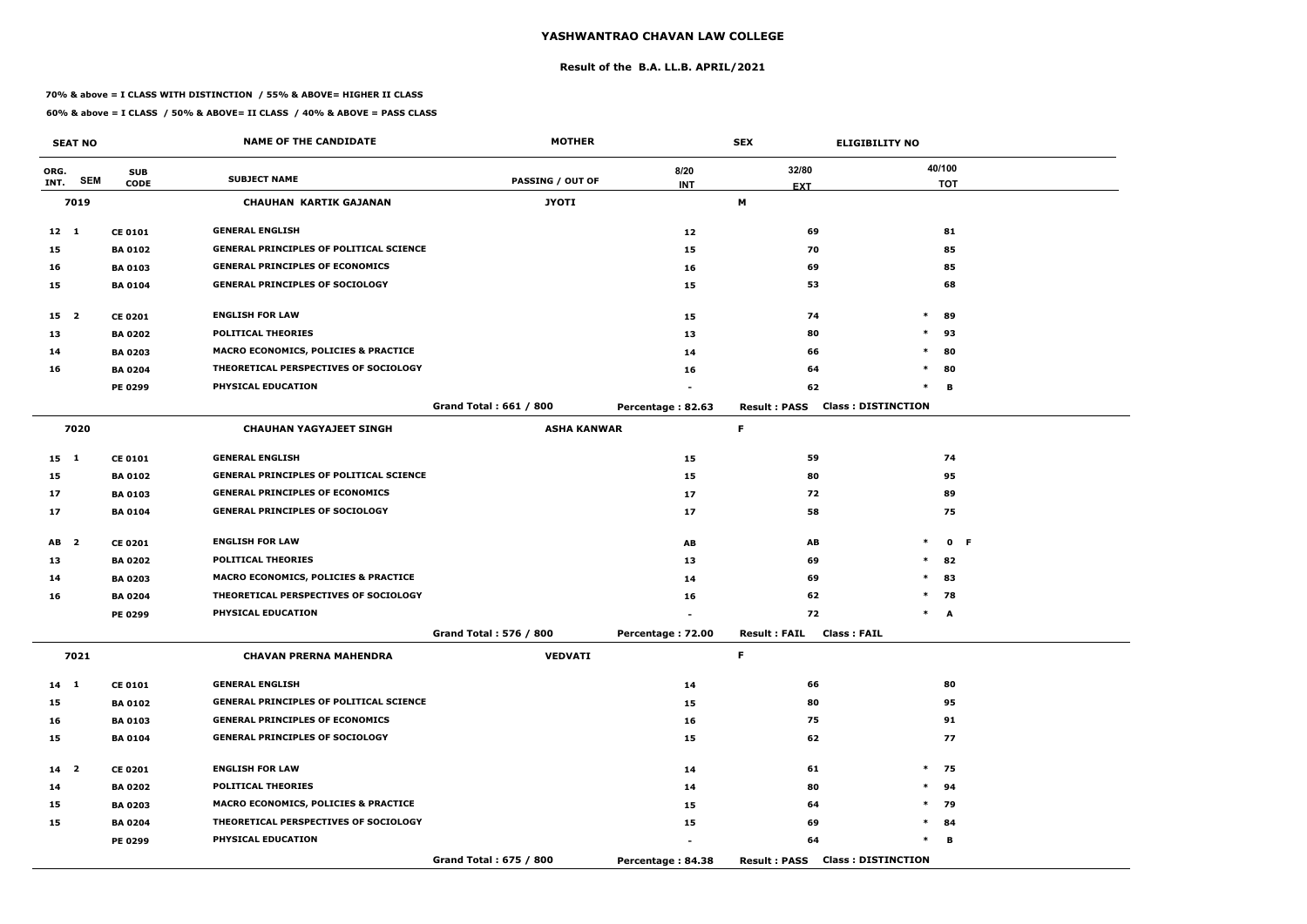#### **Result of the B.A. LL.B. APRIL/2021**

#### **70% & above = I CLASS WITH DISTINCTION / 55% & ABOVE= HIGHER II CLASS**

|                 | <b>SEAT NO</b>          |                | <b>NAME OF THE CANDIDATE</b>                    | <b>MOTHER</b>                 |                        | <b>SEX</b>                             | <b>ELIGIBILITY NO</b>     |
|-----------------|-------------------------|----------------|-------------------------------------------------|-------------------------------|------------------------|----------------------------------------|---------------------------|
| ORG.            |                         | <b>SUB</b>     |                                                 |                               | 8/20                   | 32/80                                  | 40/100                    |
| INT.            | <b>SEM</b>              | <b>CODE</b>    | <b>SUBJECT NAME</b>                             | PASSING / OUT OF              | <b>INT</b>             | <b>EXT</b>                             | <b>TOT</b>                |
|                 | 7022                    |                | <b>CHAVAN VANSHITA VIJAY</b>                    |                               | VAISHNAVI VIJAY CHAVAN | F.                                     |                           |
| 8               | $\mathbf{1}$            | <b>CE 0101</b> | <b>GENERAL ENGLISH</b>                          |                               | 8                      | 56                                     | 64                        |
| 14              |                         | <b>BA 0102</b> | <b>GENERAL PRINCIPLES OF POLITICAL SCIENCE</b>  |                               | 14                     | 69                                     | 83                        |
| 15              |                         | <b>BA0103</b>  | <b>GENERAL PRINCIPLES OF ECONOMICS</b>          |                               | 15                     | 70                                     | 85                        |
| 8               |                         | <b>BA 0104</b> | <b>GENERAL PRINCIPLES OF SOCIOLOGY</b>          |                               | 8                      | 48                                     | 56                        |
| 13              | $\overline{\mathbf{2}}$ | <b>CE 0201</b> | <b>ENGLISH FOR LAW</b>                          |                               | 13                     | 58                                     | $*$ 71                    |
| $16^{\wedge}$   |                         | <b>BA 0202</b> | <b>POLITICAL THEORIES</b>                       |                               | 15                     | 46                                     | $\ast$<br>61              |
| 16              |                         | <b>BA 0203</b> | MACRO ECONOMICS, POLICIES & PRACTICE            |                               | 16                     | 53                                     | $\ast$<br>69              |
| 15              |                         | <b>BA 0204</b> | THEORETICAL PERSPECTIVES OF SOCIOLOGY           |                               | 15                     | 53                                     | 68<br>$\ast$              |
|                 |                         | <b>PE 0299</b> | PHYSICAL EDUCATION                              |                               |                        | 62                                     | $\ast$<br>В               |
|                 |                         |                |                                                 | <b>Grand Total: 562 / 800</b> | Percentage: 70.25      | <b>Result: PASS</b>                    | <b>Class: FIRST CLASS</b> |
|                 | 7023                    |                | <b>CHAWAKE ADITI DILIP</b>                      | <b>ARCHANA</b>                |                        | F                                      |                           |
| 16 <sub>1</sub> |                         | <b>CE 0101</b> | <b>GENERAL ENGLISH</b>                          |                               | 16                     | 69                                     | 85                        |
| 14              |                         | <b>BA 0102</b> | <b>GENERAL PRINCIPLES OF POLITICAL SCIENCE</b>  |                               | 14                     | 67                                     | 81                        |
| 17              |                         | <b>BA 0103</b> | <b>GENERAL PRINCIPLES OF ECONOMICS</b>          |                               | 17                     | 75                                     | 92                        |
| 16              |                         | <b>BA 0104</b> | <b>GENERAL PRINCIPLES OF SOCIOLOGY</b>          |                               | 16                     | 62                                     | 78                        |
| 14 <sub>2</sub> |                         | <b>CE 0201</b> | <b>ENGLISH FOR LAW</b>                          |                               | 14                     | 78                                     | $\ast$<br>92              |
| 15              |                         | <b>BA 0202</b> | <b>POLITICAL THEORIES</b>                       |                               | 15                     | 80                                     | $\ast$<br>95              |
| 18              |                         | <b>BA 0203</b> | MACRO ECONOMICS, POLICIES & PRACTICE            |                               | 18                     | 69                                     | 87<br>$\ast$              |
| 14              |                         | <b>BA 0204</b> | THEORETICAL PERSPECTIVES OF SOCIOLOGY           |                               | 14                     | 75                                     | $\ast$<br>89              |
|                 |                         | <b>PE 0299</b> | PHYSICAL EDUCATION                              |                               |                        | 72                                     | $\ast$<br>A               |
|                 |                         |                |                                                 | Grand Total: 699 / 800        | Percentage: 87.38      | <b>Result: PASS Class: DISTINCTION</b> |                           |
|                 | 7024                    |                | <b>CHOPADE ADITYA BALASAHEB</b>                 | <b>MANISHA</b>                |                        | M                                      |                           |
| $12 \quad 1$    |                         | <b>CE 0101</b> | <b>GENERAL ENGLISH</b>                          |                               | 12                     | 64                                     | 76                        |
| 15              |                         | <b>BA 0102</b> | <b>GENERAL PRINCIPLES OF POLITICAL SCIENCE</b>  |                               | 15                     | 70                                     | 85                        |
| 17              |                         | <b>BA 0103</b> | <b>GENERAL PRINCIPLES OF ECONOMICS</b>          |                               | 17                     | 64                                     | 81                        |
| 16              |                         | <b>BA 0104</b> | <b>GENERAL PRINCIPLES OF SOCIOLOGY</b>          |                               | 16                     | 67                                     | 83                        |
| $14$ 2          |                         | <b>CE 0201</b> | <b>ENGLISH FOR LAW</b>                          |                               | 14                     | 67                                     | $*$<br>81                 |
| 16              |                         | <b>BA 0202</b> | <b>POLITICAL THEORIES</b>                       |                               | 16                     | 80                                     | $\ast$<br>96              |
| 17              |                         | <b>BA 0203</b> | <b>MACRO ECONOMICS, POLICIES &amp; PRACTICE</b> |                               | 17                     | 74                                     | 91<br>$\ast$              |
| 14              |                         | <b>BA 0204</b> | THEORETICAL PERSPECTIVES OF SOCIOLOGY           |                               | 14                     | 74                                     | $\ast$<br>88              |
|                 |                         | <b>PE 0299</b> | PHYSICAL EDUCATION                              |                               |                        | 63                                     | $\ast$<br>в               |
|                 |                         |                |                                                 | Grand Total: 681 / 800        | Percentage: 85.13      | <b>Result: PASS Class: DISTINCTION</b> |                           |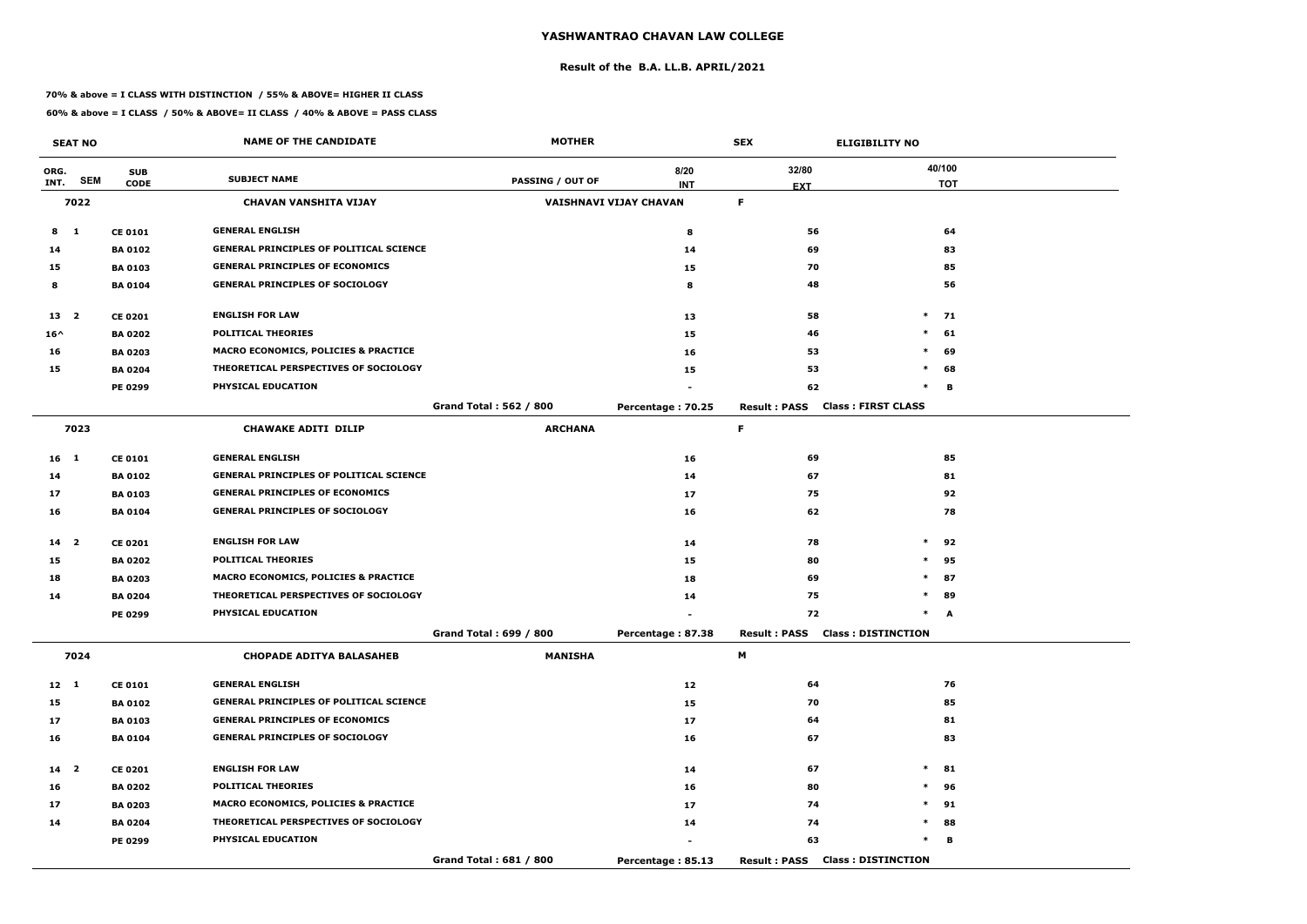#### **Result of the B.A. LL.B. APRIL/2021**

#### **70% & above = I CLASS WITH DISTINCTION / 55% & ABOVE= HIGHER II CLASS**

|                 | <b>SEAT NO</b> |                | <b>NAME OF THE CANDIDATE</b>                    | <b>MOTHER</b>                 |                   | <b>SEX</b>                          | <b>ELIGIBILITY NO</b>     |
|-----------------|----------------|----------------|-------------------------------------------------|-------------------------------|-------------------|-------------------------------------|---------------------------|
| ORG.            |                | <b>SUB</b>     |                                                 |                               | 8/20              | 32/80                               | 40/100                    |
| INT.            | <b>SEM</b>     | <b>CODE</b>    | <b>SUBJECT NAME</b>                             | <b>PASSING / OUT OF</b>       | <b>INT</b>        | <b>EXT</b>                          | <b>TOT</b>                |
|                 | 7025           |                | <b>CHORMALE RITU ARUN</b>                       | <b>SUNITA</b>                 |                   | F.                                  |                           |
| $14 \quad 1$    |                | <b>CE 0101</b> | <b>GENERAL ENGLISH</b>                          |                               | 14                | 58                                  | 72                        |
| 17              |                | <b>BA 0102</b> | <b>GENERAL PRINCIPLES OF POLITICAL SCIENCE</b>  |                               | 17                | 80                                  | 97                        |
| 17              |                | <b>BA 0103</b> | <b>GENERAL PRINCIPLES OF ECONOMICS</b>          |                               | 17                | 75                                  | 92                        |
| 17              |                | <b>BA 0104</b> | <b>GENERAL PRINCIPLES OF SOCIOLOGY</b>          |                               | 17                | 62                                  | 79                        |
| 16 <sup>2</sup> |                | <b>CE 0201</b> | <b>ENGLISH FOR LAW</b>                          |                               | 16                | 75                                  | $\ast$<br>91              |
| 17              |                | <b>BA 0202</b> | <b>POLITICAL THEORIES</b>                       |                               | 17                | 77                                  | $\ast$<br>94              |
| 18              |                | <b>BA 0203</b> | <b>MACRO ECONOMICS, POLICIES &amp; PRACTICE</b> |                               | 18                | 77                                  | $\ast$<br>95              |
| 15              |                | <b>BA 0204</b> | THEORETICAL PERSPECTIVES OF SOCIOLOGY           |                               | 15                | 66                                  | $\ast$<br>81              |
|                 |                | PE 0299        | PHYSICAL EDUCATION                              |                               |                   | 66                                  | $\ast$<br>В               |
|                 |                |                |                                                 | <b>Grand Total: 701 / 800</b> | Percentage: 87.63 | <b>Result: PASS</b>                 | <b>Class: DISTINCTION</b> |
|                 | 7026           |                | <b>CHOUDHARI SANKET UMESH</b>                   | <b>MANISHA</b>                |                   | М                                   |                           |
| $12 \quad 1$    |                | <b>CE 0101</b> | <b>GENERAL ENGLISH</b>                          |                               | 12                | 54                                  | 66                        |
| 15              |                | <b>BA 0102</b> | <b>GENERAL PRINCIPLES OF POLITICAL SCIENCE</b>  |                               | 15                | 72                                  | 87                        |
| 18              |                | <b>BA 0103</b> | <b>GENERAL PRINCIPLES OF ECONOMICS</b>          |                               | 18                | 67                                  | 85                        |
| $18^{\wedge}$   |                | <b>BA 0104</b> | <b>GENERAL PRINCIPLES OF SOCIOLOGY</b>          |                               | 16                | 51                                  | 67                        |
| 14 <sub>2</sub> |                | <b>CE 0201</b> | <b>ENGLISH FOR LAW</b>                          |                               | 14                | 56                                  | $\ast$<br>70              |
| 14              |                | <b>BA 0202</b> | <b>POLITICAL THEORIES</b>                       |                               | 14                | 69                                  | $\ast$<br>83              |
| 17              |                | <b>BA 0203</b> | <b>MACRO ECONOMICS, POLICIES &amp; PRACTICE</b> |                               | 17                | 62                                  | $\ast$<br>79              |
| 15              |                | <b>BA 0204</b> | THEORETICAL PERSPECTIVES OF SOCIOLOGY           |                               | 15                | 64                                  | $\ast$<br>79              |
|                 |                | PE 0299        | PHYSICAL EDUCATION                              |                               |                   | AB                                  | $F - F$<br>$\ast$         |
|                 |                |                |                                                 | Grand Total: 616 / 800        | Percentage: 77.00 | <b>Result: FAIL</b><br>Class : FAIL |                           |
|                 | 7027           |                | <b>DANGE SAHIL RAJENDRA</b>                     | <b>RUPALI</b>                 |                   | M                                   |                           |
| $12 \quad 1$    |                | <b>CE 0101</b> | <b>GENERAL ENGLISH</b>                          |                               | 12                | 45                                  | 57                        |
| 13              |                | <b>BA 0102</b> | <b>GENERAL PRINCIPLES OF POLITICAL SCIENCE</b>  |                               | 13                | 67                                  | 80                        |
| 16              |                | <b>BA 0103</b> | <b>GENERAL PRINCIPLES OF ECONOMICS</b>          |                               | 16                | 62                                  | 78                        |
| $15^{\wedge}$   |                | <b>BA 0104</b> | <b>GENERAL PRINCIPLES OF SOCIOLOGY</b>          |                               | 12                | 35                                  | 47                        |
| $14$ 2          |                | <b>CE 0201</b> | <b>ENGLISH FOR LAW</b>                          |                               | 14                | 66                                  | $\ast$<br>80              |
| 13              |                | <b>BA 0202</b> | <b>POLITICAL THEORIES</b>                       |                               | 13                | 51                                  | $\ast$<br>64              |
| $15^{\wedge}$   |                | <b>BA 0203</b> | MACRO ECONOMICS, POLICIES & PRACTICE            |                               | 14                | 45                                  | $\ast$<br>59              |
| 15              |                | <b>BA 0204</b> | THEORETICAL PERSPECTIVES OF SOCIOLOGY           |                               | 15                | 50                                  | $\ast$<br>65              |
|                 |                | <b>PE 0299</b> | PHYSICAL EDUCATION                              |                               | $\sim$            | 66                                  | $\ast$<br>в               |
|                 |                |                |                                                 | Grand Total: 530 / 800        | Percentage: 66.25 | <b>Result: PASS</b>                 | <b>Class: FIRST CLASS</b> |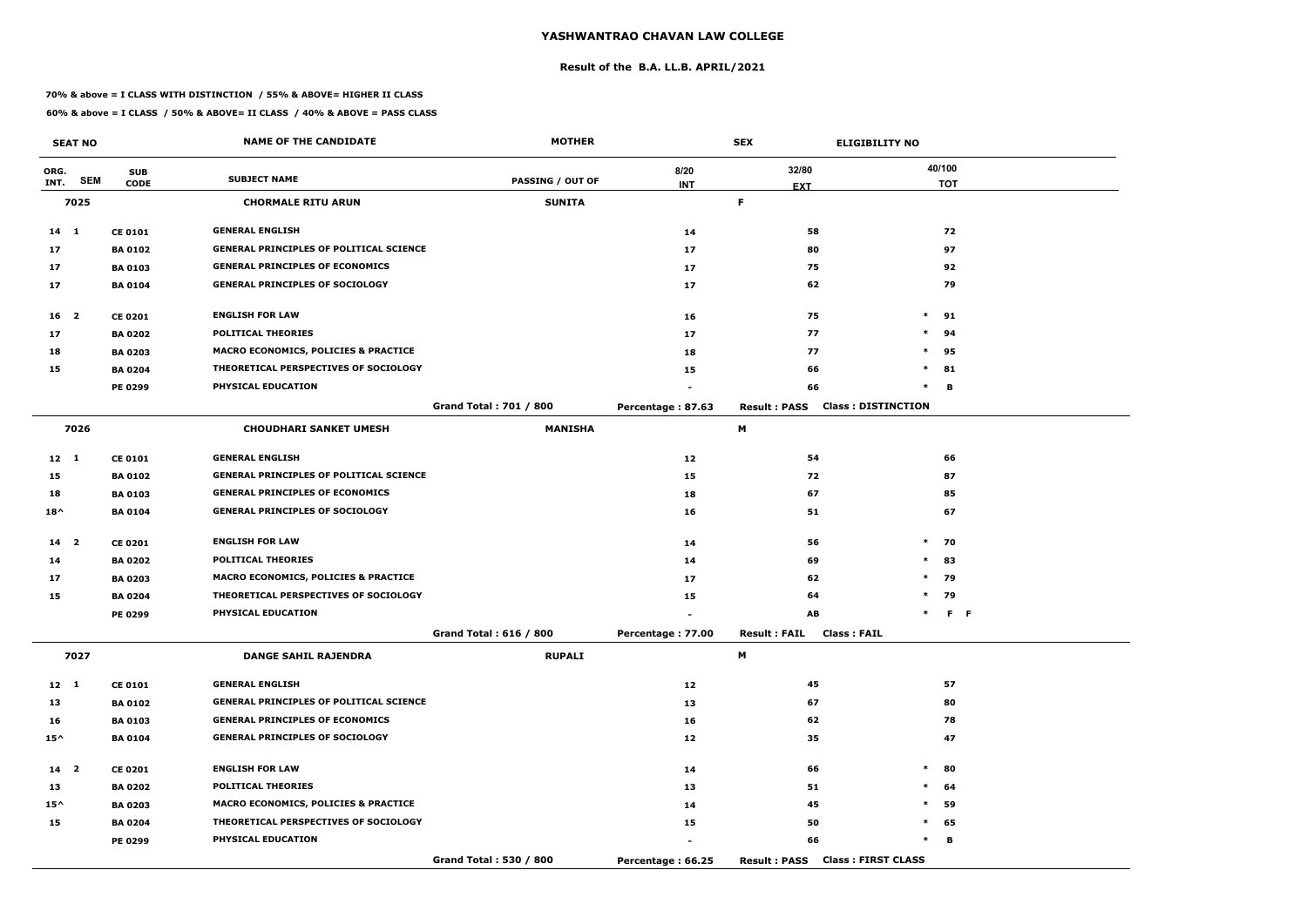#### **Result of the B.A. LL.B. APRIL/2021**

#### **70% & above = I CLASS WITH DISTINCTION / 55% & ABOVE= HIGHER II CLASS**

|                 | <b>SEAT NO</b> |                | <b>NAME OF THE CANDIDATE</b>                    | <b>MOTHER</b>                 |                   | <b>SEX</b>                             | <b>ELIGIBILITY NO</b>     |
|-----------------|----------------|----------------|-------------------------------------------------|-------------------------------|-------------------|----------------------------------------|---------------------------|
| ORG.            |                | <b>SUB</b>     | <b>SUBJECT NAME</b>                             |                               | 8/20              | 32/80                                  | 40/100                    |
| INT.            | <b>SEM</b>     | <b>CODE</b>    |                                                 | <b>PASSING / OUT OF</b>       | <b>INT</b>        | <b>EXT</b>                             | <b>TOT</b>                |
|                 | 7028           |                | <b>DANGE RUTUJA RAJENDRA</b>                    | <b>VANITA</b>                 |                   | F.                                     |                           |
| $15 \quad 1$    |                | <b>CE 0101</b> | <b>GENERAL ENGLISH</b>                          |                               | 15                | 56                                     | 71                        |
| 14              |                | <b>BA 0102</b> | <b>GENERAL PRINCIPLES OF POLITICAL SCIENCE</b>  |                               | 14                | 56                                     | 70                        |
| 17              |                | <b>BA 0103</b> | <b>GENERAL PRINCIPLES OF ECONOMICS</b>          |                               | 17                | 70                                     | 87                        |
| $19^{\wedge}$   |                | <b>BA 0104</b> | <b>GENERAL PRINCIPLES OF SOCIOLOGY</b>          |                               | 14                | 43                                     | 57                        |
| 14 <sup>2</sup> |                | <b>CE 0201</b> | <b>ENGLISH FOR LAW</b>                          |                               | 14                | 64                                     | $\ast$<br>78              |
| 15              |                | <b>BA 0202</b> | <b>POLITICAL THEORIES</b>                       |                               | 15                | 69                                     | $\ast$<br>84              |
| 16              |                | <b>BA 0203</b> | MACRO ECONOMICS, POLICIES & PRACTICE            |                               | 16                | 58                                     | $\ast$<br>74              |
| 16              |                | <b>BA 0204</b> | THEORETICAL PERSPECTIVES OF SOCIOLOGY           |                               | 16                | 61                                     | $*$ 77                    |
|                 |                | <b>PE 0299</b> | PHYSICAL EDUCATION                              |                               |                   | 63                                     | $\ast$<br>B               |
|                 |                |                |                                                 | <b>Grand Total: 598 / 800</b> | Percentage: 74.75 | <b>Result: PASS</b>                    | <b>Class: DISTINCTION</b> |
|                 | 7029           |                | <b>DARADE AKSHAY VASANTRAO</b>                  | <b>KAUSHALYA</b>              |                   | М                                      |                           |
| $12 \quad 1$    |                | <b>CE 0101</b> | <b>GENERAL ENGLISH</b>                          |                               | 12                | 61                                     | 73                        |
| 13              |                | <b>BA 0102</b> | <b>GENERAL PRINCIPLES OF POLITICAL SCIENCE</b>  |                               | 13                | 46                                     | 59                        |
| 15              |                | <b>BA 0103</b> | <b>GENERAL PRINCIPLES OF ECONOMICS</b>          |                               | 15                | 59                                     | 74                        |
| $16^{\wedge}$   |                | <b>BA 0104</b> | <b>GENERAL PRINCIPLES OF SOCIOLOGY</b>          |                               | 15                | 48                                     | 63                        |
| 13 2            |                | <b>CE 0201</b> | <b>ENGLISH FOR LAW</b>                          |                               | 13                | 64                                     | $*$ 77                    |
| 14              |                | <b>BA 0202</b> | <b>POLITICAL THEORIES</b>                       |                               | 14                | 80                                     | $*$ 94                    |
| 14              |                | <b>BA 0203</b> | <b>MACRO ECONOMICS, POLICIES &amp; PRACTICE</b> |                               | 14                | 78                                     | $\ast$<br>92              |
| 15              |                | <b>BA 0204</b> | THEORETICAL PERSPECTIVES OF SOCIOLOGY           |                               | 15                | 70                                     | $\ast$<br>85              |
|                 |                | PE 0299        | PHYSICAL EDUCATION                              |                               |                   | 63                                     | в<br>$\ast$               |
|                 |                |                |                                                 | Grand Total: 617 / 800        | Percentage: 77.13 | <b>Result: PASS Class: DISTINCTION</b> |                           |
|                 | 7030           |                | <b>DARURE SAMMED DILIP</b>                      | <b>LALITA</b>                 |                   | M                                      |                           |
| $11 \quad 1$    |                | <b>CE 0101</b> | <b>GENERAL ENGLISH</b>                          |                               | 11                | 70                                     | 81                        |
| 13              |                | <b>BA 0102</b> | <b>GENERAL PRINCIPLES OF POLITICAL SCIENCE</b>  |                               | 13                | 80                                     | 93                        |
| 15              |                | <b>BA 0103</b> | <b>GENERAL PRINCIPLES OF ECONOMICS</b>          |                               | 15                | 74                                     | 89                        |
| 17              |                | <b>BA 0104</b> | <b>GENERAL PRINCIPLES OF SOCIOLOGY</b>          |                               | 17                | 69                                     | 86                        |
| 15 <sub>2</sub> |                | <b>CE 0201</b> | <b>ENGLISH FOR LAW</b>                          |                               | 15                | 80                                     | $\ast$<br>95              |
| 15              |                | <b>BA 0202</b> | <b>POLITICAL THEORIES</b>                       |                               | 15                | 80                                     | $\ast$<br>95              |
| 15              |                | <b>BA 0203</b> | <b>MACRO ECONOMICS, POLICIES &amp; PRACTICE</b> |                               | 15                | 75                                     | $\ast$<br>90              |
| 16              |                | <b>BA 0204</b> | THEORETICAL PERSPECTIVES OF SOCIOLOGY           |                               | 16                | 74                                     | $\ast$<br>90              |
|                 |                | PE 0299        | <b>PHYSICAL EDUCATION</b>                       |                               |                   | 73                                     | $\ast$<br>A               |
|                 |                |                |                                                 | Grand Total: 719 / 800        | Percentage: 89.88 | <b>Result: PASS Class: DISTINCTION</b> |                           |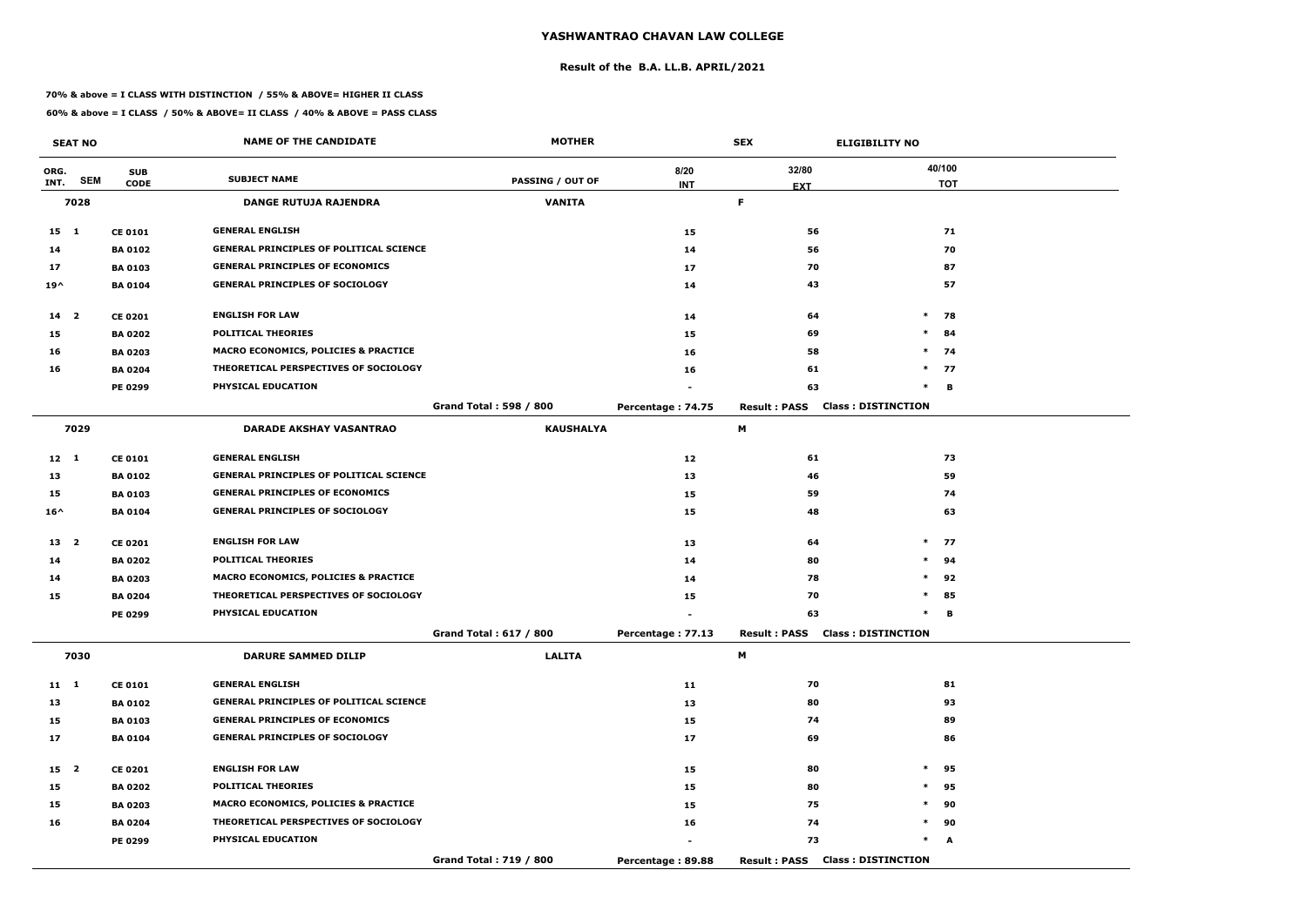#### **Result of the B.A. LL.B. APRIL/2021**

#### **70% & above = I CLASS WITH DISTINCTION / 55% & ABOVE= HIGHER II CLASS**

|                                     | <b>SEAT NO</b> |                | <b>NAME OF THE CANDIDATE</b>                    | <b>MOTHER</b>           |                   | <b>SEX</b>                                 | <b>ELIGIBILITY NO</b>     |
|-------------------------------------|----------------|----------------|-------------------------------------------------|-------------------------|-------------------|--------------------------------------------|---------------------------|
| ORG.                                | <b>SEM</b>     | <b>SUB</b>     | <b>SUBJECT NAME</b>                             |                         | 8/20              | 32/80                                      | 40/100                    |
| INT.                                |                | <b>CODE</b>    |                                                 | <b>PASSING / OUT OF</b> | <b>INT</b>        | <b>EXT</b>                                 | <b>TOT</b>                |
|                                     | 7031           |                | <b>DASGUDE PRANIT SUBHASH</b>                   | <b>KUSUM</b>            |                   | М                                          |                           |
| $14 \quad 1$                        |                | <b>CE 0101</b> | <b>GENERAL ENGLISH</b>                          |                         | 14                | 53                                         | 67                        |
| 13                                  |                | <b>BA0102</b>  | <b>GENERAL PRINCIPLES OF POLITICAL SCIENCE</b>  |                         | 13                | 77                                         | 90                        |
| 15                                  |                | <b>BA0103</b>  | <b>GENERAL PRINCIPLES OF ECONOMICS</b>          |                         | 15                | 75                                         | 90                        |
| $15^{\wedge}$                       |                | <b>BA 0104</b> | <b>GENERAL PRINCIPLES OF SOCIOLOGY</b>          |                         | 12                | 37                                         | 49                        |
| 13 <sup>2</sup>                     |                | <b>CE 0201</b> | <b>ENGLISH FOR LAW</b>                          |                         | 13                | 67                                         | $\ast$<br>80              |
| 13                                  |                | <b>BA 0202</b> | <b>POLITICAL THEORIES</b>                       |                         | 13                | 77                                         | $\ast$<br>90              |
| 15                                  |                | <b>BA 0203</b> | <b>MACRO ECONOMICS, POLICIES &amp; PRACTICE</b> |                         | 15                | 62                                         | $*$<br>77                 |
| 11                                  |                | <b>BA 0204</b> | THEORETICAL PERSPECTIVES OF SOCIOLOGY           |                         | 11                | 58                                         | $*$ 69                    |
|                                     |                | PE 0299        | PHYSICAL EDUCATION                              |                         |                   | 71                                         | $\ast$<br>A               |
|                                     |                |                |                                                 | Grand Total: 614 / 800  | Percentage: 76.75 | <b>Result: PASS</b>                        | <b>Class: DISTINCTION</b> |
|                                     | 7032           |                | DATE SHYAM DNYANESHWAR                          | <b>ASHA</b>             |                   | М                                          |                           |
| $12 \quad 1$                        |                | <b>CE 0101</b> | <b>GENERAL ENGLISH</b>                          |                         | 12                | 51                                         | 63                        |
| 10                                  |                | <b>BA0102</b>  | <b>GENERAL PRINCIPLES OF POLITICAL SCIENCE</b>  |                         | 10                | 67                                         | 77                        |
| 12                                  |                | <b>BA 0103</b> | <b>GENERAL PRINCIPLES OF ECONOMICS</b>          |                         | 12                | 56                                         | 68                        |
| 11                                  |                | <b>BA 0104</b> | <b>GENERAL PRINCIPLES OF SOCIOLOGY</b>          |                         | 11                | 64                                         | 75                        |
| 13 <sub>2</sub>                     |                | <b>CE 0201</b> | <b>ENGLISH FOR LAW</b>                          |                         | 13                | 72                                         | $\ast$<br>85              |
| 8                                   |                | <b>BA 0202</b> | <b>POLITICAL THEORIES</b>                       |                         | 08                | 62                                         | $*$<br>70                 |
| 10                                  |                | <b>BA 0203</b> | <b>MACRO ECONOMICS, POLICIES &amp; PRACTICE</b> |                         | 10                | 70                                         | $\ast$<br>80              |
| 8                                   |                | <b>BA 0204</b> | THEORETICAL PERSPECTIVES OF SOCIOLOGY           |                         | 08                | 62                                         | $\ast$<br>70              |
|                                     |                | PE 0299        | PHYSICAL EDUCATION                              |                         |                   | 60                                         | $*$<br>$\mathbf c$        |
|                                     |                |                |                                                 | Grand Total: 590 / 800  | Percentage: 73.75 | <b>Result: PASS</b>                        | <b>Class: DISTINCTION</b> |
|                                     | 7033           |                | <b>DAVE SOURAV MAYUR</b>                        | <b>REENA</b>            |                   | M                                          |                           |
| 12 1                                |                | <b>CE 0101</b> | <b>GENERAL ENGLISH</b>                          |                         | 12                | 37                                         | $*$ 49                    |
| 13                                  |                | <b>BA 0102</b> | <b>GENERAL PRINCIPLES OF POLITICAL SCIENCE</b>  |                         | 13                | 56                                         | $*$ 69                    |
| $14^{\wedge}$                       |                | <b>BA 0103</b> | <b>GENERAL PRINCIPLES OF ECONOMICS</b>          |                         | 11                | 32                                         | 43                        |
| $15^{\wedge}$                       |                | <b>BA 0104</b> | <b>GENERAL PRINCIPLES OF SOCIOLOGY</b>          |                         | 10                | 29                                         | $*$ 42                    |
| AB <sub>2</sub>                     |                | <b>CE 0201</b> | <b>ENGLISH FOR LAW</b>                          |                         | AB                | 24                                         | $\ast$<br>24 F            |
| AB                                  |                | <b>BA 0202</b> | <b>POLITICAL THEORIES</b>                       |                         | AB                | 53                                         | $\ast$<br>53 F            |
| 13                                  |                | <b>BA 0203</b> | <b>MACRO ECONOMICS, POLICIES &amp; PRACTICE</b> |                         | 13                | 51                                         | $\ast$<br>64              |
| $\boldsymbol{\mathsf{A}\mathsf{B}}$ |                | <b>BA 0204</b> | THEORETICAL PERSPECTIVES OF SOCIOLOGY           |                         | AB                | 58                                         | $*$ 58 F                  |
|                                     |                | <b>PE 0299</b> | PHYSICAL EDUCATION                              |                         |                   | 55                                         | $\ast$<br>C               |
|                                     |                |                |                                                 | Grand Total: 402 / 800  | Percentage: 50.25 | <b>Class: FAIL</b><br><b>Result : FAIL</b> |                           |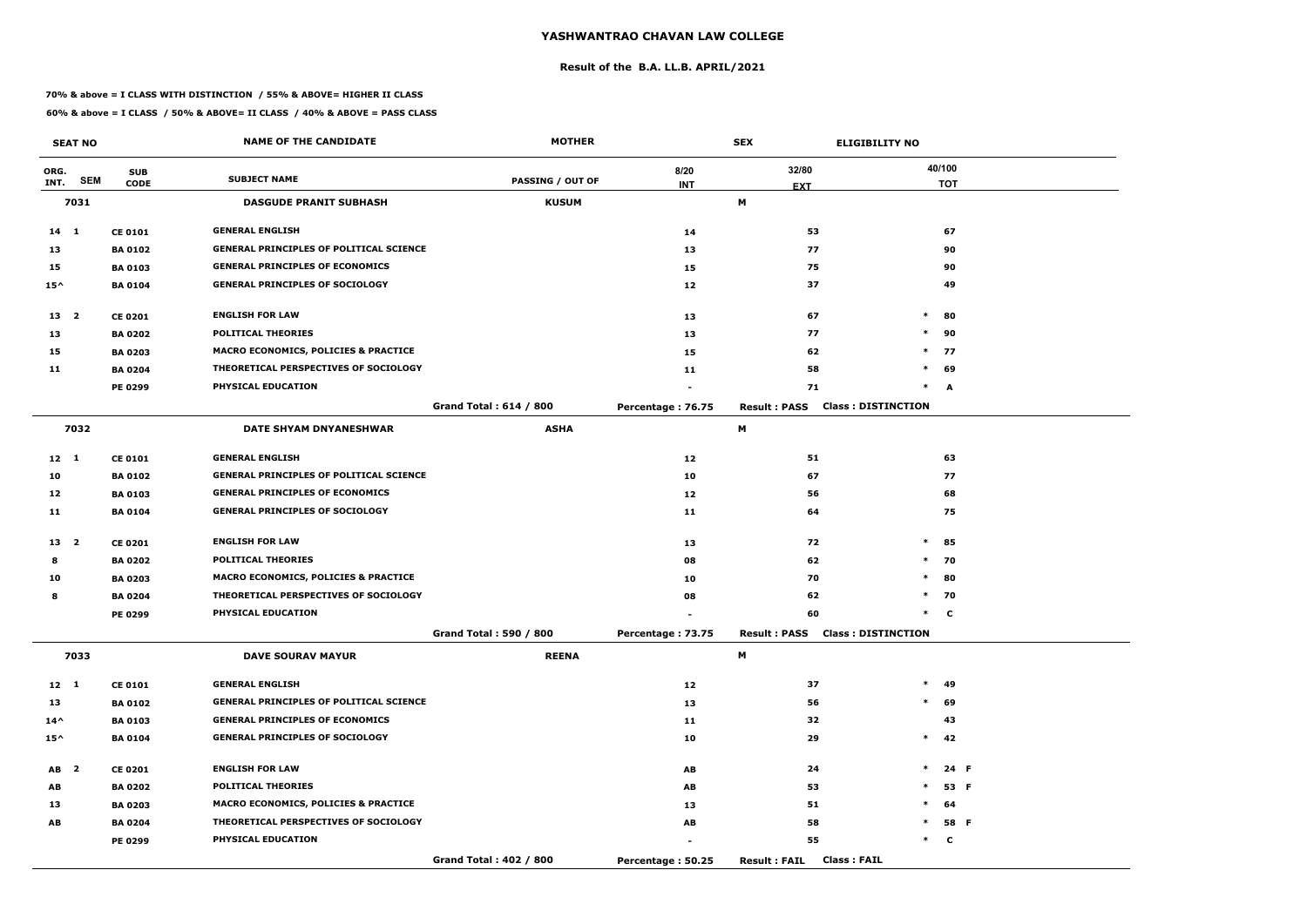#### **Result of the B.A. LL.B. APRIL/2021**

#### **70% & above = I CLASS WITH DISTINCTION / 55% & ABOVE= HIGHER II CLASS**

|              | <b>SEAT NO</b> |                | <b>NAME OF THE CANDIDATE</b>                    | <b>MOTHER</b>                 |                   | <b>SEX</b>                             | <b>ELIGIBILITY NO</b>     |
|--------------|----------------|----------------|-------------------------------------------------|-------------------------------|-------------------|----------------------------------------|---------------------------|
| ORG.         |                | <b>SUB</b>     | <b>SUBJECT NAME</b>                             |                               | 8/20              | 32/80                                  | 40/100                    |
| INT.         | <b>SEM</b>     | <b>CODE</b>    |                                                 | <b>PASSING / OUT OF</b>       | <b>INT</b>        | <b>EXT</b>                             | <b>TOT</b>                |
|              | 7034           |                | <b>DEOKATE YASH SAHEBRAO</b>                    | <b>SAROJ</b>                  |                   | М                                      |                           |
| $13 \quad 1$ |                | <b>CE 0101</b> | <b>GENERAL ENGLISH</b>                          |                               | 13                | 67                                     | 80                        |
| 13           |                | <b>BA 0102</b> | <b>GENERAL PRINCIPLES OF POLITICAL SCIENCE</b>  |                               | 13                | 75                                     | 88                        |
| 15           |                | <b>BA 0103</b> | <b>GENERAL PRINCIPLES OF ECONOMICS</b>          |                               | 15                | 70                                     | 85                        |
| 16           |                | <b>BA 0104</b> | <b>GENERAL PRINCIPLES OF SOCIOLOGY</b>          |                               | 16                | 66                                     | 82                        |
| $14 2$       |                | <b>CE 0201</b> | <b>ENGLISH FOR LAW</b>                          |                               | 14                | 75                                     | $\ast$<br>89              |
| 15           |                | <b>BA 0202</b> | <b>POLITICAL THEORIES</b>                       |                               | 15                | 80                                     | $\ast$<br>95              |
| 11           |                | <b>BA 0203</b> | MACRO ECONOMICS, POLICIES & PRACTICE            |                               | 11                | 66                                     | $\ast$<br>77              |
| 16           |                | <b>BA 0204</b> | THEORETICAL PERSPECTIVES OF SOCIOLOGY           |                               | 16                | 69                                     | $\ast$<br>85              |
|              |                | <b>PE 0299</b> | PHYSICAL EDUCATION                              |                               |                   | 62                                     | $\ast$<br>B               |
|              |                |                |                                                 | <b>Grand Total: 681 / 800</b> | Percentage: 85.13 | <b>Result: PASS</b>                    | <b>Class: DISTINCTION</b> |
|              | 7035           |                | <b>DESHMUKH ARYAN MACHHINDRA</b>                | <b>ROHINI</b>                 |                   | М                                      |                           |
| $11 \quad 1$ |                | <b>CE 0101</b> | <b>GENERAL ENGLISH</b>                          |                               | 11                | 59                                     | 70                        |
| 14           |                | <b>BA 0102</b> | <b>GENERAL PRINCIPLES OF POLITICAL SCIENCE</b>  |                               | 14                | 80                                     | 94                        |
| 17           |                | <b>BA 0103</b> | <b>GENERAL PRINCIPLES OF ECONOMICS</b>          |                               | 17                | 74                                     | 91                        |
| 18           |                | <b>BA 0104</b> | <b>GENERAL PRINCIPLES OF SOCIOLOGY</b>          |                               | 18                | 67                                     | 85                        |
| 15 2         |                | <b>CE 0201</b> | <b>ENGLISH FOR LAW</b>                          |                               | 15                | 80                                     | $\ast$<br>95              |
| 14           |                | <b>BA 0202</b> | <b>POLITICAL THEORIES</b>                       |                               | 14                | 80                                     | $\ast$<br>94              |
| 16           |                | <b>BA 0203</b> | <b>MACRO ECONOMICS, POLICIES &amp; PRACTICE</b> |                               | 16                | 77                                     | $\ast$<br>93              |
| 16           |                | <b>BA 0204</b> | THEORETICAL PERSPECTIVES OF SOCIOLOGY           |                               | 16                | 75                                     | $\ast$<br>91              |
|              |                | PE 0299        | PHYSICAL EDUCATION                              |                               |                   | 72                                     | $\ast$<br>A               |
|              |                |                |                                                 | Grand Total: 713 / 800        | Percentage: 89.13 | <b>Result: PASS Class: DISTINCTION</b> |                           |
|              | 7036           |                | <b>DESHMUKH VISHAL DILIP</b>                    | <b>JAYASHREE</b>              |                   | M                                      |                           |
| $13 \quad 1$ |                | <b>CE 0101</b> | <b>GENERAL ENGLISH</b>                          |                               | 13                | 58                                     | $*$ 71                    |
| 11           |                | <b>BA 0102</b> | <b>GENERAL PRINCIPLES OF POLITICAL SCIENCE</b>  |                               | 11                | 77                                     | $\ast$<br>88              |
| 16           |                | <b>BA 0103</b> | <b>GENERAL PRINCIPLES OF ECONOMICS</b>          |                               | 16                | 66                                     | 82                        |
| 14           |                | <b>BA 0104</b> | <b>GENERAL PRINCIPLES OF SOCIOLOGY</b>          |                               | 14                | 48                                     | 62                        |
| 13 2         |                | <b>CE 0201</b> | <b>ENGLISH FOR LAW</b>                          |                               | 13                | 64                                     | $*$<br>77                 |
| 12           |                | <b>BA 0202</b> | <b>POLITICAL THEORIES</b>                       |                               | 12                | 75                                     | $*$ 87                    |
| 10           |                | <b>BA 0203</b> | <b>MACRO ECONOMICS, POLICIES &amp; PRACTICE</b> |                               | 10                | 62                                     | $*$ 72                    |
| 13           |                | <b>BA 0204</b> | THEORETICAL PERSPECTIVES OF SOCIOLOGY           |                               | 13                | 54                                     | 67<br>$\ast$              |
|              |                | PE 0299        | <b>PHYSICAL EDUCATION</b>                       |                               |                   | 68                                     | $\ast$<br>В               |
|              |                |                |                                                 | Grand Total: 606 / 800        | Percentage: 75.75 | <b>Result: PASS Class: DISTINCTION</b> |                           |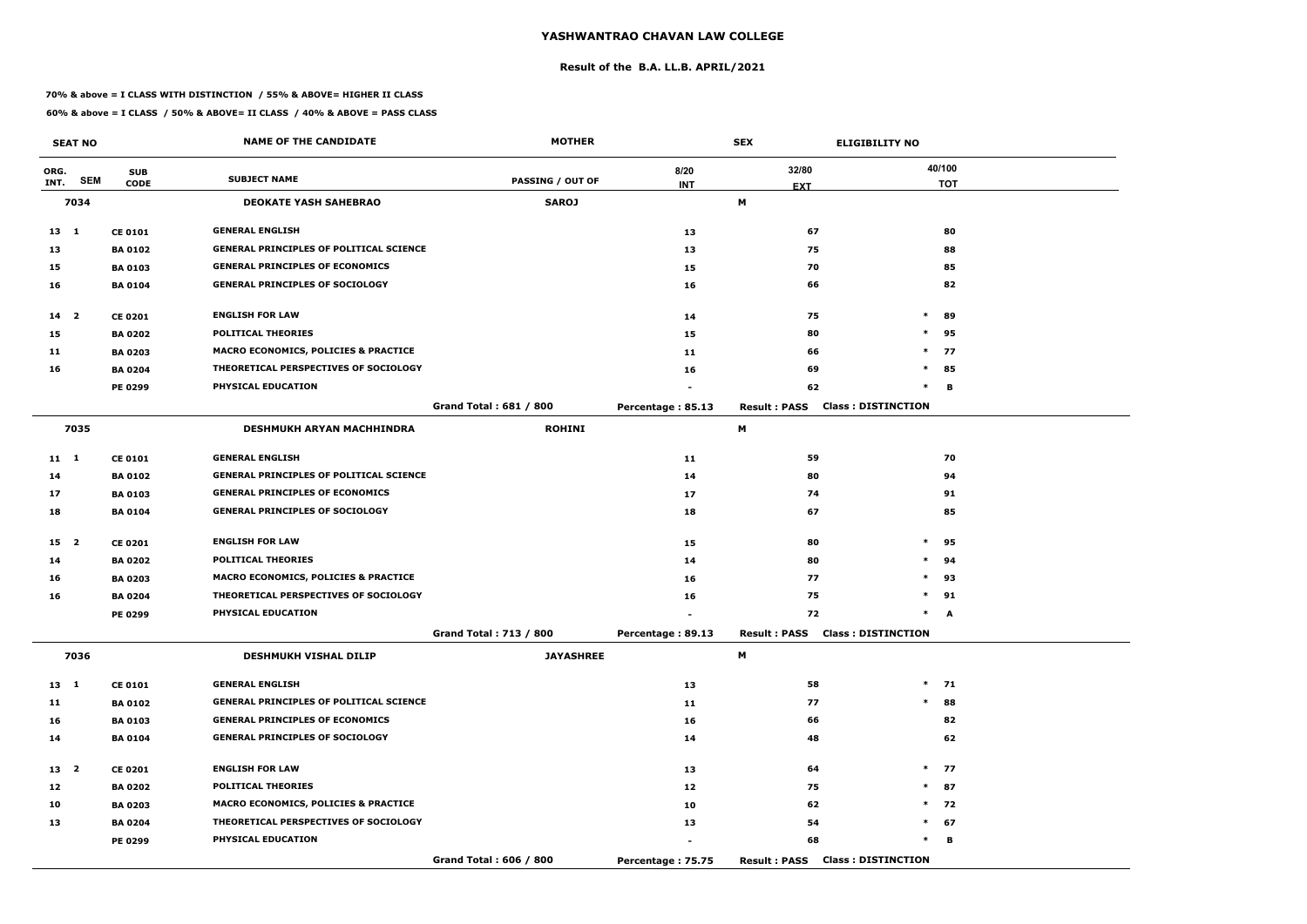#### **Result of the B.A. LL.B. APRIL/2021**

#### **70% & above = I CLASS WITH DISTINCTION / 55% & ABOVE= HIGHER II CLASS**

|                 | <b>SEAT NO</b> |                | <b>NAME OF THE CANDIDATE</b>                    | <b>MOTHER</b>                 |                   | <b>SEX</b>                                | <b>ELIGIBILITY NO</b>     |
|-----------------|----------------|----------------|-------------------------------------------------|-------------------------------|-------------------|-------------------------------------------|---------------------------|
| ORG.            |                | <b>SUB</b>     |                                                 |                               | 8/20              | 32/80                                     | 40/100                    |
| INT.            | <b>SEM</b>     | <b>CODE</b>    | <b>SUBJECT NAME</b>                             | <b>PASSING / OUT OF</b>       | <b>INT</b>        | <b>EXT</b>                                | <b>TOT</b>                |
|                 | 7037           |                | <b>DESHPANDE RUSHIKESH KUMAR</b>                | <b>SHOBHA</b>                 |                   | M                                         |                           |
| $13 \quad 1$    |                | <b>CE 0101</b> | <b>GENERAL ENGLISH</b>                          |                               | 13                | 62                                        | 75                        |
| 14              |                | <b>BA 0102</b> | <b>GENERAL PRINCIPLES OF POLITICAL SCIENCE</b>  |                               | 14                | 80                                        | 94                        |
| 18              |                | <b>BA0103</b>  | <b>GENERAL PRINCIPLES OF ECONOMICS</b>          |                               | 18                | 70                                        | 88                        |
| $18^{\wedge}$   |                | <b>BA 0104</b> | <b>GENERAL PRINCIPLES OF SOCIOLOGY</b>          |                               | 17                | 56                                        | 73                        |
| 15 2            |                | <b>CE 0201</b> | <b>ENGLISH FOR LAW</b>                          |                               | 15                | 80                                        | $\ast$<br>95              |
| 15              |                | <b>BA 0202</b> | <b>POLITICAL THEORIES</b>                       |                               | 15                | 80                                        | $\ast$<br>95              |
| 15              |                | <b>BA 0203</b> | <b>MACRO ECONOMICS, POLICIES &amp; PRACTICE</b> |                               | 15                | 75                                        | $\ast$<br>90              |
| 15              |                | <b>BA 0204</b> | THEORETICAL PERSPECTIVES OF SOCIOLOGY           |                               | 15                | 69                                        | $\ast$<br>84              |
|                 |                | PE 0299        | PHYSICAL EDUCATION                              |                               |                   | 67                                        | $\ast$<br>в               |
|                 |                |                |                                                 | <b>Grand Total: 694 / 800</b> | Percentage: 86.75 | <b>Result: PASS</b>                       | <b>Class: DISTINCTION</b> |
|                 | 7038           |                | <b>DHOTRE VINAYAK SANJAY</b>                    | <b>NIRMALA</b>                |                   | М                                         |                           |
| $13^{\wedge} 1$ |                | <b>CE 0101</b> | <b>GENERAL ENGLISH</b>                          |                               | 10                | 29                                        | $\ast$<br>39 F            |
| 13              |                | <b>BA 0102</b> | <b>GENERAL PRINCIPLES OF POLITICAL SCIENCE</b>  |                               | 13                | 43                                        | 56                        |
| $14^{\wedge}$   |                | <b>BA 0103</b> | <b>GENERAL PRINCIPLES OF ECONOMICS</b>          |                               | 12                | 35                                        | 47                        |
| AB              |                | <b>BA 0104</b> | <b>GENERAL PRINCIPLES OF SOCIOLOGY</b>          |                               | AB                | 26                                        | $\ast$<br>26 F            |
| $15^{\wedge}$ 2 |                | <b>CE 0201</b> | <b>ENGLISH FOR LAW</b>                          |                               | 10                | 27                                        | $\ast$<br>37 F            |
| 12              |                | <b>BA 0202</b> | <b>POLITICAL THEORIES</b>                       |                               | 12                | 59                                        | $\ast$<br>71              |
| $12^{\wedge}$   |                | <b>BA 0203</b> | MACRO ECONOMICS, POLICIES & PRACTICE            |                               | 10                | 29                                        | $\ast$<br>39 F            |
| $14^{\wedge}$   |                | <b>BA 0204</b> | THEORETICAL PERSPECTIVES OF SOCIOLOGY           |                               | 14                | 42                                        | $\ast$<br>56              |
|                 |                | PE 0299        | PHYSICAL EDUCATION                              |                               |                   | 65                                        | $\ast$<br>в               |
|                 |                |                |                                                 | Grand Total: 371 / 800        | Percentage: 46.38 | <b>Class: FAIL</b><br><b>Result: FAIL</b> |                           |
|                 | 7039           |                | <b>SINHMAR DISHA.</b>                           | <b>KANTA</b>                  |                   | F.                                        |                           |
| $17 \quad 1$    |                | <b>CE 0101</b> | <b>GENERAL ENGLISH</b>                          |                               | 17                | 58                                        | 75                        |
| 15              |                | <b>BA 0102</b> | <b>GENERAL PRINCIPLES OF POLITICAL SCIENCE</b>  |                               | 15                | 75                                        | 90                        |
| 17              |                | <b>BA 0103</b> | <b>GENERAL PRINCIPLES OF ECONOMICS</b>          |                               | 17                | 80                                        | 97                        |
| 18              |                | <b>BA 0104</b> | <b>GENERAL PRINCIPLES OF SOCIOLOGY</b>          |                               | 18                | 61                                        | 79                        |
| 18 2            |                | <b>CE 0201</b> | <b>ENGLISH FOR LAW</b>                          |                               | 18                | 80                                        | $\ast$<br>98              |
| 16              |                | <b>BA 0202</b> | <b>POLITICAL THEORIES</b>                       |                               | 16                | 80                                        | $\ast$<br>96              |
| 17              |                | <b>BA 0203</b> | MACRO ECONOMICS, POLICIES & PRACTICE            |                               | 17                | 74                                        | $\ast$<br>91              |
| 16              |                | <b>BA 0204</b> | THEORETICAL PERSPECTIVES OF SOCIOLOGY           |                               | 16                | 80                                        | $*$ 96                    |
|                 |                | <b>PE 0299</b> | PHYSICAL EDUCATION                              |                               | $\blacksquare$    | 72                                        | $*$<br>A                  |
|                 |                |                |                                                 | Grand Total: 722 / 800        | Percentage: 90.25 | <b>Result : PASS</b>                      | <b>Class: DISTINCTION</b> |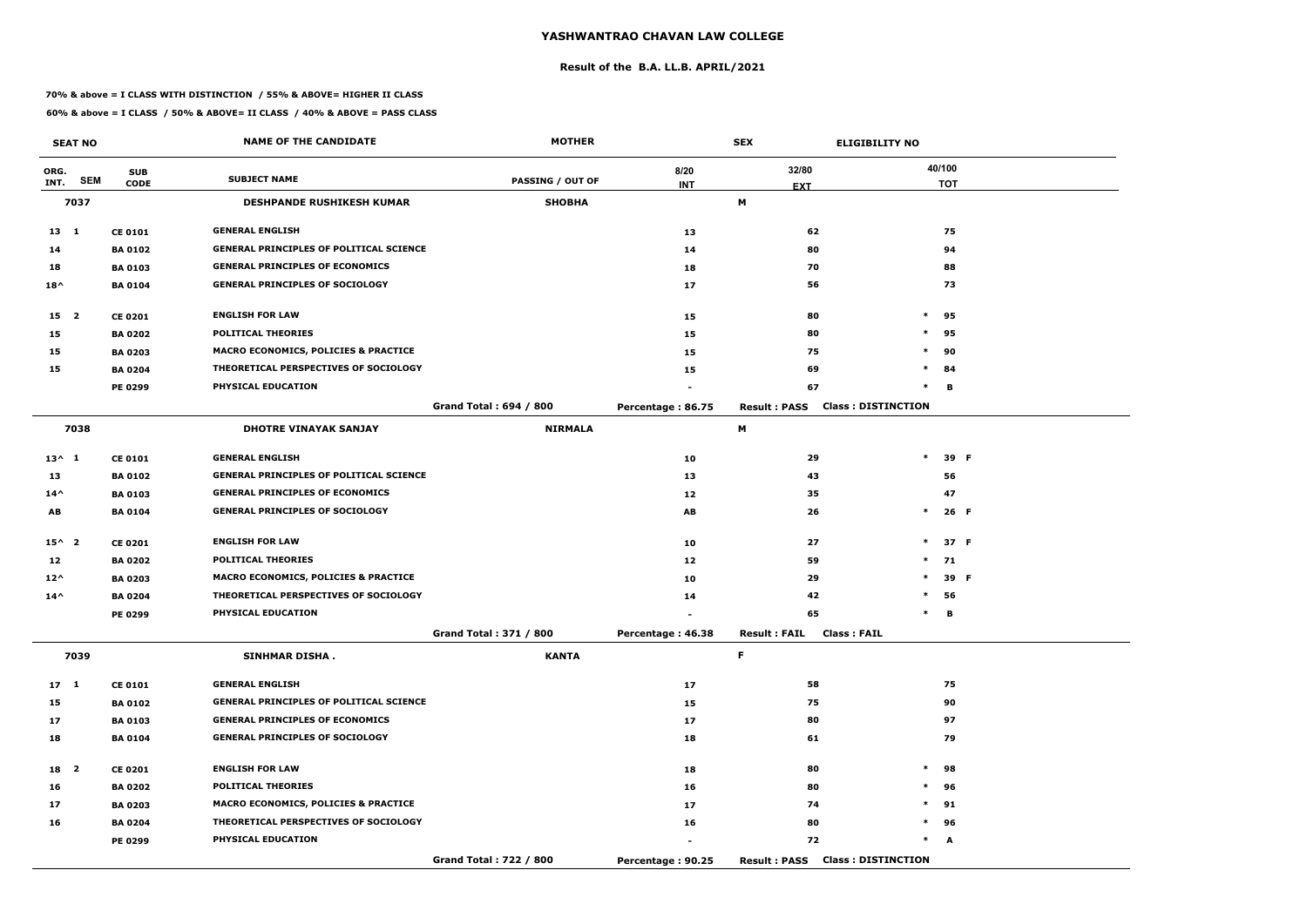#### **Result of the B.A. LL.B. APRIL/2021**

#### **70% & above = I CLASS WITH DISTINCTION / 55% & ABOVE= HIGHER II CLASS**

|                 | <b>SEAT NO</b> |                | <b>NAME OF THE CANDIDATE</b>                    | <b>MOTHER</b>                 |                   | <b>SEX</b>          | <b>ELIGIBILITY NO</b>     |
|-----------------|----------------|----------------|-------------------------------------------------|-------------------------------|-------------------|---------------------|---------------------------|
| ORG.            |                | <b>SUB</b>     |                                                 |                               | 8/20              | 32/80               | 40/100                    |
| INT.            | <b>SEM</b>     | <b>CODE</b>    | <b>SUBJECT NAME</b>                             | <b>PASSING / OUT OF</b>       | <b>INT</b>        | <b>EXT</b>          | <b>TOT</b>                |
|                 | 7040           |                | RAJ DIVYANSHU.                                  | <b>POONAM SINGH</b>           |                   | М                   |                           |
| 16 <sub>1</sub> |                | <b>CE 0101</b> | <b>GENERAL ENGLISH</b>                          |                               | 16                | 66                  | 82                        |
| 17              |                | <b>BA 0102</b> | <b>GENERAL PRINCIPLES OF POLITICAL SCIENCE</b>  |                               | 17                | 80                  | 97                        |
| 18              |                | <b>BA 0103</b> | <b>GENERAL PRINCIPLES OF ECONOMICS</b>          |                               | 18                | 80                  | 98                        |
| 17              |                | <b>BA 0104</b> | <b>GENERAL PRINCIPLES OF SOCIOLOGY</b>          |                               | 17                | 62                  | 79                        |
| 16 <sup>2</sup> |                | <b>CE 0201</b> | <b>ENGLISH FOR LAW</b>                          |                               | 16                | 77                  | $\ast$<br>93              |
| 17              |                | <b>BA 0202</b> | <b>POLITICAL THEORIES</b>                       |                               | 17                | 80                  | $\ast$<br>97              |
| 18              |                | <b>BA 0203</b> | <b>MACRO ECONOMICS, POLICIES &amp; PRACTICE</b> |                               | 18                | 80                  | $\ast$<br>98              |
| 18              |                | <b>BA 0204</b> | THEORETICAL PERSPECTIVES OF SOCIOLOGY           |                               | 18                | 72                  | 90<br>$\ast$              |
|                 |                | PE 0299        | PHYSICAL EDUCATION                              |                               |                   | 73                  | $\ast$<br>A               |
|                 |                |                |                                                 | <b>Grand Total: 734 / 800</b> | Percentage: 91.75 | <b>Result: PASS</b> | <b>Class: DISTINCTION</b> |
|                 | 7041           |                | <b>DODAKE PORNIMA SANTOSH</b>                   | <b>SUNANDA</b>                |                   | F.                  |                           |
| $13^{\wedge} 1$ |                | <b>CE 0101</b> | <b>GENERAL ENGLISH</b>                          |                               | 08                | 21                  | $\ast$<br>29 F            |
| $14^{\wedge}$   |                | <b>BA 0102</b> | <b>GENERAL PRINCIPLES OF POLITICAL SCIENCE</b>  |                               | 12                | 37                  | $\ast$<br>49              |
| 17              |                | <b>BA0103</b>  | <b>GENERAL PRINCIPLES OF ECONOMICS</b>          |                               | 17                | 58                  | $*$<br>75                 |
| $16^{\wedge}$   |                | <b>BA0104</b>  | <b>GENERAL PRINCIPLES OF SOCIOLOGY</b>          |                               | 12                | 35                  | $*$ 47                    |
| $13^{\wedge}2$  |                | <b>CE 0201</b> | <b>ENGLISH FOR LAW</b>                          |                               | 06                | 13                  | $\ast$<br>19 F            |
| $15^{\wedge}$   |                | <b>BA 0202</b> | <b>POLITICAL THEORIES</b>                       |                               | 11                | 32                  | $\ast$<br>43              |
| $16^{\wedge}$   |                | <b>BA 0203</b> | MACRO ECONOMICS, POLICIES & PRACTICE            |                               | 14                | 42                  | $\ast$<br>56              |
| 13              |                | <b>BA 0204</b> | THEORETICAL PERSPECTIVES OF SOCIOLOGY           |                               | 13                | 51                  | $\ast$<br>64              |
|                 |                | PE 0299        | PHYSICAL EDUCATION                              |                               |                   | AB                  | F <sub>F</sub><br>$\ast$  |
|                 |                |                |                                                 | Grand Total: 382 / 800        | Percentage: 47.75 | <b>Result: FAIL</b> | <b>Class : FAIL</b>       |
|                 | 7042           |                | <b>DUBALE HITESH SANJAY</b>                     | <b>DHANUSHA</b>               |                   | M                   |                           |
| $14^{\wedge} 1$ |                | <b>CE 0101</b> | <b>GENERAL ENGLISH</b>                          |                               | 14                | 43                  | $*$ 57                    |
| $14^{\wedge}$   |                | <b>BA 0102</b> | <b>GENERAL PRINCIPLES OF POLITICAL SCIENCE</b>  |                               | 14                | 43                  | 57                        |
| 17              |                | <b>BA 0103</b> | <b>GENERAL PRINCIPLES OF ECONOMICS</b>          |                               | 17                | 59                  | 76                        |
| $16^{\wedge}$   |                | <b>BA 0104</b> | <b>GENERAL PRINCIPLES OF SOCIOLOGY</b>          |                               | 15                | 46                  | 61                        |
| 15 <sub>2</sub> |                | <b>CE 0201</b> | <b>ENGLISH FOR LAW</b>                          |                               | 15                | 67                  | $*$ 82                    |
| 14              |                | <b>BA 0202</b> | <b>POLITICAL THEORIES</b>                       |                               | 14                | 67                  | $*$ 81                    |
| 14              |                | <b>BA 0203</b> | MACRO ECONOMICS, POLICIES & PRACTICE            |                               | 14                | 46                  | $\ast$<br>60              |
| 13              |                | <b>BA 0204</b> | THEORETICAL PERSPECTIVES OF SOCIOLOGY           |                               | 13                | 61                  | $*$ 74                    |
|                 |                | <b>PE 0299</b> | PHYSICAL EDUCATION                              |                               |                   | 72                  | $*$ A                     |
|                 |                |                |                                                 | Grand Total: 548 / 800        | Percentage: 68.50 | <b>Result: PASS</b> | <b>Class: DISTINCTION</b> |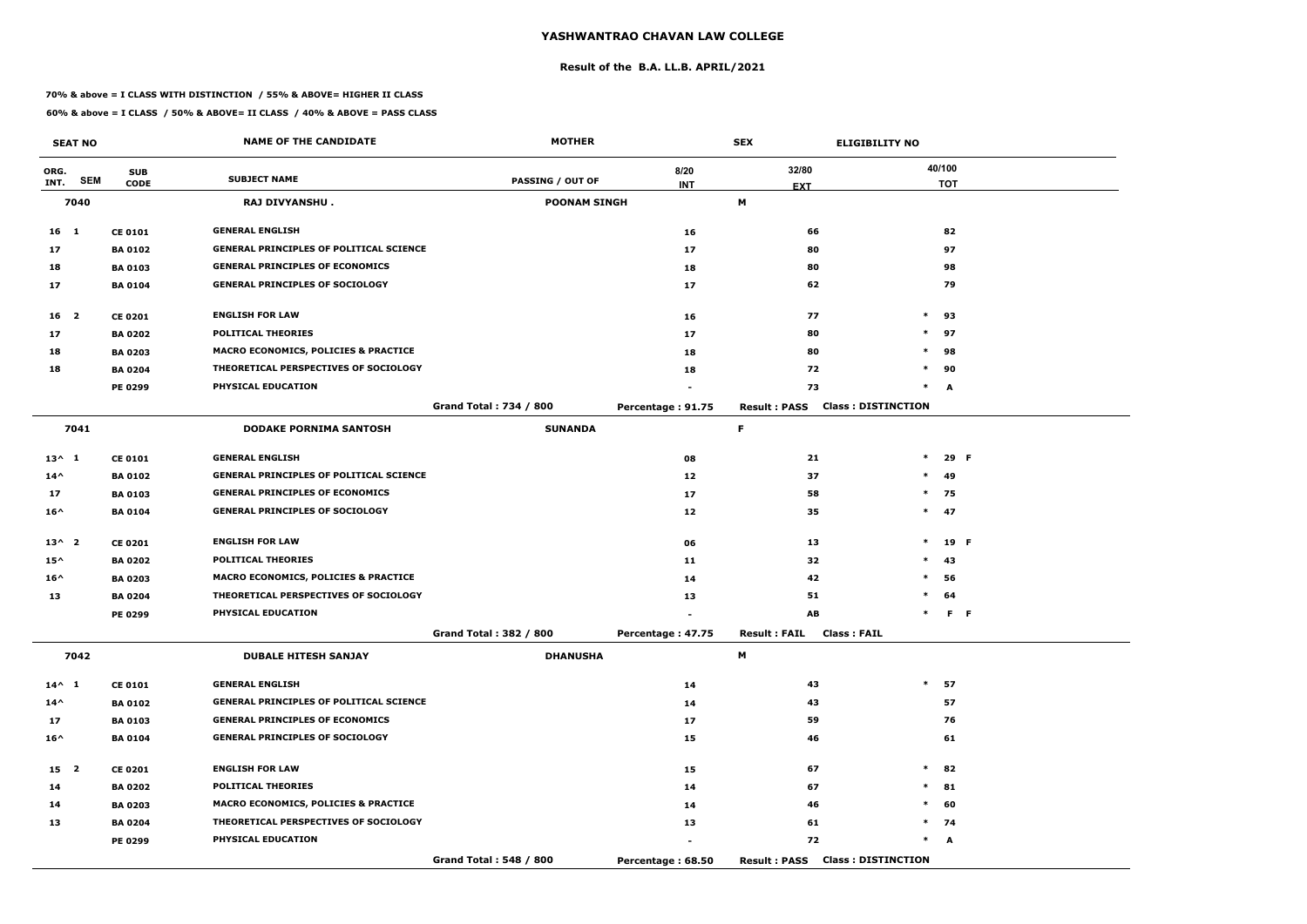#### **Result of the B.A. LL.B. APRIL/2021**

#### **70% & above = I CLASS WITH DISTINCTION / 55% & ABOVE= HIGHER II CLASS**

|                 | <b>SEAT NO</b>          |                | <b>NAME OF THE CANDIDATE</b>                    | <b>MOTHER</b>           |                   | <b>SEX</b>                             | <b>ELIGIBILITY NO</b>     |
|-----------------|-------------------------|----------------|-------------------------------------------------|-------------------------|-------------------|----------------------------------------|---------------------------|
| ORG.            |                         | <b>SUB</b>     |                                                 |                         | 8/20              | 32/80                                  | 40/100                    |
| INT.            | <b>SEM</b>              | <b>CODE</b>    | <b>SUBJECT NAME</b>                             | <b>PASSING / OUT OF</b> | <b>INT</b>        | <b>EXT</b>                             | <b>TOT</b>                |
|                 | 7043                    |                | <b>DURNE SAMARTH DHRUVBAL</b>                   | <b>ANITA</b>            |                   | M                                      |                           |
| $14 \quad 1$    |                         | <b>CE 0101</b> | <b>GENERAL ENGLISH</b>                          |                         | 14                | 62                                     | 76                        |
| 15              |                         | <b>BA 0102</b> | <b>GENERAL PRINCIPLES OF POLITICAL SCIENCE</b>  |                         | 15                | 80                                     | 95                        |
| 17              |                         | <b>BA 0103</b> | <b>GENERAL PRINCIPLES OF ECONOMICS</b>          |                         | 17                | 70                                     | 87                        |
| 16              |                         | <b>BA 0104</b> | <b>GENERAL PRINCIPLES OF SOCIOLOGY</b>          |                         | 16                | 54                                     | 70                        |
| 16              | $\overline{\mathbf{2}}$ | <b>CE 0201</b> | <b>ENGLISH FOR LAW</b>                          |                         | 16                | 69                                     | $\ast$<br>85              |
| 14              |                         | <b>BA 0202</b> | <b>POLITICAL THEORIES</b>                       |                         | 14                | 80                                     | $\ast$<br>94              |
| 15              |                         | <b>BA 0203</b> | <b>MACRO ECONOMICS, POLICIES &amp; PRACTICE</b> |                         | 15                | 59                                     | $\ast$<br>74              |
| 16              |                         | <b>BA 0204</b> | THEORETICAL PERSPECTIVES OF SOCIOLOGY           |                         | 16                | 61                                     | $*$ 77                    |
|                 |                         | <b>PE 0299</b> | PHYSICAL EDUCATION                              |                         |                   | 65                                     | $\ast$<br>B               |
|                 |                         |                |                                                 | Grand Total: 658 / 800  | Percentage: 82.25 | <b>Result: PASS</b>                    | <b>Class: DISTINCTION</b> |
|                 | 7044                    |                | <b>EAKURKE ASHISH RAMDAS</b>                    | <b>ANITA</b>            |                   | М                                      |                           |
| 13 1            |                         | <b>CE 0101</b> | <b>GENERAL ENGLISH</b>                          |                         | 13                | 53                                     | 66                        |
| 13              |                         | <b>BA 0102</b> | <b>GENERAL PRINCIPLES OF POLITICAL SCIENCE</b>  |                         | 13                | 56                                     | 69                        |
| 16              |                         | <b>BA 0103</b> | <b>GENERAL PRINCIPLES OF ECONOMICS</b>          |                         | 16                | 66                                     | 82                        |
| 15              |                         | <b>BA 0104</b> | <b>GENERAL PRINCIPLES OF SOCIOLOGY</b>          |                         | 15                | 51                                     | 66                        |
| 13 <sub>2</sub> |                         | <b>CE 0201</b> | <b>ENGLISH FOR LAW</b>                          |                         | 13                | 59                                     | $\ast$<br>72              |
| 14              |                         | <b>BA 0202</b> | <b>POLITICAL THEORIES</b>                       |                         | 14                | 72                                     | $\ast$<br>86              |
| 17              |                         | <b>BA 0203</b> | MACRO ECONOMICS, POLICIES & PRACTICE            |                         | 17                | 61                                     | $\ast$<br>78              |
| 15              |                         | <b>BA 0204</b> | THEORETICAL PERSPECTIVES OF SOCIOLOGY           |                         | 15                | 59                                     | $\ast$<br>74              |
|                 |                         | <b>PE 0299</b> | PHYSICAL EDUCATION                              |                         |                   | 68                                     | в<br>$\ast$               |
|                 |                         |                |                                                 | Grand Total: 593 / 800  | Percentage: 74.13 | <b>Result: PASS Class: DISTINCTION</b> |                           |
|                 | 7045                    |                | <b>GADAGI BHASKAR PRABHAKAR</b>                 | <b>PRATIBHA</b>         |                   | M                                      |                           |
| $13 \quad 1$    |                         | <b>CE 0101</b> | <b>GENERAL ENGLISH</b>                          |                         | 13                | 53                                     | 66                        |
| <b>AB</b>       |                         | <b>BA 0102</b> | <b>GENERAL PRINCIPLES OF POLITICAL SCIENCE</b>  |                         | AB                | 74                                     | $\ast$<br>74 F            |
| 15              |                         | <b>BA 0103</b> | <b>GENERAL PRINCIPLES OF ECONOMICS</b>          |                         | 15                | 67                                     | 82                        |
| 13              |                         | <b>BA 0104</b> | <b>GENERAL PRINCIPLES OF SOCIOLOGY</b>          |                         | 13                | 51                                     | 64                        |
| 12 <sup>2</sup> |                         | <b>CE 0201</b> | <b>ENGLISH FOR LAW</b>                          |                         | 12                | 61                                     | $\ast$<br>73              |
| 14              |                         | <b>BA 0202</b> | <b>POLITICAL THEORIES</b>                       |                         | 14                | 74                                     | $\ast$<br>88              |
| 15              |                         | <b>BA 0203</b> | MACRO ECONOMICS, POLICIES & PRACTICE            |                         | 15                | 61                                     | $\ast$<br>76              |
| 15              |                         | <b>BA 0204</b> | THEORETICAL PERSPECTIVES OF SOCIOLOGY           |                         | 15                | 66                                     | $\ast$<br>81              |
|                 |                         | <b>PE 0299</b> | PHYSICAL EDUCATION                              |                         | $\sim$            | 67                                     | $\ast$<br>в               |
|                 |                         |                |                                                 | Grand Total: 604 / 800  | Percentage: 75.50 | <b>Result: PASS</b>                    | <b>Class: DISTINCTION</b> |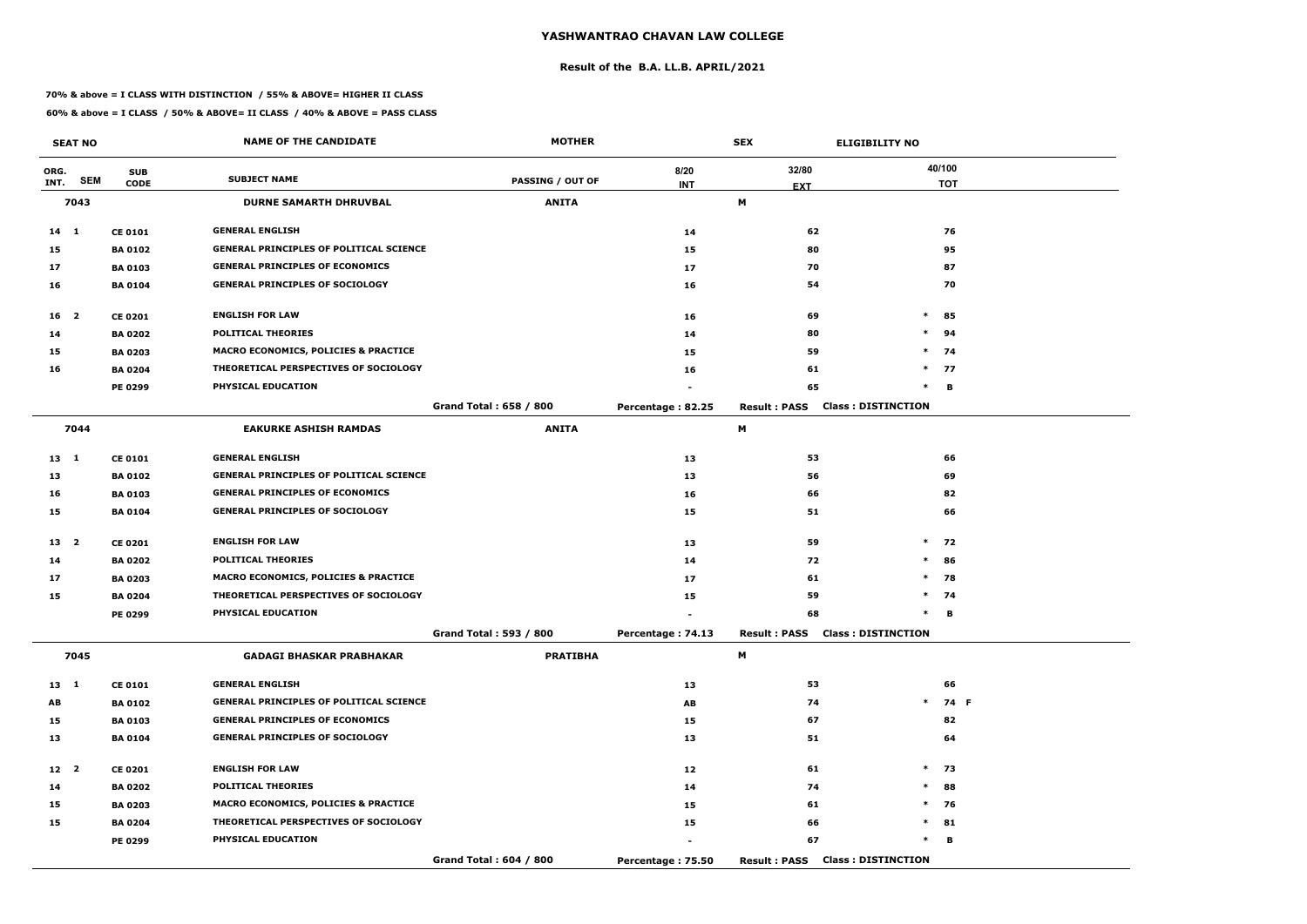#### **Result of the B.A. LL.B. APRIL/2021**

#### **70% & above = I CLASS WITH DISTINCTION / 55% & ABOVE= HIGHER II CLASS**

|                 | <b>SEAT NO</b> |                | <b>NAME OF THE CANDIDATE</b>                    | <b>MOTHER</b>           |                   | <b>SEX</b>          | <b>ELIGIBILITY NO</b>     |
|-----------------|----------------|----------------|-------------------------------------------------|-------------------------|-------------------|---------------------|---------------------------|
| ORG.            |                | <b>SUB</b>     |                                                 |                         | 8/20              | 32/80               | 40/100                    |
| INT.            | <b>SEM</b>     | <b>CODE</b>    | <b>SUBJECT NAME</b>                             | <b>PASSING / OUT OF</b> | <b>INT</b>        | <b>EXT</b>          | <b>TOT</b>                |
|                 | 7046           |                | <b>GADAKH SAMRAT BHAUSAHEB</b>                  | <b>PRATIBHA</b>         |                   | М                   |                           |
| $13 \quad 1$    |                | <b>CE 0101</b> | <b>GENERAL ENGLISH</b>                          |                         | 13                | 53                  | 66                        |
| 14              |                | <b>BA 0102</b> | <b>GENERAL PRINCIPLES OF POLITICAL SCIENCE</b>  |                         | 14                | 80                  | 94                        |
| 16              |                | <b>BA 0103</b> | <b>GENERAL PRINCIPLES OF ECONOMICS</b>          |                         | 16                | 77                  | 93                        |
| 16              |                | <b>BA 0104</b> | <b>GENERAL PRINCIPLES OF SOCIOLOGY</b>          |                         | 16                | 67                  | 83                        |
| $14 2$          |                | <b>CE 0201</b> | <b>ENGLISH FOR LAW</b>                          |                         | 14                | 72                  | $\ast$<br>86              |
| 14              |                | <b>BA 0202</b> | <b>POLITICAL THEORIES</b>                       |                         | 14                | 80                  | $\ast$<br>94              |
| 15              |                | <b>BA 0203</b> | <b>MACRO ECONOMICS, POLICIES &amp; PRACTICE</b> |                         | 15                | 66                  | $\ast$<br>81              |
| 14              |                | <b>BA 0204</b> | THEORETICAL PERSPECTIVES OF SOCIOLOGY           |                         | 14                | 64                  | $*$<br>78                 |
|                 |                | PE 0299        | PHYSICAL EDUCATION                              |                         |                   | 64                  | $\ast$<br>в               |
|                 |                |                |                                                 | Grand Total: 675 / 800  | Percentage: 84.38 | <b>Result: PASS</b> | <b>Class: DISTINCTION</b> |
|                 | 7047           |                | <b>GADEKAR KARMESH ARUN</b>                     | <b>ANITA</b>            |                   | М                   |                           |
| $13^{\wedge} 1$ |                | <b>CE 0101</b> | <b>GENERAL ENGLISH</b>                          |                         | 12                | 35                  | 47                        |
| AB              |                | <b>BA0102</b>  | <b>GENERAL PRINCIPLES OF POLITICAL SCIENCE</b>  |                         | AB                | 53                  | $\ast$<br>53 F            |
| $17^$           |                | <b>BA 0103</b> | <b>GENERAL PRINCIPLES OF ECONOMICS</b>          |                         | 14                | 42                  | 56                        |
| 8               |                | <b>BA 0104</b> | <b>GENERAL PRINCIPLES OF SOCIOLOGY</b>          |                         | 08                | 32                  | $\ast$<br>40              |
| 13 <sub>2</sub> |                | <b>CE 0201</b> | <b>ENGLISH FOR LAW</b>                          |                         | 13                | 42                  | $\ast$<br>55              |
| $14^{\wedge}$   |                | <b>BA 0202</b> | <b>POLITICAL THEORIES</b>                       |                         | 11                | 32                  | $\ast$<br>43              |
| $15^{\wedge}$   |                | <b>BA 0203</b> | MACRO ECONOMICS, POLICIES & PRACTICE            |                         | 12                | 34                  | 46<br>$\ast$              |
| $10^{\wedge}$   |                | <b>BA 0204</b> | THEORETICAL PERSPECTIVES OF SOCIOLOGY           |                         | 10                | 27                  | $\ast$<br>37 F            |
|                 |                | PE 0299        | PHYSICAL EDUCATION                              |                         |                   | AB                  | F F<br>$\ast$             |
|                 |                |                |                                                 | Grand Total: 377 / 800  | Percentage: 47.13 | <b>Result: FAIL</b> | <b>Class : FAIL</b>       |
|                 | 7048           |                | <b>GAIKWAD ABHISHEK VASANT</b>                  | <b>JAYASHRI</b>         |                   | M                   |                           |
| $14 \quad 1$    |                | <b>CE 0101</b> | <b>GENERAL ENGLISH</b>                          |                         | 14                | 54                  | 68                        |
| 13              |                | <b>BA 0102</b> | <b>GENERAL PRINCIPLES OF POLITICAL SCIENCE</b>  |                         | 13                | 80                  | 93                        |
| 16              |                | <b>BA 0103</b> | <b>GENERAL PRINCIPLES OF ECONOMICS</b>          |                         | 16                | 69                  | 85                        |
| $18^{\wedge}$   |                | <b>BA 0104</b> | <b>GENERAL PRINCIPLES OF SOCIOLOGY</b>          |                         | 16                | 50                  | 66                        |
| 14 <sub>2</sub> |                | <b>CE 0201</b> | <b>ENGLISH FOR LAW</b>                          |                         | 14                | 77                  | $*$ 91                    |
| 14              |                | <b>BA 0202</b> | <b>POLITICAL THEORIES</b>                       |                         | 14                | 80                  | 94<br>$\ast$              |
| 13              |                | <b>BA 0203</b> | MACRO ECONOMICS, POLICIES & PRACTICE            |                         | 13                | 78                  | $*$ 91                    |
| 15              |                | <b>BA 0204</b> | THEORETICAL PERSPECTIVES OF SOCIOLOGY           |                         | 15                | 77                  | $*$<br>92                 |
|                 |                | <b>PE 0299</b> | PHYSICAL EDUCATION                              |                         | $\blacksquare$    | 70                  | $\ast$<br>в               |
|                 |                |                |                                                 | Grand Total: 680 / 800  | Percentage: 85.00 | <b>Result: PASS</b> | <b>Class: DISTINCTION</b> |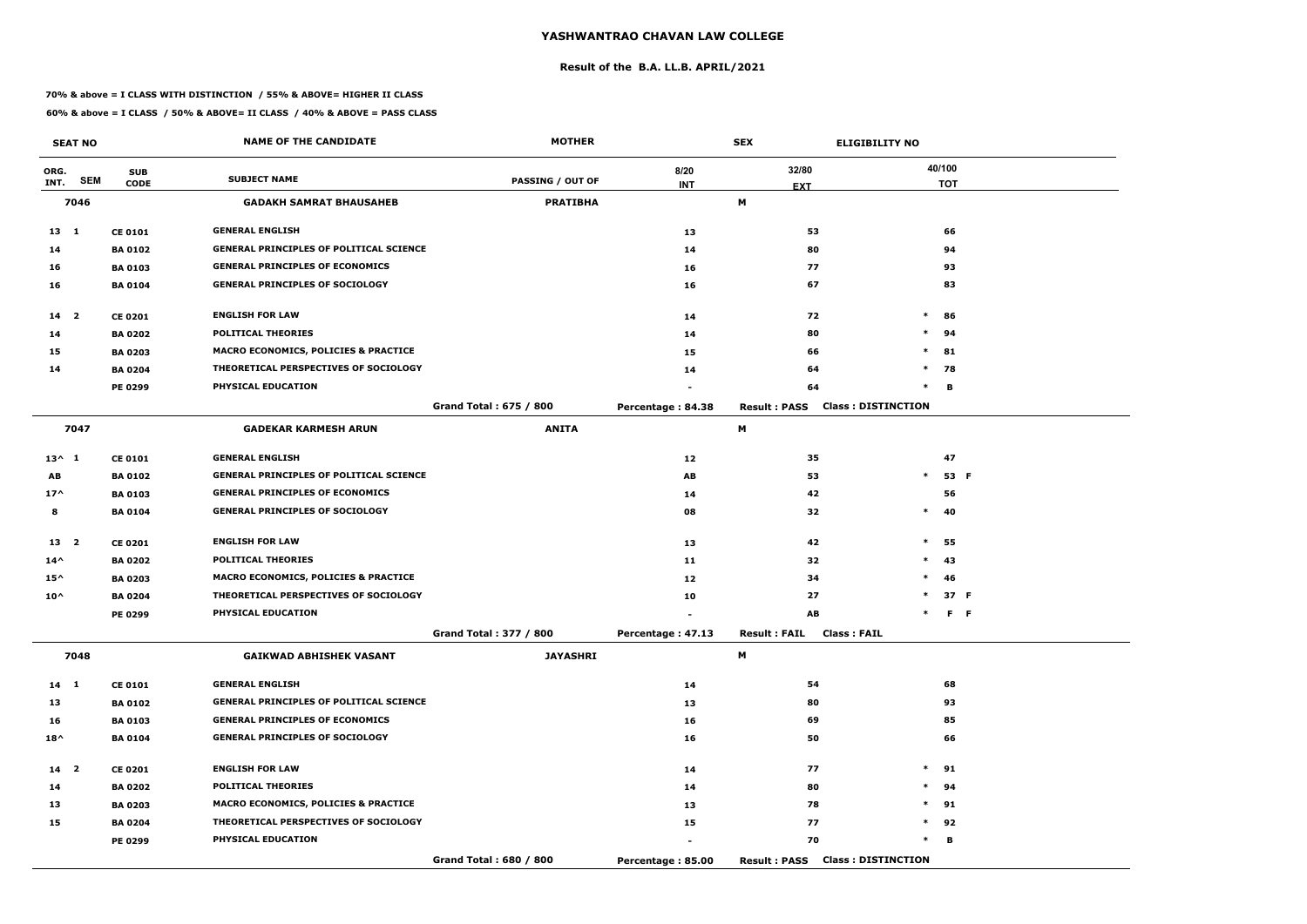#### **Result of the B.A. LL.B. APRIL/2021**

#### **70% & above = I CLASS WITH DISTINCTION / 55% & ABOVE= HIGHER II CLASS**

|                 | <b>SEAT NO</b> |                | <b>NAME OF THE CANDIDATE</b>                    | <b>MOTHER</b>           |                   | <b>SEX</b>                             | <b>ELIGIBILITY NO</b>     |
|-----------------|----------------|----------------|-------------------------------------------------|-------------------------|-------------------|----------------------------------------|---------------------------|
| ORG.            |                | <b>SUB</b>     |                                                 |                         | 8/20              | 32/80                                  | 40/100                    |
| INT.            | <b>SEM</b>     | <b>CODE</b>    | <b>SUBJECT NAME</b>                             | <b>PASSING / OUT OF</b> | <b>INT</b>        | <b>EXT</b>                             | <b>TOT</b>                |
|                 | 7049           |                | <b>GAIKWAD PRANALI SHRIKANT</b>                 | <b>SANGITA</b>          |                   | F.                                     |                           |
| $13 \quad 1$    |                | <b>CE 0101</b> | <b>GENERAL ENGLISH</b>                          |                         | 13                | 70                                     | 83                        |
| 14              |                | <b>BA 0102</b> | <b>GENERAL PRINCIPLES OF POLITICAL SCIENCE</b>  |                         | 14                | 78                                     | 92                        |
| 15              |                | <b>BA 0103</b> | <b>GENERAL PRINCIPLES OF ECONOMICS</b>          |                         | 15                | 80                                     | 95                        |
| 14              |                | <b>BA 0104</b> | <b>GENERAL PRINCIPLES OF SOCIOLOGY</b>          |                         | 14                | 67                                     | 81                        |
| 13 <sup>2</sup> |                | <b>CE 0201</b> | <b>ENGLISH FOR LAW</b>                          |                         | 13                | 66                                     | $\ast$<br>79              |
| 13              |                | <b>BA 0202</b> | <b>POLITICAL THEORIES</b>                       |                         | 13                | 70                                     | $\ast$<br>83              |
| 14              |                | <b>BA 0203</b> | MACRO ECONOMICS, POLICIES & PRACTICE            |                         | 14                | 72                                     | $\ast$<br>86              |
| 15              |                | <b>BA 0204</b> | THEORETICAL PERSPECTIVES OF SOCIOLOGY           |                         | 15                | 61                                     | $\ast$<br>76              |
|                 |                | <b>PE 0299</b> | PHYSICAL EDUCATION                              |                         |                   | 69                                     | $\ast$<br>B               |
|                 |                |                |                                                 | Grand Total: 675 / 800  | Percentage: 84.38 | <b>Result: PASS</b>                    | <b>Class: DISTINCTION</b> |
|                 | 7050           |                | <b>GAIKWAD RANJITSINH SANJAY</b>                | <b>SUNITA</b>           |                   | М                                      |                           |
| $12 \quad 1$    |                | <b>CE 0101</b> | <b>GENERAL ENGLISH</b>                          |                         | 12                | 67                                     | 79                        |
| 13              |                | <b>BA 0102</b> | <b>GENERAL PRINCIPLES OF POLITICAL SCIENCE</b>  |                         | 13                | 75                                     | 88                        |
| 17              |                | <b>BA 0103</b> | <b>GENERAL PRINCIPLES OF ECONOMICS</b>          |                         | 17                | 69                                     | 86                        |
| 14              |                | <b>BA 0104</b> | <b>GENERAL PRINCIPLES OF SOCIOLOGY</b>          |                         | 14                | 51                                     | 65                        |
| 12 2            |                | <b>CE 0201</b> | <b>ENGLISH FOR LAW</b>                          |                         | 12                | 53                                     | $\ast$<br>65              |
| 14              |                | <b>BA 0202</b> | <b>POLITICAL THEORIES</b>                       |                         | 14                | 62                                     | $\ast$<br>76              |
| 17              |                | <b>BA 0203</b> | <b>MACRO ECONOMICS, POLICIES &amp; PRACTICE</b> |                         | 17                | 62                                     | 79<br>$\ast$              |
| 16              |                | <b>BA 0204</b> | THEORETICAL PERSPECTIVES OF SOCIOLOGY           |                         | 16                | 58                                     | $\ast$<br>74              |
|                 |                | PE 0299        | PHYSICAL EDUCATION                              |                         |                   | 68                                     | в<br>$\ast$               |
|                 |                |                |                                                 | Grand Total: 612 / 800  | Percentage: 76.50 | <b>Result: PASS Class: DISTINCTION</b> |                           |
|                 | 7051           |                | <b>GAIKWAD RUSHIKESH SADASHIV</b>               | <b>PADMINI</b>          |                   | M                                      |                           |
| $12 \quad 1$    |                | <b>CE 0101</b> | <b>GENERAL ENGLISH</b>                          |                         | 12                | 42                                     | 54                        |
| 12              |                | <b>BA 0102</b> | <b>GENERAL PRINCIPLES OF POLITICAL SCIENCE</b>  |                         | 12                | 61                                     | 73                        |
| 15              |                | <b>BA 0103</b> | <b>GENERAL PRINCIPLES OF ECONOMICS</b>          |                         | 15                | 64                                     | 79                        |
| $17^{\wedge}$   |                | <b>BA 0104</b> | <b>GENERAL PRINCIPLES OF SOCIOLOGY</b>          |                         | 17                | 56                                     | 73                        |
| $14$ 2          |                | <b>CE 0201</b> | <b>ENGLISH FOR LAW</b>                          |                         | 14                | 64                                     | $\ast$<br>78              |
| 14              |                | <b>BA 0202</b> | <b>POLITICAL THEORIES</b>                       |                         | 14                | 77                                     | $*$<br>91                 |
| 15              |                | <b>BA 0203</b> | <b>MACRO ECONOMICS, POLICIES &amp; PRACTICE</b> |                         | 15                | 62                                     | $*$ 77                    |
| 16              |                | <b>BA 0204</b> | THEORETICAL PERSPECTIVES OF SOCIOLOGY           |                         | 16                | 59                                     | $*$ 75                    |
|                 |                | PE 0299        | <b>PHYSICAL EDUCATION</b>                       |                         |                   | 69                                     | $\ast$<br>В               |
|                 |                |                |                                                 | Grand Total: 600 / 800  | Percentage: 75.00 | <b>Result: PASS Class: DISTINCTION</b> |                           |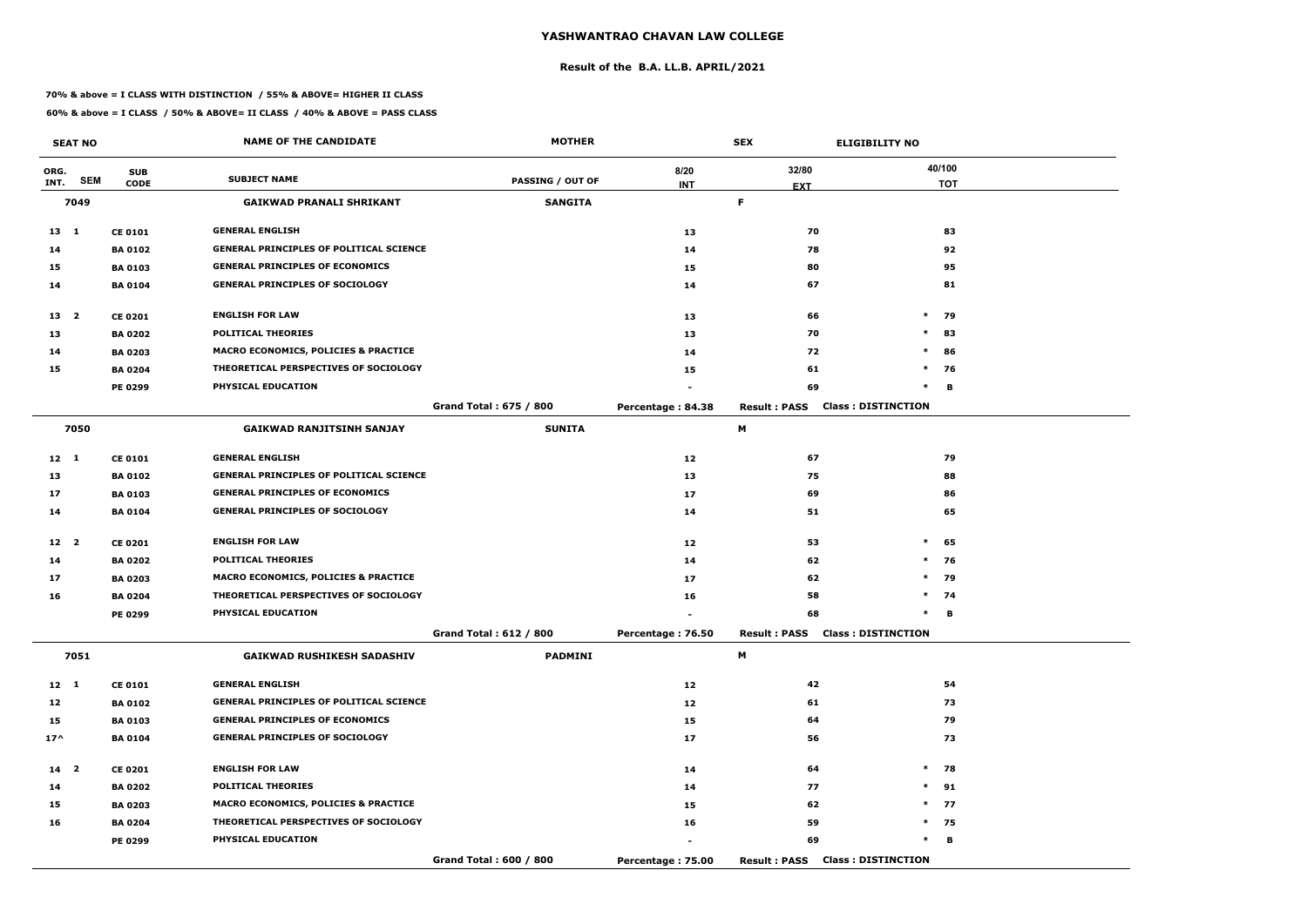#### **Result of the B.A. LL.B. APRIL/2021**

#### **70% & above = I CLASS WITH DISTINCTION / 55% & ABOVE= HIGHER II CLASS**

|                 | <b>SEAT NO</b> |                | <b>NAME OF THE CANDIDATE</b>                    | <b>MOTHER</b>           |                   | <b>SEX</b>          | <b>ELIGIBILITY NO</b>                  |
|-----------------|----------------|----------------|-------------------------------------------------|-------------------------|-------------------|---------------------|----------------------------------------|
| ORG.            |                | <b>SUB</b>     |                                                 |                         | 8/20              | 32/80               | 40/100                                 |
| INT.            | <b>SEM</b>     | <b>CODE</b>    | <b>SUBJECT NAME</b>                             | <b>PASSING / OUT OF</b> | <b>INT</b>        | <b>EXT</b>          | <b>TOT</b>                             |
|                 | 7052           |                | <b>GAMRE SARTHIKA PRADIP</b>                    | <b>PRATIKSHA</b>        |                   | F.                  |                                        |
| $13 \quad 1$    |                | <b>CE 0101</b> | <b>GENERAL ENGLISH</b>                          |                         | 13                | 59                  | 72                                     |
| 14              |                | <b>BA 0102</b> | <b>GENERAL PRINCIPLES OF POLITICAL SCIENCE</b>  |                         | 14                | 75                  | 89                                     |
| 18              |                | <b>BA 0103</b> | <b>GENERAL PRINCIPLES OF ECONOMICS</b>          |                         | 18                | 74                  | 92                                     |
| 16              |                | <b>BA 0104</b> | <b>GENERAL PRINCIPLES OF SOCIOLOGY</b>          |                         | 16                | 62                  | 78                                     |
| $14 2$          |                | <b>CE 0201</b> | <b>ENGLISH FOR LAW</b>                          |                         | 14                | 80                  | $\ast$<br>94                           |
| 16              |                | <b>BA 0202</b> | <b>POLITICAL THEORIES</b>                       |                         | 16                | 80                  | $\ast$<br>96                           |
| 17              |                | <b>BA 0203</b> | MACRO ECONOMICS, POLICIES & PRACTICE            |                         | 17                | 72                  | $\ast$<br>89                           |
| 15              |                | <b>BA 0204</b> | THEORETICAL PERSPECTIVES OF SOCIOLOGY           |                         | 15                | 70                  | $\ast$<br>85                           |
|                 |                | <b>PE 0299</b> | PHYSICAL EDUCATION                              |                         |                   | 62                  | $\ast$<br>В                            |
|                 |                |                |                                                 | Grand Total: 695 / 800  | Percentage: 86.88 | <b>Result: PASS</b> | <b>Class: DISTINCTION</b>              |
|                 | 7053           |                | <b>GANDHI AMAY SUNIL</b>                        | <b>SUVARNA</b>          |                   | М                   |                                        |
| 15 1            |                | <b>CE 0101</b> | <b>GENERAL ENGLISH</b>                          |                         | 15                | 51                  | 66                                     |
| 14              |                | <b>BA 0102</b> | <b>GENERAL PRINCIPLES OF POLITICAL SCIENCE</b>  |                         | 14                | 80                  | 94                                     |
| 17              |                | <b>BA 0103</b> | <b>GENERAL PRINCIPLES OF ECONOMICS</b>          |                         | 17                | 77                  | 94                                     |
| $17^$           |                | <b>BA 0104</b> | <b>GENERAL PRINCIPLES OF SOCIOLOGY</b>          |                         | 17                | 56                  | 73                                     |
| 14 <sub>2</sub> |                | <b>CE 0201</b> | <b>ENGLISH FOR LAW</b>                          |                         | 14                | 69                  | $\ast$<br>83                           |
| 15              |                | <b>BA 0202</b> | <b>POLITICAL THEORIES</b>                       |                         | 15                | 80                  | 95<br>$\ast$                           |
| 18              |                | <b>BA 0203</b> | <b>MACRO ECONOMICS, POLICIES &amp; PRACTICE</b> |                         | 18                | 66                  | $\ast$<br>84                           |
| 17              |                | <b>BA 0204</b> | THEORETICAL PERSPECTIVES OF SOCIOLOGY           |                         | 17                | 70                  | $\ast$<br>87                           |
|                 |                | PE 0299        | PHYSICAL EDUCATION                              |                         |                   | 61                  | в<br>$\ast$                            |
|                 |                |                |                                                 | Grand Total: 676 / 800  | Percentage: 84.50 |                     | <b>Result: PASS Class: DISTINCTION</b> |
|                 | 7054           |                | <b>GANGAN SOM AJAY</b>                          | <b>MEGHA</b>            |                   | M                   |                                        |
| $12 \quad 1$    |                | <b>CE 0101</b> | <b>GENERAL ENGLISH</b>                          |                         | 12                | 62                  | 74                                     |
| 14              |                | <b>BA 0102</b> | <b>GENERAL PRINCIPLES OF POLITICAL SCIENCE</b>  |                         | 14                | 75                  | 89                                     |
| 16              |                | <b>BA 0103</b> | <b>GENERAL PRINCIPLES OF ECONOMICS</b>          |                         | 16                | 66                  | 82                                     |
| 15              |                | <b>BA 0104</b> | <b>GENERAL PRINCIPLES OF SOCIOLOGY</b>          |                         | 15                | 50                  | 65                                     |
| 13 2            |                | <b>CE 0201</b> | <b>ENGLISH FOR LAW</b>                          |                         | 13                | 59                  | $\ast$<br>72                           |
| 16              |                | <b>BA 0202</b> | <b>POLITICAL THEORIES</b>                       |                         | 16                | 78                  | $\ast$<br>94                           |
| $17^{\wedge}$   |                | <b>BA 0203</b> | <b>MACRO ECONOMICS, POLICIES &amp; PRACTICE</b> |                         | 16                | 53                  | $\ast$<br>69                           |
| 15              |                | <b>BA 0204</b> | THEORETICAL PERSPECTIVES OF SOCIOLOGY           |                         | 15                | 66                  | $*$ 81                                 |
|                 |                | PE 0299        | <b>PHYSICAL EDUCATION</b>                       |                         |                   | 63                  | $\ast$<br>в                            |
|                 |                |                |                                                 | Grand Total: 628 / 800  | Percentage: 78.50 |                     | <b>Result: PASS Class: DISTINCTION</b> |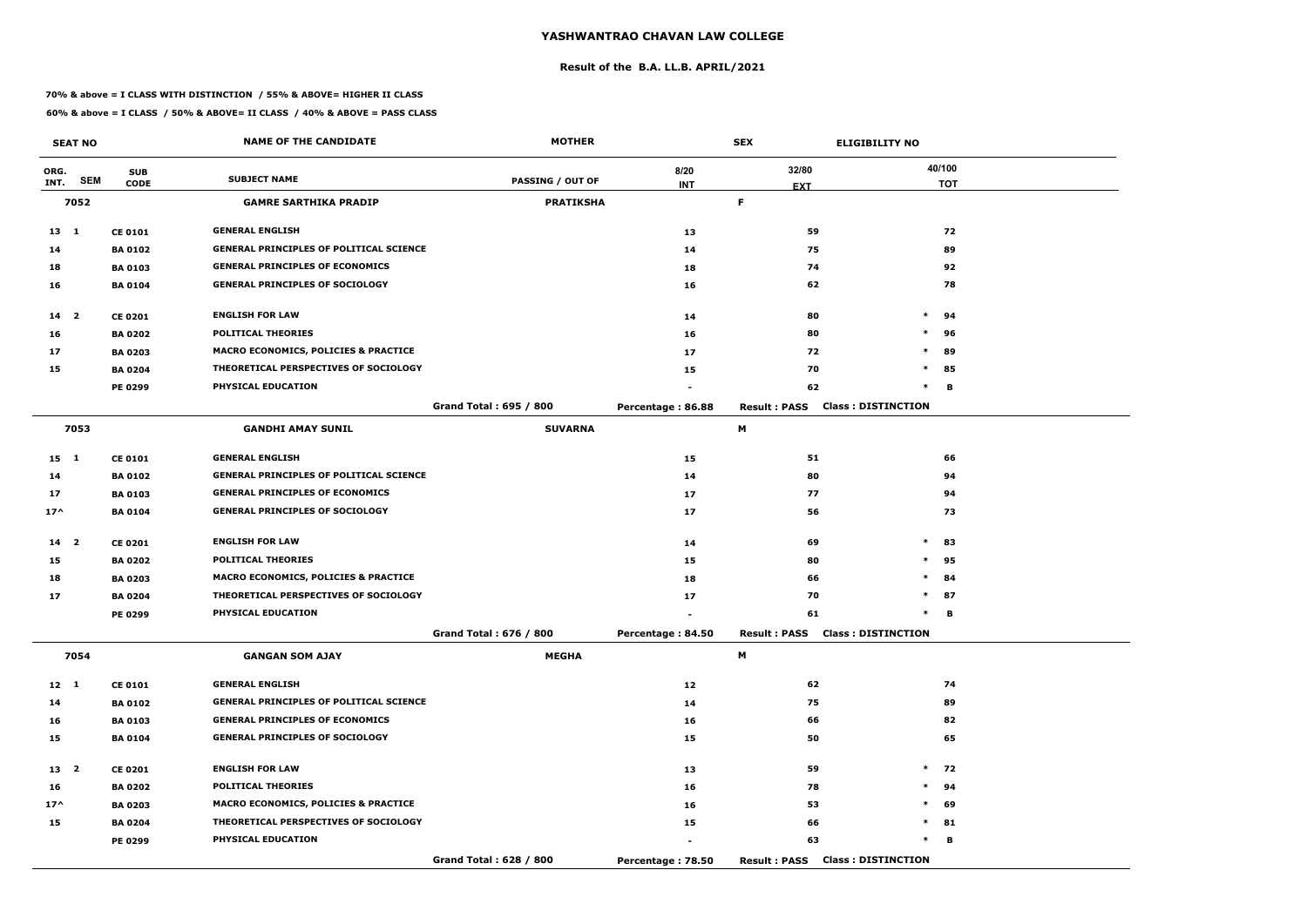#### **Result of the B.A. LL.B. APRIL/2021**

#### **70% & above = I CLASS WITH DISTINCTION / 55% & ABOVE= HIGHER II CLASS**

|                 | <b>SEAT NO</b> |                | <b>NAME OF THE CANDIDATE</b>                   | <b>MOTHER</b>           |                              | <b>SEX</b>                             | <b>ELIGIBILITY NO</b>     |
|-----------------|----------------|----------------|------------------------------------------------|-------------------------|------------------------------|----------------------------------------|---------------------------|
| ORG.            |                | <b>SUB</b>     |                                                |                         | 8/20                         | 32/80                                  | 40/100                    |
| INT.            | <b>SEM</b>     | <b>CODE</b>    | <b>SUBJECT NAME</b>                            | <b>PASSING / OUT OF</b> | <b>INT</b>                   | <b>EXT</b>                             | <b>TOT</b>                |
|                 | 7055           |                | <b>GAWALI ANISHA NANDKISHOR</b>                |                         | <b>ASHA NANDKISHOR GAWAI</b> | F.                                     |                           |
| $14 \quad 1$    |                | <b>CE 0101</b> | <b>GENERAL ENGLISH</b>                         |                         | 14                           | 53                                     | 67                        |
| 16              |                | <b>BA 0102</b> | <b>GENERAL PRINCIPLES OF POLITICAL SCIENCE</b> |                         | 16                           | 74                                     | 90                        |
| 16              |                | <b>BA 0103</b> | <b>GENERAL PRINCIPLES OF ECONOMICS</b>         |                         | 16                           | 66                                     | 82                        |
| 15              |                | <b>BA0104</b>  | <b>GENERAL PRINCIPLES OF SOCIOLOGY</b>         |                         | 15                           | 53                                     | 68                        |
| 15 2            |                | <b>CE 0201</b> | <b>ENGLISH FOR LAW</b>                         |                         | 15                           | 53                                     | $\ast$<br>68              |
| 17              |                | <b>BA 0202</b> | <b>POLITICAL THEORIES</b>                      |                         | 17                           | 80                                     | $\ast$<br>97              |
| $18^{\wedge}$   |                | <b>BA 0203</b> | MACRO ECONOMICS, POLICIES & PRACTICE           |                         | 17                           | 54                                     | $\ast$<br>71              |
| 15              |                | <b>BA 0204</b> | THEORETICAL PERSPECTIVES OF SOCIOLOGY          |                         | 15                           | 62                                     | $*$ 77                    |
|                 |                | PE 0299        | PHYSICAL EDUCATION                             |                         |                              | AB                                     | $F - F$<br>$\ast$         |
|                 |                |                |                                                | Grand Total: 620 / 800  | Percentage: 77.50            | <b>Result: FAIL</b>                    | <b>Class: FAIL</b>        |
|                 | 7056           |                | <b>GAWARI POOJA SAKHARAM</b>                   | <b>RENUBAI</b>          |                              | F.                                     |                           |
| $13 \quad 1$    |                | <b>CE 0101</b> | <b>GENERAL ENGLISH</b>                         |                         | 13                           | 46                                     | $\ast$<br>59              |
| 12              |                | <b>BA 0102</b> | <b>GENERAL PRINCIPLES OF POLITICAL SCIENCE</b> |                         | 12                           | 62                                     | $\ast$<br>74              |
| 16              |                | <b>BA0103</b>  | <b>GENERAL PRINCIPLES OF ECONOMICS</b>         |                         | 16                           | 64                                     | $\ast$<br>80              |
| $13^{\wedge}$   |                | <b>BA 0104</b> | <b>GENERAL PRINCIPLES OF SOCIOLOGY</b>         |                         | 11                           | 32                                     | $\ast$<br>43              |
| 12 2            |                | <b>CE 0201</b> | <b>ENGLISH FOR LAW</b>                         |                         | 12                           | 53                                     | $\ast$<br>65              |
| 14              |                | <b>BA 0202</b> | <b>POLITICAL THEORIES</b>                      |                         | 14                           | 58                                     | $*$ 72                    |
| $17^$           |                | <b>BA 0203</b> | MACRO ECONOMICS, POLICIES & PRACTICE           |                         | 15                           | 46                                     | $\ast$<br>61              |
| $14^{\wedge}$   |                | <b>BA 0204</b> | THEORETICAL PERSPECTIVES OF SOCIOLOGY          |                         | 14                           | 42                                     | $\ast$<br>56              |
|                 |                | PE 0299        | PHYSICAL EDUCATION                             |                         |                              | 62                                     | В<br>$\ast$               |
|                 |                |                |                                                | Grand Total: 510 / 800  | Percentage: 63.75            | <b>Result : PASS</b>                   | <b>Class: FIRST CLASS</b> |
|                 | 7057           |                | <b>GHATE TUSHAR YESHWANT</b>                   | <b>REKHA</b>            |                              | M                                      |                           |
| 14 1            |                | <b>CE 0101</b> | <b>GENERAL ENGLISH</b>                         |                         | 14                           | 67                                     | 81                        |
| 15              |                | <b>BA 0102</b> | <b>GENERAL PRINCIPLES OF POLITICAL SCIENCE</b> |                         | 15                           | 80                                     | 95                        |
| 18              |                | <b>BA 0103</b> | <b>GENERAL PRINCIPLES OF ECONOMICS</b>         |                         | 18                           | 72                                     | 90                        |
| 16              |                | <b>BA 0104</b> | <b>GENERAL PRINCIPLES OF SOCIOLOGY</b>         |                         | 16                           | 80                                     | 96                        |
| 14 <sub>2</sub> |                | <b>CE 0201</b> | <b>ENGLISH FOR LAW</b>                         |                         | 14                           | 75                                     | $\ast$<br>89              |
| 16              |                | <b>BA 0202</b> | <b>POLITICAL THEORIES</b>                      |                         | 16                           | 77                                     | $\ast$<br>93              |
| 18              |                | <b>BA 0203</b> | MACRO ECONOMICS, POLICIES & PRACTICE           |                         | 18                           | 69                                     | $\ast$<br>87              |
| 18              |                | <b>BA 0204</b> | THEORETICAL PERSPECTIVES OF SOCIOLOGY          |                         | 18                           | 69                                     | $*$ 87                    |
|                 |                | <b>PE 0299</b> | PHYSICAL EDUCATION                             |                         | $\sim$                       | 70                                     | $\ast$<br>В               |
|                 |                |                |                                                | Grand Total: 718 / 800  | Percentage: 89.75            | <b>Result: PASS Class: DISTINCTION</b> |                           |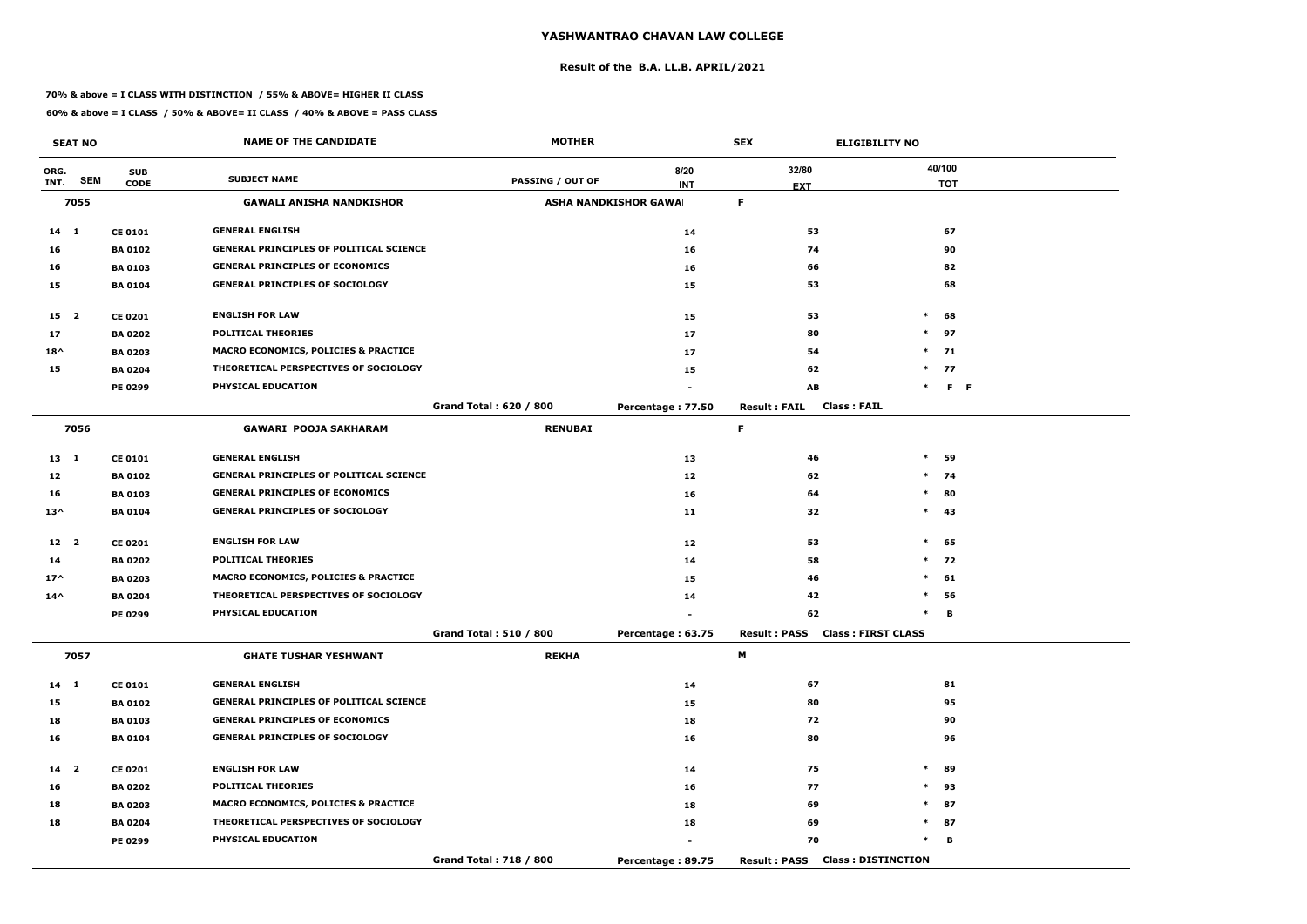#### **Result of the B.A. LL.B. APRIL/2021**

#### **70% & above = I CLASS WITH DISTINCTION / 55% & ABOVE= HIGHER II CLASS**

|                 | <b>SEAT NO</b> |                | <b>NAME OF THE CANDIDATE</b>                    | <b>MOTHER</b>                 |                   | <b>SEX</b><br><b>ELIGIBILITY NO</b>              |        |            |
|-----------------|----------------|----------------|-------------------------------------------------|-------------------------------|-------------------|--------------------------------------------------|--------|------------|
| ORG.            |                | <b>SUB</b>     | <b>SUBJECT NAME</b>                             |                               | 8/20              | 32/80                                            |        | 40/100     |
| INT.            | <b>SEM</b>     | <b>CODE</b>    |                                                 | <b>PASSING / OUT OF</b>       | <b>INT</b>        | <b>EXT</b>                                       |        | <b>TOT</b> |
|                 | 7058           |                | <b>GHATOL ROHIT SANJAY</b>                      | <b>JYOTI</b>                  |                   | M                                                |        |            |
| $13 \quad 1$    |                | <b>CE 0101</b> | <b>GENERAL ENGLISH</b>                          |                               | 13                | 72                                               |        | 85         |
| 15              |                | <b>BA 0102</b> | <b>GENERAL PRINCIPLES OF POLITICAL SCIENCE</b>  |                               | 15                | 80                                               |        | 95         |
| 15              |                | <b>BA 0103</b> | <b>GENERAL PRINCIPLES OF ECONOMICS</b>          |                               | 15                | 70                                               |        | 85         |
| 15              |                | <b>BA 0104</b> | <b>GENERAL PRINCIPLES OF SOCIOLOGY</b>          |                               | 15                | 75                                               |        | 90         |
| 13 <sup>2</sup> |                | <b>CE 0201</b> | <b>ENGLISH FOR LAW</b>                          |                               | 13                | 80                                               | $\ast$ | 93         |
| 15              |                | <b>BA 0202</b> | <b>POLITICAL THEORIES</b>                       |                               | 15                | 80                                               | $\ast$ | 95         |
| 16              |                | <b>BA 0203</b> | <b>MACRO ECONOMICS, POLICIES &amp; PRACTICE</b> |                               | 16                | 78                                               | $\ast$ | 94         |
| 14              |                | <b>BA 0204</b> | THEORETICAL PERSPECTIVES OF SOCIOLOGY           |                               | 14                | 77                                               | $\ast$ | 91         |
|                 |                | <b>PE 0299</b> | PHYSICAL EDUCATION                              |                               |                   | 63                                               | $\ast$ | В          |
|                 |                |                |                                                 | <b>Grand Total: 728 / 800</b> | Percentage: 91.00 | <b>Class: DISTINCTION</b><br><b>Result: PASS</b> |        |            |
|                 | 7059           |                | <b>GHATPANDE SAIRAJ MOHAN</b>                   | <b>MEENA</b>                  |                   | М                                                |        |            |
| 14 1            |                | <b>CE 0101</b> | <b>GENERAL ENGLISH</b>                          |                               | 14                | 54                                               |        | 68         |
| 15              |                | <b>BA0102</b>  | <b>GENERAL PRINCIPLES OF POLITICAL SCIENCE</b>  |                               | 15                | 67                                               |        | 82         |
| 16              |                | <b>BA 0103</b> | <b>GENERAL PRINCIPLES OF ECONOMICS</b>          |                               | 16                | 59                                               |        | 75         |
| 15              |                | <b>BA 0104</b> | <b>GENERAL PRINCIPLES OF SOCIOLOGY</b>          |                               | 15                | 51                                               |        | 66         |
| 13 <sub>2</sub> |                | <b>CE 0201</b> | <b>ENGLISH FOR LAW</b>                          |                               | 13                | 75                                               | $\ast$ | 88         |
| 14              |                | <b>BA 0202</b> | <b>POLITICAL THEORIES</b>                       |                               | 14                | 80                                               | $\ast$ | 94         |
| 15              |                | <b>BA 0203</b> | <b>MACRO ECONOMICS, POLICIES &amp; PRACTICE</b> |                               | 15                | 72                                               | $\ast$ | 87         |
| 14              |                | <b>BA 0204</b> | THEORETICAL PERSPECTIVES OF SOCIOLOGY           |                               | 14                | 64                                               | $\ast$ | 78         |
|                 |                | PE 0299        | PHYSICAL EDUCATION                              |                               |                   | 62                                               | $\ast$ | В          |
|                 |                |                |                                                 | Grand Total: 638 / 800        | Percentage: 79.75 | <b>Result: PASS Class: DISTINCTION</b>           |        |            |
|                 | 7060           |                | <b>GHAWATE DADABHAU BABASAHEB</b>               | <b>KANTABAI</b>               |                   | M                                                |        |            |
| $11 \quad 1$    |                | <b>CE 0101</b> | <b>GENERAL ENGLISH</b>                          |                               | 11                | 50                                               |        | 61         |
| 14              |                | <b>BA 0102</b> | <b>GENERAL PRINCIPLES OF POLITICAL SCIENCE</b>  |                               | 14                | 50                                               |        | 64         |
| 16              |                | <b>BA 0103</b> | <b>GENERAL PRINCIPLES OF ECONOMICS</b>          |                               | 16                | 66                                               |        | 82         |
| 16              |                | <b>BA 0104</b> | <b>GENERAL PRINCIPLES OF SOCIOLOGY</b>          |                               | 16                | 64                                               |        | 80         |
| 12 <sup>2</sup> |                | <b>CE 0201</b> | <b>ENGLISH FOR LAW</b>                          |                               | 12                | AB                                               | $\ast$ | 12 F       |
| 12              |                | <b>BA 0202</b> | <b>POLITICAL THEORIES</b>                       |                               | 12                | 69                                               | $\ast$ | 81         |
| 13              |                | <b>BA 0203</b> | <b>MACRO ECONOMICS, POLICIES &amp; PRACTICE</b> |                               | 13                | 56                                               | $\ast$ | 69         |
| 13              |                | <b>BA 0204</b> | THEORETICAL PERSPECTIVES OF SOCIOLOGY           |                               | 13                | 64                                               |        | $*$ 77     |
|                 |                | <b>PE 0299</b> | PHYSICAL EDUCATION                              |                               |                   | 67                                               | $\ast$ | B          |
|                 |                |                |                                                 | Grand Total: 526 / 800        | Percentage: 65.75 | <b>Class: FAIL</b><br><b>Result: FAIL</b>        |        |            |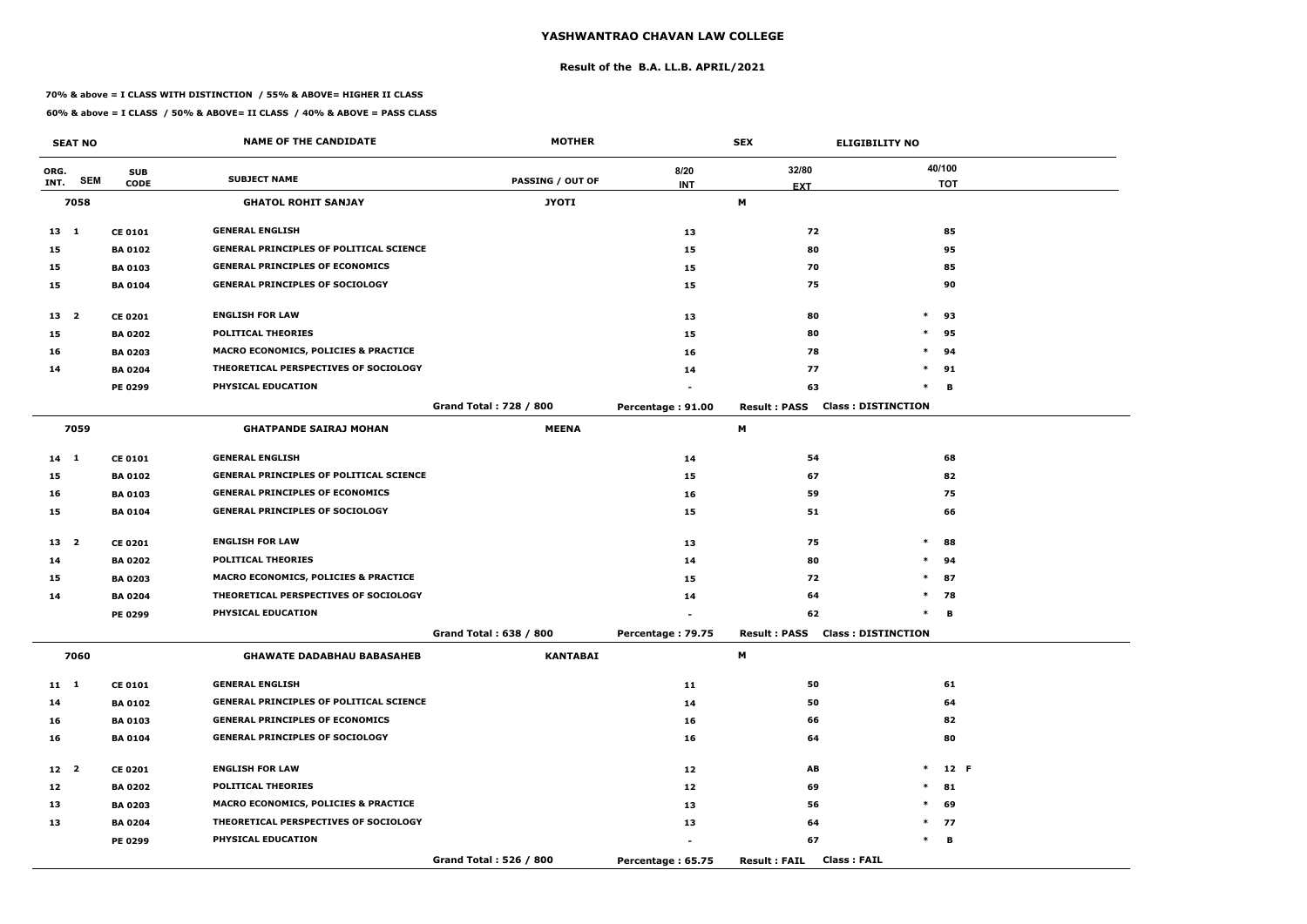#### **Result of the B.A. LL.B. APRIL/2021**

#### **70% & above = I CLASS WITH DISTINCTION / 55% & ABOVE= HIGHER II CLASS**

|                 | <b>SEAT NO</b> |                | <b>NAME OF THE CANDIDATE</b>                    | <b>MOTHER</b>           |                                     | <b>SEX</b>          | <b>ELIGIBILITY NO</b>                  |            |  |
|-----------------|----------------|----------------|-------------------------------------------------|-------------------------|-------------------------------------|---------------------|----------------------------------------|------------|--|
| ORG.            |                | <b>SUB</b>     |                                                 |                         | 8/20                                | 32/80               |                                        | 40/100     |  |
| INT.            | <b>SEM</b>     | <b>CODE</b>    | <b>SUBJECT NAME</b>                             | <b>PASSING / OUT OF</b> | <b>INT</b>                          | <b>EXT</b>          |                                        | <b>TOT</b> |  |
|                 | 7061           |                | <b>GOSAVI ANJALI RAJENDRA</b>                   | <b>MEENA</b>            |                                     | F.                  |                                        |            |  |
| $13 \quad 1$    |                | <b>CE 0101</b> | <b>GENERAL ENGLISH</b>                          |                         | 13                                  | 54                  |                                        | 67         |  |
| AB              |                | <b>BA0102</b>  | <b>GENERAL PRINCIPLES OF POLITICAL SCIENCE</b>  |                         | AB                                  | 48                  | $\ast$                                 | 48 F       |  |
| 15              |                | <b>BA 0103</b> | <b>GENERAL PRINCIPLES OF ECONOMICS</b>          |                         | 15                                  | 64                  |                                        | 79         |  |
| 14              |                | <b>BA 0104</b> | <b>GENERAL PRINCIPLES OF SOCIOLOGY</b>          |                         | 14                                  | 51                  |                                        | 65         |  |
| 14 <sup>2</sup> |                | <b>CE 0201</b> | <b>ENGLISH FOR LAW</b>                          |                         | 14                                  | 62                  | $\ast$                                 | - 76       |  |
| 12              |                | <b>BA 0202</b> | <b>POLITICAL THEORIES</b>                       |                         | 12                                  | 80                  | $\ast$                                 | 92         |  |
| 14              |                | <b>BA 0203</b> | <b>MACRO ECONOMICS, POLICIES &amp; PRACTICE</b> |                         | 14                                  | 70                  | $\ast$                                 | 84         |  |
| 14              |                | <b>BA 0204</b> | THEORETICAL PERSPECTIVES OF SOCIOLOGY           |                         | 14                                  | 61                  |                                        | $*$ 75     |  |
|                 |                | <b>PE 0299</b> | PHYSICAL EDUCATION                              |                         |                                     | 64                  | $\ast$                                 | В          |  |
|                 |                |                |                                                 | Grand Total: 586 / 800  | Percentage: 73.25                   | <b>Result: PASS</b> | <b>Class: DISTINCTION</b>              |            |  |
|                 | 7062           |                | <b>GUNTE GOVIND PANDURANG</b>                   | <b>NANDA</b>            |                                     | M                   |                                        |            |  |
| $12 \quad 1$    |                | <b>CE 0101</b> | <b>GENERAL ENGLISH</b>                          |                         | 12                                  | 62                  |                                        | $*$ 74     |  |
| 12              |                | <b>BA 0102</b> | <b>GENERAL PRINCIPLES OF POLITICAL SCIENCE</b>  |                         | 12                                  | 80                  |                                        | $*$ 92     |  |
| 14              |                | <b>BA 0103</b> | <b>GENERAL PRINCIPLES OF ECONOMICS</b>          |                         | 14                                  | 48                  | $\ast$                                 | 62         |  |
| $16^{\wedge}$   |                | <b>BA 0104</b> | <b>GENERAL PRINCIPLES OF SOCIOLOGY</b>          |                         | 13                                  | 38                  | $\ast$                                 | 51         |  |
| 13 <sub>2</sub> |                | <b>CE 0201</b> | <b>ENGLISH FOR LAW</b>                          |                         | 13                                  | 77                  | $\ast$                                 | 90         |  |
| 16              |                | <b>BA 0202</b> | <b>POLITICAL THEORIES</b>                       |                         | 16                                  | 61                  |                                        | $*$ 77     |  |
| $17^{\wedge}$   |                | <b>BA 0203</b> | MACRO ECONOMICS, POLICIES & PRACTICE            |                         | 16                                  | 50                  | $\ast$                                 | 66         |  |
| $17^$           |                | <b>BA 0204</b> | THEORETICAL PERSPECTIVES OF SOCIOLOGY           |                         | 16                                  | 53                  | $\ast$                                 | 69         |  |
|                 |                | <b>PE 0299</b> | PHYSICAL EDUCATION                              |                         |                                     | 66                  | $\ast$                                 | В          |  |
|                 |                |                |                                                 | Grand Total: 583 / 800  | Percentage: 72.88                   |                     | <b>Result: PASS Class: DISTINCTION</b> |            |  |
|                 | 7063           |                | <b>HANDE PRASAD NAVNATH</b>                     | <b>NITA</b>             |                                     | M                   |                                        |            |  |
| $12 \quad 1$    |                | <b>CE 0101</b> | <b>GENERAL ENGLISH</b>                          |                         | 12                                  | 50                  |                                        | 62         |  |
| 12              |                | <b>BA 0102</b> | <b>GENERAL PRINCIPLES OF POLITICAL SCIENCE</b>  |                         | 12                                  | 61                  |                                        | 73         |  |
| 15              |                | <b>BA 0103</b> | <b>GENERAL PRINCIPLES OF ECONOMICS</b>          |                         | 15                                  | 50                  |                                        | 65         |  |
| 14              |                | <b>BA 0104</b> | <b>GENERAL PRINCIPLES OF SOCIOLOGY</b>          |                         | 14                                  | 45                  |                                        | 59         |  |
| AB <sub>2</sub> |                | <b>CE 0201</b> | <b>ENGLISH FOR LAW</b>                          |                         | AB                                  | 53                  | $\ast$                                 | 53 F       |  |
| AB              |                | <b>BA 0202</b> | <b>POLITICAL THEORIES</b>                       |                         | $\boldsymbol{\mathsf{A}\mathsf{B}}$ | 72                  |                                        | $*$ 72 F   |  |
| AB              |                | <b>BA 0203</b> | <b>MACRO ECONOMICS, POLICIES &amp; PRACTICE</b> |                         | AB                                  | 43                  | $\ast$                                 | 43 F       |  |
| AB              |                | <b>BA 0204</b> | THEORETICAL PERSPECTIVES OF SOCIOLOGY           |                         | AB                                  | 59                  | $\ast$                                 | 59 F       |  |
|                 |                | <b>PE 0299</b> | PHYSICAL EDUCATION                              |                         |                                     | 55                  |                                        | $*$ C      |  |
|                 |                |                |                                                 | Grand Total: 486 / 800  | Percentage: 60.75                   | <b>Result: FAIL</b> | <b>Class: FAIL</b>                     |            |  |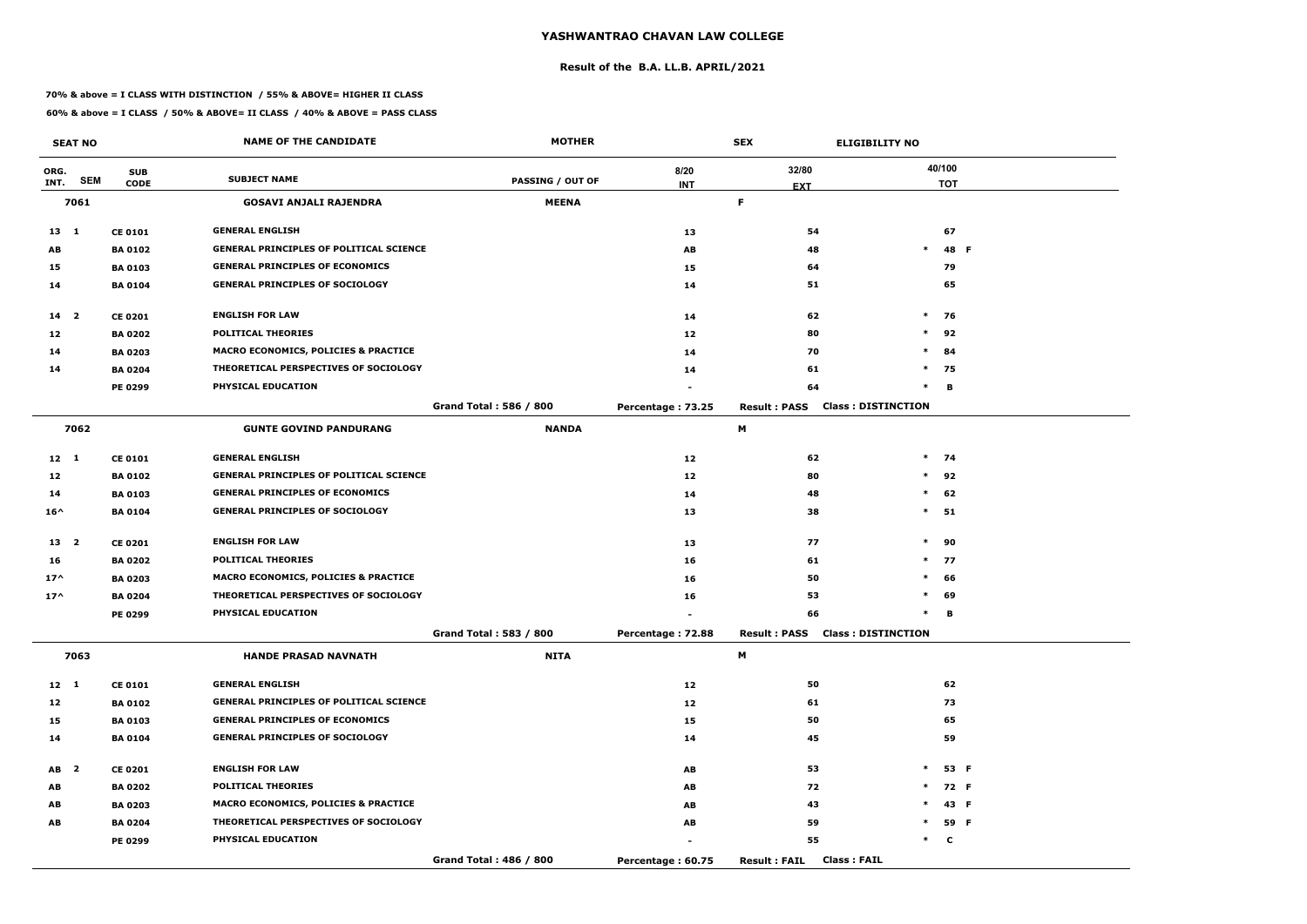#### **Result of the B.A. LL.B. APRIL/2021**

#### **70% & above = I CLASS WITH DISTINCTION / 55% & ABOVE= HIGHER II CLASS**

|                 | <b>SEAT NO</b> |                | <b>NAME OF THE CANDIDATE</b>                    | <b>MOTHER</b>                 |                               | <b>SEX</b>          | <b>ELIGIBILITY NO</b>     |
|-----------------|----------------|----------------|-------------------------------------------------|-------------------------------|-------------------------------|---------------------|---------------------------|
| ORG.            |                | <b>SUB</b>     |                                                 |                               | 8/20                          | 32/80               | 40/100                    |
| INT.            | <b>SEM</b>     | <b>CODE</b>    | <b>SUBJECT NAME</b>                             | PASSING / OUT OF              | <b>INT</b>                    | <b>EXT</b>          | <b>TOT</b>                |
|                 | 7064           |                | <b>KAUR HARMAN PREET</b>                        | <b>PARAMJEET KAUR</b>         |                               | F.                  |                           |
| 17 <sub>1</sub> |                | <b>CE 0101</b> | <b>GENERAL ENGLISH</b>                          |                               | 17                            | 78                  | 95                        |
| 15              |                | <b>BA 0102</b> | <b>GENERAL PRINCIPLES OF POLITICAL SCIENCE</b>  |                               | 15                            | 80                  | 95                        |
| 18              |                | <b>BA 0103</b> | <b>GENERAL PRINCIPLES OF ECONOMICS</b>          |                               | 18                            | 80                  | 98                        |
| 18              |                | <b>BA 0104</b> | <b>GENERAL PRINCIPLES OF SOCIOLOGY</b>          |                               | 18                            | 67                  | 85                        |
| 18 2            |                | <b>CE 0201</b> | <b>ENGLISH FOR LAW</b>                          |                               | 18                            | 80                  | $\ast$<br>98              |
| 17              |                | <b>BA 0202</b> | <b>POLITICAL THEORIES</b>                       |                               | 17                            | 80                  | $\ast$<br>97              |
| 18              |                | <b>BA 0203</b> | MACRO ECONOMICS, POLICIES & PRACTICE            |                               | 18                            | 80                  | $\ast$<br>98              |
| 18              |                | <b>BA 0204</b> | THEORETICAL PERSPECTIVES OF SOCIOLOGY           |                               | 18                            | 80                  | 98<br>$\ast$              |
|                 |                | PE 0299        | PHYSICAL EDUCATION                              |                               |                               | 62                  | $\ast$<br>в               |
|                 |                |                |                                                 | <b>Grand Total: 764 / 800</b> | Percentage: 95.50             | <b>Result: PASS</b> | <b>Class: DISTINCTION</b> |
|                 | 7065           |                | <b>HIPPARKAR SUPRIYA SAINAPPA</b>               | <b>SANGITA</b>                |                               | F.                  |                           |
| $14 \quad 1$    |                | <b>CE 0101</b> | <b>GENERAL ENGLISH</b>                          |                               | 14                            | 72                  | 86                        |
| 14              |                | <b>BA 0102</b> | <b>GENERAL PRINCIPLES OF POLITICAL SCIENCE</b>  |                               | 14                            | 80                  | 94                        |
| 17              |                | <b>BA 0103</b> | <b>GENERAL PRINCIPLES OF ECONOMICS</b>          |                               | 17                            | 80                  | 97                        |
| 16              |                | <b>BA 0104</b> | <b>GENERAL PRINCIPLES OF SOCIOLOGY</b>          |                               | 16                            | 67                  | 83                        |
| 14 <sub>2</sub> |                | <b>CE 0201</b> | <b>ENGLISH FOR LAW</b>                          |                               | 14                            | 80                  | $\ast$<br>94              |
| 17              |                | <b>BA 0202</b> | <b>POLITICAL THEORIES</b>                       |                               | 17                            | 74                  | 91<br>$\ast$              |
| 18              |                | <b>BA 0203</b> | <b>MACRO ECONOMICS, POLICIES &amp; PRACTICE</b> |                               | 18                            | 80                  | $\ast$<br>98              |
| 17              |                | <b>BA 0204</b> | THEORETICAL PERSPECTIVES OF SOCIOLOGY           |                               | 17                            | 70                  | $\ast$<br>87              |
|                 |                | <b>PE 0299</b> | PHYSICAL EDUCATION                              |                               |                               | 68                  | в<br>$\ast$               |
|                 |                |                |                                                 | Grand Total: 730 / 800        | Percentage: 91.25             | <b>Result: PASS</b> | <b>Class: DISTINCTION</b> |
|                 | 7066           |                | <b>HULPALLE SUYASH SUBHASH</b>                  |                               | <b>BEBISAROJA SUBHASH HUI</b> | M                   |                           |
| $14^{\wedge} 1$ |                | <b>CE 0101</b> | <b>GENERAL ENGLISH</b>                          |                               | 11                            | 32                  | 43                        |
| 12              |                | <b>BA 0102</b> | <b>GENERAL PRINCIPLES OF POLITICAL SCIENCE</b>  |                               | 12                            | 77                  | 89                        |
| 16              |                | <b>BA 0103</b> | <b>GENERAL PRINCIPLES OF ECONOMICS</b>          |                               | 16                            | 64                  | 80                        |
| 16              |                | <b>BA 0104</b> | <b>GENERAL PRINCIPLES OF SOCIOLOGY</b>          |                               | 16                            | 61                  | 77                        |
| 13 2            |                | <b>CE 0201</b> | <b>ENGLISH FOR LAW</b>                          |                               | 13                            | 64                  | $*$ 77                    |
| 12              |                | <b>BA 0202</b> | <b>POLITICAL THEORIES</b>                       |                               | 12                            | 62                  | $*$ 74                    |
| $16^{\wedge}$   |                | <b>BA 0203</b> | MACRO ECONOMICS, POLICIES & PRACTICE            |                               | 15                            | 46                  | $*$<br>61                 |
| 12              |                | <b>BA 0204</b> | THEORETICAL PERSPECTIVES OF SOCIOLOGY           |                               | 12                            | 56                  | $\ast$<br>68              |
|                 |                | <b>PE 0299</b> | <b>PHYSICAL EDUCATION</b>                       |                               | $\blacksquare$                | 61                  | $\ast$<br>в               |
|                 |                |                |                                                 | Grand Total: 572 / 800        | Percentage: 71.50             | <b>Result: PASS</b> | <b>Class: DISTINCTION</b> |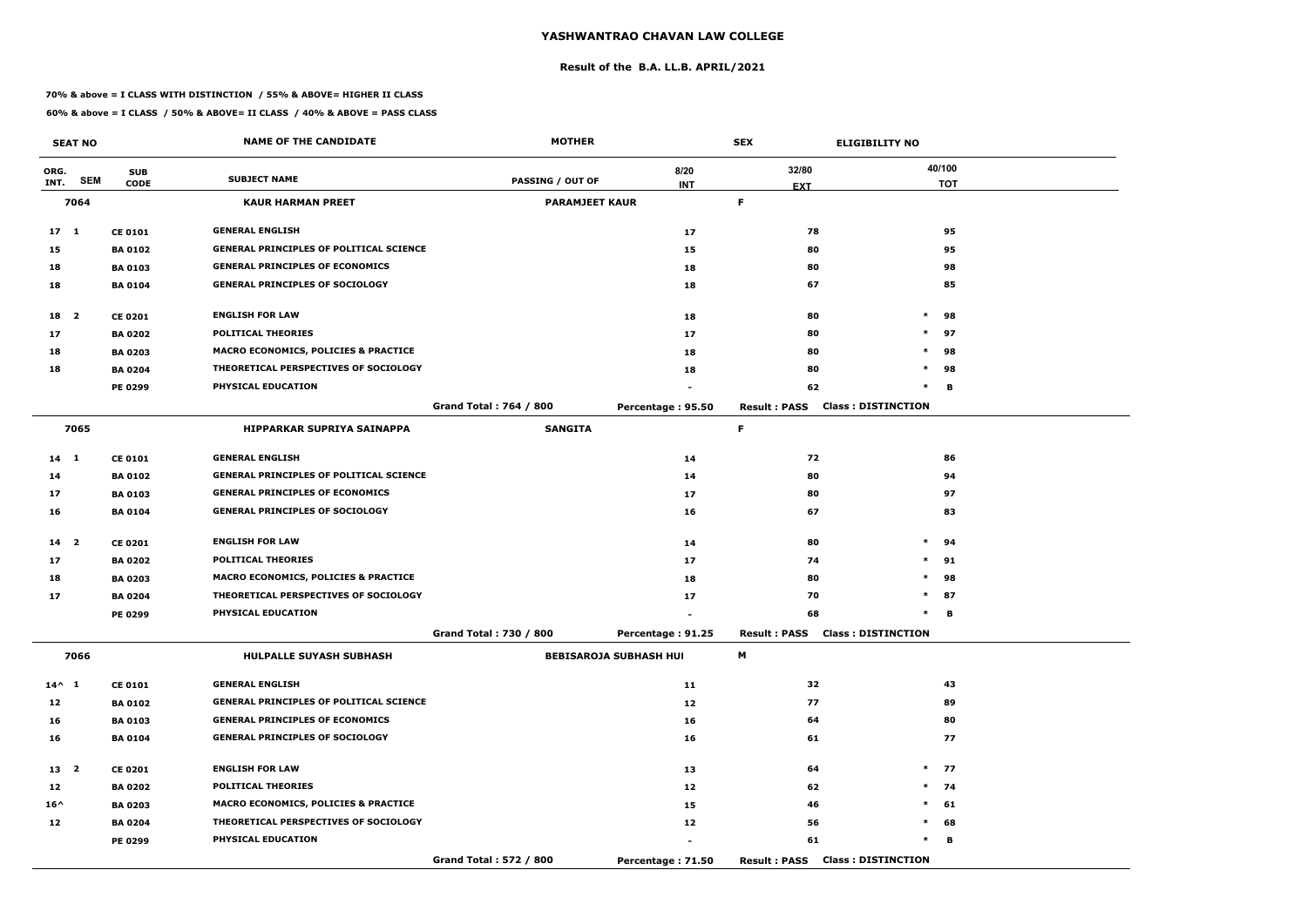#### **Result of the B.A. LL.B. APRIL/2021**

#### **70% & above = I CLASS WITH DISTINCTION / 55% & ABOVE= HIGHER II CLASS**

|                 | <b>SEAT NO</b> |                | <b>NAME OF THE CANDIDATE</b>                   | <b>MOTHER</b>                 |                   | <b>SEX</b>          | <b>ELIGIBILITY NO</b>                  |            |
|-----------------|----------------|----------------|------------------------------------------------|-------------------------------|-------------------|---------------------|----------------------------------------|------------|
| ORG.            |                | <b>SUB</b>     |                                                |                               | 8/20              | 32/80               |                                        | 40/100     |
| INT.            | <b>SEM</b>     | <b>CODE</b>    | <b>SUBJECT NAME</b>                            | <b>PASSING / OUT OF</b>       | <b>INT</b>        | <b>EXT</b>          |                                        | <b>TOT</b> |
|                 | 7067           |                | <b>INAMDAR AARJU AJIM</b>                      | <b>AAYESHA</b>                |                   | F.                  |                                        |            |
| $17 \quad 1$    |                | <b>CE 0101</b> | <b>GENERAL ENGLISH</b>                         |                               | 17                | 61                  |                                        | 78         |
| 15              |                | <b>BA 0102</b> | <b>GENERAL PRINCIPLES OF POLITICAL SCIENCE</b> |                               | 15                | 80                  |                                        | 95         |
| 17              |                | <b>BA 0103</b> | <b>GENERAL PRINCIPLES OF ECONOMICS</b>         |                               | 17                | 78                  |                                        | 95         |
| 17              |                | <b>BA 0104</b> | <b>GENERAL PRINCIPLES OF SOCIOLOGY</b>         |                               | 17                | 74                  |                                        | 91         |
| 17 <sup>2</sup> |                | <b>CE 0201</b> | <b>ENGLISH FOR LAW</b>                         |                               | 17                | 80                  | $\ast$                                 | 97         |
| 18              |                | <b>BA 0202</b> | <b>POLITICAL THEORIES</b>                      |                               | 18                | 80                  | $\ast$                                 | 98         |
| 17              |                | <b>BA 0203</b> | MACRO ECONOMICS, POLICIES & PRACTICE           |                               | 17                | 80                  | $\ast$                                 | 97         |
| 18              |                | <b>BA 0204</b> | THEORETICAL PERSPECTIVES OF SOCIOLOGY          |                               | 18                | 77                  | $\ast$                                 | 95         |
|                 |                | PE 0299        | PHYSICAL EDUCATION                             |                               |                   | 69                  | $\ast$                                 | В          |
|                 |                |                |                                                | <b>Grand Total: 746 / 800</b> | Percentage: 93.25 | <b>Result: PASS</b> | <b>Class: DISTINCTION</b>              |            |
|                 | 7068           |                | <b>JADHAV ROHAN DILIP</b>                      | <b>SANGITA</b>                |                   | М                   |                                        |            |
| $11 \quad 1$    |                | <b>CE 0101</b> | <b>GENERAL ENGLISH</b>                         |                               | 11                | 59                  |                                        | 70         |
| 13              |                | <b>BA 0102</b> | GENERAL PRINCIPLES OF POLITICAL SCIENCE        |                               | 13                | 80                  |                                        | 93         |
| 16              |                | <b>BA 0103</b> | <b>GENERAL PRINCIPLES OF ECONOMICS</b>         |                               | 16                | 80                  |                                        | 96         |
| 15              |                | <b>BA 0104</b> | <b>GENERAL PRINCIPLES OF SOCIOLOGY</b>         |                               | 15                | 62                  |                                        | 77         |
| 13 <sub>2</sub> |                | <b>CE 0201</b> | <b>ENGLISH FOR LAW</b>                         |                               | 13                | 66                  | $\ast$                                 | 79         |
| 14              |                | <b>BA 0202</b> | <b>POLITICAL THEORIES</b>                      |                               | 14                | 80                  | $\ast$                                 | 94         |
| 18              |                | <b>BA 0203</b> | MACRO ECONOMICS, POLICIES & PRACTICE           |                               | 18                | 80                  | $\ast$                                 | 98         |
| 14              |                | <b>BA 0204</b> | THEORETICAL PERSPECTIVES OF SOCIOLOGY          |                               | 14                | 74                  | $\ast$                                 | 88         |
|                 |                | <b>PE 0299</b> | PHYSICAL EDUCATION                             |                               |                   | 68                  | $\ast$                                 | в          |
|                 |                |                |                                                | Grand Total: 695 / 800        | Percentage: 86.88 |                     | <b>Result: PASS Class: DISTINCTION</b> |            |
|                 | 7069           |                | JADHAV ARYAN SHARADCHANDRA                     | <b>PREMA</b>                  |                   | M                   |                                        |            |
| 12 1            |                | <b>CE 0101</b> | <b>GENERAL ENGLISH</b>                         |                               | 12                | 70                  |                                        | 82         |
| 13              |                | <b>BA 0102</b> | <b>GENERAL PRINCIPLES OF POLITICAL SCIENCE</b> |                               | 13                | 78                  |                                        | 91         |
| 16              |                | <b>BA 0103</b> | <b>GENERAL PRINCIPLES OF ECONOMICS</b>         |                               | 16                | 74                  |                                        | 90         |
| $17^{\wedge}$   |                | <b>BA 0104</b> | <b>GENERAL PRINCIPLES OF SOCIOLOGY</b>         |                               | 14                | 43                  |                                        | 57         |
| 13 <sup>2</sup> |                | <b>CE 0201</b> | <b>ENGLISH FOR LAW</b>                         |                               | 13                | 80                  | $\ast$                                 | 93         |
| 14              |                | <b>BA 0202</b> | <b>POLITICAL THEORIES</b>                      |                               | 14                | 77                  | $*$                                    | 91         |
| $16^{\wedge}$   |                | <b>BA 0203</b> | MACRO ECONOMICS, POLICIES & PRACTICE           |                               | 16                | 50                  | $\ast$                                 | 66         |
| 14              |                | <b>BA 0204</b> | THEORETICAL PERSPECTIVES OF SOCIOLOGY          |                               | 14                | 56                  |                                        | $*$ 70     |
|                 |                | <b>PE 0299</b> | PHYSICAL EDUCATION                             |                               |                   | 64                  | $\ast$                                 | в          |
|                 |                |                |                                                | Grand Total: 641 / 800        | Percentage: 80.13 |                     | <b>Result: PASS Class: DISTINCTION</b> |            |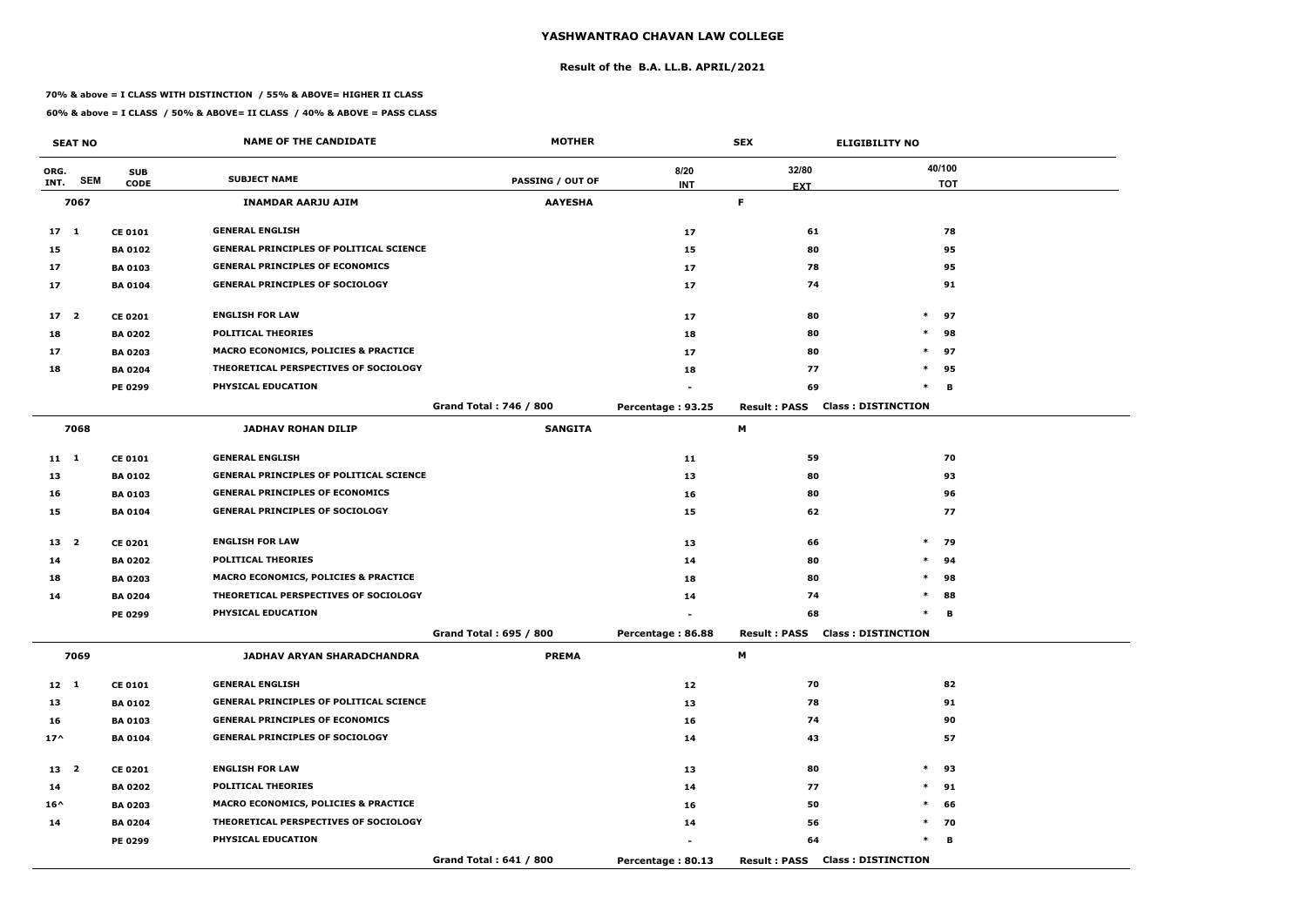#### **Result of the B.A. LL.B. APRIL/2021**

#### **70% & above = I CLASS WITH DISTINCTION / 55% & ABOVE= HIGHER II CLASS**

|                 | <b>SEAT NO</b> |                | <b>NAME OF THE CANDIDATE</b>                    | <b>MOTHER</b>                 |                   | <b>SEX</b>                             | <b>ELIGIBILITY NO</b>     |
|-----------------|----------------|----------------|-------------------------------------------------|-------------------------------|-------------------|----------------------------------------|---------------------------|
| ORG.            |                | <b>SUB</b>     |                                                 |                               | 8/20              | 32/80                                  | 40/100                    |
| INT.            | <b>SEM</b>     | <b>CODE</b>    | <b>SUBJECT NAME</b>                             | <b>PASSING / OUT OF</b>       | <b>INT</b>        | <b>EXT</b>                             | <b>TOT</b>                |
|                 | 7070           |                | <b>JADHAV ARVIND DAMODHAR</b>                   | <b>SUNITA</b>                 |                   | М                                      |                           |
| $11 \quad 1$    |                | <b>CE 0101</b> | <b>GENERAL ENGLISH</b>                          |                               | 11                | 35                                     | 46                        |
| 12              |                | <b>BA 0102</b> | <b>GENERAL PRINCIPLES OF POLITICAL SCIENCE</b>  |                               | 12                | 67                                     | 79                        |
| 15              |                | <b>BA 0103</b> | <b>GENERAL PRINCIPLES OF ECONOMICS</b>          |                               | 15                | 58                                     | 73                        |
| 15              |                | <b>BA 0104</b> | <b>GENERAL PRINCIPLES OF SOCIOLOGY</b>          |                               | 15                | 58                                     | 73                        |
| 12 2            |                | <b>CE 0201</b> | <b>ENGLISH FOR LAW</b>                          |                               | 12                | 53                                     | $\ast$<br>65              |
| 12              |                | <b>BA 0202</b> | <b>POLITICAL THEORIES</b>                       |                               | 12                | 67                                     | $\ast$<br>79              |
| 14              |                | <b>BA 0203</b> | <b>MACRO ECONOMICS, POLICIES &amp; PRACTICE</b> |                               | 14                | 53                                     | $\ast$<br>67              |
| 15              |                | <b>BA 0204</b> | THEORETICAL PERSPECTIVES OF SOCIOLOGY           |                               | 15                | 50                                     | $\ast$<br>65              |
|                 |                | PE 0299        | PHYSICAL EDUCATION                              |                               |                   | 63                                     | $\ast$<br>в               |
|                 |                |                |                                                 | <b>Grand Total: 547 / 800</b> | Percentage: 68.38 | <b>Result: PASS</b>                    | <b>Class: FIRST CLASS</b> |
|                 | 7071           |                | <b>JADHAV JANHAVI AJIT</b>                      | <b>KANCHAN</b>                |                   | F.                                     |                           |
| $12 \quad 1$    |                | <b>CE 0101</b> | <b>GENERAL ENGLISH</b>                          |                               | 12                | 61                                     | 73                        |
| 16              |                | <b>BA 0102</b> | <b>GENERAL PRINCIPLES OF POLITICAL SCIENCE</b>  |                               | 16                | 80                                     | 96                        |
| 17              |                | <b>BA 0103</b> | <b>GENERAL PRINCIPLES OF ECONOMICS</b>          |                               | 17                | 80                                     | 97                        |
| 18              |                | <b>BA 0104</b> | <b>GENERAL PRINCIPLES OF SOCIOLOGY</b>          |                               | 18                | 64                                     | 82                        |
| 14 <sub>2</sub> |                | <b>CE 0201</b> | <b>ENGLISH FOR LAW</b>                          |                               | 14                | 78                                     | $\ast$<br>92              |
| 16              |                | <b>BA 0202</b> | <b>POLITICAL THEORIES</b>                       |                               | 16                | 80                                     | $\ast$<br>96              |
| 18              |                | <b>BA 0203</b> | <b>MACRO ECONOMICS, POLICIES &amp; PRACTICE</b> |                               | 18                | 80                                     | $\ast$<br>98              |
| 12              |                | <b>BA 0204</b> | THEORETICAL PERSPECTIVES OF SOCIOLOGY           |                               | 12                | 72                                     | $\ast$<br>84              |
|                 |                | PE 0299        | PHYSICAL EDUCATION                              |                               |                   | 61                                     | $\ast$<br>В               |
|                 |                |                |                                                 | <b>Grand Total: 718 / 800</b> | Percentage: 89.75 | <b>Result : PASS</b>                   | <b>Class: DISTINCTION</b> |
|                 | 7072           |                | JADHAV ABHISHEK TANAJIRAO                       | <b>SWATI</b>                  |                   | M                                      |                           |
| 14 1            |                | <b>CE 0101</b> | <b>GENERAL ENGLISH</b>                          |                               | 14                | 61                                     | 75                        |
| 13              |                | <b>BA 0102</b> | <b>GENERAL PRINCIPLES OF POLITICAL SCIENCE</b>  |                               | 13                | 69                                     | 82                        |
| 14              |                | <b>BA 0103</b> | <b>GENERAL PRINCIPLES OF ECONOMICS</b>          |                               | 14                | 69                                     | $\ast$<br>83              |
| 15              |                | <b>BA 0104</b> | <b>GENERAL PRINCIPLES OF SOCIOLOGY</b>          |                               | 15                | 54                                     | 69                        |
| 13 <sup>2</sup> |                | <b>CE 0201</b> | <b>ENGLISH FOR LAW</b>                          |                               | 13                | 80                                     | $*$ 93                    |
| 13              |                | <b>BA 0202</b> | <b>POLITICAL THEORIES</b>                       |                               | 13                | 80                                     | $\ast$<br>93              |
| 14              |                | <b>BA 0203</b> | <b>MACRO ECONOMICS, POLICIES &amp; PRACTICE</b> |                               | 14                | 66                                     | $\ast$<br>80              |
| 14              |                | <b>BA 0204</b> | THEORETICAL PERSPECTIVES OF SOCIOLOGY           |                               | 14                | 59                                     | $*$ 73                    |
|                 |                | <b>PE 0299</b> | PHYSICAL EDUCATION                              |                               |                   | 65                                     | $\ast$<br>в               |
|                 |                |                |                                                 | Grand Total: 648 / 800        | Percentage: 81.00 | <b>Result: PASS Class: DISTINCTION</b> |                           |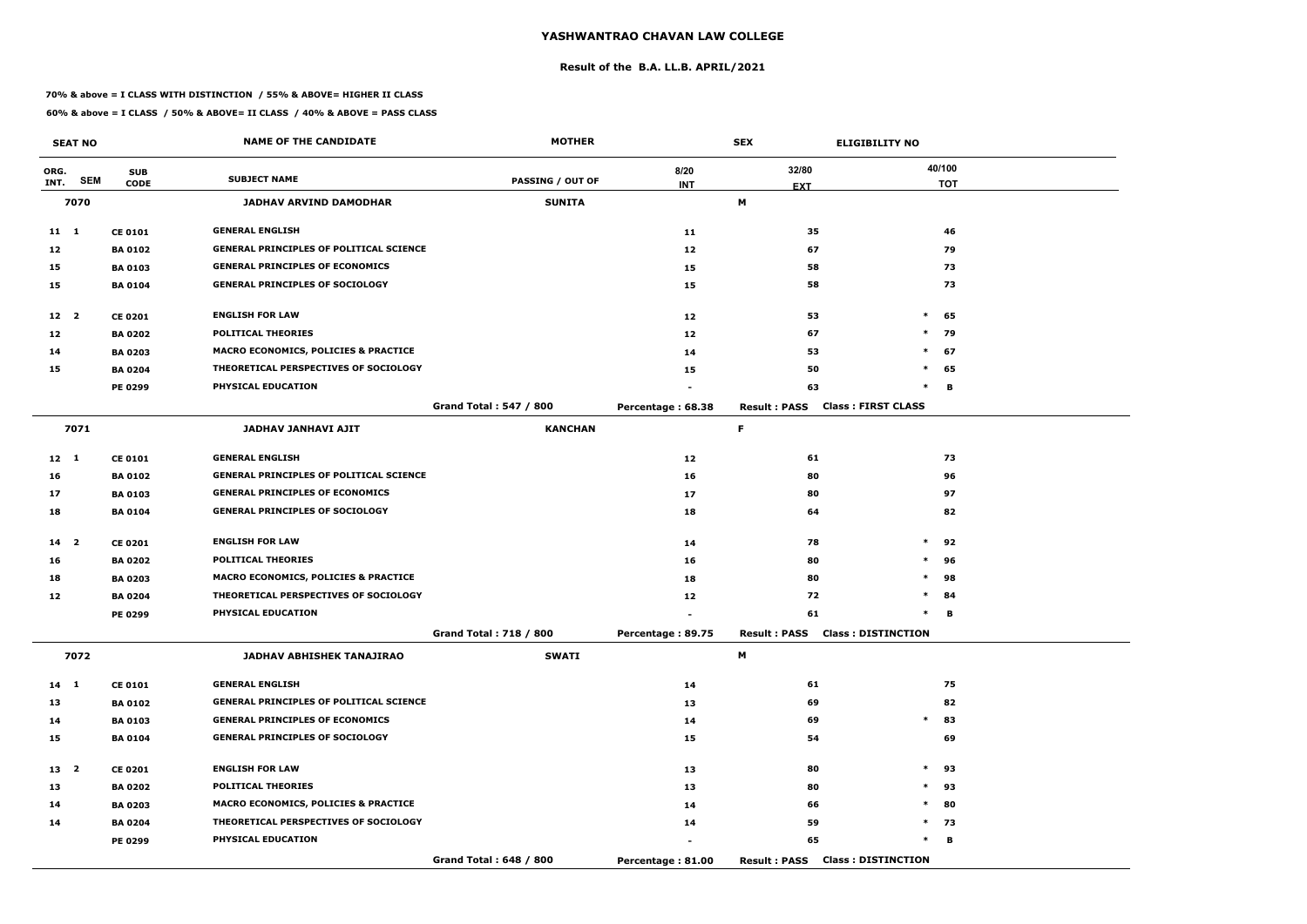#### **Result of the B.A. LL.B. APRIL/2021**

#### **70% & above = I CLASS WITH DISTINCTION / 55% & ABOVE= HIGHER II CLASS**

|                 | <b>SEAT NO</b> |                | <b>NAME OF THE CANDIDATE</b>                    | <b>MOTHER</b>                 |                   | <b>SEX</b>                                 | <b>ELIGIBILITY NO</b> |
|-----------------|----------------|----------------|-------------------------------------------------|-------------------------------|-------------------|--------------------------------------------|-----------------------|
| ORG.            | <b>SEM</b>     | <b>SUB</b>     | <b>SUBJECT NAME</b>                             | <b>PASSING / OUT OF</b>       | 8/20              | 32/80                                      | 40/100                |
| INT.            |                | <b>CODE</b>    |                                                 |                               | <b>INT</b>        | <b>EXT</b>                                 | <b>TOT</b>            |
|                 | 7073           |                | <b>JAGDALE UTKARSHA SAGAR</b>                   | <b>UMA</b>                    |                   | F.                                         |                       |
| $14^{\wedge} 1$ |                | <b>CE 0101</b> | <b>GENERAL ENGLISH</b>                          |                               | 13                | 40                                         | 53                    |
| 15              |                | <b>BA0102</b>  | <b>GENERAL PRINCIPLES OF POLITICAL SCIENCE</b>  |                               | 15                | 74                                         | 89                    |
| 16              |                | <b>BA 0103</b> | <b>GENERAL PRINCIPLES OF ECONOMICS</b>          |                               | 16                | 53                                         | 69                    |
| 19              |                | <b>BA 0104</b> | <b>GENERAL PRINCIPLES OF SOCIOLOGY</b>          |                               | 19                | AB                                         | 19 F<br>$\ast$        |
| $14^{\wedge}2$  |                | <b>CE 0201</b> | <b>ENGLISH FOR LAW</b>                          |                               | 12                | 35                                         | $\ast$<br>47          |
| 15              |                | <b>BA 0202</b> | <b>POLITICAL THEORIES</b>                       |                               | 15                | 53                                         | $\ast$<br>68          |
| $14^{\wedge}$   |                | <b>BA 0203</b> | <b>MACRO ECONOMICS, POLICIES &amp; PRACTICE</b> |                               | 13                | 38                                         | $\ast$<br>51          |
| $17^$           |                | <b>BA 0204</b> | THEORETICAL PERSPECTIVES OF SOCIOLOGY           |                               | 14                | 42                                         | 56<br>$\ast$          |
|                 |                | <b>PE 0299</b> | PHYSICAL EDUCATION                              |                               |                   | AB                                         | $F - F$<br>$\ast$     |
|                 |                |                |                                                 | <b>Grand Total: 452 / 800</b> | Percentage: 56.50 | <b>Class: FAIL</b><br><b>Result: FAIL</b>  |                       |
|                 | 7074           |                | <b>JAGTAP RAJKUMAR HANUMANT</b>                 | <b>SANDHYARANI</b>            |                   | M                                          |                       |
| 11 1            |                | <b>CE 0101</b> | <b>GENERAL ENGLISH</b>                          |                               | 11                | 64                                         | 75                    |
| 15              |                | <b>BA0102</b>  | <b>GENERAL PRINCIPLES OF POLITICAL SCIENCE</b>  |                               | 15                | 80                                         | 95                    |
| 17              |                | <b>BA0103</b>  | <b>GENERAL PRINCIPLES OF ECONOMICS</b>          |                               | 17                | 70                                         | 87                    |
| $18^{\wedge}$   |                | <b>BA 0104</b> | <b>GENERAL PRINCIPLES OF SOCIOLOGY</b>          |                               | 15                | 46                                         | 61                    |
| 15 2            |                | <b>CE 0201</b> | <b>ENGLISH FOR LAW</b>                          |                               | 15                | 64                                         | $\ast$<br>79          |
| 14              |                | <b>BA 0202</b> | <b>POLITICAL THEORIES</b>                       |                               | 14                | 58                                         | $*$ 72                |
| 15              |                | <b>BA 0203</b> | <b>MACRO ECONOMICS, POLICIES &amp; PRACTICE</b> |                               | 15                | 69                                         | 84<br>$*$             |
| $14^{\wedge}$   |                | <b>BA 0204</b> | THEORETICAL PERSPECTIVES OF SOCIOLOGY           |                               | 14                | 43                                         | $\ast$<br>57          |
|                 |                | PE 0299        | <b>PHYSICAL EDUCATION</b>                       |                               |                   | 61                                         | в<br>$\ast$           |
|                 |                |                |                                                 | Grand Total: 610 / 800        | Percentage: 76.25 | <b>Result: PASS Class: DISTINCTION</b>     |                       |
|                 | 7075           |                | JAMDADE PRABHANJAN CHANDRAKANT                  | <b>DEEPALI</b>                |                   | M                                          |                       |
| $12 \quad 1$    |                | <b>CE 0101</b> | <b>GENERAL ENGLISH</b>                          |                               | 12                | 50                                         | 62                    |
| 14              |                | <b>BA 0102</b> | <b>GENERAL PRINCIPLES OF POLITICAL SCIENCE</b>  |                               | 14                | 77                                         | 91                    |
| 15              |                | <b>BA 0103</b> | <b>GENERAL PRINCIPLES OF ECONOMICS</b>          |                               | 15                | 56                                         | 71                    |
| 11              |                | <b>BA 0104</b> | <b>GENERAL PRINCIPLES OF SOCIOLOGY</b>          |                               | 11                | 48                                         | 59                    |
| 13 <sub>2</sub> |                | <b>CE 0201</b> | <b>ENGLISH FOR LAW</b>                          |                               | 13                | 46                                         | $\ast$<br>59          |
| 14              |                | <b>BA 0202</b> | <b>POLITICAL THEORIES</b>                       |                               | 14                | 54                                         | $\ast$<br>68          |
| 15              |                | <b>BA 0203</b> | <b>MACRO ECONOMICS, POLICIES &amp; PRACTICE</b> |                               | 15                | 53                                         | 68<br>$\ast$          |
| 14              |                | <b>BA 0204</b> | THEORETICAL PERSPECTIVES OF SOCIOLOGY           |                               | 14                | 48                                         | 62<br>$\ast$          |
|                 |                | <b>PE 0299</b> | <b>PHYSICAL EDUCATION</b>                       |                               |                   | AB                                         | $F - F$<br>$\ast$     |
|                 |                |                |                                                 | Grand Total: 540 / 800        | Percentage: 67.50 | <b>Class: FAIL</b><br><b>Result : FAIL</b> |                       |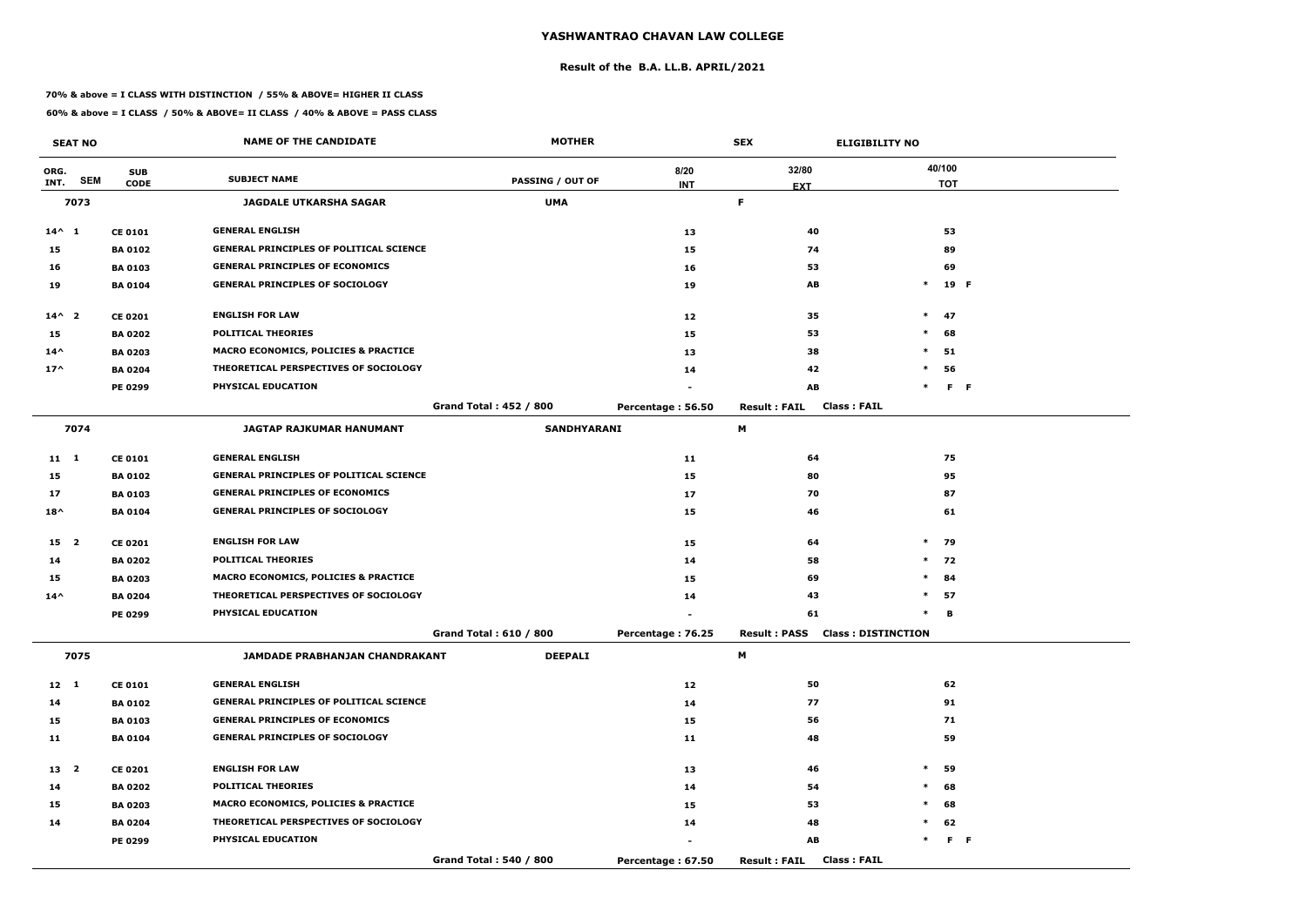#### **Result of the B.A. LL.B. APRIL/2021**

#### **70% & above = I CLASS WITH DISTINCTION / 55% & ABOVE= HIGHER II CLASS**

|                 | <b>SEAT NO</b> |                | <b>NAME OF THE CANDIDATE</b>                    | <b>MOTHER</b>                 |                   | <b>SEX</b><br><b>ELIGIBILITY NO</b>              |        |            |                |
|-----------------|----------------|----------------|-------------------------------------------------|-------------------------------|-------------------|--------------------------------------------------|--------|------------|----------------|
| ORG.            |                | <b>SUB</b>     |                                                 |                               | 8/20              | 32/80                                            |        | 40/100     |                |
| INT.            | <b>SEM</b>     | <b>CODE</b>    | <b>SUBJECT NAME</b>                             | <b>PASSING / OUT OF</b>       | <b>INT</b>        | <b>EXT</b>                                       |        | <b>TOT</b> |                |
|                 | 7076           |                | <b>JARE JEEVAN RAOSAHEB</b>                     | <b>SHAILAJA</b>               |                   | М                                                |        |            |                |
| $16 \quad 1$    |                | <b>CE 0101</b> | <b>GENERAL ENGLISH</b>                          |                               | 16                | 69                                               |        | 85         |                |
| 18              |                | <b>BA 0102</b> | <b>GENERAL PRINCIPLES OF POLITICAL SCIENCE</b>  |                               | 18                | 67                                               |        | 85         |                |
| 18              |                | <b>BA 0103</b> | <b>GENERAL PRINCIPLES OF ECONOMICS</b>          |                               | 18                | 77                                               |        | 95         |                |
| 18              |                | <b>BA 0104</b> | <b>GENERAL PRINCIPLES OF SOCIOLOGY</b>          |                               | 18                | 66                                               |        | 84         |                |
| 15 2            |                | <b>CE 0201</b> | <b>ENGLISH FOR LAW</b>                          |                               | 15                | 67                                               | $\ast$ | 82         |                |
| 15              |                | <b>BA 0202</b> | <b>POLITICAL THEORIES</b>                       |                               | 15                | 80                                               | $\ast$ | 95         |                |
| 18              |                | <b>BA 0203</b> | <b>MACRO ECONOMICS, POLICIES &amp; PRACTICE</b> |                               | 18                | 74                                               | $\ast$ | 92         |                |
| 16              |                | <b>BA 0204</b> | THEORETICAL PERSPECTIVES OF SOCIOLOGY           |                               | 16                | 69                                               | $\ast$ | 85         |                |
|                 |                | PE 0299        | PHYSICAL EDUCATION                              |                               |                   | 62                                               | $\ast$ | B          |                |
|                 |                |                |                                                 | <b>Grand Total: 703 / 800</b> | Percentage: 87.88 | <b>Class: DISTINCTION</b><br><b>Result: PASS</b> |        |            |                |
|                 | 7077           |                | <b>JARE AKSHAY SANJAY</b>                       | <b>SUVARNA</b>                |                   | М                                                |        |            |                |
| $14 \quad 1$    |                | <b>CE 0101</b> | <b>GENERAL ENGLISH</b>                          |                               | 14                | 69                                               |        | 83         |                |
| 15              |                | <b>BA 0102</b> | <b>GENERAL PRINCIPLES OF POLITICAL SCIENCE</b>  |                               | 15                | 77                                               |        | 92         |                |
| 17              |                | <b>BA 0103</b> | <b>GENERAL PRINCIPLES OF ECONOMICS</b>          |                               | 17                | 75                                               |        | 92         |                |
| $18^{\wedge}$   |                | <b>BA 0104</b> | <b>GENERAL PRINCIPLES OF SOCIOLOGY</b>          |                               | 13                | 38                                               |        | 51         |                |
| 14 <sub>2</sub> |                | <b>CE 0201</b> | <b>ENGLISH FOR LAW</b>                          |                               | 14                | 66                                               | $\ast$ | 80         |                |
| 14              |                | <b>BA 0202</b> | <b>POLITICAL THEORIES</b>                       |                               | 14                | 77                                               | $*$    | 91         |                |
| 15              |                | <b>BA 0203</b> | <b>MACRO ECONOMICS, POLICIES &amp; PRACTICE</b> |                               | 15                | 64                                               | $\ast$ | 79         |                |
| 13              |                | <b>BA 0204</b> | THEORETICAL PERSPECTIVES OF SOCIOLOGY           |                               | 13                | 67                                               | $\ast$ | 80         |                |
|                 |                | <b>PE 0299</b> | PHYSICAL EDUCATION                              |                               |                   | AB                                               | $\ast$ |            | F <sub>F</sub> |
|                 |                |                |                                                 | Grand Total: 648 / 800        | Percentage: 81.00 | <b>Class: FAIL</b><br><b>Result: FAIL</b>        |        |            |                |
|                 | 7078           |                | <b>JONDHALE MAHESH NARAYAN</b>                  | <b>KUSUM</b>                  |                   | M                                                |        |            |                |
| $13^{\wedge} 1$ |                | <b>CE 0101</b> | <b>GENERAL ENGLISH</b>                          |                               | 12                | 35                                               |        | 47         |                |
| 15              |                | <b>BA 0102</b> | <b>GENERAL PRINCIPLES OF POLITICAL SCIENCE</b>  |                               | 15                | 80                                               |        | 95         |                |
| 18              |                | <b>BA 0103</b> | <b>GENERAL PRINCIPLES OF ECONOMICS</b>          |                               | 18                | 74                                               |        | 92         |                |
| $19^{\wedge}$   |                | <b>BA 0104</b> | <b>GENERAL PRINCIPLES OF SOCIOLOGY</b>          |                               | 14                | 42                                               |        | 56         |                |
| 12 <sup>2</sup> |                | <b>CE 0201</b> | <b>ENGLISH FOR LAW</b>                          |                               | 12                | 64                                               |        | $*$ 76     |                |
| 13              |                | <b>BA 0202</b> | <b>POLITICAL THEORIES</b>                       |                               | 13                | 80                                               | $\ast$ | 93         |                |
| $18^{\wedge}$   |                | <b>BA 0203</b> | <b>MACRO ECONOMICS, POLICIES &amp; PRACTICE</b> |                               | 18                | 58                                               |        | $*$ 76     |                |
| 16              |                | <b>BA 0204</b> | THEORETICAL PERSPECTIVES OF SOCIOLOGY           |                               | 16                | 56                                               |        | $*$ 72     |                |
|                 |                | <b>PE 0299</b> | PHYSICAL EDUCATION                              |                               |                   | $\boldsymbol{\mathsf{A}\mathsf{B}}$              | $\ast$ |            | F <sub>F</sub> |
|                 |                |                |                                                 | Grand Total: 607 / 800        | Percentage: 75.88 | <b>Class: FAIL</b><br><b>Result: FAIL</b>        |        |            |                |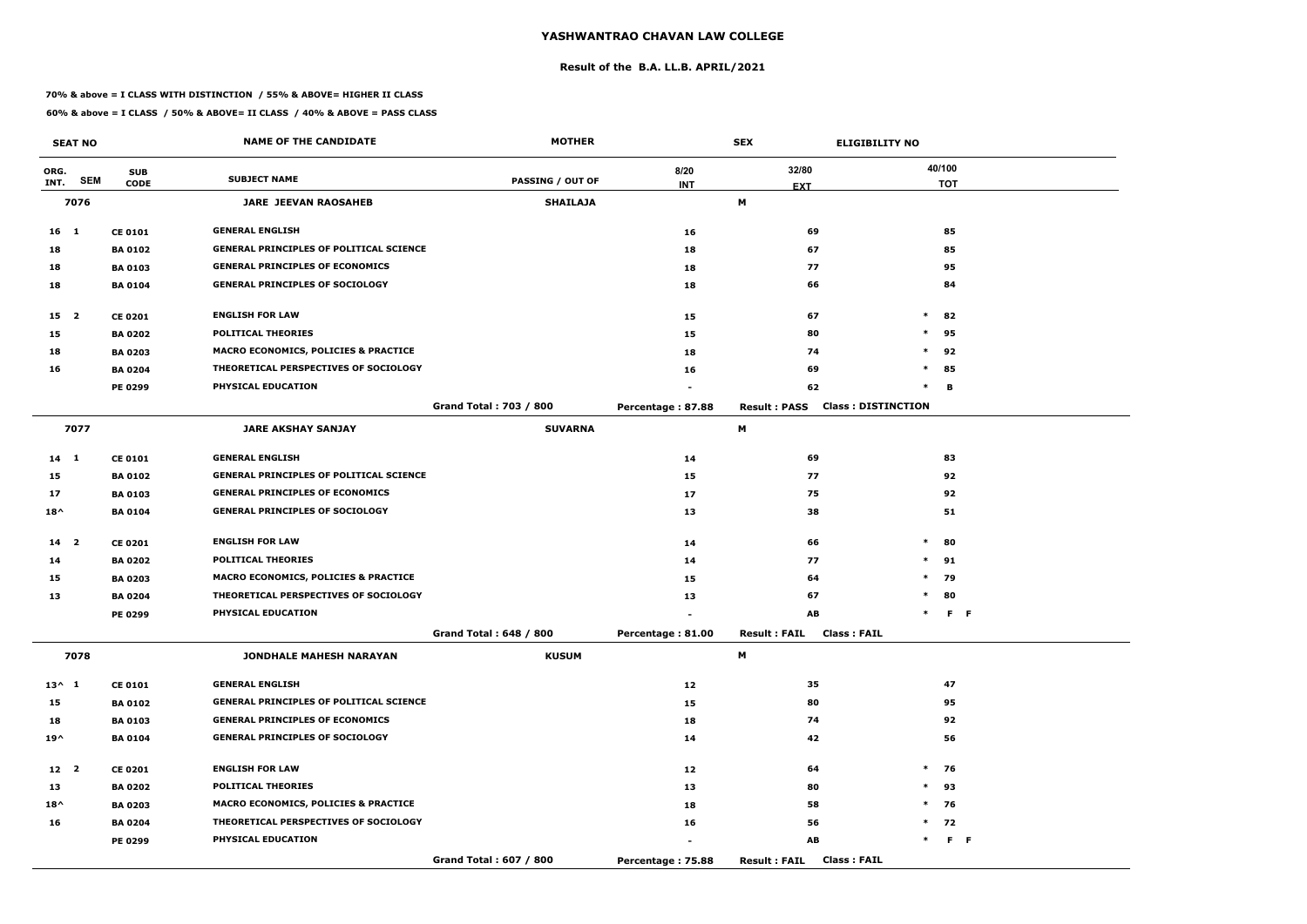#### **Result of the B.A. LL.B. APRIL/2021**

#### **70% & above = I CLASS WITH DISTINCTION / 55% & ABOVE= HIGHER II CLASS**

|                 | <b>SEAT NO</b> |                | <b>NAME OF THE CANDIDATE</b>                   | <b>MOTHER</b>                 |                   | <b>SEX</b>          | <b>ELIGIBILITY NO</b>                  |            |
|-----------------|----------------|----------------|------------------------------------------------|-------------------------------|-------------------|---------------------|----------------------------------------|------------|
| ORG.            |                | <b>SUB</b>     |                                                |                               | 8/20              | 32/80               |                                        | 40/100     |
| INT.            | <b>SEM</b>     | <b>CODE</b>    | <b>SUBJECT NAME</b>                            | <b>PASSING / OUT OF</b>       | <b>INT</b>        | <b>EXT</b>          |                                        | <b>TOT</b> |
|                 | 7079           |                | <b>JOSHI RUTUJA RATNESH</b>                    | <b>MANISHA</b>                |                   | F.                  |                                        |            |
| 17 <sub>1</sub> |                | <b>CE 0101</b> | <b>GENERAL ENGLISH</b>                         |                               | 17                | 70                  |                                        | 87         |
| 16              |                | <b>BA 0102</b> | <b>GENERAL PRINCIPLES OF POLITICAL SCIENCE</b> |                               | 16                | 80                  |                                        | 96         |
| 16              |                | <b>BA 0103</b> | <b>GENERAL PRINCIPLES OF ECONOMICS</b>         |                               | 16                | 80                  |                                        | 96         |
| 18              |                | <b>BA 0104</b> | <b>GENERAL PRINCIPLES OF SOCIOLOGY</b>         |                               | 18                | 78                  |                                        | 96         |
| 18 2            |                | <b>CE 0201</b> | <b>ENGLISH FOR LAW</b>                         |                               | 18                | 80                  | $\ast$                                 | 98         |
| 16              |                | <b>BA 0202</b> | <b>POLITICAL THEORIES</b>                      |                               | 16                | 80                  | $\ast$                                 | 96         |
| 16              |                | <b>BA 0203</b> | MACRO ECONOMICS, POLICIES & PRACTICE           |                               | 16                | 80                  | $\ast$                                 | 96         |
| 17              |                | <b>BA 0204</b> | THEORETICAL PERSPECTIVES OF SOCIOLOGY          |                               | 17                | 80                  |                                        | $*$ 97     |
|                 |                | PE 0299        | PHYSICAL EDUCATION                             |                               |                   | 71                  | $\ast$                                 | A          |
|                 |                |                |                                                | <b>Grand Total: 762 / 800</b> | Percentage: 95.25 | <b>Result: PASS</b> | <b>Class: DISTINCTION</b>              |            |
|                 | 7080           |                | JOSHI VYANKATESH SHRIKANT                      | <b>VIJAYA</b>                 |                   | М                   |                                        |            |
| $13 \quad 1$    |                | <b>CE 0101</b> | <b>GENERAL ENGLISH</b>                         |                               | 13                | 61                  |                                        | 74         |
| 16              |                | <b>BA 0102</b> | <b>GENERAL PRINCIPLES OF POLITICAL SCIENCE</b> |                               | 16                | 80                  |                                        | 96         |
| 16              |                | <b>BA 0103</b> | <b>GENERAL PRINCIPLES OF ECONOMICS</b>         |                               | 16                | 72                  |                                        | 88         |
| $17^$           |                | <b>BA 0104</b> | <b>GENERAL PRINCIPLES OF SOCIOLOGY</b>         |                               | 17                | 54                  |                                        | 71         |
| 15 <sub>2</sub> |                | <b>CE 0201</b> | <b>ENGLISH FOR LAW</b>                         |                               | 15                | 66                  | $\ast$                                 | 81         |
| 15              |                | <b>BA 0202</b> | <b>POLITICAL THEORIES</b>                      |                               | 15                | 80                  | $\ast$                                 | 95         |
| 15              |                | <b>BA 0203</b> | MACRO ECONOMICS, POLICIES & PRACTICE           |                               | 15                | 78                  | $\ast$                                 | 93         |
| 16              |                | <b>BA 0204</b> | THEORETICAL PERSPECTIVES OF SOCIOLOGY          |                               | 16                | 72                  | $\ast$                                 | 88         |
|                 |                | <b>PE 0299</b> | PHYSICAL EDUCATION                             |                               |                   | 64                  | $\ast$                                 | в          |
|                 |                |                |                                                | Grand Total: 686 / 800        | Percentage: 85.75 |                     | <b>Result: PASS Class: DISTINCTION</b> |            |
|                 | 7081           |                | <b>JOSHI GANDHALI SHARAD</b>                   | <b>UMA</b>                    |                   | F.                  |                                        |            |
| 14 1            |                | <b>CE 0101</b> | <b>GENERAL ENGLISH</b>                         |                               | 14                | 59                  |                                        | 73         |
| 16              |                | <b>BA 0102</b> | <b>GENERAL PRINCIPLES OF POLITICAL SCIENCE</b> |                               | 16                | 80                  |                                        | 96         |
| 17              |                | <b>BA 0103</b> | <b>GENERAL PRINCIPLES OF ECONOMICS</b>         |                               | 17                | 80                  |                                        | 97         |
| 18              |                | <b>BA 0104</b> | <b>GENERAL PRINCIPLES OF SOCIOLOGY</b>         |                               | 18                | 67                  |                                        | 85         |
| 16 <sub>2</sub> |                | <b>CE 0201</b> | <b>ENGLISH FOR LAW</b>                         |                               | 16                | 74                  | $\ast$                                 | 90         |
| 15              |                | <b>BA 0202</b> | <b>POLITICAL THEORIES</b>                      |                               | 15                | 80                  | $\ast$                                 | 95         |
| 15              |                | <b>BA 0203</b> | MACRO ECONOMICS, POLICIES & PRACTICE           |                               | 15                | 72                  | $\ast$                                 | 87         |
| 16              |                | <b>BA 0204</b> | THEORETICAL PERSPECTIVES OF SOCIOLOGY          |                               | 16                | 72                  |                                        | $*$ 88     |
|                 |                | <b>PE 0299</b> | PHYSICAL EDUCATION                             |                               |                   | 72                  | $\ast$                                 | A          |
|                 |                |                |                                                | Grand Total: 711 / 800        | Percentage: 88.88 |                     | <b>Result: PASS Class: DISTINCTION</b> |            |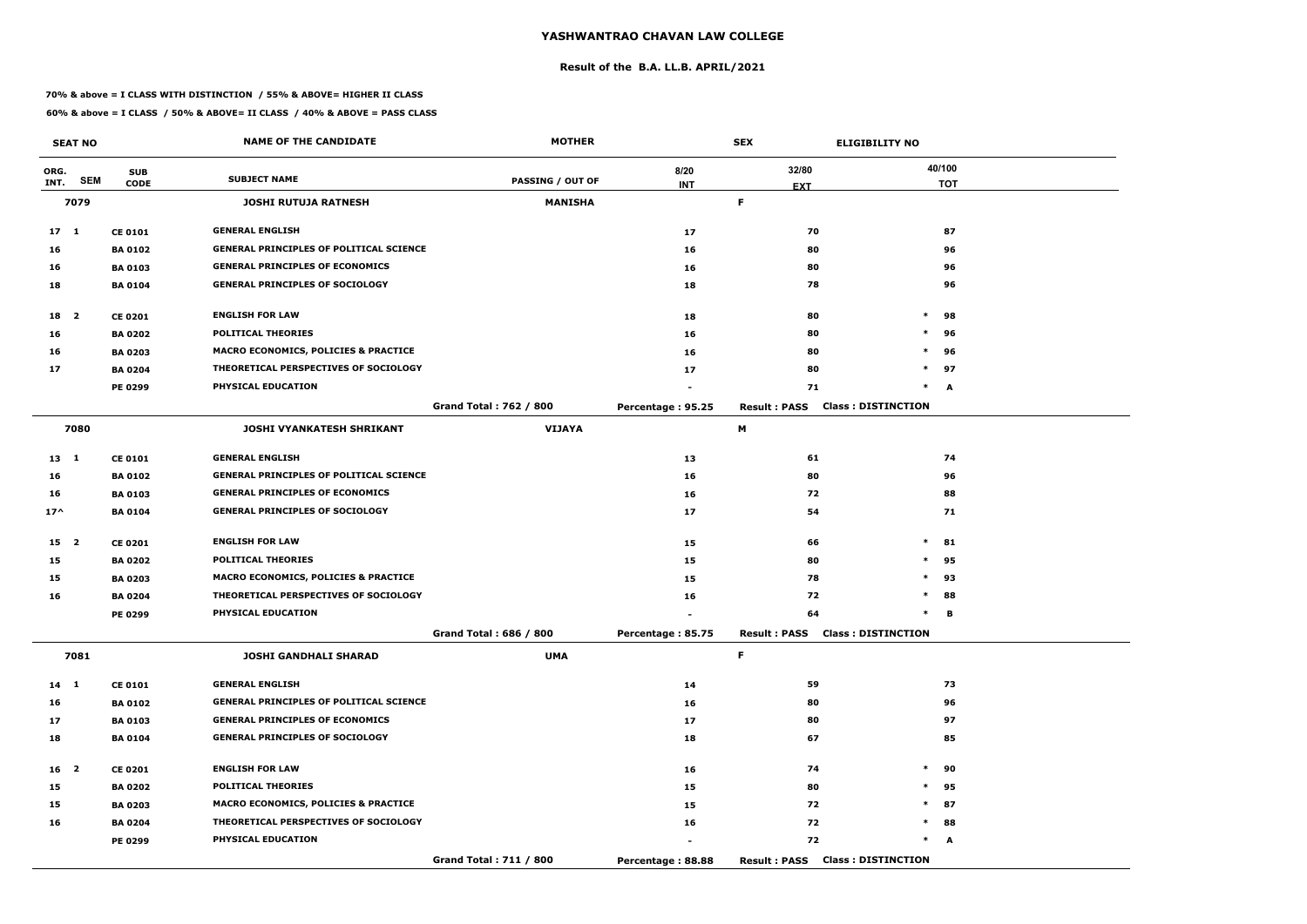#### **Result of the B.A. LL.B. APRIL/2021**

#### **70% & above = I CLASS WITH DISTINCTION / 55% & ABOVE= HIGHER II CLASS**

|                 | <b>SEAT NO</b> |                | <b>NAME OF THE CANDIDATE</b>                   | <b>MOTHER</b>                 |                   | <b>SEX</b>          | <b>ELIGIBILITY NO</b>                  |            |
|-----------------|----------------|----------------|------------------------------------------------|-------------------------------|-------------------|---------------------|----------------------------------------|------------|
| ORG.            |                | <b>SUB</b>     |                                                |                               | 8/20              | 32/80               |                                        | 40/100     |
| INT.            | <b>SEM</b>     | <b>CODE</b>    | <b>SUBJECT NAME</b>                            | <b>PASSING / OUT OF</b>       | <b>INT</b>        | <b>EXT</b>          |                                        | <b>TOT</b> |
|                 | 7082           |                | <b>KAD TEJAS SHANTARAM</b>                     | <b>MANDA KAD</b>              |                   | М                   |                                        |            |
| $13 \quad 1$    |                | <b>CE 0101</b> | <b>GENERAL ENGLISH</b>                         |                               | 13                | 51                  |                                        | 64         |
| 14              |                | <b>BA 0102</b> | <b>GENERAL PRINCIPLES OF POLITICAL SCIENCE</b> |                               | 14                | 72                  |                                        | 86         |
| 17              |                | <b>BA 0103</b> | <b>GENERAL PRINCIPLES OF ECONOMICS</b>         |                               | 17                | 62                  |                                        | 79         |
| $17^$           |                | <b>BA 0104</b> | <b>GENERAL PRINCIPLES OF SOCIOLOGY</b>         |                               | 14                | 43                  |                                        | 57         |
| 14 <sup>2</sup> |                | <b>CE 0201</b> | <b>ENGLISH FOR LAW</b>                         |                               | 14                | 54                  | $\ast$                                 | 68         |
| 12              |                | <b>BA 0202</b> | <b>POLITICAL THEORIES</b>                      |                               | 12                | 40                  | $\ast$                                 | 52         |
| 15              |                | <b>BA 0203</b> | MACRO ECONOMICS, POLICIES & PRACTICE           |                               | 15                | 59                  | $\ast$                                 | 74         |
| 15              |                | <b>BA 0204</b> | THEORETICAL PERSPECTIVES OF SOCIOLOGY          |                               | 15                | 62                  |                                        | $*$ 77     |
|                 |                | PE 0299        | PHYSICAL EDUCATION                             |                               |                   | 72                  | $\ast$                                 | A          |
|                 |                |                |                                                | <b>Grand Total: 560 / 800</b> | Percentage: 70.00 | <b>Result: PASS</b> | <b>Class: FIRST CLASS</b>              |            |
|                 | 7083           |                | <b>KAD MAYUR SHIVAJI</b>                       | <b>MANISHA</b>                |                   | М                   |                                        |            |
| 14 1            |                | <b>CE 0101</b> | <b>GENERAL ENGLISH</b>                         |                               | 14                | 64                  |                                        | 78         |
| 14              |                | <b>BA 0102</b> | <b>GENERAL PRINCIPLES OF POLITICAL SCIENCE</b> |                               | 14                | 80                  |                                        | 94         |
| 17              |                | <b>BA 0103</b> | <b>GENERAL PRINCIPLES OF ECONOMICS</b>         |                               | 17                | 74                  |                                        | 91         |
| 16              |                | <b>BA 0104</b> | <b>GENERAL PRINCIPLES OF SOCIOLOGY</b>         |                               | 16                | 54                  |                                        | 70         |
| 13 <sub>2</sub> |                | <b>CE 0201</b> | <b>ENGLISH FOR LAW</b>                         |                               | 13                | 74                  | $\ast$                                 | 87         |
| 16              |                | <b>BA 0202</b> | <b>POLITICAL THEORIES</b>                      |                               | 16                | 80                  | $\ast$                                 | 96         |
| 16              |                | <b>BA 0203</b> | MACRO ECONOMICS, POLICIES & PRACTICE           |                               | 16                | 72                  | $\ast$                                 | 88         |
| 16              |                | <b>BA 0204</b> | THEORETICAL PERSPECTIVES OF SOCIOLOGY          |                               | 16                | 64                  | $\ast$                                 | 80         |
|                 |                | <b>PE 0299</b> | PHYSICAL EDUCATION                             |                               |                   | 73                  | $\ast$                                 | A          |
|                 |                |                |                                                | Grand Total: 684 / 800        | Percentage: 85.50 |                     | <b>Result: PASS Class: DISTINCTION</b> |            |
|                 | 7084           |                | <b>KAD PRATIK KALYAN</b>                       | <b>CHHAYA</b>                 |                   | M                   |                                        |            |
| 13 1            |                | <b>CE 0101</b> | <b>GENERAL ENGLISH</b>                         |                               | 13                | 56                  |                                        | 69         |
| 15              |                | <b>BA 0102</b> | <b>GENERAL PRINCIPLES OF POLITICAL SCIENCE</b> |                               | 15                | 78                  |                                        | 93         |
| $18^{\wedge}$   |                | <b>BA 0103</b> | <b>GENERAL PRINCIPLES OF ECONOMICS</b>         |                               | 18                | 58                  |                                        | 76         |
| 14              |                | <b>BA 0104</b> | <b>GENERAL PRINCIPLES OF SOCIOLOGY</b>         |                               | 14                | 58                  |                                        | 72         |
| 14 <sub>2</sub> |                | <b>CE 0201</b> | <b>ENGLISH FOR LAW</b>                         |                               | 14                | 77                  | $\ast$                                 | 91         |
| 15              |                | <b>BA 0202</b> | <b>POLITICAL THEORIES</b>                      |                               | 15                | 80                  | $\ast$                                 | 95         |
| 16              |                | <b>BA 0203</b> | MACRO ECONOMICS, POLICIES & PRACTICE           |                               | 16                | 78                  | $\ast$                                 | 94         |
| 14              |                | <b>BA 0204</b> | THEORETICAL PERSPECTIVES OF SOCIOLOGY          |                               | 14                | 72                  |                                        | $*$ 86     |
|                 |                | <b>PE 0299</b> | PHYSICAL EDUCATION                             |                               |                   | 63                  | $\ast$                                 | в          |
|                 |                |                |                                                | Grand Total: 676 / 800        | Percentage: 84.50 |                     | <b>Result: PASS Class: DISTINCTION</b> |            |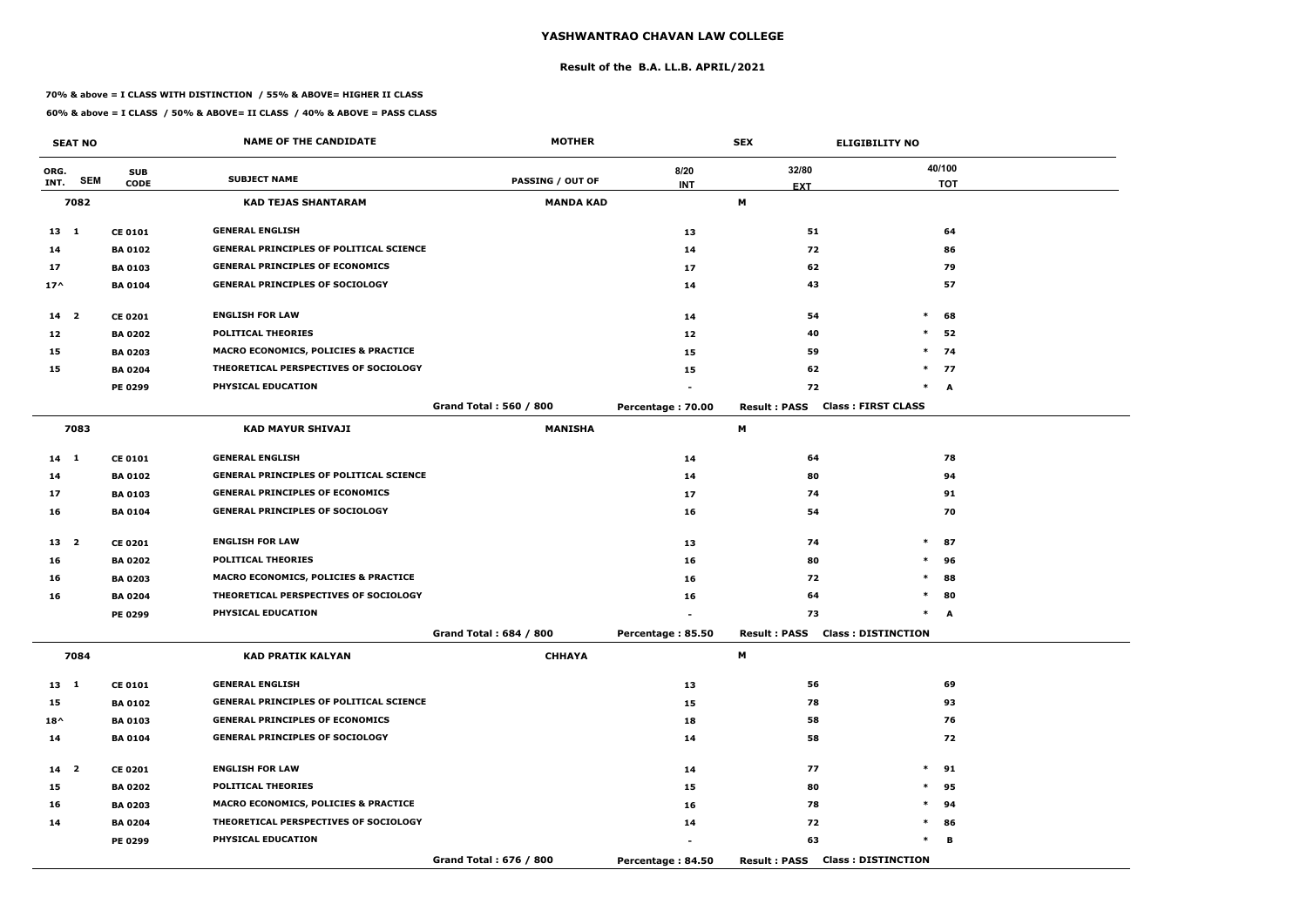#### **Result of the B.A. LL.B. APRIL/2021**

#### **70% & above = I CLASS WITH DISTINCTION / 55% & ABOVE= HIGHER II CLASS**

|                 | <b>SEAT NO</b> |                | <b>NAME OF THE CANDIDATE</b>                    | <b>MOTHER</b>                 |                   | <b>SEX</b>          | <b>ELIGIBILITY NO</b>                  |            |
|-----------------|----------------|----------------|-------------------------------------------------|-------------------------------|-------------------|---------------------|----------------------------------------|------------|
| ORG.            |                | <b>SUB</b>     |                                                 |                               | 8/20              | 32/80               |                                        | 40/100     |
| INT.            | <b>SEM</b>     | <b>CODE</b>    | <b>SUBJECT NAME</b>                             | <b>PASSING / OUT OF</b>       | <b>INT</b>        | <b>EXT</b>          |                                        | <b>TOT</b> |
|                 | 7085           |                | KADAM ABHANG PRAVINCHANDRA                      | <b>VARSHA</b>                 |                   | M                   |                                        |            |
| $11 \quad 1$    |                | <b>CE 0101</b> | <b>GENERAL ENGLISH</b>                          |                               | 11                | 38                  |                                        | 49         |
| 16              |                | <b>BA0102</b>  | <b>GENERAL PRINCIPLES OF POLITICAL SCIENCE</b>  |                               | 16                | 80                  |                                        | 96         |
| $18^{\wedge}$   |                | <b>BA 0103</b> | <b>GENERAL PRINCIPLES OF ECONOMICS</b>          |                               | 17                | 56                  |                                        | 73         |
| 15              |                | <b>BA0104</b>  | <b>GENERAL PRINCIPLES OF SOCIOLOGY</b>          |                               | 15                | 53                  |                                        | 68         |
| 13 <sup>2</sup> |                | <b>CE 0201</b> | <b>ENGLISH FOR LAW</b>                          |                               | 13                | 70                  | $\ast$                                 | 83         |
| 16              |                | <b>BA 0202</b> | <b>POLITICAL THEORIES</b>                       |                               | 16                | 70                  | $\ast$                                 | 86         |
| 18              |                | <b>BA 0203</b> | <b>MACRO ECONOMICS, POLICIES &amp; PRACTICE</b> |                               | 18                | 80                  | $\ast$                                 | 98         |
| 16              |                | <b>BA 0204</b> | THEORETICAL PERSPECTIVES OF SOCIOLOGY           |                               | 16                | 75                  | $\ast$                                 | 91         |
|                 |                | <b>PE 0299</b> | PHYSICAL EDUCATION                              |                               |                   | 73                  | $\ast$                                 | A          |
|                 |                |                |                                                 | <b>Grand Total: 644 / 800</b> | Percentage: 80.50 | <b>Result: PASS</b> | <b>Class: DISTINCTION</b>              |            |
|                 | 7086           |                | <b>KADAM UJWAL RAMESH</b>                       | <b>SUNITA</b>                 |                   | M                   |                                        |            |
| 10 1            |                | <b>CE 0101</b> | <b>GENERAL ENGLISH</b>                          |                               | 10                | 42                  |                                        | 52         |
| 11              |                | <b>BA0102</b>  | <b>GENERAL PRINCIPLES OF POLITICAL SCIENCE</b>  |                               | 11                | 80                  |                                        | 91         |
| 17              |                | <b>BA0103</b>  | <b>GENERAL PRINCIPLES OF ECONOMICS</b>          |                               | 17                | 64                  |                                        | 81         |
| 15              |                | <b>BA 0104</b> | <b>GENERAL PRINCIPLES OF SOCIOLOGY</b>          |                               | 15                | 53                  |                                        | 68         |
| 13 <sub>2</sub> |                | <b>CE 0201</b> | <b>ENGLISH FOR LAW</b>                          |                               | 13                | 54                  | $\ast$                                 | 67         |
| 14              |                | <b>BA 0202</b> | <b>POLITICAL THEORIES</b>                       |                               | 14                | 78                  | $\ast$                                 | 92         |
| 14              |                | <b>BA 0203</b> | <b>MACRO ECONOMICS, POLICIES &amp; PRACTICE</b> |                               | 14                | 62                  | $\ast$                                 | 76         |
| 14              |                | <b>BA 0204</b> | THEORETICAL PERSPECTIVES OF SOCIOLOGY           |                               | 14                | 54                  | $\ast$                                 | 68         |
|                 |                | <b>PE 0299</b> | PHYSICAL EDUCATION                              |                               |                   | 55                  | $\ast$                                 | C          |
|                 |                |                |                                                 | Grand Total: 598 / 800        | Percentage: 74.75 |                     | <b>Result: PASS Class: DISTINCTION</b> |            |
|                 | 7087           |                | <b>KALE GANESH POPAT</b>                        | <b>NANDA</b>                  |                   | M                   |                                        |            |
| $13^{\wedge} 1$ |                | <b>CE 0101</b> | <b>GENERAL ENGLISH</b>                          |                               | 13                | 38                  |                                        | 51         |
| 14              |                | <b>BA 0102</b> | <b>GENERAL PRINCIPLES OF POLITICAL SCIENCE</b>  |                               | 14                | 70                  |                                        | 84         |
| $18^{\wedge}$   |                | <b>BA 0103</b> | <b>GENERAL PRINCIPLES OF ECONOMICS</b>          |                               | 16                | 50                  |                                        | 66         |
| $17^{\wedge}$   |                | <b>BA 0104</b> | <b>GENERAL PRINCIPLES OF SOCIOLOGY</b>          |                               | 12                | 35                  |                                        | 47         |
| 13 2            |                | <b>CE 0201</b> | <b>ENGLISH FOR LAW</b>                          |                               | 13                | 56                  | $\ast$                                 | 69         |
| 14              |                | <b>BA 0202</b> | <b>POLITICAL THEORIES</b>                       |                               | 14                | 50                  | $\ast$                                 | 64         |
| $14^{\wedge}$   |                | <b>BA 0203</b> | <b>MACRO ECONOMICS, POLICIES &amp; PRACTICE</b> |                               | 11                | 32                  | $\ast$                                 | 43         |
| 15              |                | <b>BA 0204</b> | THEORETICAL PERSPECTIVES OF SOCIOLOGY           |                               | 15                | 58                  |                                        | $*$ 73     |
|                 |                | <b>PE 0299</b> | PHYSICAL EDUCATION                              |                               |                   | 61                  | $\ast$                                 | в          |
|                 |                |                |                                                 | Grand Total: 499 / 800        | Percentage: 62.38 |                     | Result: PASS Class: FIRST CLASS        |            |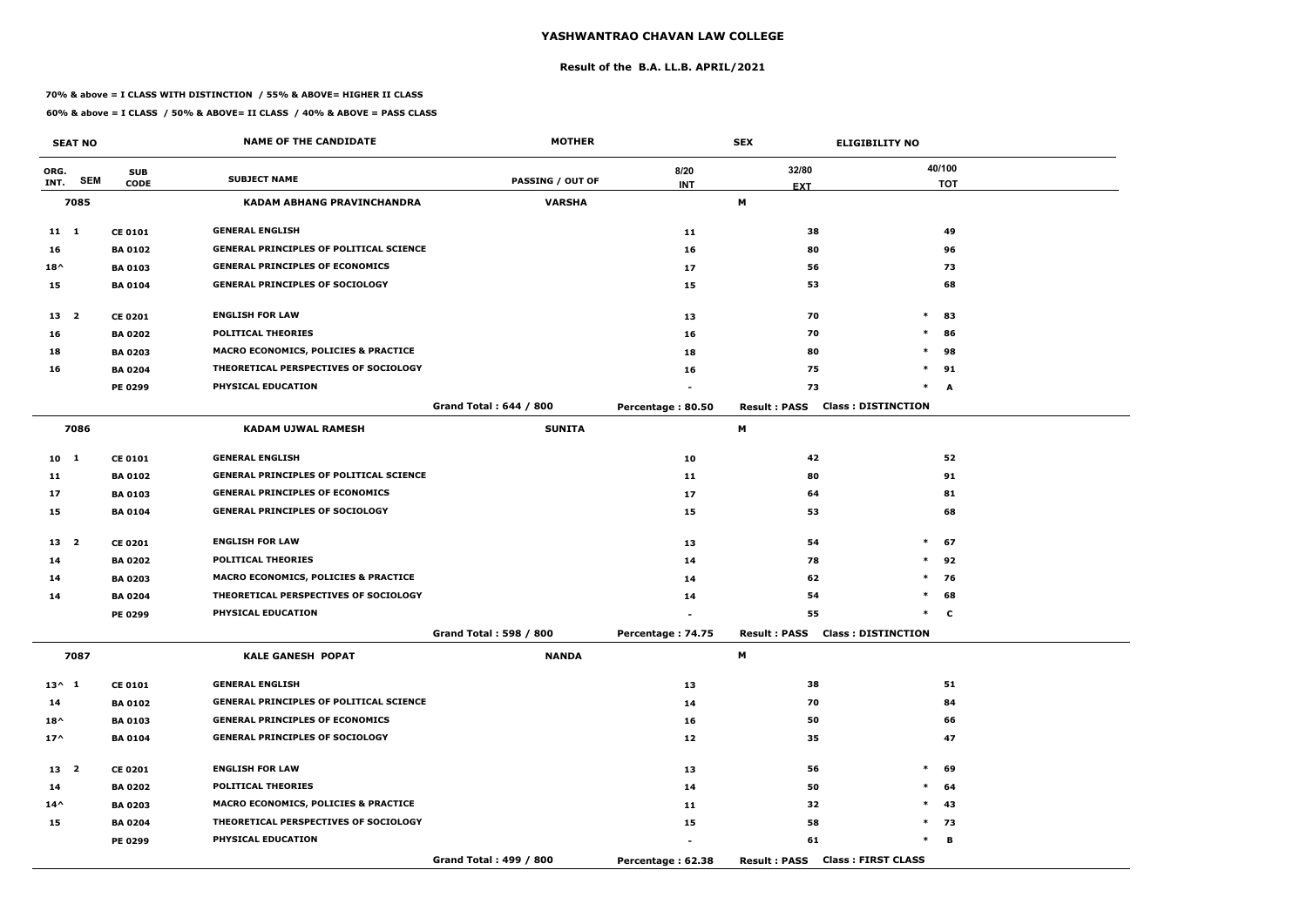#### **Result of the B.A. LL.B. APRIL/2021**

#### **70% & above = I CLASS WITH DISTINCTION / 55% & ABOVE= HIGHER II CLASS**

|                 | <b>SEAT NO</b> |                | <b>NAME OF THE CANDIDATE</b>                   | <b>MOTHER</b>                 |                   | <b>SEX</b>          | <b>ELIGIBILITY NO</b>                  |            |
|-----------------|----------------|----------------|------------------------------------------------|-------------------------------|-------------------|---------------------|----------------------------------------|------------|
| ORG.            |                | <b>SUB</b>     |                                                |                               | 8/20              | 32/80               |                                        | 40/100     |
| INT.            | <b>SEM</b>     | <b>CODE</b>    | <b>SUBJECT NAME</b>                            | <b>PASSING / OUT OF</b>       | <b>INT</b>        | <b>EXT</b>          |                                        | <b>TOT</b> |
|                 | 7088           |                | <b>KALE PRANAV SUNIL</b>                       | <b>ASHA</b>                   |                   | М                   |                                        |            |
| 9               | $\mathbf{1}$   | <b>CE 0101</b> | <b>GENERAL ENGLISH</b>                         |                               | 9                 | 53                  |                                        | 62         |
| 12              |                | <b>BA 0102</b> | <b>GENERAL PRINCIPLES OF POLITICAL SCIENCE</b> |                               | 12                | 80                  |                                        | 92         |
| 17              |                | <b>BA 0103</b> | <b>GENERAL PRINCIPLES OF ECONOMICS</b>         |                               | 17                | 72                  |                                        | 89         |
| $17^{\wedge}$   |                | <b>BA 0104</b> | <b>GENERAL PRINCIPLES OF SOCIOLOGY</b>         |                               | 17                | 54                  |                                        | 71         |
| 13 2            |                | <b>CE 0201</b> | <b>ENGLISH FOR LAW</b>                         |                               | 13                | 66                  | $\ast$                                 | 79         |
| 13              |                | <b>BA 0202</b> | <b>POLITICAL THEORIES</b>                      |                               | 13                | 80                  | $\ast$                                 | 93         |
| 10              |                | <b>BA 0203</b> | MACRO ECONOMICS, POLICIES & PRACTICE           |                               | 10                | 66                  | $\ast$                                 | 76         |
| 15              |                | <b>BA 0204</b> | THEORETICAL PERSPECTIVES OF SOCIOLOGY          |                               | 15                | 67                  | $\ast$                                 | 82         |
|                 |                | PE 0299        | PHYSICAL EDUCATION                             |                               |                   | 64                  | $\ast$                                 | B          |
|                 |                |                |                                                | <b>Grand Total: 644 / 800</b> | Percentage: 80.50 | <b>Result: PASS</b> | <b>Class: DISTINCTION</b>              |            |
|                 | 7089           |                | <b>KALE GAURI HANUMANT</b>                     | <b>MANISHA</b>                |                   | F.                  |                                        |            |
| 10 1            |                | <b>CE 0101</b> | <b>GENERAL ENGLISH</b>                         |                               | 10                | 38                  |                                        | 48         |
| 14              |                | <b>BA 0102</b> | <b>GENERAL PRINCIPLES OF POLITICAL SCIENCE</b> |                               | 14                | 61                  |                                        | 75         |
| 15              |                | <b>BA 0103</b> | <b>GENERAL PRINCIPLES OF ECONOMICS</b>         |                               | 15                | 59                  |                                        | 74         |
| 16              |                | <b>BA 0104</b> | <b>GENERAL PRINCIPLES OF SOCIOLOGY</b>         |                               | 16                | 54                  |                                        | 70         |
| 14 <sub>2</sub> |                | <b>CE 0201</b> | <b>ENGLISH FOR LAW</b>                         |                               | 14                | 62                  | $\ast$                                 | 76         |
| 13              |                | <b>BA 0202</b> | <b>POLITICAL THEORIES</b>                      |                               | 13                | 54                  | $\ast$                                 | 67         |
| 10              |                | <b>BA 0203</b> | MACRO ECONOMICS, POLICIES & PRACTICE           |                               | 10                | 64                  | $\ast$                                 | 74         |
| 13              |                | <b>BA 0204</b> | THEORETICAL PERSPECTIVES OF SOCIOLOGY          |                               | 13                | 62                  | $\ast$                                 | 75         |
|                 |                | <b>PE 0299</b> | PHYSICAL EDUCATION                             |                               |                   | 62                  | $\ast$                                 | в          |
|                 |                |                |                                                | Grand Total: 559 / 800        | Percentage: 69.88 |                     | <b>Result: PASS Class: DISTINCTION</b> |            |
|                 | 7090           |                | <b>KALE HARSHAL DNYANESHWAR</b>                | <b>ANUYA</b>                  |                   | M                   |                                        |            |
| 14 1            |                | <b>CE 0101</b> | <b>GENERAL ENGLISH</b>                         |                               | 14                | 59                  |                                        | 73         |
| 11              |                | <b>BA 0102</b> | <b>GENERAL PRINCIPLES OF POLITICAL SCIENCE</b> |                               | 11                | 61                  |                                        | 72         |
| 17              |                | <b>BA 0103</b> | <b>GENERAL PRINCIPLES OF ECONOMICS</b>         |                               | 17                | 64                  |                                        | 81         |
| 18              |                | <b>BA 0104</b> | <b>GENERAL PRINCIPLES OF SOCIOLOGY</b>         |                               | 18                | 61                  |                                        | 79         |
| 13 <sup>2</sup> |                | <b>CE 0201</b> | <b>ENGLISH FOR LAW</b>                         |                               | 13                | 70                  | $\ast$                                 | 83         |
| 14              |                | <b>BA 0202</b> | <b>POLITICAL THEORIES</b>                      |                               | 14                | 78                  |                                        | $*$ 92     |
| 15              |                | <b>BA 0203</b> | MACRO ECONOMICS, POLICIES & PRACTICE           |                               | 15                | 64                  | $*$                                    | 79         |
| 13              |                | <b>BA 0204</b> | THEORETICAL PERSPECTIVES OF SOCIOLOGY          |                               | 13                | 62                  |                                        | $*$ 75     |
|                 |                | <b>PE 0299</b> | PHYSICAL EDUCATION                             |                               |                   | 68                  | $\ast$                                 | В          |
|                 |                |                |                                                | Grand Total: 634 / 800        | Percentage: 79.25 |                     | <b>Result: PASS Class: DISTINCTION</b> |            |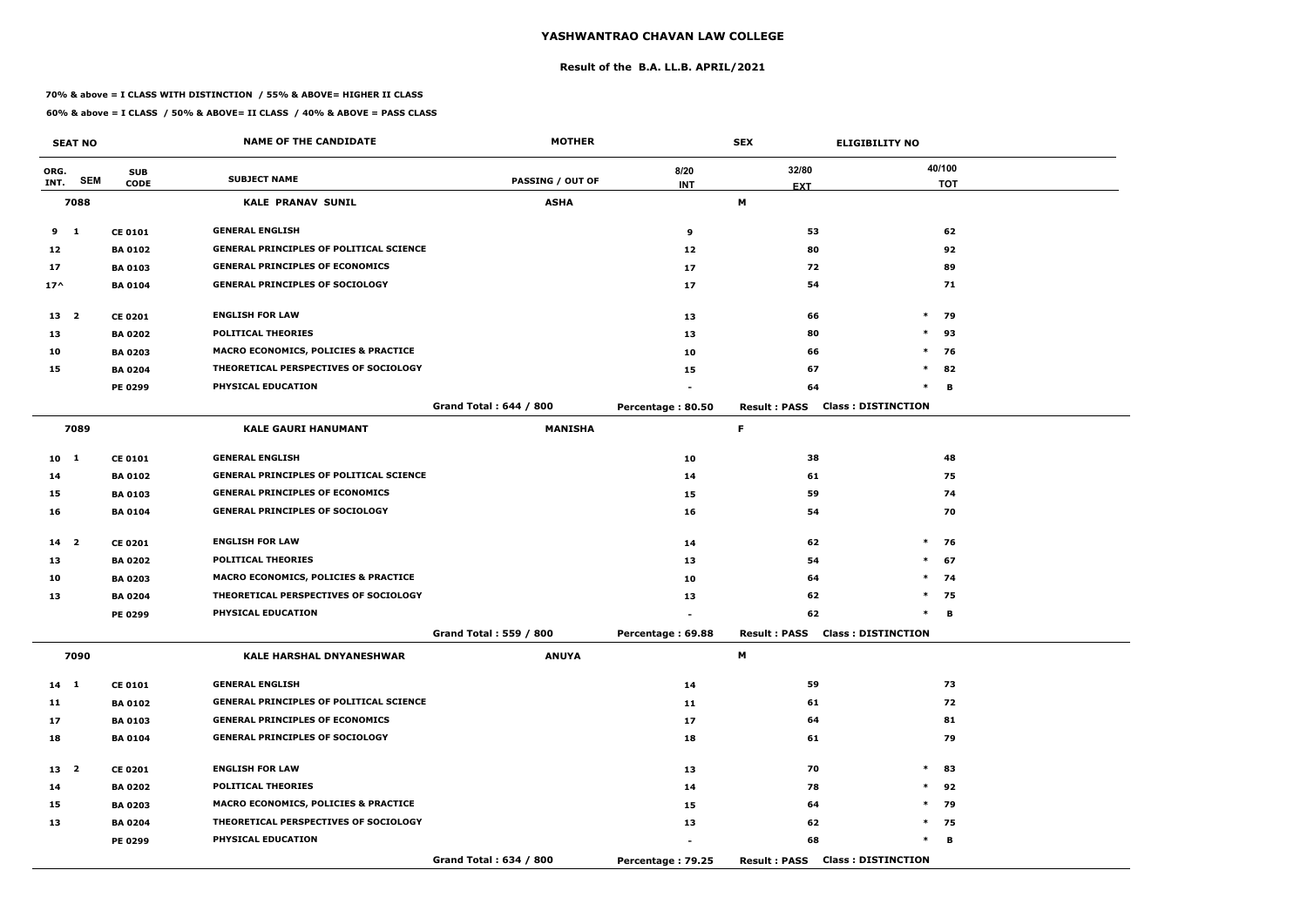#### **Result of the B.A. LL.B. APRIL/2021**

#### **70% & above = I CLASS WITH DISTINCTION / 55% & ABOVE= HIGHER II CLASS**

|                 | <b>SEAT NO</b> |                | <b>NAME OF THE CANDIDATE</b>                    | <b>MOTHER</b>                 |                   | <b>SEX</b>                             | <b>ELIGIBILITY NO</b>     |
|-----------------|----------------|----------------|-------------------------------------------------|-------------------------------|-------------------|----------------------------------------|---------------------------|
| ORG.            |                | <b>SUB</b>     |                                                 |                               | 8/20              | 32/80                                  | 40/100                    |
| INT.            | <b>SEM</b>     | <b>CODE</b>    | <b>SUBJECT NAME</b>                             | <b>PASSING / OUT OF</b>       | <b>INT</b>        | <b>EXT</b>                             | <b>TOT</b>                |
|                 | 7091           |                | <b>KALLIMANI HARSH VIJAY</b>                    | <b>SUREKHA</b>                |                   | М                                      |                           |
| $12 \quad 1$    |                | <b>CE 0101</b> | <b>GENERAL ENGLISH</b>                          |                               | 12                | 37                                     | 49                        |
| 14              |                | <b>BA 0102</b> | <b>GENERAL PRINCIPLES OF POLITICAL SCIENCE</b>  |                               | 14                | 66                                     | 80                        |
| 16              |                | <b>BA 0103</b> | <b>GENERAL PRINCIPLES OF ECONOMICS</b>          |                               | 16                | 69                                     | 85                        |
| 15              |                | <b>BA 0104</b> | <b>GENERAL PRINCIPLES OF SOCIOLOGY</b>          |                               | 15                | 50                                     | 65                        |
| 13 <sup>2</sup> |                | <b>CE 0201</b> | <b>ENGLISH FOR LAW</b>                          |                               | 13                | 66                                     | $\ast$<br>79              |
| 16              |                | <b>BA 0202</b> | <b>POLITICAL THEORIES</b>                       |                               | 16                | 67                                     | $\ast$<br>83              |
| 17              |                | <b>BA 0203</b> | MACRO ECONOMICS, POLICIES & PRACTICE            |                               | 17                | 61                                     | $\ast$<br>78              |
| 13              |                | <b>BA 0204</b> | THEORETICAL PERSPECTIVES OF SOCIOLOGY           |                               | 13                | 62                                     | $\ast$<br>75              |
|                 |                | <b>PE 0299</b> | PHYSICAL EDUCATION                              |                               |                   | 65                                     | $\ast$<br>B               |
|                 |                |                |                                                 | <b>Grand Total: 594 / 800</b> | Percentage: 74.25 | <b>Result: PASS</b>                    | <b>Class: DISTINCTION</b> |
|                 | 7092           |                | KALIMANI RUSHIKA RAJESH                         | <b>SHARMILA</b>               |                   | F.                                     |                           |
| $11^{\wedge} 1$ |                | <b>CE 0101</b> | <b>GENERAL ENGLISH</b>                          |                               | 11                | 32                                     | 43                        |
| $14^{\wedge}$   |                | <b>BA 0102</b> | <b>GENERAL PRINCIPLES OF POLITICAL SCIENCE</b>  |                               | 12                | 34                                     | 46                        |
| 15              |                | <b>BA 0103</b> | <b>GENERAL PRINCIPLES OF ECONOMICS</b>          |                               | 15                | 61                                     | 76                        |
| $16^{\wedge}$   |                | <b>BA 0104</b> | <b>GENERAL PRINCIPLES OF SOCIOLOGY</b>          |                               | 15                | 46                                     | 61                        |
| 14 <sub>2</sub> |                | <b>CE 0201</b> | <b>ENGLISH FOR LAW</b>                          |                               | 14                | 70                                     | $\ast$<br>84              |
| 16              |                | <b>BA 0202</b> | <b>POLITICAL THEORIES</b>                       |                               | 16                | 69                                     | 85<br>$\ast$              |
| 17              |                | <b>BA 0203</b> | <b>MACRO ECONOMICS, POLICIES &amp; PRACTICE</b> |                               | 17                | 67                                     | $\ast$<br>84              |
| 14              |                | <b>BA 0204</b> | THEORETICAL PERSPECTIVES OF SOCIOLOGY           |                               | 14                | 56                                     | $\ast$<br>70              |
|                 |                | PE 0299        | PHYSICAL EDUCATION                              |                               |                   | 72                                     | $\ast$<br>A               |
|                 |                |                |                                                 | Grand Total: 550 / 800        | Percentage: 68.75 | <b>Result: PASS Class: DISTINCTION</b> |                           |
|                 | 7093           |                | <b>KAMBLE ANIKET ANIL</b>                       | <b>SULOCHANA</b>              |                   | M                                      |                           |
| $13 \quad 1$    |                | <b>CE 0101</b> | <b>GENERAL ENGLISH</b>                          |                               | 13                | 59                                     | 72                        |
| 13              |                | <b>BA 0102</b> | <b>GENERAL PRINCIPLES OF POLITICAL SCIENCE</b>  |                               | 13                | 80                                     | 93                        |
| 16              |                | <b>BA 0103</b> | <b>GENERAL PRINCIPLES OF ECONOMICS</b>          |                               | 16                | 67                                     | 83                        |
| 16              |                | <b>BA 0104</b> | <b>GENERAL PRINCIPLES OF SOCIOLOGY</b>          |                               | 16                | 58                                     | 74                        |
| 15 <sub>2</sub> |                | <b>CE 0201</b> | <b>ENGLISH FOR LAW</b>                          |                               | 15                | 80                                     | $*$<br>95                 |
| 14              |                | <b>BA 0202</b> | <b>POLITICAL THEORIES</b>                       |                               | 14                | 77                                     | $\ast$<br>91              |
| 17              |                | <b>BA 0203</b> | <b>MACRO ECONOMICS, POLICIES &amp; PRACTICE</b> |                               | 17                | 70                                     | $*$ 87                    |
| 13              |                | <b>BA 0204</b> | THEORETICAL PERSPECTIVES OF SOCIOLOGY           |                               | 13                | 58                                     | $*$ 71                    |
|                 |                | PE 0299        | <b>PHYSICAL EDUCATION</b>                       |                               |                   | 65                                     | $\ast$<br>в               |
|                 |                |                |                                                 | Grand Total: 666 / 800        | Percentage: 83.25 | <b>Result: PASS Class: DISTINCTION</b> |                           |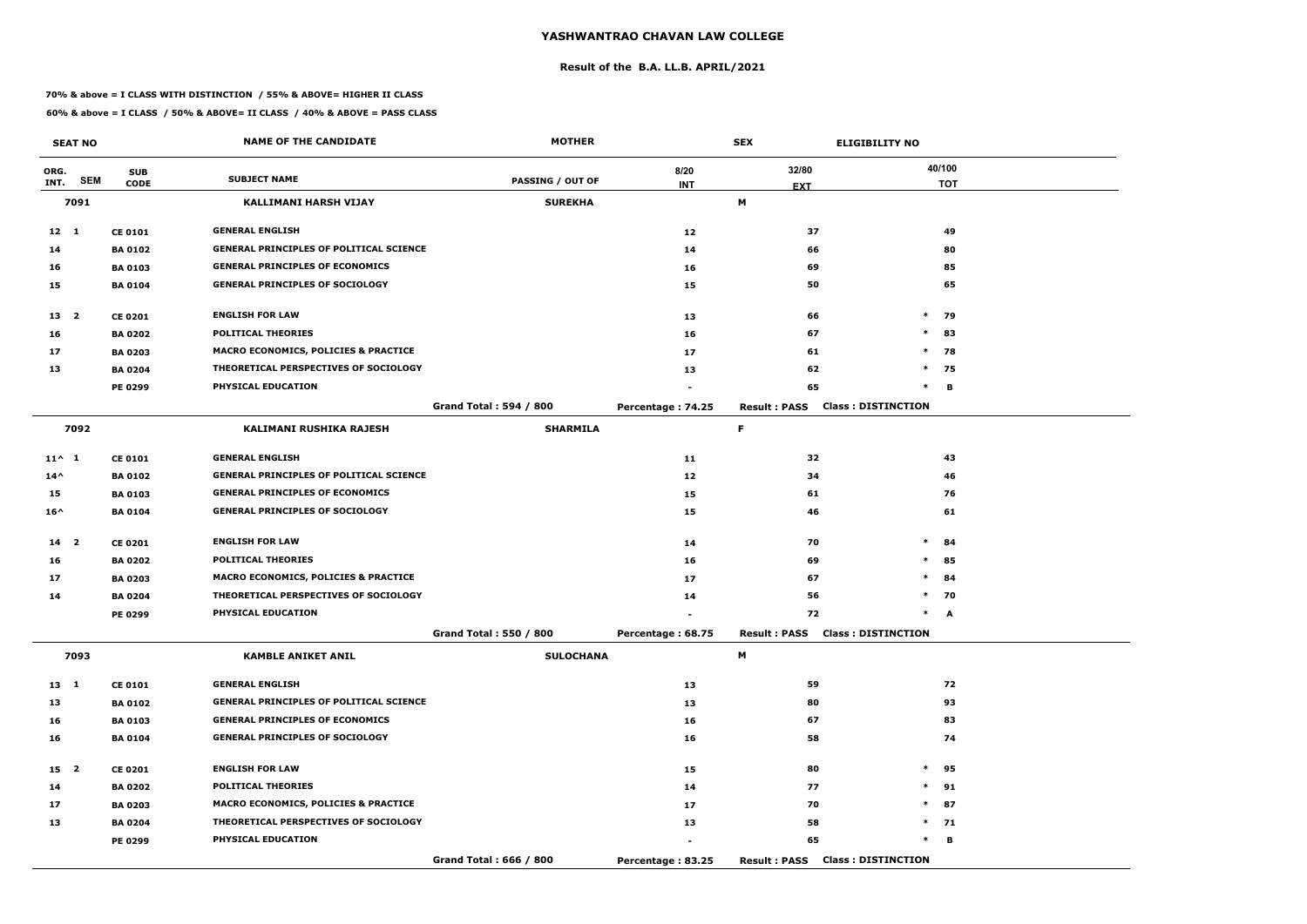#### **Result of the B.A. LL.B. APRIL/2021**

#### **70% & above = I CLASS WITH DISTINCTION / 55% & ABOVE= HIGHER II CLASS**

|                 | <b>SEAT NO</b> |                           | <b>NAME OF THE CANDIDATE</b>                    | <b>MOTHER</b>                 |                   | <b>SEX</b>                             | <b>ELIGIBILITY NO</b>     |
|-----------------|----------------|---------------------------|-------------------------------------------------|-------------------------------|-------------------|----------------------------------------|---------------------------|
| ORG.<br>INT.    | <b>SEM</b>     | <b>SUB</b><br><b>CODE</b> | <b>SUBJECT NAME</b>                             | <b>PASSING / OUT OF</b>       | 8/20              | 32/80                                  | 40/100                    |
|                 |                |                           |                                                 |                               | <b>INT</b>        | <b>EXT</b><br>М                        | <b>TOT</b>                |
|                 | 7094           |                           | <b>KAMBLE TANISH SACHIN</b>                     | <b>RUPALI</b>                 |                   |                                        |                           |
| $12 \quad 1$    |                | <b>CE 0101</b>            | <b>GENERAL ENGLISH</b>                          |                               | 12                | 50                                     | 62                        |
| 12              |                | <b>BA 0102</b>            | <b>GENERAL PRINCIPLES OF POLITICAL SCIENCE</b>  |                               | 12                | 75                                     | 87                        |
| $17^$           |                | <b>BA 0103</b>            | <b>GENERAL PRINCIPLES OF ECONOMICS</b>          |                               | 17                | 56                                     | 73                        |
| $16^{\wedge}$   |                | <b>BA0104</b>             | <b>GENERAL PRINCIPLES OF SOCIOLOGY</b>          |                               | 14                | 43                                     | 57                        |
| 13 2            |                | <b>CE 0201</b>            | <b>ENGLISH FOR LAW</b>                          |                               | 13                | 62                                     | $*$ 75                    |
| 13              |                | <b>BA 0202</b>            | <b>POLITICAL THEORIES</b>                       |                               | 13                | 64                                     | $\ast$<br>77              |
| 11              |                | <b>BA 0203</b>            | MACRO ECONOMICS, POLICIES & PRACTICE            |                               | 11                | 53                                     | $\ast$<br>64              |
| 10              |                | <b>BA 0204</b>            | THEORETICAL PERSPECTIVES OF SOCIOLOGY           |                               | 10                | 51                                     | $\ast$<br>61              |
|                 |                | PE 0299                   | PHYSICAL EDUCATION                              |                               |                   | 69                                     | $\ast$<br>в               |
|                 |                |                           |                                                 | Grand Total: 556 / 800        | Percentage: 69.50 | <b>Result: PASS</b>                    | <b>Class: FIRST CLASS</b> |
|                 | 7095           |                           | <b>KAMBLE DURGA NITIN</b>                       | <b>NEHA NITIN KAMBLE</b>      |                   | F.                                     |                           |
| $12 \quad 1$    |                | <b>CE 0101</b>            | <b>GENERAL ENGLISH</b>                          |                               | 12                | 69                                     | 81                        |
| 13              |                | <b>BA 0102</b>            | <b>GENERAL PRINCIPLES OF POLITICAL SCIENCE</b>  |                               | 13                | 80                                     | 93                        |
| 17              |                | <b>BA 0103</b>            | <b>GENERAL PRINCIPLES OF ECONOMICS</b>          |                               | 17                | 72                                     | 89                        |
| 18              |                | <b>BA 0104</b>            | <b>GENERAL PRINCIPLES OF SOCIOLOGY</b>          |                               | 18                | 69                                     | 87                        |
| 14 <sub>2</sub> |                | <b>CE 0201</b>            | <b>ENGLISH FOR LAW</b>                          |                               | 14                | 80                                     | $\ast$<br>94              |
| 15              |                | <b>BA 0202</b>            | <b>POLITICAL THEORIES</b>                       |                               | 15                | 80                                     | $\ast$<br>95              |
| 14              |                | <b>BA 0203</b>            | <b>MACRO ECONOMICS, POLICIES &amp; PRACTICE</b> |                               | 14                | 80                                     | $\ast$<br>94              |
| 16              |                | <b>BA 0204</b>            | THEORETICAL PERSPECTIVES OF SOCIOLOGY           |                               | 16                | 69                                     | $\ast$<br>85              |
|                 |                | PE 0299                   | PHYSICAL EDUCATION                              |                               |                   | 73                                     | $\ast$<br>A               |
|                 |                |                           |                                                 | <b>Grand Total: 718 / 800</b> | Percentage: 89.75 | Result: PASS Class: DISTINCTION        |                           |
|                 | 7096           |                           | <b>BISEN KANAK NILKANTH</b>                     | <b>MANDA</b>                  |                   | F.                                     |                           |
| 14 1            |                | <b>CE 0101</b>            | <b>GENERAL ENGLISH</b>                          |                               | 14                | 53                                     | 67                        |
| 14              |                | <b>BA 0102</b>            | <b>GENERAL PRINCIPLES OF POLITICAL SCIENCE</b>  |                               | 14                | 70                                     | 84                        |
| 18              |                | <b>BA 0103</b>            | <b>GENERAL PRINCIPLES OF ECONOMICS</b>          |                               | 18                | 75                                     | 93                        |
| $18^{\wedge}$   |                | <b>BA 0104</b>            | <b>GENERAL PRINCIPLES OF SOCIOLOGY</b>          |                               | 16                | 50                                     | 66                        |
| 15 2            |                | <b>CE 0201</b>            | <b>ENGLISH FOR LAW</b>                          |                               | 15                | 74                                     | $\ast$<br>89              |
| 15              |                | <b>BA 0202</b>            | <b>POLITICAL THEORIES</b>                       |                               | 15                | 80                                     | $\ast$<br>95              |
| 15              |                | <b>BA 0203</b>            | <b>MACRO ECONOMICS, POLICIES &amp; PRACTICE</b> |                               | 15                | 61                                     | $\ast$<br>76              |
| 15              |                | <b>BA 0204</b>            | THEORETICAL PERSPECTIVES OF SOCIOLOGY           |                               | 15                | 67                                     | $*$ 82                    |
|                 |                | <b>PE 0299</b>            | PHYSICAL EDUCATION                              |                               |                   | 68                                     | $\ast$<br>в               |
|                 |                |                           |                                                 | Grand Total: 652 / 800        | Percentage: 81.50 | <b>Result: PASS Class: DISTINCTION</b> |                           |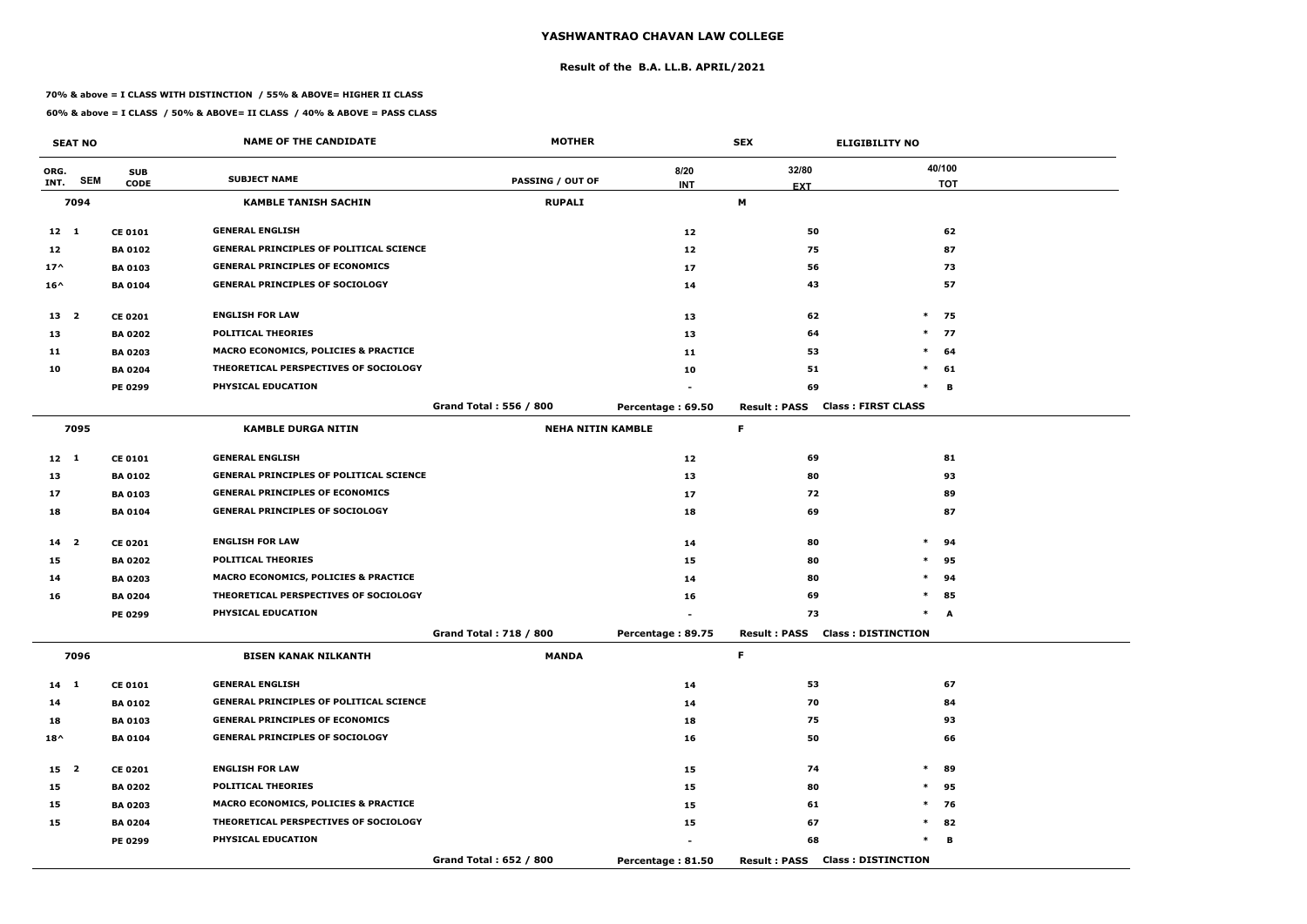#### **Result of the B.A. LL.B. APRIL/2021**

#### **70% & above = I CLASS WITH DISTINCTION / 55% & ABOVE= HIGHER II CLASS**

|                 | <b>SEAT NO</b> |                | <b>NAME OF THE CANDIDATE</b>                    | <b>MOTHER</b>                 |                   | <b>SEX</b><br><b>ELIGIBILITY NO</b> |                                        |            |
|-----------------|----------------|----------------|-------------------------------------------------|-------------------------------|-------------------|-------------------------------------|----------------------------------------|------------|
| ORG.            |                | <b>SUB</b>     |                                                 |                               | 8/20              | 32/80                               |                                        | 40/100     |
| INT.            | <b>SEM</b>     | <b>CODE</b>    | <b>SUBJECT NAME</b>                             | <b>PASSING / OUT OF</b>       | <b>INT</b>        | <b>EXT</b>                          |                                        | <b>TOT</b> |
|                 | 7097           |                | <b>KANASKAR DNYANESH ARUN</b>                   | <b>KAVITA</b>                 |                   | M                                   |                                        |            |
| $14 \quad 1$    |                | <b>CE 0101</b> | <b>GENERAL ENGLISH</b>                          |                               | 14                | 70                                  |                                        | 84         |
| 16              |                | <b>BA0102</b>  | <b>GENERAL PRINCIPLES OF POLITICAL SCIENCE</b>  |                               | 16                | 74                                  |                                        | 90         |
| 17              |                | <b>BA 0103</b> | <b>GENERAL PRINCIPLES OF ECONOMICS</b>          |                               | 17                | 74                                  |                                        | 91         |
| 17              |                | <b>BA0104</b>  | <b>GENERAL PRINCIPLES OF SOCIOLOGY</b>          |                               | 17                | 64                                  |                                        | 81         |
| 13 <sup>2</sup> |                | <b>CE 0201</b> | <b>ENGLISH FOR LAW</b>                          |                               | 13                | 80                                  | $\ast$                                 | 93         |
| 16              |                | <b>BA 0202</b> | <b>POLITICAL THEORIES</b>                       |                               | 16                | 80                                  | $\ast$                                 | 96         |
| 18              |                | <b>BA 0203</b> | <b>MACRO ECONOMICS, POLICIES &amp; PRACTICE</b> |                               | 18                | 80                                  | $\ast$                                 | 98         |
| 15              |                | <b>BA 0204</b> | THEORETICAL PERSPECTIVES OF SOCIOLOGY           |                               | 15                | 66                                  | $\ast$                                 | 81         |
|                 |                | <b>PE 0299</b> | PHYSICAL EDUCATION                              |                               |                   | 71                                  | $\ast$                                 | A          |
|                 |                |                |                                                 | <b>Grand Total: 714 / 800</b> | Percentage: 89.25 | <b>Result: PASS</b>                 | <b>Class: DISTINCTION</b>              |            |
|                 | 7098           |                | <b>SHARMA KANISHKA DINESH</b>                   | <b>ANAMIKA SHARMA</b>         |                   | F.                                  |                                        |            |
| $14 \quad 1$    |                | <b>CE 0101</b> | <b>GENERAL ENGLISH</b>                          |                               | 14                | 67                                  |                                        | 81         |
| 15              |                | <b>BA0102</b>  | <b>GENERAL PRINCIPLES OF POLITICAL SCIENCE</b>  |                               | 15                | 80                                  |                                        | 95         |
| 17              |                | <b>BA0103</b>  | <b>GENERAL PRINCIPLES OF ECONOMICS</b>          |                               | 17                | 80                                  |                                        | 97         |
| 18              |                | <b>BA 0104</b> | <b>GENERAL PRINCIPLES OF SOCIOLOGY</b>          |                               | 18                | 70                                  |                                        | 88         |
| 15 2            |                | <b>CE 0201</b> | <b>ENGLISH FOR LAW</b>                          |                               | 15                | 80                                  | $\ast$                                 | 95         |
| 16              |                | <b>BA 0202</b> | <b>POLITICAL THEORIES</b>                       |                               | 16                | 80                                  | $\ast$                                 | 96         |
| 15              |                | <b>BA 0203</b> | <b>MACRO ECONOMICS, POLICIES &amp; PRACTICE</b> |                               | 15                | 69                                  | $\ast$                                 | 84         |
| 16              |                | <b>BA 0204</b> | THEORETICAL PERSPECTIVES OF SOCIOLOGY           |                               | 16                | 77                                  | $\ast$                                 | 93         |
|                 |                | <b>PE 0299</b> | PHYSICAL EDUCATION                              |                               |                   | 71                                  | $\ast$                                 | A          |
|                 |                |                |                                                 | <b>Grand Total: 729 / 800</b> | Percentage: 91.13 |                                     | <b>Result: PASS Class: DISTINCTION</b> |            |
|                 | 7099           |                | <b>KASAR KHUSHAL YOGESH</b>                     | <b>POORNIMA</b>               |                   | M                                   |                                        |            |
| $13 \quad 1$    |                | <b>CE 0101</b> | <b>GENERAL ENGLISH</b>                          |                               | 13                | 59                                  |                                        | 72         |
| 15              |                | <b>BA 0102</b> | <b>GENERAL PRINCIPLES OF POLITICAL SCIENCE</b>  |                               | 15                | 77                                  |                                        | 92         |
| 16              |                | <b>BA 0103</b> | <b>GENERAL PRINCIPLES OF ECONOMICS</b>          |                               | 16                | 66                                  |                                        | 82         |
| 14              |                | <b>BA 0104</b> | <b>GENERAL PRINCIPLES OF SOCIOLOGY</b>          |                               | 14                | 56                                  |                                        | 70         |
| 15 <sub>2</sub> |                | <b>CE 0201</b> | <b>ENGLISH FOR LAW</b>                          |                               | 15                | 80                                  | $\ast$                                 | 95         |
| 14              |                | <b>BA 0202</b> | <b>POLITICAL THEORIES</b>                       |                               | 14                | 80                                  | $\ast$                                 | 94         |
| 17              |                | <b>BA 0203</b> | <b>MACRO ECONOMICS, POLICIES &amp; PRACTICE</b> |                               | 17                | 62                                  |                                        | * 79       |
| 15              |                | <b>BA 0204</b> | THEORETICAL PERSPECTIVES OF SOCIOLOGY           |                               | 15                | 72                                  |                                        | $*$ 87     |
|                 |                | <b>PE 0299</b> | PHYSICAL EDUCATION                              |                               |                   | 63                                  | $\ast$                                 | в          |
|                 |                |                |                                                 | Grand Total: 671 / 800        | Percentage: 83.88 |                                     | <b>Result: PASS Class: DISTINCTION</b> |            |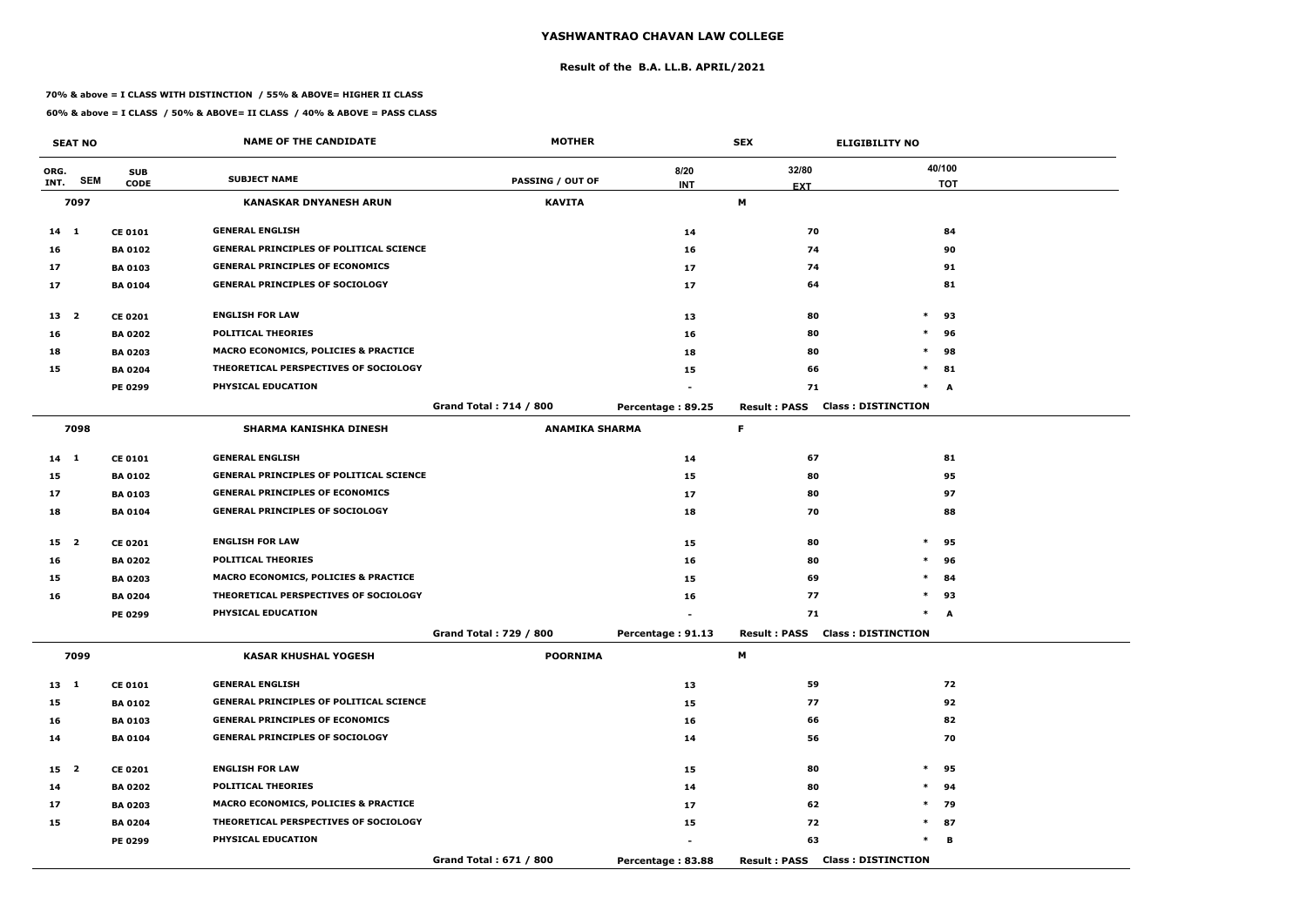#### **Result of the B.A. LL.B. APRIL/2021**

#### **70% & above = I CLASS WITH DISTINCTION / 55% & ABOVE= HIGHER II CLASS**

|                 | <b>SEAT NO</b> |                | <b>NAME OF THE CANDIDATE</b>                    | <b>MOTHER</b>                 |                   | <b>SEX</b>                             | <b>ELIGIBILITY NO</b>     |
|-----------------|----------------|----------------|-------------------------------------------------|-------------------------------|-------------------|----------------------------------------|---------------------------|
| ORG.            |                | <b>SUB</b>     |                                                 |                               | 8/20              | 32/80                                  | 40/100                    |
| INT.            | <b>SEM</b>     | <b>CODE</b>    | <b>SUBJECT NAME</b>                             | <b>PASSING / OUT OF</b>       | <b>INT</b>        | <b>EXT</b>                             | <b>TOT</b>                |
|                 | 7100           |                | KATKAR SIDDHI RAJENDRA                          | <b>SANGITA</b>                |                   | F.                                     |                           |
| $11 \quad 1$    |                | <b>CE 0101</b> | <b>GENERAL ENGLISH</b>                          |                               | 11                | 43                                     | 54                        |
| 12              |                | <b>BA 0102</b> | <b>GENERAL PRINCIPLES OF POLITICAL SCIENCE</b>  |                               | 12                | 77                                     | 89                        |
| 18              |                | <b>BA0103</b>  | <b>GENERAL PRINCIPLES OF ECONOMICS</b>          |                               | 18                | 67                                     | 85                        |
| 13              |                | <b>BA 0104</b> | <b>GENERAL PRINCIPLES OF SOCIOLOGY</b>          |                               | 13                | 51                                     | 64                        |
| $14 2$          |                | <b>CE 0201</b> | <b>ENGLISH FOR LAW</b>                          |                               | 14                | 64                                     | $*$ 78                    |
| 14              |                | <b>BA 0202</b> | <b>POLITICAL THEORIES</b>                       |                               | 14                | 53                                     | $\ast$<br>67              |
| 14              |                | <b>BA 0203</b> | MACRO ECONOMICS, POLICIES & PRACTICE            |                               | 14                | 61                                     | $*$ 75                    |
| $14^{\wedge}$   |                | <b>BA 0204</b> | THEORETICAL PERSPECTIVES OF SOCIOLOGY           |                               | 12                | 37                                     | $\ast$<br>-49             |
|                 |                | PE 0299        | PHYSICAL EDUCATION                              |                               |                   | 62                                     | $\ast$<br>В               |
|                 |                |                |                                                 | <b>Grand Total: 561 / 800</b> | Percentage: 70.13 | <b>Result: PASS</b>                    | <b>Class: FIRST CLASS</b> |
|                 | 7101           |                | <b>KEKAN RANVIR NAGNATH</b>                     | <b>SHANTA</b>                 |                   | М                                      |                           |
| $13 \quad 1$    |                | <b>CE 0101</b> | <b>GENERAL ENGLISH</b>                          |                               | 13                | 58                                     | 71                        |
| 15              |                | <b>BA 0102</b> | <b>GENERAL PRINCIPLES OF POLITICAL SCIENCE</b>  |                               | 15                | 61                                     | 76                        |
| 17              |                | <b>BA 0103</b> | <b>GENERAL PRINCIPLES OF ECONOMICS</b>          |                               | 17                | 74                                     | 91                        |
| 16              |                | <b>BA 0104</b> | <b>GENERAL PRINCIPLES OF SOCIOLOGY</b>          |                               | 16                | 56                                     | 72                        |
| 14 <sub>2</sub> |                | <b>CE 0201</b> | <b>ENGLISH FOR LAW</b>                          |                               | 14                | 78                                     | $\ast$<br>92              |
| 16              |                | <b>BA 0202</b> | <b>POLITICAL THEORIES</b>                       |                               | 16                | 72                                     | $\ast$<br>88              |
| 17              |                | <b>BA 0203</b> | MACRO ECONOMICS, POLICIES & PRACTICE            |                               | 17                | 72                                     | 89<br>$\ast$              |
| 14              |                | <b>BA 0204</b> | THEORETICAL PERSPECTIVES OF SOCIOLOGY           |                               | 14                | 66                                     | $\ast$<br>80              |
|                 |                | <b>PE 0299</b> | PHYSICAL EDUCATION                              |                               |                   | 64                                     | В<br>$\ast$               |
|                 |                |                |                                                 | Grand Total: 659 / 800        | Percentage: 82.38 | <b>Result: PASS Class: DISTINCTION</b> |                           |
|                 | 7102           |                | <b>KENDALE HARISH VILAS</b>                     | <b>PUSHPA</b>                 |                   | M                                      |                           |
| $14 \quad 1$    |                | <b>CE 0101</b> | <b>GENERAL ENGLISH</b>                          |                               | 14                | 45                                     | 59                        |
| 13              |                | <b>BA 0102</b> | <b>GENERAL PRINCIPLES OF POLITICAL SCIENCE</b>  |                               | 13                | 62                                     | 75                        |
| 15              |                | <b>BA 0103</b> | <b>GENERAL PRINCIPLES OF ECONOMICS</b>          |                               | 15                | 62                                     | 77                        |
| $15^{\wedge}$   |                | <b>BA 0104</b> | <b>GENERAL PRINCIPLES OF SOCIOLOGY</b>          |                               | 14                | 43                                     | 57                        |
| 14 <sub>2</sub> |                | <b>CE 0201</b> | <b>ENGLISH FOR LAW</b>                          |                               | 14                | 50                                     | $*$ 64                    |
| 13              |                | <b>BA 0202</b> | <b>POLITICAL THEORIES</b>                       |                               | 13                | 78                                     | $*$ 91                    |
| $17^{\wedge}$   |                | <b>BA 0203</b> | <b>MACRO ECONOMICS, POLICIES &amp; PRACTICE</b> |                               | 17                | 54                                     | $*$ 71                    |
| $16^{\wedge}$   |                | <b>BA 0204</b> | THEORETICAL PERSPECTIVES OF SOCIOLOGY           |                               | 14                | 44                                     | $*$ 58                    |
|                 |                | <b>PE 0299</b> | PHYSICAL EDUCATION                              |                               |                   | 65                                     | $\ast$<br>в               |
|                 |                |                |                                                 | Grand Total: 552 / 800        | Percentage: 69.00 | <b>Result: PASS Class: DISTINCTION</b> |                           |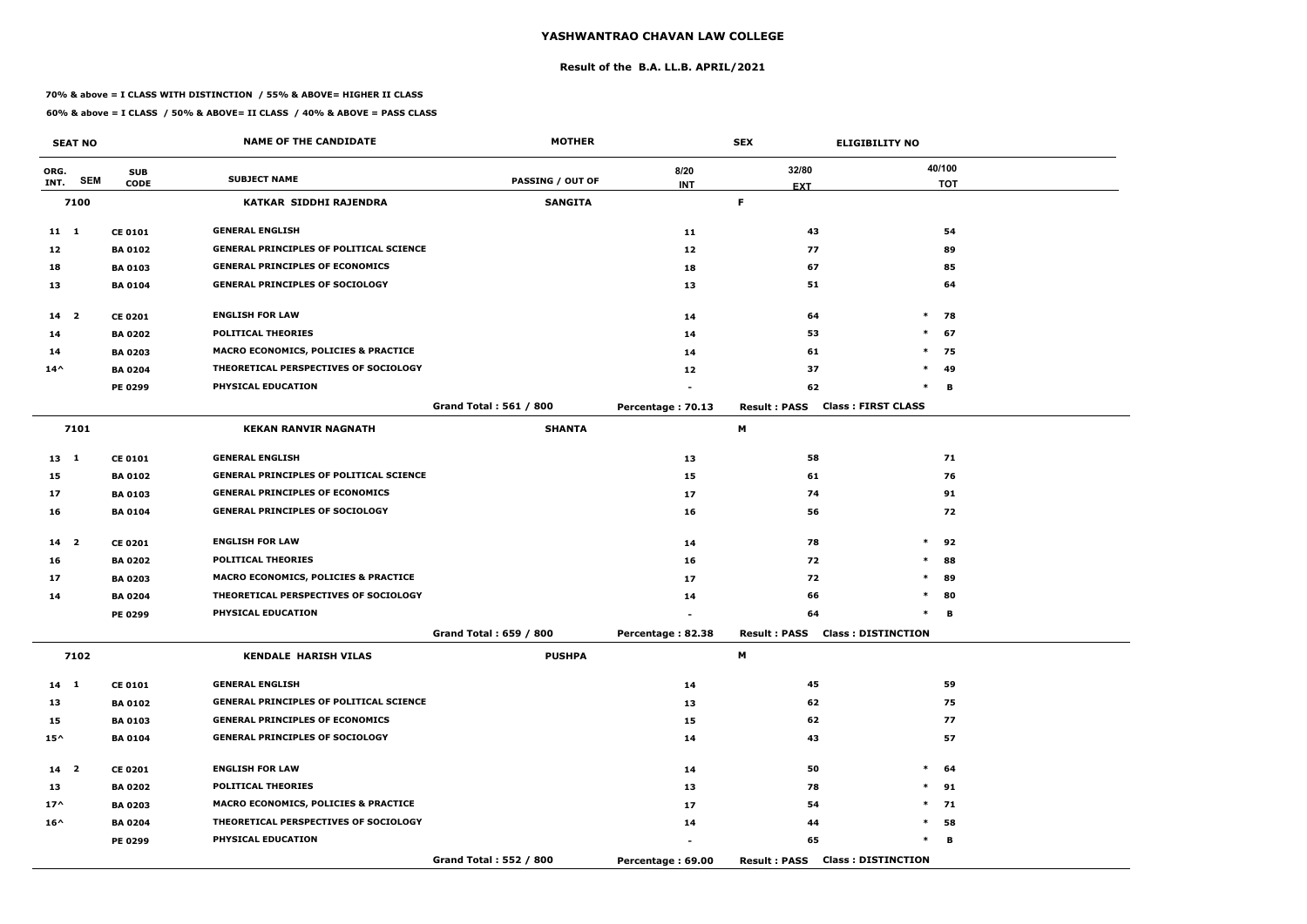#### **Result of the B.A. LL.B. APRIL/2021**

#### **70% & above = I CLASS WITH DISTINCTION / 55% & ABOVE= HIGHER II CLASS**

|                 | <b>SEAT NO</b> |                | <b>NAME OF THE CANDIDATE</b>                    | <b>MOTHER</b>           |                   | <b>SEX</b>                                 | <b>ELIGIBILITY NO</b>     |
|-----------------|----------------|----------------|-------------------------------------------------|-------------------------|-------------------|--------------------------------------------|---------------------------|
| ORG.            |                | <b>SUB</b>     |                                                 |                         | 8/20              | 32/80                                      | 40/100                    |
| INT.            | <b>SEM</b>     | <b>CODE</b>    | <b>SUBJECT NAME</b>                             | <b>PASSING / OUT OF</b> | <b>INT</b>        | <b>EXT</b>                                 | <b>TOT</b>                |
|                 | 7103           |                | <b>KHAIRE UTKARSHA DATTATRAYA</b>               | <b>SMITA</b>            |                   | F.                                         |                           |
| $14 \quad 1$    |                | <b>CE 0101</b> | <b>GENERAL ENGLISH</b>                          |                         | 14                | 59                                         | 73                        |
| 15              |                | <b>BA 0102</b> | <b>GENERAL PRINCIPLES OF POLITICAL SCIENCE</b>  |                         | 15                | 59                                         | 74                        |
| $18^{\wedge}$   |                | <b>BA0103</b>  | <b>GENERAL PRINCIPLES OF ECONOMICS</b>          |                         | 18                | 59                                         | 77                        |
| 15              |                | <b>BA 0104</b> | <b>GENERAL PRINCIPLES OF SOCIOLOGY</b>          |                         | 15                | 51                                         | 66                        |
| 13 <sup>2</sup> |                | <b>CE 0201</b> | <b>ENGLISH FOR LAW</b>                          |                         | 13                | 66                                         | $*$ 79                    |
| 13              |                | <b>BA 0202</b> | <b>POLITICAL THEORIES</b>                       |                         | 13                | 74                                         | $\ast$<br>87              |
| 15              |                | <b>BA 0203</b> | MACRO ECONOMICS, POLICIES & PRACTICE            |                         | 15                | 67                                         | $\ast$<br>82              |
| 14              |                | <b>BA 0204</b> | THEORETICAL PERSPECTIVES OF SOCIOLOGY           |                         | 14                | 64                                         | $*$<br>78                 |
|                 |                | PE 0299        | PHYSICAL EDUCATION                              |                         |                   | 62                                         | $\ast$<br>в               |
|                 |                |                |                                                 | Grand Total: 616 / 800  | Percentage: 77.00 | <b>Result: PASS</b>                        | <b>Class: DISTINCTION</b> |
|                 | 7104           |                | <b>KHARADE KUMAR EKNATH</b>                     | <b>SUREKHA</b>          |                   | М                                          |                           |
| 10 <sub>1</sub> |                | <b>CE 0101</b> | <b>GENERAL ENGLISH</b>                          |                         | 10                | 35                                         | 45                        |
| 15              |                | <b>BA0102</b>  | <b>GENERAL PRINCIPLES OF POLITICAL SCIENCE</b>  |                         | 15                | 67                                         | 82                        |
| 17              |                | <b>BA 0103</b> | <b>GENERAL PRINCIPLES OF ECONOMICS</b>          |                         | 17                | 59                                         | 76                        |
| $16^{\wedge}$   |                | <b>BA 0104</b> | <b>GENERAL PRINCIPLES OF SOCIOLOGY</b>          |                         | 16                | 51                                         | 67                        |
| 14 <sub>2</sub> |                | <b>CE 0201</b> | <b>ENGLISH FOR LAW</b>                          |                         | 14                | 53                                         | $*$ 67                    |
| 15              |                | <b>BA 0202</b> | <b>POLITICAL THEORIES</b>                       |                         | 15                | 62                                         | $*$ 77                    |
| 16              |                | <b>BA 0203</b> | <b>MACRO ECONOMICS, POLICIES &amp; PRACTICE</b> |                         | 16                | 56                                         | $*$ 72                    |
| 13              |                | <b>BA 0204</b> | THEORETICAL PERSPECTIVES OF SOCIOLOGY           |                         | 13                | 59                                         | $*$<br>72                 |
|                 |                | PE 0299        | PHYSICAL EDUCATION                              |                         |                   | 65                                         | в<br>$\ast$               |
|                 |                |                |                                                 | Grand Total: 558 / 800  | Percentage: 69.75 | <b>Result: PASS</b>                        | <b>Class: DISTINCTION</b> |
|                 | 7105           |                | <b>KHARAT SOMNATH TUKARAM</b>                   | <b>AMBIKA</b>           |                   | M                                          |                           |
| 10 <sub>1</sub> |                | <b>CE 0101</b> | <b>GENERAL ENGLISH</b>                          |                         | 10                | 34                                         | $\ast$<br>- 44            |
| 11              |                | <b>BA 0102</b> | <b>GENERAL PRINCIPLES OF POLITICAL SCIENCE</b>  |                         | 11                | 43                                         | 54                        |
| $16^{\wedge}$   |                | <b>BA 0103</b> | <b>GENERAL PRINCIPLES OF ECONOMICS</b>          |                         | 12                | 34                                         | 46                        |
| $10^{\wedge}$   |                | <b>BA 0104</b> | <b>GENERAL PRINCIPLES OF SOCIOLOGY</b>          |                         | 08                | 21                                         | 29 F<br>$\ast$            |
| $14^{\wedge}$ 2 |                | <b>CE 0201</b> | <b>ENGLISH FOR LAW</b>                          |                         | 10                | 26                                         | 36 F<br>$\ast$            |
| $13^{\wedge}$   |                | <b>BA 0202</b> | <b>POLITICAL THEORIES</b>                       |                         | 13                | 40                                         | $\ast$<br>53              |
| $14^{\wedge}$   |                | <b>BA 0203</b> | <b>MACRO ECONOMICS, POLICIES &amp; PRACTICE</b> |                         | 12                | 37                                         | $\ast$<br>49              |
| $15^{\wedge}$   |                | <b>BA 0204</b> | THEORETICAL PERSPECTIVES OF SOCIOLOGY           |                         | 08                | 19                                         | 27 F<br>$\ast$            |
|                 |                | <b>PE 0299</b> | PHYSICAL EDUCATION                              |                         |                   | AB                                         | F <sub>F</sub><br>$\ast$  |
|                 |                |                |                                                 | Grand Total: 338 / 800  | Percentage: 42.25 | <b>Class: FAIL</b><br><b>Result : FAIL</b> |                           |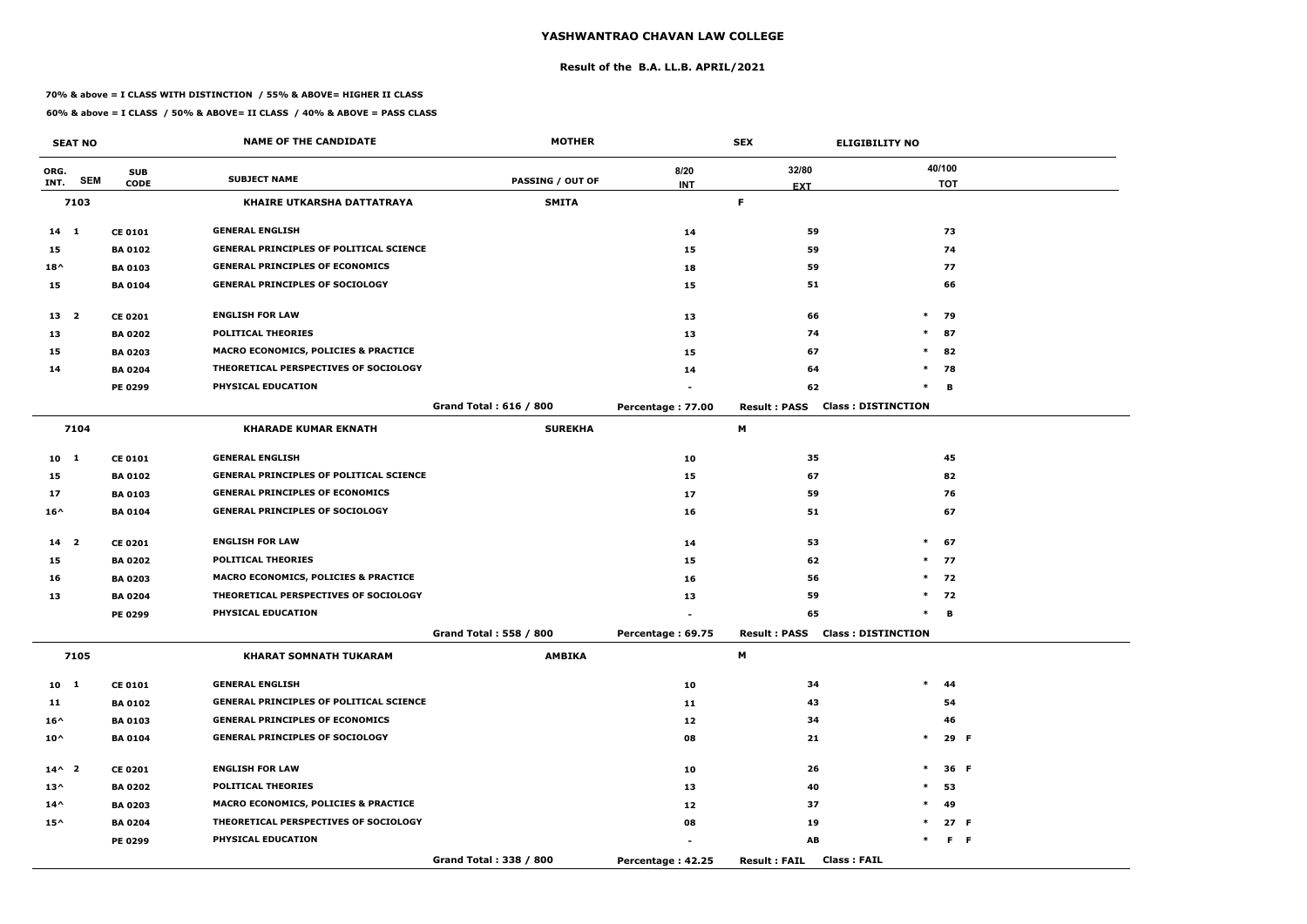#### **Result of the B.A. LL.B. APRIL/2021**

#### **70% & above = I CLASS WITH DISTINCTION / 55% & ABOVE= HIGHER II CLASS**

|                 | <b>SEAT NO</b> |                | <b>NAME OF THE CANDIDATE</b>                    | <b>MOTHER</b>          |                   | <b>SEX</b>                             | <b>ELIGIBILITY NO</b>     |
|-----------------|----------------|----------------|-------------------------------------------------|------------------------|-------------------|----------------------------------------|---------------------------|
| ORG.            |                | <b>SUB</b>     |                                                 |                        | 8/20              | 32/80                                  | 40/100                    |
| INT.            | <b>SEM</b>     | <b>CODE</b>    | <b>SUBJECT NAME</b>                             | PASSING / OUT OF       | <b>INT</b>        | <b>EXT</b>                             | <b>TOT</b>                |
|                 | 7106           |                | <b>KHEMNAR SHREYA SHIVAJI</b>                   | <b>SANGITA</b>         |                   | F.                                     |                           |
| $16 \quad 1$    |                | <b>CE 0101</b> | <b>GENERAL ENGLISH</b>                          |                        | 16                | 64                                     | 80                        |
| 15              |                | <b>BA 0102</b> | <b>GENERAL PRINCIPLES OF POLITICAL SCIENCE</b>  |                        | 15                | 80                                     | 95                        |
| 18              |                | <b>BA 0103</b> | <b>GENERAL PRINCIPLES OF ECONOMICS</b>          |                        | 18                | 80                                     | 98                        |
| 15              |                | <b>BA 0104</b> | <b>GENERAL PRINCIPLES OF SOCIOLOGY</b>          |                        | 15                | 64                                     | 79                        |
| 15 <sup>2</sup> |                | <b>CE 0201</b> | <b>ENGLISH FOR LAW</b>                          |                        | 15                | 70                                     | $\ast$<br>85              |
| 15              |                | <b>BA 0202</b> | <b>POLITICAL THEORIES</b>                       |                        | 15                | 78                                     | $\ast$<br>93              |
| 18              |                | <b>BA 0203</b> | <b>MACRO ECONOMICS, POLICIES &amp; PRACTICE</b> |                        | 18                | 64                                     | $\ast$<br>82              |
| 14              |                | <b>BA 0204</b> | THEORETICAL PERSPECTIVES OF SOCIOLOGY           |                        | 14                | 64                                     | $\ast$<br>78              |
|                 |                | <b>PE 0299</b> | PHYSICAL EDUCATION                              |                        |                   | 64                                     | $\ast$<br>B               |
|                 |                |                |                                                 | Grand Total: 690 / 800 | Percentage: 86.25 | <b>Result: PASS</b>                    | <b>Class: DISTINCTION</b> |
|                 | 7107           |                | <b>KHURD SACHIN VIKAS</b>                       | <b>SADICHHA</b>        |                   | М                                      |                           |
| 9 1             |                | <b>CE 0101</b> | <b>GENERAL ENGLISH</b>                          |                        | 9                 | 46                                     | 55                        |
| 10              |                | <b>BA 0102</b> | <b>GENERAL PRINCIPLES OF POLITICAL SCIENCE</b>  |                        | 10                | 75                                     | 85                        |
| 16              |                | <b>BA 0103</b> | <b>GENERAL PRINCIPLES OF ECONOMICS</b>          |                        | 16                | 74                                     | 90                        |
| 15              |                | <b>BA 0104</b> | <b>GENERAL PRINCIPLES OF SOCIOLOGY</b>          |                        | 15                | 62                                     | 77                        |
| 14 <sub>2</sub> |                | <b>CE 0201</b> | <b>ENGLISH FOR LAW</b>                          |                        | 14                | 80                                     | $\ast$<br>94              |
| 14              |                | <b>BA 0202</b> | <b>POLITICAL THEORIES</b>                       |                        | 14                | 80                                     | $\ast$<br>94              |
| 14              |                | <b>BA 0203</b> | <b>MACRO ECONOMICS, POLICIES &amp; PRACTICE</b> |                        | 14                | 74                                     | $\ast$<br>88              |
| 14              |                | <b>BA 0204</b> | THEORETICAL PERSPECTIVES OF SOCIOLOGY           |                        | 14                | 69                                     | $\ast$<br>83              |
|                 |                | PE 0299        | PHYSICAL EDUCATION                              |                        |                   | 73                                     | $\ast$<br>A               |
|                 |                |                |                                                 | Grand Total: 666 / 800 | Percentage: 83.25 | <b>Result: PASS Class: DISTINCTION</b> |                           |
|                 | 7108           |                | <b>KODRE SHREYA MAHADEV</b>                     | <b>VANDANA</b>         |                   | F.                                     |                           |
| $14 \quad 1$    |                | <b>CE 0101</b> | <b>GENERAL ENGLISH</b>                          |                        | 14                | 62                                     | 76                        |
| 14              |                | <b>BA 0102</b> | <b>GENERAL PRINCIPLES OF POLITICAL SCIENCE</b>  |                        | 14                | 80                                     | 94                        |
| 17              |                | <b>BA 0103</b> | <b>GENERAL PRINCIPLES OF ECONOMICS</b>          |                        | 17                | 80                                     | 97                        |
| 16              |                | <b>BA 0104</b> | <b>GENERAL PRINCIPLES OF SOCIOLOGY</b>          |                        | 16                | 70                                     | 86                        |
| $14$ 2          |                | <b>CE 0201</b> | <b>ENGLISH FOR LAW</b>                          |                        | 14                | 74                                     | $\ast$<br>88              |
| 15              |                | <b>BA 0202</b> | <b>POLITICAL THEORIES</b>                       |                        | 15                | 80                                     | $\ast$<br>95              |
| 16              |                | <b>BA 0203</b> | <b>MACRO ECONOMICS, POLICIES &amp; PRACTICE</b> |                        | 16                | 80                                     | $\ast$<br>96              |
| 14              |                | <b>BA 0204</b> | THEORETICAL PERSPECTIVES OF SOCIOLOGY           |                        | 14                | 78                                     | $\ast$<br>92              |
|                 |                | PE 0299        | <b>PHYSICAL EDUCATION</b>                       |                        |                   | 61                                     | $\ast$<br>в               |
|                 |                |                |                                                 | Grand Total: 724 / 800 | Percentage: 90.50 | <b>Result: PASS Class: DISTINCTION</b> |                           |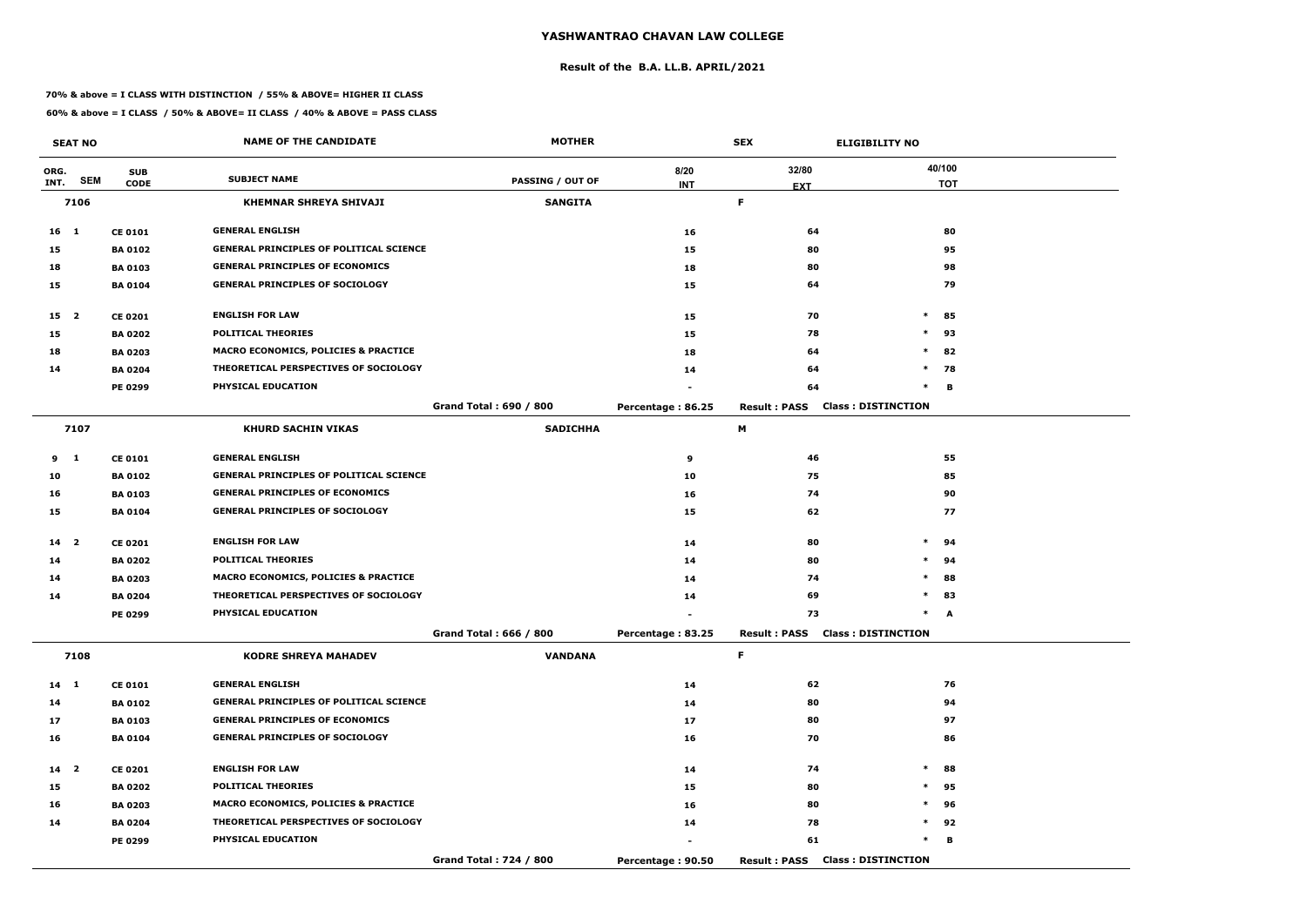#### **Result of the B.A. LL.B. APRIL/2021**

#### **70% & above = I CLASS WITH DISTINCTION / 55% & ABOVE= HIGHER II CLASS**

|                 | <b>SEAT NO</b> |                | <b>NAME OF THE CANDIDATE</b>                    | <b>MOTHER</b>                 |                   | <b>SEX</b>          | <b>ELIGIBILITY NO</b>                  |            |
|-----------------|----------------|----------------|-------------------------------------------------|-------------------------------|-------------------|---------------------|----------------------------------------|------------|
| ORG.            | <b>SEM</b>     | <b>SUB</b>     | <b>SUBJECT NAME</b>                             | <b>PASSING / OUT OF</b>       | 8/20              | 32/80               |                                        | 40/100     |
| INT.            |                | <b>CODE</b>    |                                                 |                               | <b>INT</b>        | <b>EXT</b>          |                                        | <b>TOT</b> |
|                 | 7109           |                | <b>KOKARE HRISHIKESH SUNIL</b>                  | <b>SATVASHILA</b>             |                   | M                   |                                        |            |
| $10$ 1          |                | <b>CE 0101</b> | <b>GENERAL ENGLISH</b>                          |                               | 10                | 43                  | $\ast$                                 | 53         |
| 10              |                | <b>BA 0102</b> | <b>GENERAL PRINCIPLES OF POLITICAL SCIENCE</b>  |                               | 10                | 70                  | $\ast$                                 | 80         |
| 13              |                | <b>BA 0103</b> | <b>GENERAL PRINCIPLES OF ECONOMICS</b>          |                               | 13                | 58                  | $\ast$                                 | 71         |
| 8               |                | <b>BA 0104</b> | <b>GENERAL PRINCIPLES OF SOCIOLOGY</b>          |                               | 08                | 32                  | $\ast$                                 | 40         |
| $12^{\wedge}$ 2 |                | <b>CE 0201</b> | <b>ENGLISH FOR LAW</b>                          |                               | 04                | 05                  | $\ast$                                 | 9 F        |
| 11              |                | <b>BA 0202</b> | <b>POLITICAL THEORIES</b>                       |                               | 11                | 66                  | $\ast$                                 | 77         |
| 14              |                | <b>BA 0203</b> | <b>MACRO ECONOMICS, POLICIES &amp; PRACTICE</b> |                               | 14                | 51                  | $\ast$                                 | 65         |
| 12              |                | <b>BA 0204</b> | THEORETICAL PERSPECTIVES OF SOCIOLOGY           |                               | 12                | 61                  |                                        | $*$ 73     |
|                 |                | <b>PE 0299</b> | PHYSICAL EDUCATION                              |                               |                   | 62                  | $\ast$                                 | B          |
|                 |                |                |                                                 | <b>Grand Total: 468 / 800</b> | Percentage: 58.50 | <b>Result: FAIL</b> | <b>Class: FAIL</b>                     |            |
|                 | 7110           |                | <b>KOMALWAR GAURI JITENDRA</b>                  | <b>MEENA</b>                  |                   | $\mathsf F$         |                                        |            |
| 14 1            |                | <b>CE 0101</b> | <b>GENERAL ENGLISH</b>                          |                               | 14                | 64                  |                                        | 78         |
| 15              |                | <b>BA 0102</b> | <b>GENERAL PRINCIPLES OF POLITICAL SCIENCE</b>  |                               | 15                | 80                  |                                        | 95         |
| 18              |                | <b>BA 0103</b> | <b>GENERAL PRINCIPLES OF ECONOMICS</b>          |                               | 18                | 77                  |                                        | 95         |
| 18              |                | <b>BA 0104</b> | <b>GENERAL PRINCIPLES OF SOCIOLOGY</b>          |                               | 18                | 61                  |                                        | 79         |
| 13 2            |                | <b>CE 0201</b> | <b>ENGLISH FOR LAW</b>                          |                               | 13                | 74                  |                                        | $*$ 87     |
| 14              |                | <b>BA 0202</b> | <b>POLITICAL THEORIES</b>                       |                               | 14                | 78                  | $\ast$                                 | 92         |
| 13              |                | <b>BA 0203</b> | <b>MACRO ECONOMICS, POLICIES &amp; PRACTICE</b> |                               | 13                | 80                  | $\ast$                                 | 93         |
| 16              |                | <b>BA 0204</b> | THEORETICAL PERSPECTIVES OF SOCIOLOGY           |                               | 16                | 69                  | $\ast$                                 | 85         |
|                 |                | PE 0299        | PHYSICAL EDUCATION                              |                               |                   | 68                  | $\ast$                                 | В          |
|                 |                |                |                                                 | Grand Total: 704 / 800        | Percentage: 88.00 |                     | <b>Result: PASS Class: DISTINCTION</b> |            |
|                 | 7111           |                | KONDHALKAR BHAKTI BHARAT                        | <b>LAXMI</b>                  |                   | F.                  |                                        |            |
| $14^{\wedge} 1$ |                | <b>CE 0101</b> | <b>GENERAL ENGLISH</b>                          |                               | 14                | 42                  |                                        | 56         |
| 15              |                | <b>BA 0102</b> | <b>GENERAL PRINCIPLES OF POLITICAL SCIENCE</b>  |                               | 15                | 69                  |                                        | 84         |
| 17              |                | <b>BA 0103</b> | <b>GENERAL PRINCIPLES OF ECONOMICS</b>          |                               | 17                | 61                  |                                        | 78         |
| $17^{\wedge}$   |                | <b>BA 0104</b> | <b>GENERAL PRINCIPLES OF SOCIOLOGY</b>          |                               | 16                | 51                  |                                        | 67         |
| 14 <sub>2</sub> |                | <b>CE 0201</b> | <b>ENGLISH FOR LAW</b>                          |                               | 14                | 50                  |                                        | $*$ 64     |
| 17              |                | <b>BA 0202</b> | <b>POLITICAL THEORIES</b>                       |                               | 17                | 67                  |                                        | $*$ 84     |
| $18^{\wedge}$   |                | <b>BA 0203</b> | <b>MACRO ECONOMICS, POLICIES &amp; PRACTICE</b> |                               | 17                | 56                  |                                        | $*$ 73     |
| 13              |                | <b>BA 0204</b> | THEORETICAL PERSPECTIVES OF SOCIOLOGY           |                               | 13                | 50                  |                                        | $*$ 63     |
|                 |                | <b>PE 0299</b> | PHYSICAL EDUCATION                              |                               |                   | 67                  | $\ast$                                 | В          |
|                 |                |                |                                                 | Grand Total: 569 / 800        | Percentage: 71.13 |                     | <b>Result: PASS Class: DISTINCTION</b> |            |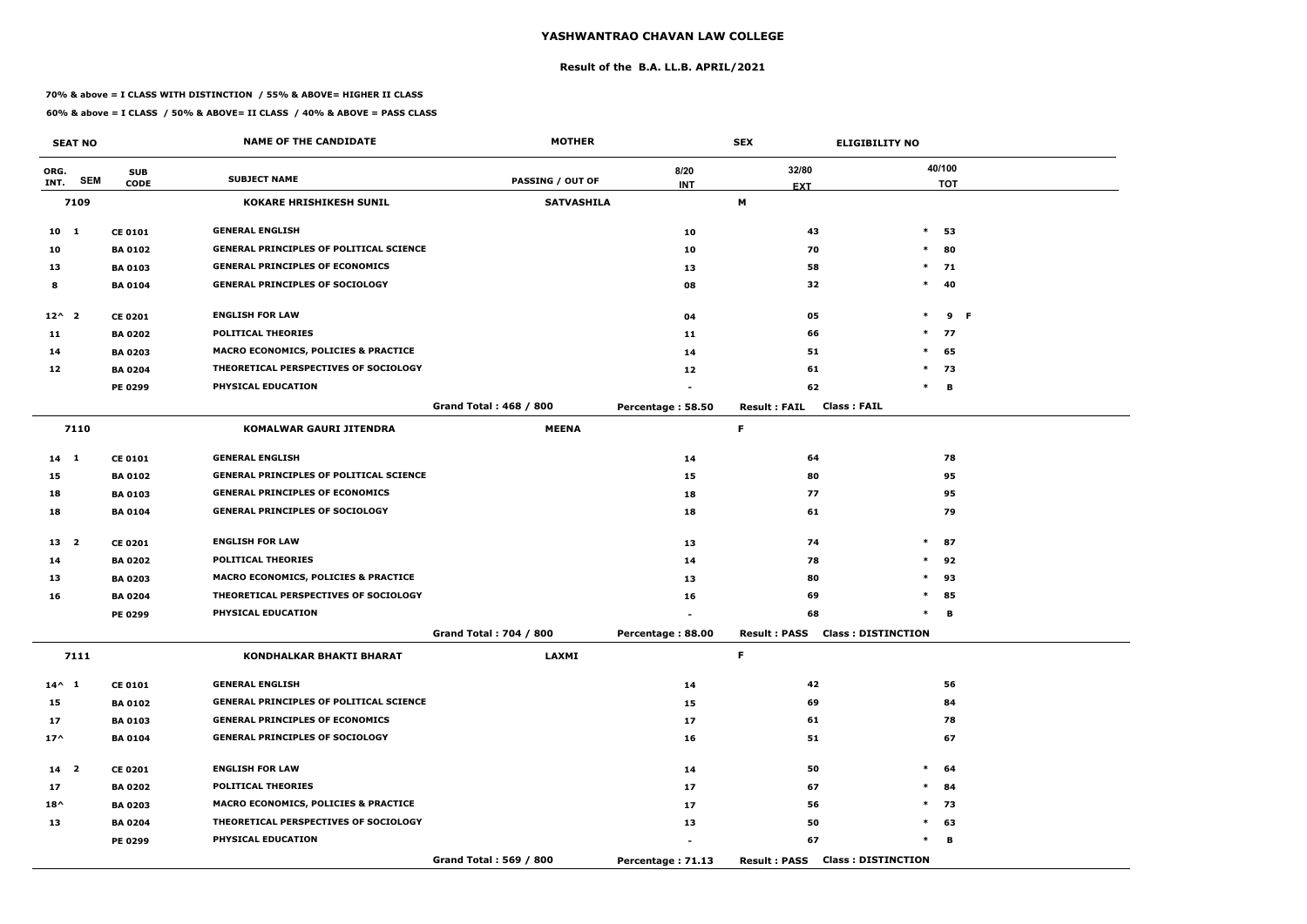#### **Result of the B.A. LL.B. APRIL/2021**

#### **70% & above = I CLASS WITH DISTINCTION / 55% & ABOVE= HIGHER II CLASS**

|                 | <b>SEAT NO</b> |                | <b>NAME OF THE CANDIDATE</b>                    | <b>MOTHER</b>                 |                   | <b>SEX</b>                                  | <b>ELIGIBILITY NO</b>     |
|-----------------|----------------|----------------|-------------------------------------------------|-------------------------------|-------------------|---------------------------------------------|---------------------------|
| ORG.            |                | <b>SUB</b>     |                                                 |                               | 8/20              | 32/80                                       | 40/100                    |
| INT.            | <b>SEM</b>     | <b>CODE</b>    | <b>SUBJECT NAME</b>                             | PASSING / OUT OF              | <b>INT</b>        | <b>EXT</b>                                  | <b>TOT</b>                |
|                 | 7112           |                | KONDHALKAR JAYJAGDISH ANIL                      | <b>SHAILAJA</b>               |                   | M                                           |                           |
| $14 \quad 1$    |                | <b>CE 0101</b> | <b>GENERAL ENGLISH</b>                          |                               | 14                | 51                                          | 65                        |
| 12              |                | <b>BA 0102</b> | <b>GENERAL PRINCIPLES OF POLITICAL SCIENCE</b>  |                               | 12                | 64                                          | 76                        |
| 17              |                | <b>BA 0103</b> | <b>GENERAL PRINCIPLES OF ECONOMICS</b>          |                               | 17                | 67                                          | 84                        |
| $17^{\wedge}$   |                | <b>BA 0104</b> | <b>GENERAL PRINCIPLES OF SOCIOLOGY</b>          |                               | 14                | 42                                          | 56                        |
| 13 2            |                | <b>CE 0201</b> | <b>ENGLISH FOR LAW</b>                          |                               | 13                | 50                                          | $\ast$<br>63              |
| 13              |                | <b>BA 0202</b> | <b>POLITICAL THEORIES</b>                       |                               | 13                | 70                                          | $\ast$<br>83              |
| 13              |                | <b>BA 0203</b> | <b>MACRO ECONOMICS, POLICIES &amp; PRACTICE</b> |                               | 13                | 56                                          | $\ast$<br>69              |
| 13              |                | <b>BA 0204</b> | THEORETICAL PERSPECTIVES OF SOCIOLOGY           |                               | 13                | 51                                          | $\ast$<br>64              |
|                 |                | <b>PE 0299</b> | PHYSICAL EDUCATION                              |                               |                   | 65                                          | $\ast$<br>В               |
|                 |                |                |                                                 | Grand Total: 562 / 800        | Percentage: 70.25 | <b>Result: PASS</b>                         | <b>Class: DISTINCTION</b> |
|                 | 7113           |                | <b>KUMAR KRISHAN.</b>                           | <b>RANJU DEVI</b>             |                   | М                                           |                           |
| $15 \quad 1$    |                | <b>CE 0101</b> | <b>GENERAL ENGLISH</b>                          |                               | 15                | 80                                          | 95                        |
| 15              |                | <b>BA 0102</b> | <b>GENERAL PRINCIPLES OF POLITICAL SCIENCE</b>  |                               | 15                | 80                                          | 95                        |
| 18              |                | <b>BA 0103</b> | <b>GENERAL PRINCIPLES OF ECONOMICS</b>          |                               | 18                | 72                                          | 90                        |
| 17              |                | <b>BA 0104</b> | <b>GENERAL PRINCIPLES OF SOCIOLOGY</b>          |                               | 17                | 61                                          | 78                        |
| 16 <sub>2</sub> |                | <b>CE 0201</b> | <b>ENGLISH FOR LAW</b>                          |                               | 16                | 80                                          | $\ast$<br>96              |
| 15              |                | <b>BA 0202</b> | <b>POLITICAL THEORIES</b>                       |                               | 15                | 80                                          | 95<br>$\ast$              |
| 16              |                | <b>BA 0203</b> | <b>MACRO ECONOMICS, POLICIES &amp; PRACTICE</b> |                               | 16                | 77                                          | $\ast$<br>93              |
| 16              |                | <b>BA 0204</b> | THEORETICAL PERSPECTIVES OF SOCIOLOGY           |                               | 16                | 69                                          | $\ast$<br>85              |
|                 |                | <b>PE 0299</b> | PHYSICAL EDUCATION                              |                               |                   | 63                                          | в<br>$\ast$               |
|                 |                |                |                                                 | <b>Grand Total: 727 / 800</b> | Percentage: 90.88 | <b>Result: PASS Class: DISTINCTION</b>      |                           |
|                 | 7114           |                | KULKARNI HEMANT NARHARI                         | <b>PUSHPA</b>                 |                   | M                                           |                           |
| $11 \quad 1$    |                | <b>CE 0101</b> | <b>GENERAL ENGLISH</b>                          |                               | 11                | 59                                          | 70                        |
| 14              |                | <b>BA 0102</b> | <b>GENERAL PRINCIPLES OF POLITICAL SCIENCE</b>  |                               | 14                | 80                                          | 94                        |
| 18              |                | <b>BA 0103</b> | <b>GENERAL PRINCIPLES OF ECONOMICS</b>          |                               | 18                | 66                                          | 84                        |
| $17^{\wedge}$   |                | <b>BA 0104</b> | <b>GENERAL PRINCIPLES OF SOCIOLOGY</b>          |                               | 16                | 53                                          | 69                        |
| 12 <sup>2</sup> |                | <b>CE 0201</b> | <b>ENGLISH FOR LAW</b>                          |                               | 12                | 50                                          | $\ast$<br>62              |
| 14              |                | <b>BA 0202</b> | POLITICAL THEORIES                              |                               | 14                | 61                                          | $*$ 75                    |
| 16              |                | <b>BA 0203</b> | <b>MACRO ECONOMICS, POLICIES &amp; PRACTICE</b> |                               | 16                | 70                                          | $\ast$<br>86              |
| 15              |                | <b>BA 0204</b> | THEORETICAL PERSPECTIVES OF SOCIOLOGY           |                               | 15                | 66                                          | $*$ 81                    |
|                 |                | <b>PE 0299</b> | <b>PHYSICAL EDUCATION</b>                       |                               |                   | AB                                          | $\ast$<br>F <sub>F</sub>  |
|                 |                |                |                                                 | Grand Total: 621 / 800        | Percentage: 77.63 | <b>Class : FAIL</b><br><b>Result : FAIL</b> |                           |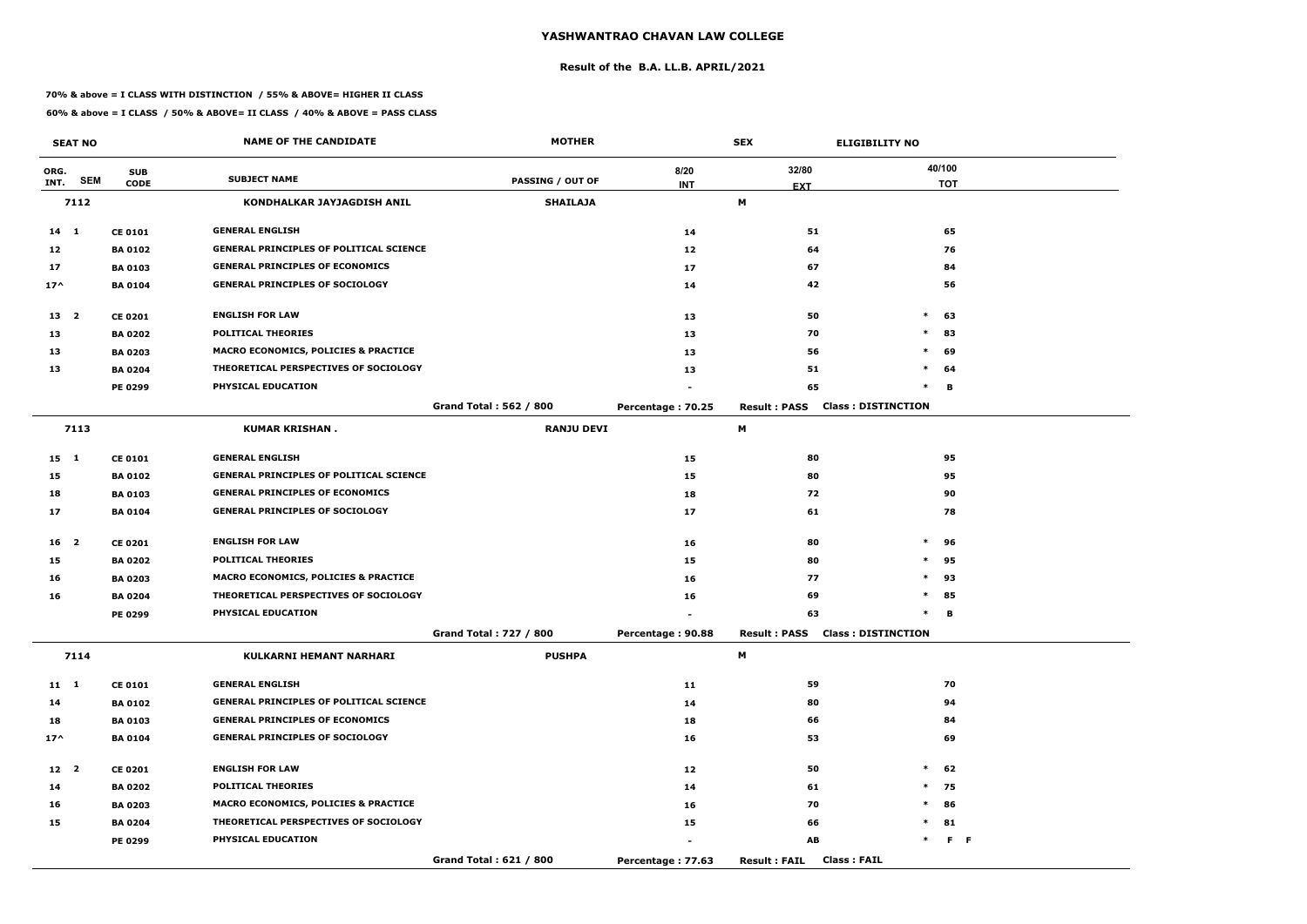#### **Result of the B.A. LL.B. APRIL/2021**

#### **70% & above = I CLASS WITH DISTINCTION / 55% & ABOVE= HIGHER II CLASS**

|                 | <b>SEAT NO</b> |                | <b>NAME OF THE CANDIDATE</b>                    | <b>MOTHER</b>                 |                   | <b>SEX</b>                                | <b>ELIGIBILITY NO</b>     |
|-----------------|----------------|----------------|-------------------------------------------------|-------------------------------|-------------------|-------------------------------------------|---------------------------|
| ORG.            |                | <b>SUB</b>     |                                                 |                               | 8/20              | 32/80                                     | 40/100                    |
| INT.            | <b>SEM</b>     | <b>CODE</b>    | <b>SUBJECT NAME</b>                             | PASSING / OUT OF              | <b>INT</b>        | <b>EXT</b>                                | <b>TOT</b>                |
|                 | 7115           |                | KULKARNI AKHILESH NILKANTH                      | <b>PADMAJA</b>                |                   | M                                         |                           |
| $13 \quad 1$    |                | <b>CE 0101</b> | <b>GENERAL ENGLISH</b>                          |                               | 13                | 67                                        | 80                        |
| 14              |                | <b>BA 0102</b> | <b>GENERAL PRINCIPLES OF POLITICAL SCIENCE</b>  |                               | 14                | 80                                        | 94                        |
| 18              |                | <b>BA 0103</b> | <b>GENERAL PRINCIPLES OF ECONOMICS</b>          |                               | 18                | 75                                        | 93                        |
| 17              |                | <b>BA0104</b>  | <b>GENERAL PRINCIPLES OF SOCIOLOGY</b>          |                               | 17                | 61                                        | 78                        |
| 15 <sub>2</sub> |                | <b>CE 0201</b> | <b>ENGLISH FOR LAW</b>                          |                               | 15                | 74                                        | $\ast$<br>89              |
| 12              |                | <b>BA 0202</b> | <b>POLITICAL THEORIES</b>                       |                               | 12                | 80                                        | $\ast$<br>92              |
| 16              |                | <b>BA 0203</b> | <b>MACRO ECONOMICS, POLICIES &amp; PRACTICE</b> |                               | 16                | 69                                        | $\ast$<br>85              |
| 14              |                | <b>BA 0204</b> | THEORETICAL PERSPECTIVES OF SOCIOLOGY           |                               | 14                | 72                                        | $\ast$<br>86              |
|                 |                | PE 0299        | PHYSICAL EDUCATION                              |                               |                   | 61                                        | В<br>$\ast$               |
|                 |                |                |                                                 | <b>Grand Total: 697 / 800</b> | Percentage: 87.13 | <b>Result: PASS</b>                       | <b>Class: DISTINCTION</b> |
|                 | 7116           |                | KULKARNI SHREYA JITENDRA                        | <b>URMILA</b>                 |                   | F                                         |                           |
| $12 \quad 1$    |                | <b>CE 0101</b> | <b>GENERAL ENGLISH</b>                          |                               | 12                | 67                                        | 79                        |
| AB              |                | <b>BA 0102</b> | <b>GENERAL PRINCIPLES OF POLITICAL SCIENCE</b>  |                               | AB                | 80                                        | $\ast$<br>80 F            |
| 16              |                | <b>BA 0103</b> | <b>GENERAL PRINCIPLES OF ECONOMICS</b>          |                               | 16                | 70                                        | 86                        |
| 13              |                | <b>BA 0104</b> | <b>GENERAL PRINCIPLES OF SOCIOLOGY</b>          |                               | 13                | 53                                        | 66                        |
| AB <sub>2</sub> |                | <b>CE 0201</b> | <b>ENGLISH FOR LAW</b>                          |                               | AB                | 66                                        | $\ast$<br>66 F            |
| AB              |                | <b>BA 0202</b> | <b>POLITICAL THEORIES</b>                       |                               | AB                | 75                                        | 75 F<br>$\ast$            |
| AB              |                | <b>BA 0203</b> | <b>MACRO ECONOMICS, POLICIES &amp; PRACTICE</b> |                               | AB                | 54                                        | 54 F<br>$\ast$            |
| AB              |                | <b>BA 0204</b> | THEORETICAL PERSPECTIVES OF SOCIOLOGY           |                               | AB                | 59                                        | $\ast$<br>59 F            |
|                 |                | PE 0299        | PHYSICAL EDUCATION                              |                               |                   | 62                                        | в<br>$\ast$               |
|                 |                |                |                                                 | Grand Total: 565 / 800        | Percentage: 70.63 | <b>Result: FAIL</b><br><b>Class: FAIL</b> |                           |
|                 | 7117           |                | <b>KUMAR DEVSHREE BHUPENDRA</b>                 | <b>RASHMI KUMAR</b>           |                   | F.                                        |                           |
| $17 \quad 1$    |                | <b>CE 0101</b> | <b>GENERAL ENGLISH</b>                          |                               | 17                | 78                                        | 95                        |
| 16              |                | <b>BA 0102</b> | <b>GENERAL PRINCIPLES OF POLITICAL SCIENCE</b>  |                               | 16                | 80                                        | 96                        |
| 18              |                | <b>BA 0103</b> | <b>GENERAL PRINCIPLES OF ECONOMICS</b>          |                               | 18                | 80                                        | 98                        |
| 17              |                | <b>BA 0104</b> | <b>GENERAL PRINCIPLES OF SOCIOLOGY</b>          |                               | 17                | 77                                        | 94                        |
| 16 <sub>2</sub> |                | <b>CE 0201</b> | <b>ENGLISH FOR LAW</b>                          |                               | 16                | 80                                        | $\ast$<br>96              |
| 17              |                | <b>BA 0202</b> | <b>POLITICAL THEORIES</b>                       |                               | 17                | 80                                        | $\ast$<br>97              |
| 18              |                | <b>BA 0203</b> | <b>MACRO ECONOMICS, POLICIES &amp; PRACTICE</b> |                               | 18                | 80                                        | 98<br>$\ast$              |
| 18              |                | <b>BA 0204</b> | THEORETICAL PERSPECTIVES OF SOCIOLOGY           |                               | 18                | 77                                        | 95<br>$\ast$              |
|                 |                | <b>PE 0299</b> | PHYSICAL EDUCATION                              |                               |                   | 73                                        | $\ast$<br>A               |
|                 |                |                |                                                 | Grand Total: 769 / 800        | Percentage: 96.13 | <b>Result: PASS Class: DISTINCTION</b>    |                           |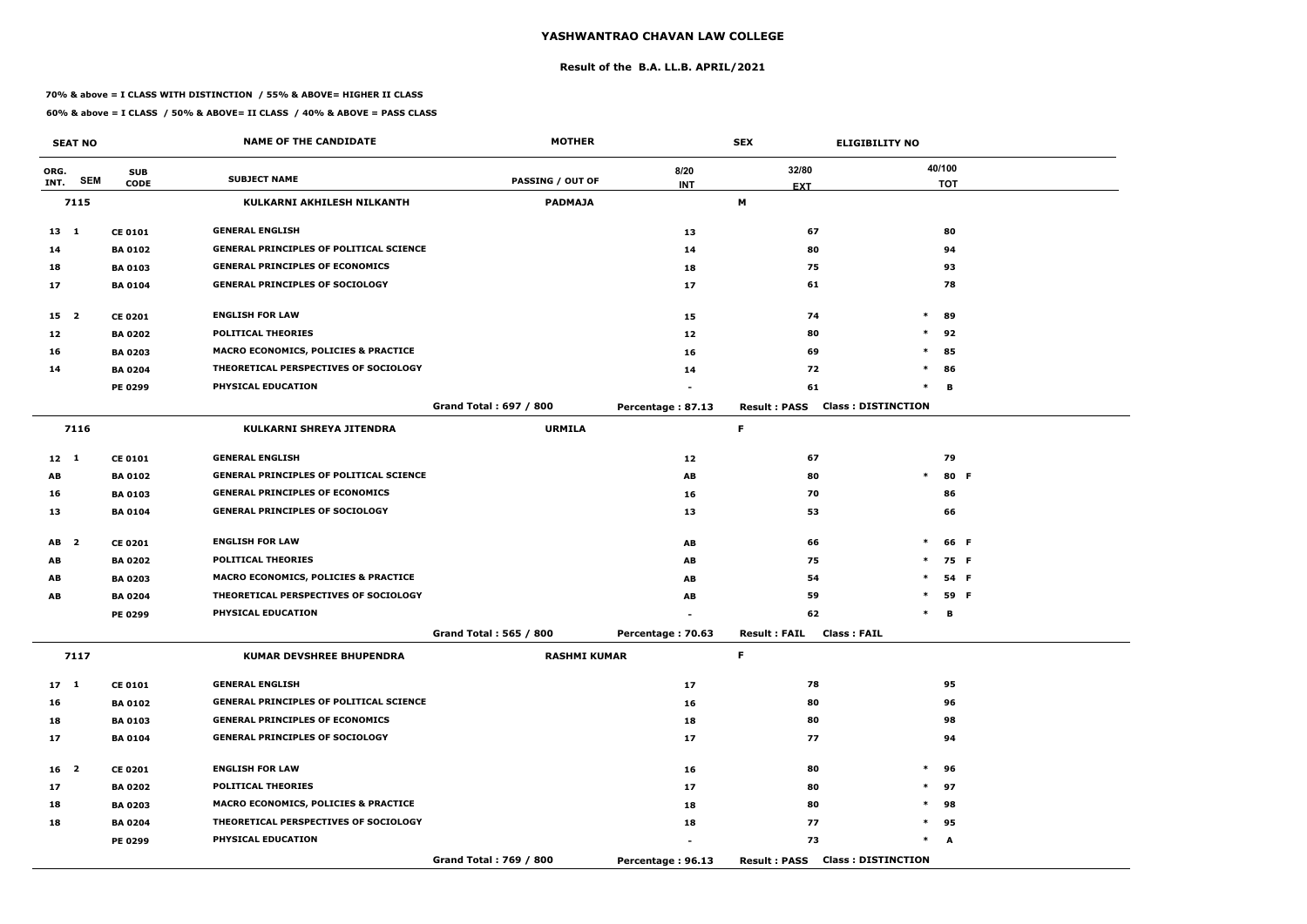#### **Result of the B.A. LL.B. APRIL/2021**

#### **70% & above = I CLASS WITH DISTINCTION / 55% & ABOVE= HIGHER II CLASS**

|                 | <b>SEAT NO</b> |                | <b>NAME OF THE CANDIDATE</b>                    | <b>MOTHER</b>           |                   | <b>SEX</b>          | <b>ELIGIBILITY NO</b>                  |
|-----------------|----------------|----------------|-------------------------------------------------|-------------------------|-------------------|---------------------|----------------------------------------|
| ORG.            |                | <b>SUB</b>     | <b>SUBJECT NAME</b>                             |                         | 8/20              | 32/80               | 40/100                                 |
| INT.            | <b>SEM</b>     | <b>CODE</b>    |                                                 | <b>PASSING / OUT OF</b> | <b>INT</b>        | <b>EXT</b>          | <b>TOT</b>                             |
|                 | 7118           |                | <b>KUNJIR SANIKA KALURAM</b>                    | <b>BHARTI</b>           |                   | F.                  |                                        |
| $17^{\wedge} 1$ |                | <b>CE 0101</b> | <b>GENERAL ENGLISH</b>                          |                         | 14                | 42                  | 56                                     |
| 15              |                | <b>BA 0102</b> | <b>GENERAL PRINCIPLES OF POLITICAL SCIENCE</b>  |                         | 15                | 64                  | 79                                     |
| 17              |                | <b>BA 0103</b> | <b>GENERAL PRINCIPLES OF ECONOMICS</b>          |                         | 17                | 59                  | 76                                     |
| 17              |                | <b>BA 0104</b> | <b>GENERAL PRINCIPLES OF SOCIOLOGY</b>          |                         | 17                | 58                  | 75                                     |
| $14 2$          |                | <b>CE 0201</b> | <b>ENGLISH FOR LAW</b>                          |                         | 14                | 70                  | $\ast$<br>84                           |
| 16              |                | <b>BA 0202</b> | <b>POLITICAL THEORIES</b>                       |                         | 16                | 69                  | $\ast$<br>85                           |
| 18              |                | <b>BA 0203</b> | MACRO ECONOMICS, POLICIES & PRACTICE            |                         | 18                | 64                  | $\ast$<br>82                           |
| 17              |                | <b>BA 0204</b> | THEORETICAL PERSPECTIVES OF SOCIOLOGY           |                         | 17                | 66                  | $\ast$<br>83                           |
|                 |                | <b>PE 0299</b> | PHYSICAL EDUCATION                              |                         |                   | 73                  | $\ast$<br>A                            |
|                 |                |                |                                                 | Grand Total: 620 / 800  | Percentage: 77.50 | <b>Result: PASS</b> | <b>Class: DISTINCTION</b>              |
|                 | 7119           |                | KUNJIR PRATHAMESH SATISH                        | <b>RUPALI</b>           |                   | М                   |                                        |
| $13 \quad 1$    |                | <b>CE 0101</b> | <b>GENERAL ENGLISH</b>                          |                         | 13                | 51                  | 64                                     |
| 15              |                | <b>BA 0102</b> | <b>GENERAL PRINCIPLES OF POLITICAL SCIENCE</b>  |                         | 15                | 74                  | 89                                     |
| 16              |                | <b>BA 0103</b> | <b>GENERAL PRINCIPLES OF ECONOMICS</b>          |                         | 16                | 67                  | 83                                     |
| 16              |                | <b>BA 0104</b> | <b>GENERAL PRINCIPLES OF SOCIOLOGY</b>          |                         | 16                | 54                  | 70                                     |
| 13 <sub>2</sub> |                | <b>CE 0201</b> | <b>ENGLISH FOR LAW</b>                          |                         | 13                | 70                  | $\ast$<br>83                           |
| 16              |                | <b>BA 0202</b> | <b>POLITICAL THEORIES</b>                       |                         | 16                | 80                  | $\ast$<br>96                           |
| 15              |                | <b>BA 0203</b> | <b>MACRO ECONOMICS, POLICIES &amp; PRACTICE</b> |                         | 15                | 67                  | $\ast$<br>82                           |
| 16              |                | <b>BA 0204</b> | THEORETICAL PERSPECTIVES OF SOCIOLOGY           |                         | 16                | 66                  | $\ast$<br>82                           |
|                 |                | PE 0299        | PHYSICAL EDUCATION                              |                         |                   | 71                  | $\ast$<br>A                            |
|                 |                |                |                                                 | Grand Total: 649 / 800  | Percentage: 81.13 |                     | <b>Result: PASS Class: DISTINCTION</b> |
|                 | 7120           |                | KUNJIR ATHARVA SHIVAJI                          | <b>VAISHALI</b>         |                   | M                   |                                        |
| $12 \quad 1$    |                | <b>CE 0101</b> | <b>GENERAL ENGLISH</b>                          |                         | 12                | 70                  | 82                                     |
| 13              |                | <b>BA 0102</b> | <b>GENERAL PRINCIPLES OF POLITICAL SCIENCE</b>  |                         | 13                | 80                  | 93                                     |
| 17              |                | <b>BA 0103</b> | <b>GENERAL PRINCIPLES OF ECONOMICS</b>          |                         | 17                | 59                  | 76                                     |
| $17^{\wedge}$   |                | <b>BA 0104</b> | <b>GENERAL PRINCIPLES OF SOCIOLOGY</b>          |                         | 14                | 43                  | 57                                     |
| 14 <sup>2</sup> |                | <b>CE 0201</b> | <b>ENGLISH FOR LAW</b>                          |                         | 14                | 77                  | $*$ 91                                 |
| 14              |                | <b>BA 0202</b> | <b>POLITICAL THEORIES</b>                       |                         | 14                | 62                  | $*$ 76                                 |
| $17^{\wedge}$   |                | <b>BA 0203</b> | <b>MACRO ECONOMICS, POLICIES &amp; PRACTICE</b> |                         | 12                | 37                  | $\ast$<br>49                           |
| 17              |                | <b>BA 0204</b> | THEORETICAL PERSPECTIVES OF SOCIOLOGY           |                         | 17                | 59                  | $*$ 76                                 |
|                 |                | PE 0299        | <b>PHYSICAL EDUCATION</b>                       |                         |                   | 65                  | $\ast$<br>В                            |
|                 |                |                |                                                 | Grand Total: 600 / 800  | Percentage: 75.00 |                     | <b>Result: PASS Class: DISTINCTION</b> |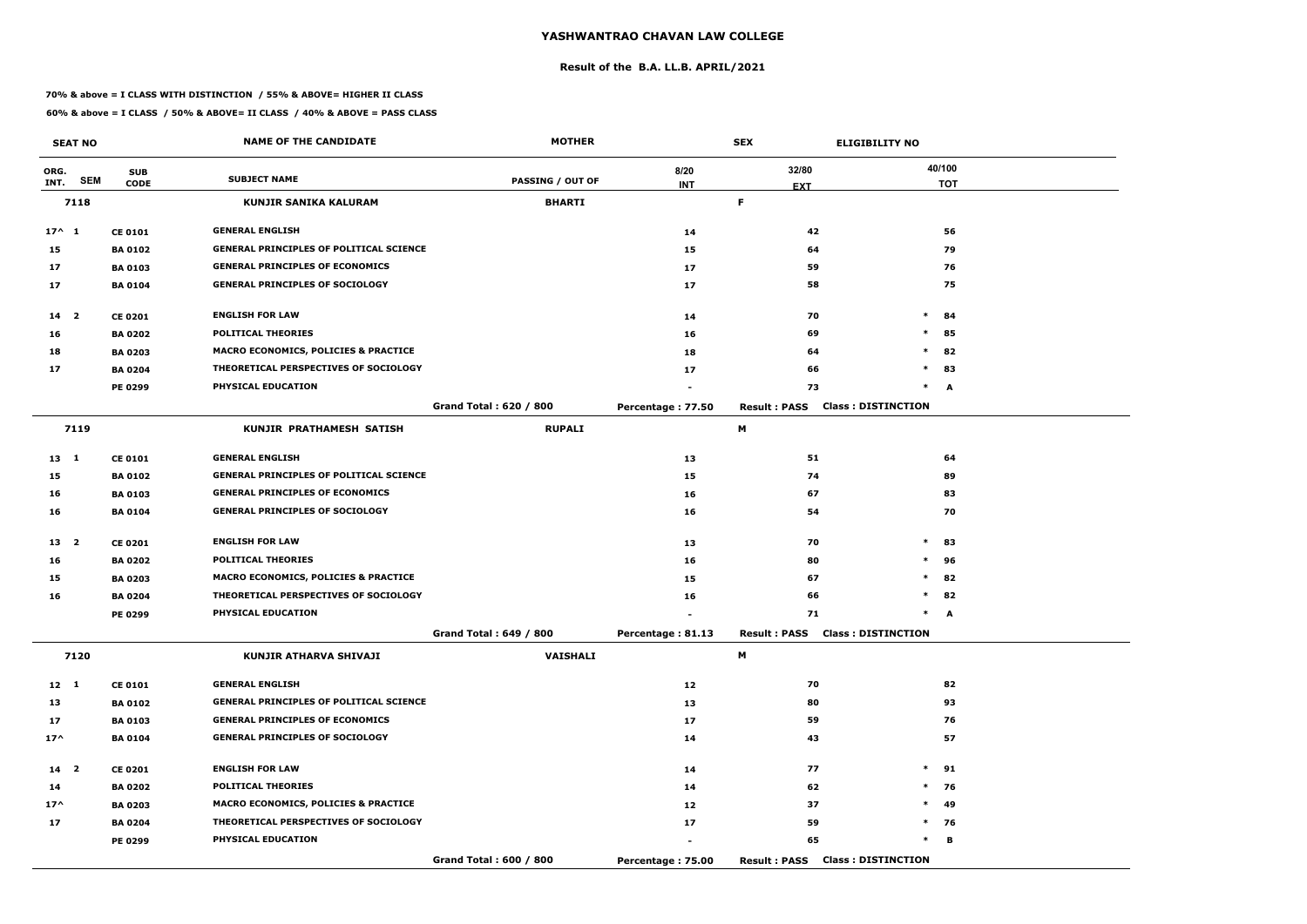#### **Result of the B.A. LL.B. APRIL/2021**

#### **70% & above = I CLASS WITH DISTINCTION / 55% & ABOVE= HIGHER II CLASS**

|                 | <b>SEAT NO</b> |                | <b>NAME OF THE CANDIDATE</b>                    | <b>MOTHER</b>                 |                   | <b>SEX</b>                             | <b>ELIGIBILITY NO</b>     |
|-----------------|----------------|----------------|-------------------------------------------------|-------------------------------|-------------------|----------------------------------------|---------------------------|
| ORG.            |                | <b>SUB</b>     |                                                 |                               | 8/20              | 32/80                                  | 40/100                    |
| INT.            | <b>SEM</b>     | <b>CODE</b>    | <b>SUBJECT NAME</b>                             | <b>PASSING / OUT OF</b>       | <b>INT</b>        | <b>EXT</b>                             | <b>TOT</b>                |
|                 | 7121           |                | <b>KUPEKAR SAURABH CHALU</b>                    | <b>SUNITA</b>                 |                   | M                                      |                           |
| $15 \quad 1$    |                | <b>CE 0101</b> | <b>GENERAL ENGLISH</b>                          |                               | 15                | 51                                     | 66                        |
| 14              |                | <b>BA 0102</b> | <b>GENERAL PRINCIPLES OF POLITICAL SCIENCE</b>  |                               | 14                | 64                                     | 78                        |
| 16              |                | <b>BA 0103</b> | <b>GENERAL PRINCIPLES OF ECONOMICS</b>          |                               | 16                | 56                                     | 72                        |
| 14              |                | <b>BA 0104</b> | <b>GENERAL PRINCIPLES OF SOCIOLOGY</b>          |                               | 14                | 56                                     | 70                        |
| $14 \quad 2$    |                | <b>CE 0201</b> | <b>ENGLISH FOR LAW</b>                          |                               | 14                | 61                                     | $\ast$<br>75              |
| 15              |                | <b>BA 0202</b> | <b>POLITICAL THEORIES</b>                       |                               | 15                | 62                                     | $\ast$<br>77              |
| 15              |                | <b>BA 0203</b> | <b>MACRO ECONOMICS, POLICIES &amp; PRACTICE</b> |                               | 15                | 66                                     | $\ast$<br>81              |
| $15^{\wedge}$   |                | <b>BA 0204</b> | THEORETICAL PERSPECTIVES OF SOCIOLOGY           |                               | 08                | 18                                     | $\ast$<br>26 F            |
|                 |                | <b>PE 0299</b> | PHYSICAL EDUCATION                              |                               |                   | 68                                     | В<br>$\ast$               |
|                 |                |                |                                                 | <b>Grand Total: 545 / 800</b> | Percentage: 68.13 | <b>Result: FAIL</b>                    | <b>Class: FAIL</b>        |
|                 | 7122           |                | <b>LAWANDE SRUSHTI LAXMAN</b>                   | <b>KALPANA</b>                |                   | F                                      |                           |
| $14^{\wedge}$ 1 |                | <b>CE 0101</b> | <b>GENERAL ENGLISH</b>                          |                               | 13                | 38                                     | 51                        |
| 15              |                | <b>BA 0102</b> | <b>GENERAL PRINCIPLES OF POLITICAL SCIENCE</b>  |                               | 15                | 66                                     | 81                        |
| 17              |                | <b>BA 0103</b> | <b>GENERAL PRINCIPLES OF ECONOMICS</b>          |                               | 17                | 80                                     | 97                        |
| 16              |                | <b>BA 0104</b> | <b>GENERAL PRINCIPLES OF SOCIOLOGY</b>          |                               | 16                | 61                                     | 77                        |
| 16 <sub>2</sub> |                | <b>CE 0201</b> | <b>ENGLISH FOR LAW</b>                          |                               | 16                | 59                                     | $*$<br>75                 |
| 15              |                | <b>BA 0202</b> | <b>POLITICAL THEORIES</b>                       |                               | 15                | 72                                     | $*$<br>87                 |
| 16              |                | <b>BA 0203</b> | <b>MACRO ECONOMICS, POLICIES &amp; PRACTICE</b> |                               | 16                | 64                                     | $\ast$<br>80              |
| 14              |                | <b>BA 0204</b> | THEORETICAL PERSPECTIVES OF SOCIOLOGY           |                               | 14                | 67                                     | $\ast$<br>81              |
|                 |                | PE 0299        | PHYSICAL EDUCATION                              |                               |                   | 68                                     | в<br>$\ast$               |
|                 |                |                |                                                 | Grand Total: 629 / 800        | Percentage: 78.63 | <b>Result: PASS Class: DISTINCTION</b> |                           |
|                 | 7123           |                | <b>LONDHE BABAN KAILAS</b>                      | <b>SANGITA</b>                |                   | M                                      |                           |
| $10 \quad 1$    |                | <b>CE 0101</b> | <b>GENERAL ENGLISH</b>                          |                               | 10                | 42                                     | $*$ 52                    |
| 13              |                | <b>BA 0102</b> | <b>GENERAL PRINCIPLES OF POLITICAL SCIENCE</b>  |                               | 13                | 45                                     | $\ast$<br>58              |
| 13              |                | <b>BA 0103</b> | <b>GENERAL PRINCIPLES OF ECONOMICS</b>          |                               | 13                | 56                                     | $\ast$<br>69              |
| 11              |                | <b>BA 0104</b> | <b>GENERAL PRINCIPLES OF SOCIOLOGY</b>          |                               | 11                | 42                                     | $*$ 53                    |
| 12 <sup>2</sup> |                | <b>CE 0201</b> | <b>ENGLISH FOR LAW</b>                          |                               | 12                | 51                                     | $*$<br>63                 |
| 14              |                | <b>BA 0202</b> | <b>POLITICAL THEORIES</b>                       |                               | 14                | 62                                     | $\ast$<br>76              |
| $13^{\wedge}$   |                | <b>BA 0203</b> | MACRO ECONOMICS, POLICIES & PRACTICE            |                               | 13                | 40                                     | 53<br>$\ast$              |
| 14              |                | <b>BA 0204</b> | THEORETICAL PERSPECTIVES OF SOCIOLOGY           |                               | 14                | 45                                     | $\ast$<br>59              |
|                 |                | <b>PE 0299</b> | PHYSICAL EDUCATION                              |                               | $\blacksquare$    | 42                                     | $\ast$<br>D               |
|                 |                |                |                                                 | Grand Total: 485 / 800        | Percentage: 60.63 | <b>Result: PASS</b>                    | <b>Class: FIRST CLASS</b> |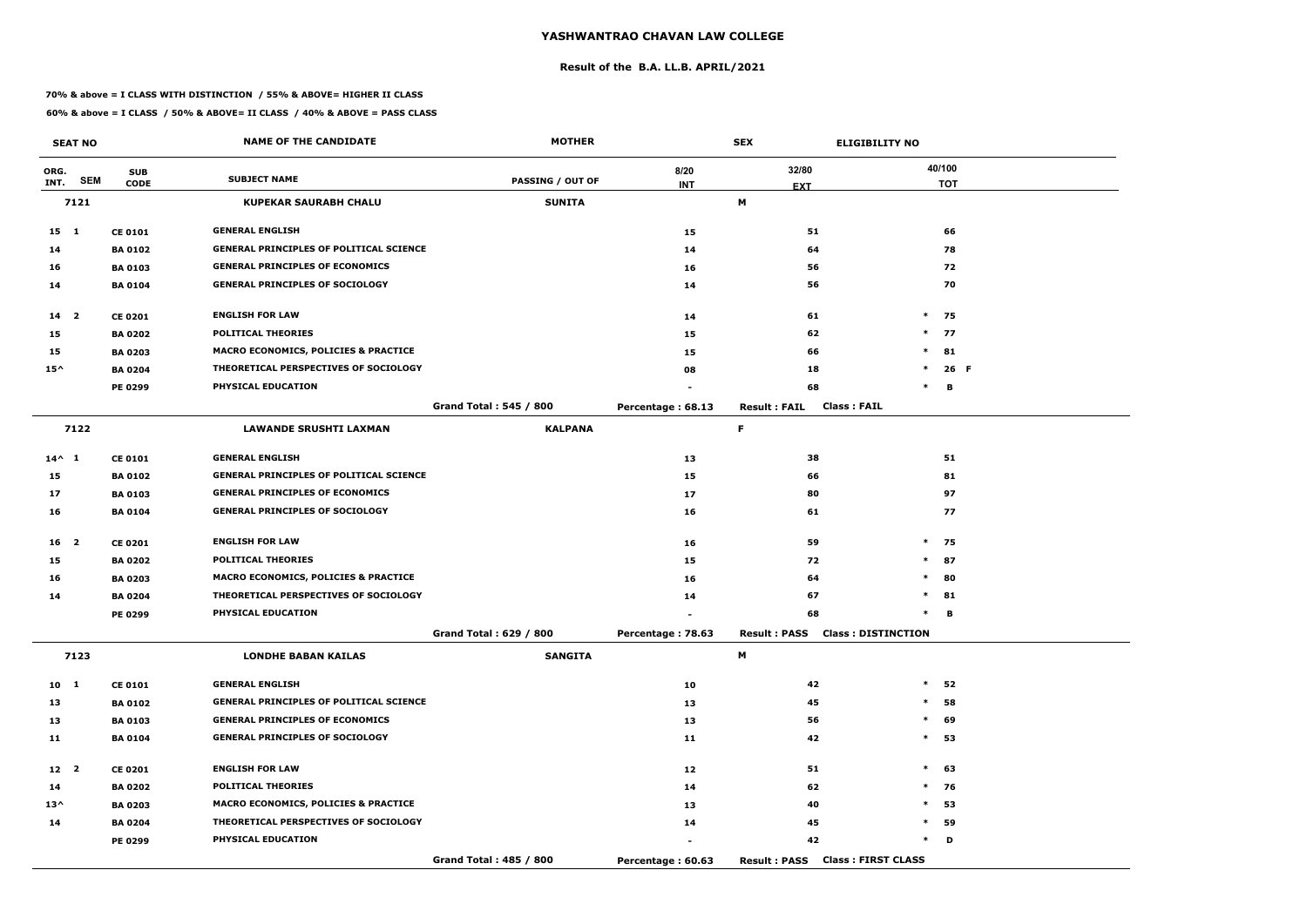#### **Result of the B.A. LL.B. APRIL/2021**

#### **70% & above = I CLASS WITH DISTINCTION / 55% & ABOVE= HIGHER II CLASS**

|                 | <b>SEAT NO</b> |                | <b>NAME OF THE CANDIDATE</b>                    | <b>MOTHER</b>           |                   | <b>SEX</b>                                 | <b>ELIGIBILITY NO</b>     |            |
|-----------------|----------------|----------------|-------------------------------------------------|-------------------------|-------------------|--------------------------------------------|---------------------------|------------|
| ORG.            |                | <b>SUB</b>     |                                                 |                         | 8/20              | 32/80                                      | 40/100                    |            |
| INT.            | <b>SEM</b>     | <b>CODE</b>    | <b>SUBJECT NAME</b>                             | <b>PASSING / OUT OF</b> | <b>INT</b>        | <b>EXT</b>                                 |                           | <b>TOT</b> |
|                 | 7124           |                | <b>MAGAR SAHIL SANTOSH</b>                      | <b>RESHMA</b>           |                   | М                                          |                           |            |
| $12 \quad 1$    |                | <b>CE 0101</b> | <b>GENERAL ENGLISH</b>                          |                         | 12                | 67                                         |                           | 79         |
| 14              |                | <b>BA 0102</b> | <b>GENERAL PRINCIPLES OF POLITICAL SCIENCE</b>  |                         | 14                | 80                                         |                           | 94         |
| 15              |                | <b>BA 0103</b> | <b>GENERAL PRINCIPLES OF ECONOMICS</b>          |                         | 15                | 70                                         |                           | 85         |
| $18^{\wedge}$   |                | <b>BA 0104</b> | <b>GENERAL PRINCIPLES OF SOCIOLOGY</b>          |                         | 17                | 56                                         |                           | 73         |
| 14 <sup>2</sup> |                | <b>CE 0201</b> | <b>ENGLISH FOR LAW</b>                          |                         | 14                | 78                                         | $\ast$                    | 92         |
| 15              |                | <b>BA 0202</b> | <b>POLITICAL THEORIES</b>                       |                         | 15                | 78                                         | $\ast$                    | 93         |
| 15              |                | <b>BA 0203</b> | <b>MACRO ECONOMICS, POLICIES &amp; PRACTICE</b> |                         | 15                | 70                                         | $\ast$                    | 85         |
| 16              |                | <b>BA 0204</b> | THEORETICAL PERSPECTIVES OF SOCIOLOGY           |                         | 16                | 66                                         | $*$                       | 82         |
|                 |                | PE 0299        | PHYSICAL EDUCATION                              |                         |                   | 72                                         | $\ast$                    | A          |
|                 |                |                |                                                 | Grand Total: 683 / 800  | Percentage: 85.38 | <b>Result: PASS</b>                        | <b>Class: DISTINCTION</b> |            |
|                 | 7125           |                | <b>MALAS RADHA MANIK</b>                        | <b>SHIVMALA</b>         |                   | F                                          |                           |            |
| $11 \quad 1$    |                | <b>CE 0101</b> | <b>GENERAL ENGLISH</b>                          |                         | 11                | 64                                         |                           | 75         |
| 13              |                | <b>BA 0102</b> | <b>GENERAL PRINCIPLES OF POLITICAL SCIENCE</b>  |                         | 13                | 74                                         |                           | 87         |
| 17              |                | <b>BA 0103</b> | <b>GENERAL PRINCIPLES OF ECONOMICS</b>          |                         | 17                | 70                                         |                           | 87         |
| $17^$           |                | <b>BA 0104</b> | <b>GENERAL PRINCIPLES OF SOCIOLOGY</b>          |                         | 15                | 46                                         |                           | 61         |
| 14 <sub>2</sub> |                | <b>CE 0201</b> | <b>ENGLISH FOR LAW</b>                          |                         | 14                | 80                                         | $\ast$                    | 94         |
| 13              |                | <b>BA 0202</b> | <b>POLITICAL THEORIES</b>                       |                         | 13                | 74                                         | $*$                       | 87         |
| 15              |                | <b>BA 0203</b> | <b>MACRO ECONOMICS, POLICIES &amp; PRACTICE</b> |                         | 15                | 66                                         | $\ast$                    | 81         |
| 17              |                | <b>BA 0204</b> | THEORETICAL PERSPECTIVES OF SOCIOLOGY           |                         | 17                | 67                                         | $\ast$                    | 84         |
|                 |                | PE 0299        | PHYSICAL EDUCATION                              |                         |                   | 61                                         | $\ast$                    | в          |
|                 |                |                |                                                 | Grand Total: 656 / 800  | Percentage: 82.00 | <b>Result: PASS Class: DISTINCTION</b>     |                           |            |
|                 | 7126           |                | <b>MAMDYAL SONALI GOPAL</b>                     | <b>MINAKSHI</b>         |                   | F.                                         |                           |            |
| $14^{\wedge} 1$ |                | <b>CE 0101</b> | <b>GENERAL ENGLISH</b>                          |                         | 14                | 42                                         |                           | 56         |
| 12              |                | <b>BA 0102</b> | <b>GENERAL PRINCIPLES OF POLITICAL SCIENCE</b>  |                         | 12                | 74                                         |                           | 86         |
| 17              |                | <b>BA 0103</b> | <b>GENERAL PRINCIPLES OF ECONOMICS</b>          |                         | 17                | 62                                         |                           | 79         |
| $14^{\wedge}$   |                | <b>BA 0104</b> | <b>GENERAL PRINCIPLES OF SOCIOLOGY</b>          |                         | 08                | 19                                         |                           | $*$ 27 F   |
| $13^{\wedge}2$  |                | <b>CE 0201</b> | <b>ENGLISH FOR LAW</b>                          |                         | 07                | 16                                         | $\ast$                    | 23 F       |
| 13              |                | <b>BA 0202</b> | <b>POLITICAL THEORIES</b>                       |                         | 13                | 50                                         | $\ast$                    | 63         |
| $14^{\wedge}$   |                | <b>BA 0203</b> | <b>MACRO ECONOMICS, POLICIES &amp; PRACTICE</b> |                         | 12                | 35                                         | $*$                       | 47         |
| $14^{\wedge}$   |                | <b>BA 0204</b> | THEORETICAL PERSPECTIVES OF SOCIOLOGY           |                         | 13                | 38                                         | $*$ 51                    |            |
|                 |                | <b>PE 0299</b> | PHYSICAL EDUCATION                              |                         |                   | 63                                         | $\ast$                    | В          |
|                 |                |                |                                                 | Grand Total: 432 / 800  | Percentage: 54.00 | <b>Class: FAIL</b><br><b>Result : FAIL</b> |                           |            |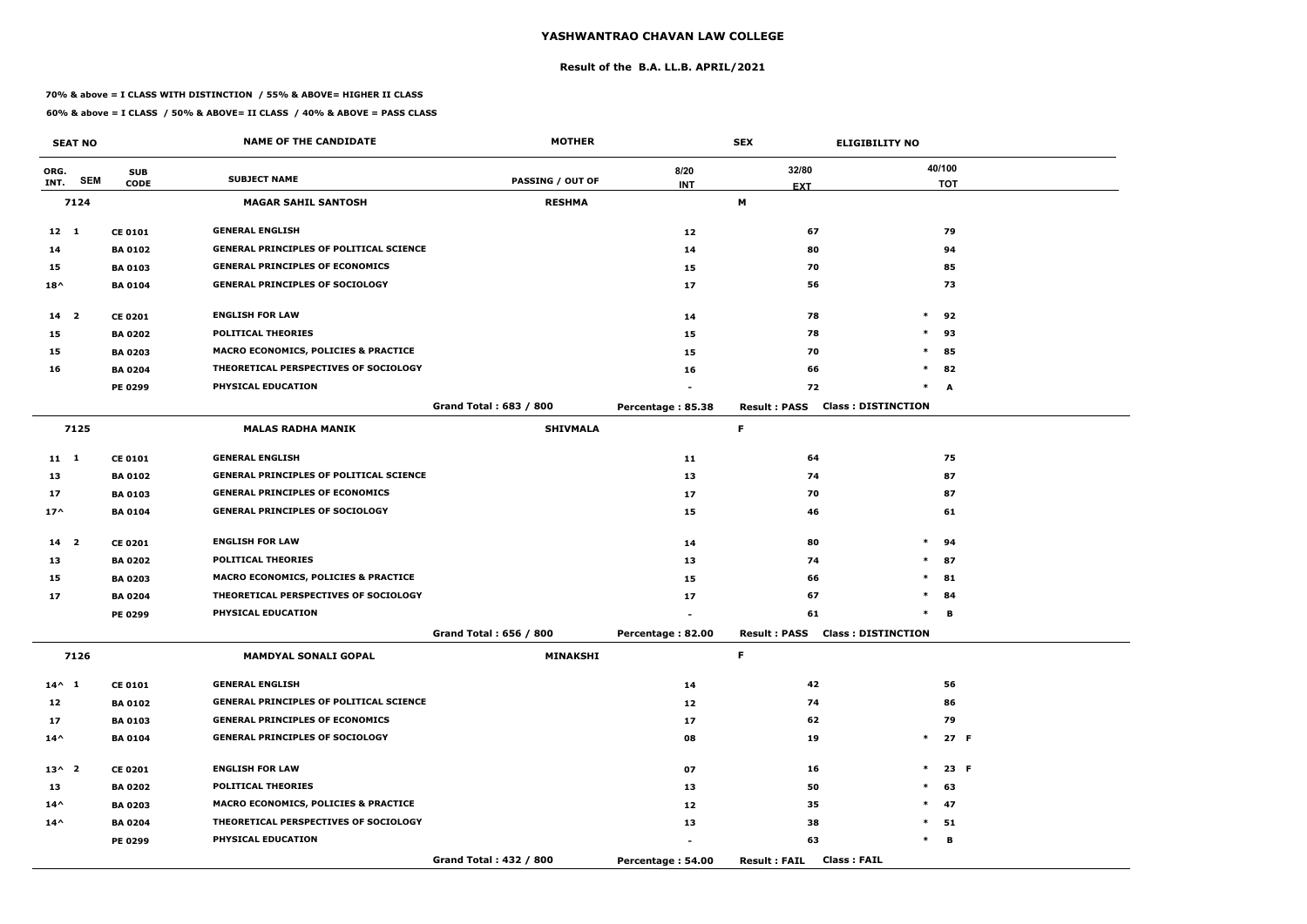#### **Result of the B.A. LL.B. APRIL/2021**

#### **70% & above = I CLASS WITH DISTINCTION / 55% & ABOVE= HIGHER II CLASS**

|                 | <b>SEAT NO</b> |                | <b>NAME OF THE CANDIDATE</b>                    | <b>MOTHER</b>                 |                   | <b>SEX</b>          | <b>ELIGIBILITY NO</b>                   |
|-----------------|----------------|----------------|-------------------------------------------------|-------------------------------|-------------------|---------------------|-----------------------------------------|
| ORG.            |                | <b>SUB</b>     |                                                 |                               | 8/20              | 32/80               | 40/100                                  |
| INT.            | <b>SEM</b>     | <b>CODE</b>    | <b>SUBJECT NAME</b>                             | <b>PASSING / OUT OF</b>       | <b>INT</b>        | <b>EXT</b>          | <b>TOT</b>                              |
|                 | 7127           |                | <b>MANE SHAKAMBARI VIJAY</b>                    | <b>SADHANA</b>                |                   | F.                  |                                         |
| $13 \quad 1$    |                | <b>CE 0101</b> | <b>GENERAL ENGLISH</b>                          |                               | 13                | 54                  | 67                                      |
| 14              |                | <b>BA 0102</b> | <b>GENERAL PRINCIPLES OF POLITICAL SCIENCE</b>  |                               | 14                | 75                  | 89                                      |
| 17              |                | <b>BA0103</b>  | <b>GENERAL PRINCIPLES OF ECONOMICS</b>          |                               | 17                | 59                  | 76                                      |
| 16              |                | <b>BA 0104</b> | <b>GENERAL PRINCIPLES OF SOCIOLOGY</b>          |                               | 16                | 67                  | 83                                      |
| 15 <sub>2</sub> |                | <b>CE 0201</b> | <b>ENGLISH FOR LAW</b>                          |                               | 15                | 72                  | $\ast$<br>87                            |
| 15              |                | <b>BA 0202</b> | <b>POLITICAL THEORIES</b>                       |                               | 15                | 72                  | $\ast$<br>87                            |
| 17              |                | <b>BA 0203</b> | MACRO ECONOMICS, POLICIES & PRACTICE            |                               | 17                | 72                  | $\ast$<br>89                            |
| 15              |                | <b>BA 0204</b> | THEORETICAL PERSPECTIVES OF SOCIOLOGY           |                               | 15                | 72                  | 87<br>$\ast$                            |
|                 |                | <b>PE 0299</b> | PHYSICAL EDUCATION                              |                               |                   | 62                  | в<br>$\ast$                             |
|                 |                |                |                                                 | Grand Total: 665 / 800        | Percentage: 83.13 | <b>Result: PASS</b> | <b>Class: DISTINCTION</b>               |
|                 | 7128           |                | <b>MANE NIKITA SANJAY</b>                       | <b>SANGITA</b>                |                   | F                   |                                         |
| $11 \quad 1$    |                | <b>CE 0101</b> | <b>GENERAL ENGLISH</b>                          |                               | 11                | 45                  | 56                                      |
| 12              |                | <b>BA 0102</b> | <b>GENERAL PRINCIPLES OF POLITICAL SCIENCE</b>  |                               | 12                | 75                  | 87                                      |
| $16^{\wedge}$   |                | <b>BA 0103</b> | <b>GENERAL PRINCIPLES OF ECONOMICS</b>          |                               | 13                | 40                  | 53                                      |
| $17^$           |                | <b>BA 0104</b> | <b>GENERAL PRINCIPLES OF SOCIOLOGY</b>          |                               | 12                | 37                  | 49                                      |
| 13 <sub>2</sub> |                | <b>CE 0201</b> | <b>ENGLISH FOR LAW</b>                          |                               | 13                | 48                  | $\ast$<br>61                            |
| 14              |                | <b>BA 0202</b> | <b>POLITICAL THEORIES</b>                       |                               | 14                | 45                  | $\ast$<br>59                            |
| $15^{\wedge}$   |                | <b>BA 0203</b> | MACRO ECONOMICS, POLICIES & PRACTICE            |                               | 14                | 42                  | $\ast$<br>56                            |
| 13              |                | <b>BA 0204</b> | THEORETICAL PERSPECTIVES OF SOCIOLOGY           |                               | 13                | 43                  | $\ast$<br>56                            |
|                 |                | <b>PE 0299</b> | PHYSICAL EDUCATION                              |                               |                   | 69                  | В<br>$\ast$                             |
|                 |                |                |                                                 | <b>Grand Total: 477 / 800</b> | Percentage: 59.63 |                     | Result: PASS Class: HIGHER SECOND CLASS |
|                 | 7129           |                | AGARWAL MANISHA SHAILENDRA                      | <b>NISHA AGARWAL</b>          |                   | F.                  |                                         |
| 16 <sub>1</sub> |                | <b>CE 0101</b> | <b>GENERAL ENGLISH</b>                          |                               | 16                | 72                  | 88                                      |
| 16              |                | <b>BA 0102</b> | <b>GENERAL PRINCIPLES OF POLITICAL SCIENCE</b>  |                               | 16                | 80                  | 96                                      |
| 16              |                | <b>BA 0103</b> | <b>GENERAL PRINCIPLES OF ECONOMICS</b>          |                               | 16                | 80                  | 96                                      |
| 18              |                | <b>BA 0104</b> | <b>GENERAL PRINCIPLES OF SOCIOLOGY</b>          |                               | 18                | 72                  | 90                                      |
| 16 <sub>2</sub> |                | <b>CE 0201</b> | <b>ENGLISH FOR LAW</b>                          |                               | 16                | 80                  | $\ast$<br>96                            |
| 14              |                | <b>BA 0202</b> | <b>POLITICAL THEORIES</b>                       |                               | 14                | 80                  | $\ast$<br>94                            |
| 17              |                | <b>BA 0203</b> | <b>MACRO ECONOMICS, POLICIES &amp; PRACTICE</b> |                               | 17                | 78                  | $\ast$<br>95                            |
| 18              |                | <b>BA 0204</b> | THEORETICAL PERSPECTIVES OF SOCIOLOGY           |                               | 18                | 75                  | 93<br>$\ast$                            |
|                 |                | <b>PE 0299</b> | PHYSICAL EDUCATION                              |                               |                   | 73                  | $*$ $-$<br>A                            |
|                 |                |                |                                                 | Grand Total: 748 / 800        | Percentage: 93.50 |                     | <b>Result: PASS Class: DISTINCTION</b>  |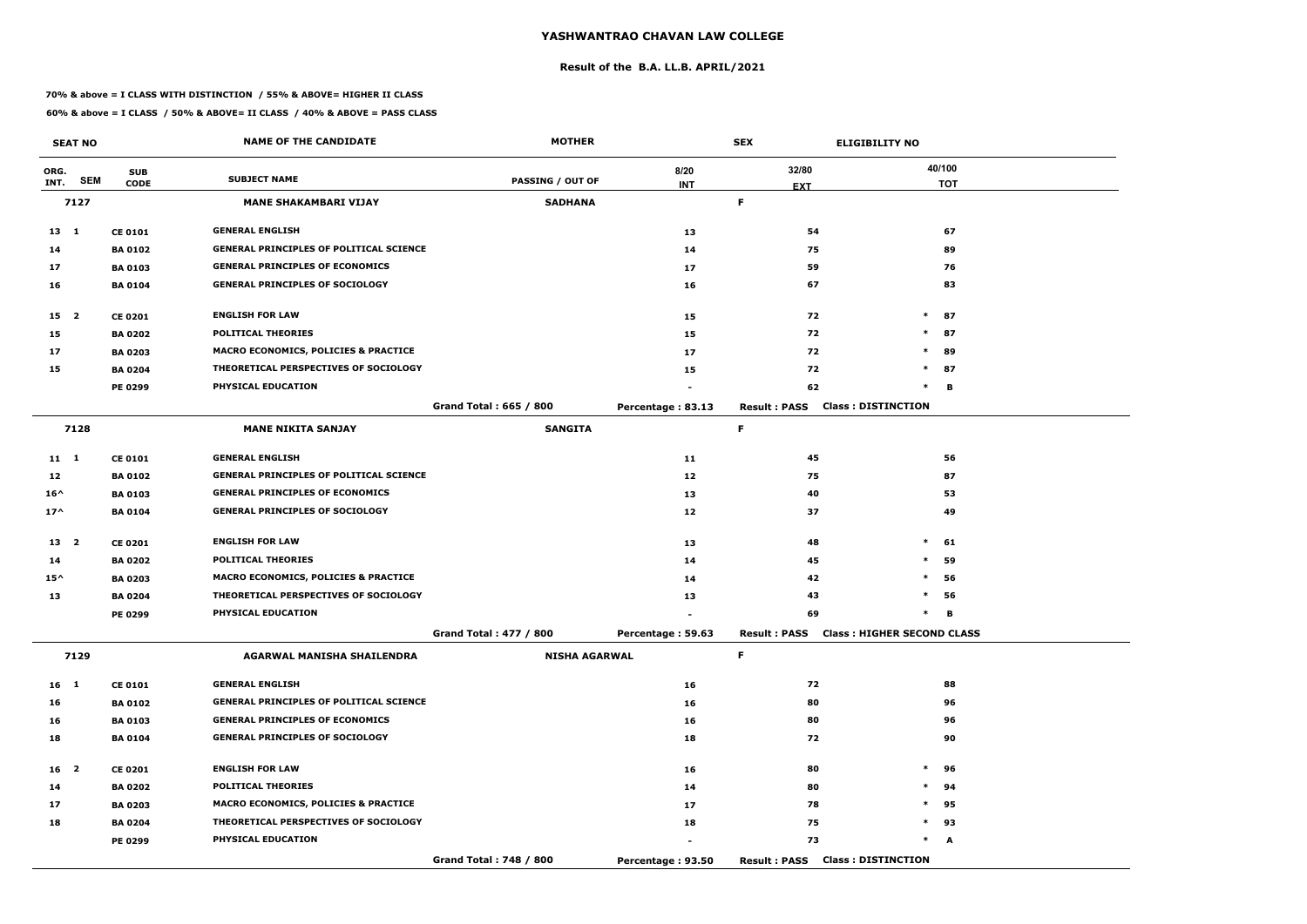#### **Result of the B.A. LL.B. APRIL/2021**

#### **70% & above = I CLASS WITH DISTINCTION / 55% & ABOVE= HIGHER II CLASS**

|                 | <b>SEAT NO</b> |                | <b>NAME OF THE CANDIDATE</b>                    | <b>MOTHER</b>           |                             | <b>SEX</b>                             | <b>ELIGIBILITY NO</b>     |
|-----------------|----------------|----------------|-------------------------------------------------|-------------------------|-----------------------------|----------------------------------------|---------------------------|
| ORG.            | <b>SEM</b>     | <b>SUB</b>     | <b>SUBJECT NAME</b>                             | <b>PASSING / OUT OF</b> | 8/20                        | 32/80                                  | 40/100                    |
| INT.            |                | <b>CODE</b>    |                                                 |                         | <b>INT</b>                  | <b>EXT</b>                             | <b>TOT</b>                |
|                 | 7130           |                | <b>FUGE MAYUR MORESHWAR</b>                     | <b>JAYSHREE</b>         |                             | M                                      |                           |
| $14 \quad 1$    |                | <b>CE 0101</b> | <b>GENERAL ENGLISH</b>                          |                         | 14                          | 45                                     | 59                        |
| 14              |                | <b>BA 0102</b> | <b>GENERAL PRINCIPLES OF POLITICAL SCIENCE</b>  |                         | 14                          | 77                                     | 91                        |
| 16              |                | <b>BA0103</b>  | <b>GENERAL PRINCIPLES OF ECONOMICS</b>          |                         | 16                          | 69                                     | 85                        |
| 16              |                | <b>BA 0104</b> | <b>GENERAL PRINCIPLES OF SOCIOLOGY</b>          |                         | 16                          | 58                                     | 74                        |
| 14 2            |                | <b>CE 0201</b> | <b>ENGLISH FOR LAW</b>                          |                         | 14                          | 61                                     | $*$ 75                    |
| 13              |                | <b>BA 0202</b> | <b>POLITICAL THEORIES</b>                       |                         | 13                          | 77                                     | $\ast$<br>90              |
| 15              |                | <b>BA 0203</b> | MACRO ECONOMICS, POLICIES & PRACTICE            |                         | 15                          | 62                                     | $\ast$<br>77              |
| 16              |                | <b>BA 0204</b> | THEORETICAL PERSPECTIVES OF SOCIOLOGY           |                         | 16                          | 69                                     | $*$ 85                    |
|                 |                | PE 0299        | PHYSICAL EDUCATION                              |                         |                             | 62                                     | $\ast$<br>в               |
|                 |                |                |                                                 | Grand Total: 636 / 800  | Percentage: 79.50           | <b>Result: PASS</b>                    | <b>Class: DISTINCTION</b> |
|                 | 7131           |                | <b>MEDANKAR KAJAL SUDHAKAR</b>                  | <b>MANISHA</b>          |                             | F.                                     |                           |
| 16 <sub>1</sub> |                | <b>CE 0101</b> | <b>GENERAL ENGLISH</b>                          |                         | 16                          | 72                                     | 88                        |
| 15              |                | <b>BA 0102</b> | <b>GENERAL PRINCIPLES OF POLITICAL SCIENCE</b>  |                         | 15                          | 80                                     | 95                        |
| 18              |                | <b>BA 0103</b> | <b>GENERAL PRINCIPLES OF ECONOMICS</b>          |                         | 18                          | 80                                     | 98                        |
| 16              |                | <b>BA 0104</b> | <b>GENERAL PRINCIPLES OF SOCIOLOGY</b>          |                         | 16                          | 80                                     | 96                        |
| 15 2            |                | <b>CE 0201</b> | <b>ENGLISH FOR LAW</b>                          |                         | 15                          | 74                                     | $\ast$<br>89              |
| 16              |                | <b>BA 0202</b> | <b>POLITICAL THEORIES</b>                       |                         | 16                          | 80                                     | $\ast$<br>96              |
| 18              |                | <b>BA 0203</b> | <b>MACRO ECONOMICS, POLICIES &amp; PRACTICE</b> |                         | 18                          | 80                                     | $\ast$<br>98              |
| 16              |                | <b>BA 0204</b> | THEORETICAL PERSPECTIVES OF SOCIOLOGY           |                         | 16                          | 74                                     | $\ast$<br>90              |
|                 |                | PE 0299        | PHYSICAL EDUCATION                              |                         |                             | 69                                     | $\ast$<br>В               |
|                 |                |                |                                                 | Grand Total: 750 / 800  | Percentage: 93.75           | <b>Result: PASS Class: DISTINCTION</b> |                           |
|                 | 7132           |                | MHALASKAR SAKSHI HANUMANT                       |                         | <b>MANISHA HANUMANT MHA</b> | F.                                     |                           |
| 15 1            |                | <b>CE 0101</b> | <b>GENERAL ENGLISH</b>                          |                         | 15                          | 62                                     | 77                        |
| 15              |                | <b>BA 0102</b> | <b>GENERAL PRINCIPLES OF POLITICAL SCIENCE</b>  |                         | 15                          | 80                                     | 95                        |
| 17              |                | <b>BA 0103</b> | <b>GENERAL PRINCIPLES OF ECONOMICS</b>          |                         | 17                          | 62                                     | 79                        |
| 14              |                | <b>BA 0104</b> | <b>GENERAL PRINCIPLES OF SOCIOLOGY</b>          |                         | 14                          | 62                                     | 76                        |
| 15 2            |                | <b>CE 0201</b> | <b>ENGLISH FOR LAW</b>                          |                         | 15                          | 66                                     | $\ast$<br>81              |
| 17              |                | <b>BA 0202</b> | <b>POLITICAL THEORIES</b>                       |                         | 17                          | 72                                     | $\ast$<br>89              |
| 16              |                | <b>BA 0203</b> | <b>MACRO ECONOMICS, POLICIES &amp; PRACTICE</b> |                         | 16                          | 56                                     | $*$ 72                    |
| 15              |                | <b>BA 0204</b> | THEORETICAL PERSPECTIVES OF SOCIOLOGY           |                         | 15                          | 59                                     | $*$ 74                    |
|                 |                | <b>PE 0299</b> | PHYSICAL EDUCATION                              |                         |                             | 62                                     | $\ast$<br>В               |
|                 |                |                |                                                 | Grand Total: 643 / 800  | Percentage: 80.38           | <b>Result: PASS Class: DISTINCTION</b> |                           |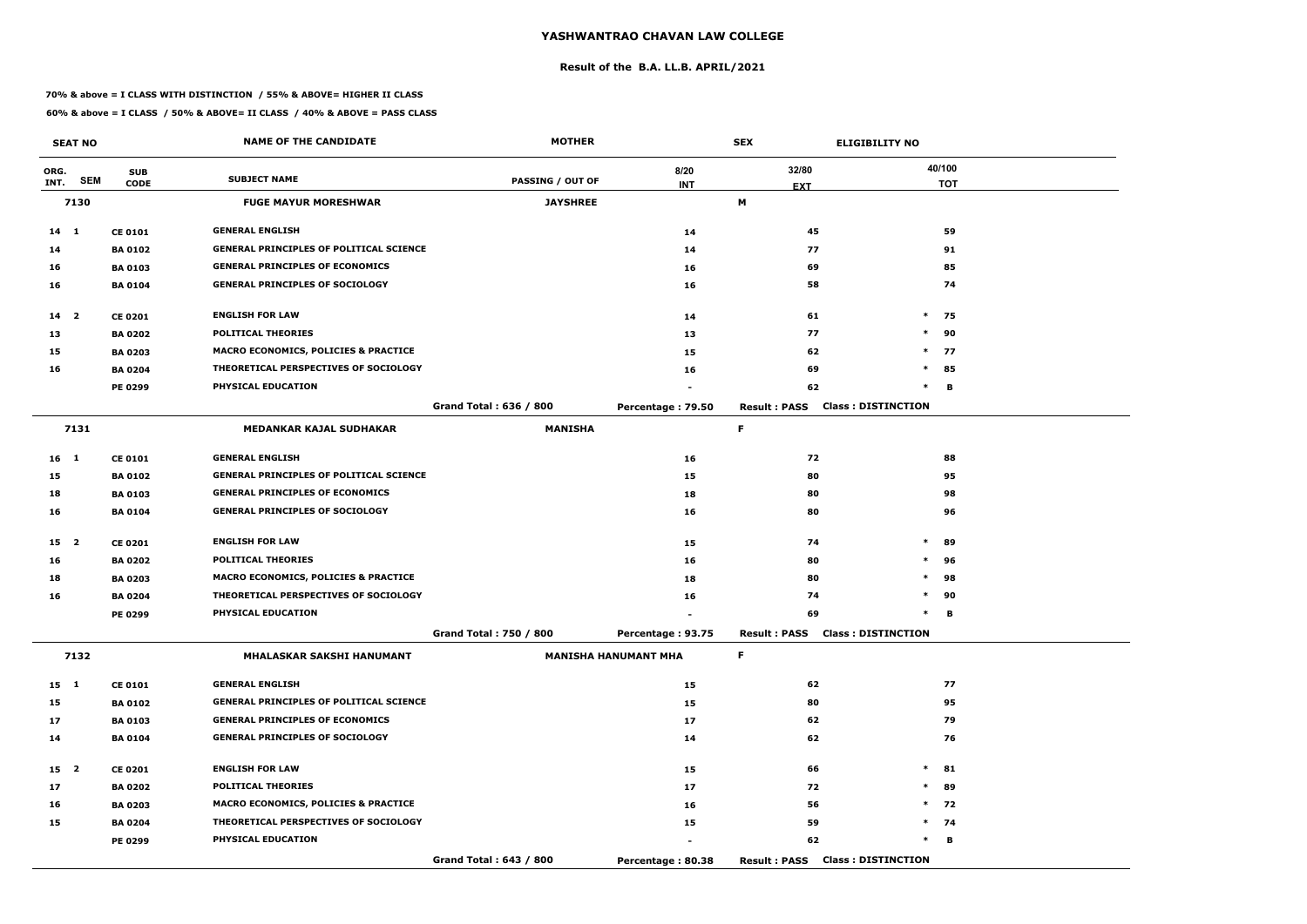#### **Result of the B.A. LL.B. APRIL/2021**

#### **70% & above = I CLASS WITH DISTINCTION / 55% & ABOVE= HIGHER II CLASS**

|                 | <b>SEAT NO</b> |                | <b>NAME OF THE CANDIDATE</b>                    | <b>MOTHER</b>                 |                   | <b>SEX</b>                                | <b>ELIGIBILITY NO</b>     |
|-----------------|----------------|----------------|-------------------------------------------------|-------------------------------|-------------------|-------------------------------------------|---------------------------|
| ORG.            |                | <b>SUB</b>     | <b>SUBJECT NAME</b>                             |                               | 8/20              | 32/80                                     | 40/100                    |
| INT.            | <b>SEM</b>     | <b>CODE</b>    |                                                 | <b>PASSING / OUT OF</b>       | <b>INT</b>        | <b>EXT</b>                                | <b>TOT</b>                |
|                 | 7133           |                | MHAMUNKAR SARATHI SADANAND                      | <b>SUCHITA</b>                |                   | M                                         |                           |
| $14^{\wedge} 1$ |                | <b>CE 0101</b> | <b>GENERAL ENGLISH</b>                          |                               | $12$              | 37                                        | 49                        |
| 14              |                | <b>BA 0102</b> | <b>GENERAL PRINCIPLES OF POLITICAL SCIENCE</b>  |                               | 14                | 50                                        | 64                        |
| $17^$           |                | <b>BA 0103</b> | <b>GENERAL PRINCIPLES OF ECONOMICS</b>          |                               | 14                | 43                                        | 57                        |
| $18^{\wedge}$   |                | <b>BA 0104</b> | <b>GENERAL PRINCIPLES OF SOCIOLOGY</b>          |                               | 14                | 45                                        | 59                        |
| 14 <sup>2</sup> |                | <b>CE 0201</b> | <b>ENGLISH FOR LAW</b>                          |                               | 14                | 61                                        | $\ast$<br>75              |
| $14^{\wedge}$   |                | <b>BA 0202</b> | <b>POLITICAL THEORIES</b>                       |                               | 03                | 00                                        | $\ast$<br>3 F             |
| $16^{\wedge}$   |                | <b>BA 0203</b> | <b>MACRO ECONOMICS, POLICIES &amp; PRACTICE</b> |                               | 13                | 38                                        | $\ast$<br>51              |
| 10              |                | <b>BA 0204</b> | THEORETICAL PERSPECTIVES OF SOCIOLOGY           |                               | 10                | 45                                        | $\ast$<br>55              |
|                 |                | PE 0299        | PHYSICAL EDUCATION                              |                               |                   | 64                                        | в<br>$\ast$               |
|                 |                |                |                                                 | <b>Grand Total: 413 / 800</b> | Percentage: 51.63 | <b>Class: FAIL</b><br><b>Result: FAIL</b> |                           |
|                 | 7134           |                | <b>MHASKE TRUPTI HAUSRAO</b>                    | <b>LAXMI</b>                  |                   | F                                         |                           |
| 11 1            |                | <b>CE 0101</b> | <b>GENERAL ENGLISH</b>                          |                               | 11                | 37                                        | $\ast$<br>48              |
| $15^{\wedge}$   |                | <b>BA0102</b>  | <b>GENERAL PRINCIPLES OF POLITICAL SCIENCE</b>  |                               | 14                | 42                                        | 56                        |
| $18^{\wedge}$   |                | <b>BA 0103</b> | <b>GENERAL PRINCIPLES OF ECONOMICS</b>          |                               | 15                | 46                                        | 61                        |
| $17^{\wedge}$   |                | <b>BA 0104</b> | <b>GENERAL PRINCIPLES OF SOCIOLOGY</b>          |                               | 12                | 37                                        | 49                        |
| $13^{\wedge}2$  |                | <b>CE 0201</b> | <b>ENGLISH FOR LAW</b>                          |                               | $12$              | 34                                        | $\ast$<br>46              |
| 15              |                | <b>BA 0202</b> | <b>POLITICAL THEORIES</b>                       |                               | 15                | 56                                        | $*$ 71                    |
| 17              |                | <b>BA 0203</b> | <b>MACRO ECONOMICS, POLICIES &amp; PRACTICE</b> |                               | 17                | 59                                        | $\ast$<br>76              |
| 16              |                | <b>BA 0204</b> | THEORETICAL PERSPECTIVES OF SOCIOLOGY           |                               | 16                | 56                                        | $*$<br>72                 |
|                 |                | PE 0299        | PHYSICAL EDUCATION                              |                               |                   | 62                                        | $\ast$<br>в               |
|                 |                |                |                                                 | Grand Total: 479 / 800        | Percentage: 59.88 | Result: PASS Class: FIRST CLASS           |                           |
|                 | 7135           |                | <b>MODAK VAIDEHI MAHESH</b>                     | <b>MOHINI</b>                 |                   | F.                                        |                           |
| 13 1            |                | <b>CE 0101</b> | <b>GENERAL ENGLISH</b>                          |                               | 13                | 69                                        | 82                        |
| 15              |                | <b>BA 0102</b> | <b>GENERAL PRINCIPLES OF POLITICAL SCIENCE</b>  |                               | 15                | 74                                        | 89                        |
| 17              |                | <b>BA 0103</b> | <b>GENERAL PRINCIPLES OF ECONOMICS</b>          |                               | 17                | 61                                        | 78                        |
| 16              |                | <b>BA 0104</b> | <b>GENERAL PRINCIPLES OF SOCIOLOGY</b>          |                               | 16                | 66                                        | 82                        |
| $14$ 2          |                | <b>CE 0201</b> | <b>ENGLISH FOR LAW</b>                          |                               | 14                | 74                                        | $\ast$<br>88              |
| 15              |                | <b>BA 0202</b> | <b>POLITICAL THEORIES</b>                       |                               | 15                | 80                                        | $\ast$<br>95              |
| 18              |                | <b>BA 0203</b> | <b>MACRO ECONOMICS, POLICIES &amp; PRACTICE</b> |                               | 18                | 80                                        | 98<br>$\ast$              |
| 15              |                | <b>BA 0204</b> | THEORETICAL PERSPECTIVES OF SOCIOLOGY           |                               | 15                | 67                                        | $\ast$<br>82              |
|                 |                | <b>PE 0299</b> | PHYSICAL EDUCATION                              |                               |                   | 73                                        | $\ast$<br>A               |
|                 |                |                |                                                 | Grand Total: 694 / 800        | Percentage: 86.75 | <b>Result: PASS</b>                       | <b>Class: DISTINCTION</b> |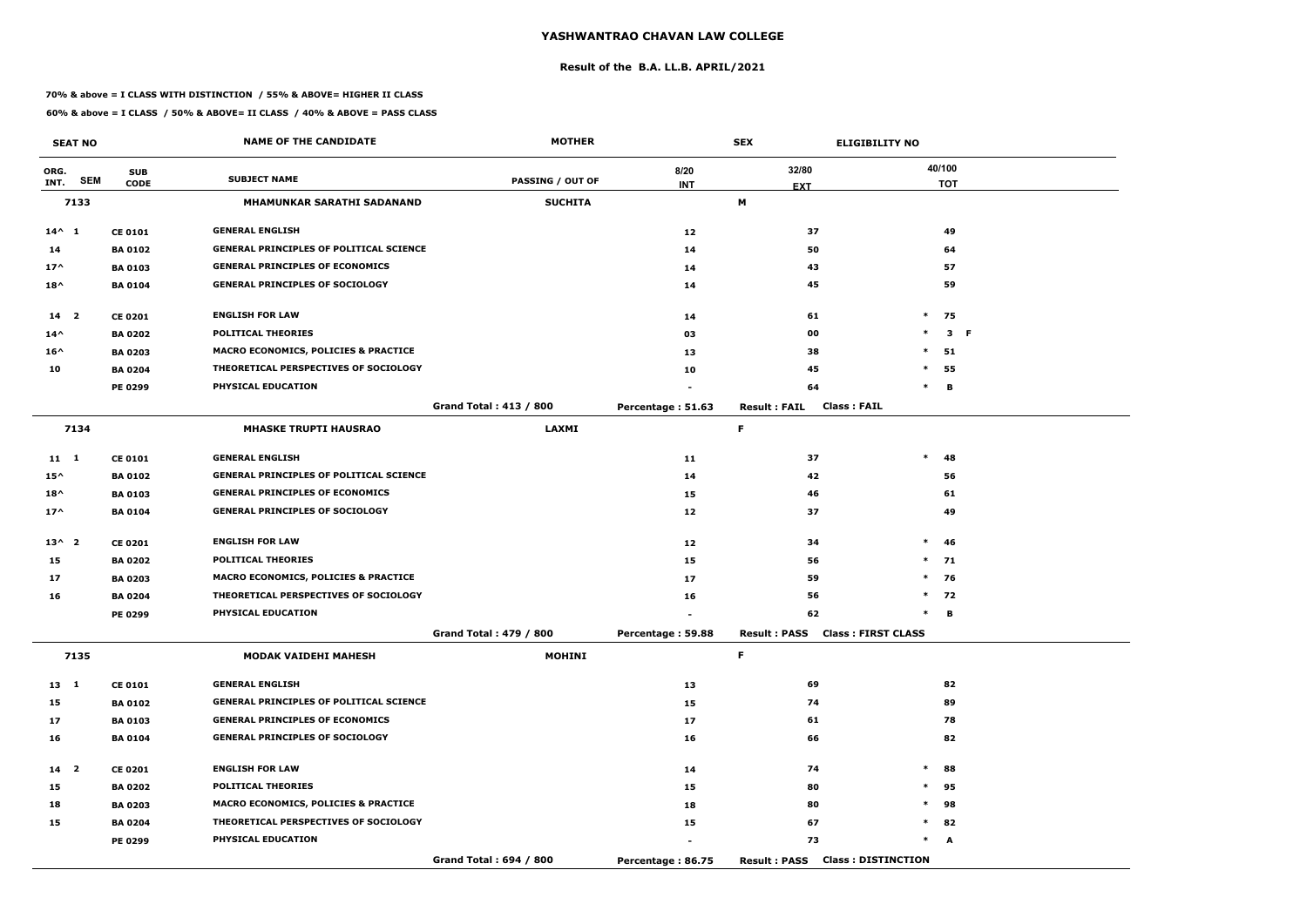#### **Result of the B.A. LL.B. APRIL/2021**

#### **70% & above = I CLASS WITH DISTINCTION / 55% & ABOVE= HIGHER II CLASS**

|                 | <b>SEAT NO</b> |                | <b>NAME OF THE CANDIDATE</b>                    | <b>MOTHER</b>                 |                   | <b>SEX</b>                             | <b>ELIGIBILITY NO</b>     |
|-----------------|----------------|----------------|-------------------------------------------------|-------------------------------|-------------------|----------------------------------------|---------------------------|
| ORG.            |                | <b>SUB</b>     |                                                 |                               | 8/20              | 32/80                                  | 40/100                    |
| INT.            | <b>SEM</b>     | <b>CODE</b>    | <b>SUBJECT NAME</b>                             | <b>PASSING / OUT OF</b>       | <b>INT</b>        | <b>EXT</b>                             | <b>TOT</b>                |
|                 | 7136           |                | <b>MODHAVE OMKAR SANTOSH</b>                    | <b>ANITA</b>                  |                   | М                                      |                           |
| $15 \quad 1$    |                | <b>CE 0101</b> | <b>GENERAL ENGLISH</b>                          |                               | 15                | 72                                     | 87                        |
| 15              |                | <b>BA 0102</b> | <b>GENERAL PRINCIPLES OF POLITICAL SCIENCE</b>  |                               | 15                | 80                                     | 95                        |
| 18              |                | <b>BA 0103</b> | <b>GENERAL PRINCIPLES OF ECONOMICS</b>          |                               | 18                | 74                                     | 92                        |
| 17              |                | <b>BA 0104</b> | <b>GENERAL PRINCIPLES OF SOCIOLOGY</b>          |                               | 17                | 67                                     | 84                        |
| 16 <sup>2</sup> |                | <b>CE 0201</b> | <b>ENGLISH FOR LAW</b>                          |                               | 16                | 80                                     | $\ast$<br>96              |
| 16              |                | <b>BA 0202</b> | <b>POLITICAL THEORIES</b>                       |                               | 16                | 80                                     | $\ast$<br>96              |
| 15              |                | <b>BA 0203</b> | MACRO ECONOMICS, POLICIES & PRACTICE            |                               | 15                | 78                                     | $\ast$<br>93              |
| 14              |                | <b>BA 0204</b> | THEORETICAL PERSPECTIVES OF SOCIOLOGY           |                               | 14                | 74                                     | 88<br>$\ast$              |
|                 |                | <b>PE 0299</b> | PHYSICAL EDUCATION                              |                               |                   | 65                                     | $\ast$<br>В               |
|                 |                |                |                                                 | <b>Grand Total: 731 / 800</b> | Percentage: 91.38 | <b>Result: PASS</b>                    | <b>Class: DISTINCTION</b> |
|                 | 7137           |                | <b>MOHITE SANIKA JAGANNATH</b>                  | <b>MANISHA</b>                |                   | М                                      |                           |
| $13 \quad 1$    |                | <b>CE 0101</b> | <b>GENERAL ENGLISH</b>                          |                               | 13                | 62                                     | 75                        |
| 13              |                | <b>BA 0102</b> | <b>GENERAL PRINCIPLES OF POLITICAL SCIENCE</b>  |                               | 13                | 77                                     | 90                        |
| 17              |                | <b>BA 0103</b> | <b>GENERAL PRINCIPLES OF ECONOMICS</b>          |                               | 17                | 69                                     | 86                        |
| 16              |                | <b>BA 0104</b> | <b>GENERAL PRINCIPLES OF SOCIOLOGY</b>          |                               | 16                | 56                                     | 72                        |
| 15 2            |                | <b>CE 0201</b> | <b>ENGLISH FOR LAW</b>                          |                               | 15                | 58                                     | $\ast$<br>73              |
| 14              |                | <b>BA 0202</b> | <b>POLITICAL THEORIES</b>                       |                               | 14                | 75                                     | $\ast$<br>89              |
| 16              |                | <b>BA 0203</b> | <b>MACRO ECONOMICS, POLICIES &amp; PRACTICE</b> |                               | 16                | 64                                     | $\ast$<br>80              |
| 13              |                | <b>BA 0204</b> | THEORETICAL PERSPECTIVES OF SOCIOLOGY           |                               | 13                | 66                                     | $\ast$<br>79              |
|                 |                | PE 0299        | PHYSICAL EDUCATION                              |                               |                   | 73                                     | $\ast$<br>A               |
|                 |                |                |                                                 | Grand Total: 644 / 800        | Percentage: 80.50 | <b>Result: PASS Class: DISTINCTION</b> |                           |
|                 | 7138           |                | <b>MOHOLKAR TANAYA MILIND</b>                   | <b>CHANDANA</b>               |                   | F.                                     |                           |
| $13 \quad 1$    |                | <b>CE 0101</b> | <b>GENERAL ENGLISH</b>                          |                               | 13                | 80                                     | 93                        |
| 16              |                | <b>BA 0102</b> | <b>GENERAL PRINCIPLES OF POLITICAL SCIENCE</b>  |                               | 16                | 62                                     | 78                        |
| 17              |                | <b>BA 0103</b> | <b>GENERAL PRINCIPLES OF ECONOMICS</b>          |                               | 17                | 74                                     | 91                        |
| 18              |                | <b>BA 0104</b> | <b>GENERAL PRINCIPLES OF SOCIOLOGY</b>          |                               | 18                | 64                                     | 82                        |
| 15 <sub>2</sub> |                | <b>CE 0201</b> | <b>ENGLISH FOR LAW</b>                          |                               | 15                | 74                                     | $\ast$<br>89              |
| 15              |                | <b>BA 0202</b> | <b>POLITICAL THEORIES</b>                       |                               | 15                | 72                                     | $*$ 87                    |
| 15              |                | <b>BA 0203</b> | <b>MACRO ECONOMICS, POLICIES &amp; PRACTICE</b> |                               | 15                | 72                                     | 87<br>$\ast$              |
| 14              |                | <b>BA 0204</b> | THEORETICAL PERSPECTIVES OF SOCIOLOGY           |                               | 14                | 64                                     | $*$ 78                    |
|                 |                | PE 0299        | <b>PHYSICAL EDUCATION</b>                       |                               |                   | 62                                     | $\ast$<br>В               |
|                 |                |                |                                                 | Grand Total: 685 / 800        | Percentage: 85.63 | <b>Result: PASS Class: DISTINCTION</b> |                           |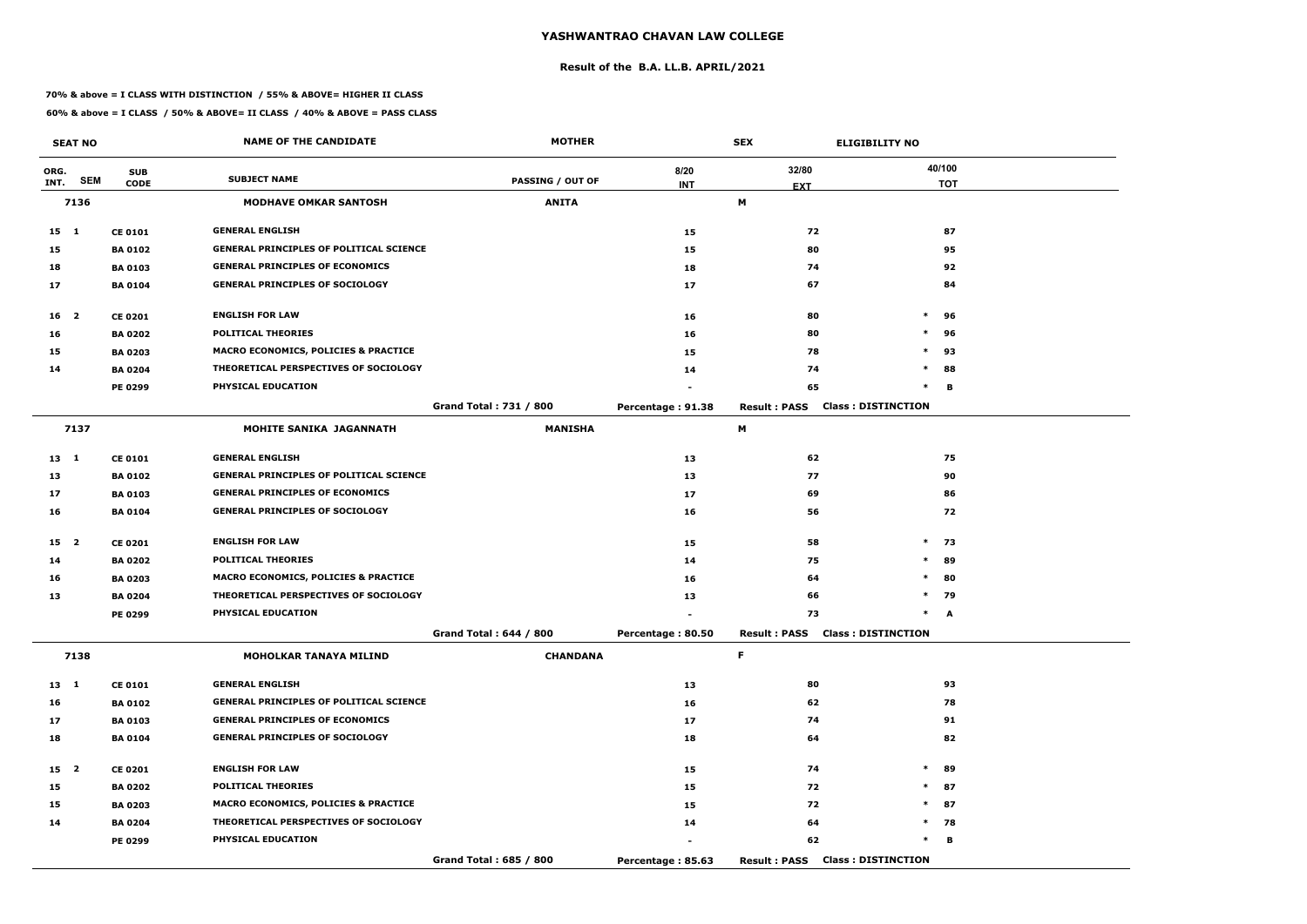#### **Result of the B.A. LL.B. APRIL/2021**

#### **70% & above = I CLASS WITH DISTINCTION / 55% & ABOVE= HIGHER II CLASS**

|                 | <b>SEAT NO</b> |                | <b>NAME OF THE CANDIDATE</b>                    | <b>MOTHER</b>                 |                   | <b>SEX</b><br><b>ELIGIBILITY NO</b>       |        |            |  |
|-----------------|----------------|----------------|-------------------------------------------------|-------------------------------|-------------------|-------------------------------------------|--------|------------|--|
| ORG.            |                | <b>SUB</b>     |                                                 |                               | 8/20              | 32/80                                     |        | 40/100     |  |
| INT.            | <b>SEM</b>     | <b>CODE</b>    | <b>SUBJECT NAME</b>                             | <b>PASSING / OUT OF</b>       | <b>INT</b>        | <b>EXT</b>                                |        | <b>TOT</b> |  |
|                 | 7139           |                | <b>MORE YASHWANT PRAVIN</b>                     | <b>PRAMILA</b>                |                   | М                                         |        |            |  |
| $9 \quad 1$     |                | <b>CE 0101</b> | <b>GENERAL ENGLISH</b>                          |                               | 9                 | 58                                        |        | 67         |  |
| 16              |                | <b>BA 0102</b> | <b>GENERAL PRINCIPLES OF POLITICAL SCIENCE</b>  |                               | 16                | 67                                        |        | 83         |  |
| 15              |                | <b>BA 0103</b> | <b>GENERAL PRINCIPLES OF ECONOMICS</b>          |                               | 15                | 62                                        |        | 77         |  |
| 15              |                | <b>BA 0104</b> | <b>GENERAL PRINCIPLES OF SOCIOLOGY</b>          |                               | 15                | 67                                        |        | 82         |  |
| $14 2$          |                | <b>CE 0201</b> | <b>ENGLISH FOR LAW</b>                          |                               | 14                | 61                                        | $\ast$ | 75         |  |
| 14              |                | <b>BA 0202</b> | <b>POLITICAL THEORIES</b>                       |                               | 14                | 66                                        | $\ast$ | 80         |  |
| $17^$           |                | <b>BA 0203</b> | <b>MACRO ECONOMICS, POLICIES &amp; PRACTICE</b> |                               | 17                | 54                                        | $\ast$ | 71         |  |
| 13              |                | <b>BA 0204</b> | THEORETICAL PERSPECTIVES OF SOCIOLOGY           |                               | 13                | AB                                        | $\ast$ | 13 F       |  |
|                 |                | PE 0299        | PHYSICAL EDUCATION                              |                               |                   | 65                                        | $\ast$ | В          |  |
|                 |                |                |                                                 | <b>Grand Total: 548 / 800</b> | Percentage: 68.50 | <b>Class: FAIL</b><br><b>Result: FAIL</b> |        |            |  |
|                 | 7140           |                | <b>MORE ANAGHA SANJAY</b>                       | <b>SANJANA</b>                |                   | F                                         |        |            |  |
| $15 \quad 1$    |                | <b>CE 0101</b> | <b>GENERAL ENGLISH</b>                          |                               | 15                | 62                                        |        | 77         |  |
| 17              |                | <b>BA0102</b>  | <b>GENERAL PRINCIPLES OF POLITICAL SCIENCE</b>  |                               | 17                | 78                                        |        | 95         |  |
| 16              |                | <b>BA 0103</b> | <b>GENERAL PRINCIPLES OF ECONOMICS</b>          |                               | 16                | 77                                        |        | 93         |  |
| 17              |                | <b>BA0104</b>  | <b>GENERAL PRINCIPLES OF SOCIOLOGY</b>          |                               | 17                | 61                                        |        | 78         |  |
| 14 <sub>2</sub> |                | <b>CE 0201</b> | <b>ENGLISH FOR LAW</b>                          |                               | 14                | 78                                        | $\ast$ | 92         |  |
| 16              |                | <b>BA 0202</b> | <b>POLITICAL THEORIES</b>                       |                               | 16                | 72                                        | $\ast$ | 88         |  |
| 18              |                | <b>BA 0203</b> | <b>MACRO ECONOMICS, POLICIES &amp; PRACTICE</b> |                               | 18                | 75                                        | $\ast$ | 93         |  |
| 14              |                | <b>BA 0204</b> | THEORETICAL PERSPECTIVES OF SOCIOLOGY           |                               | 14                | 66                                        | $\ast$ | 80         |  |
|                 |                | PE 0299        | PHYSICAL EDUCATION                              |                               |                   | 62                                        | $\ast$ | в          |  |
|                 |                |                |                                                 | Grand Total: 696 / 800        | Percentage: 87.00 | <b>Result: PASS Class: DISTINCTION</b>    |        |            |  |
|                 | 7141           |                | MUJUMALE PRATHAMESH BALASAHEB                   | <b>SAVITA</b>                 |                   | M                                         |        |            |  |
| $12 \quad 1$    |                | <b>CE 0101</b> | <b>GENERAL ENGLISH</b>                          |                               | 12                | 45                                        |        | $*$ 57     |  |
| 12              |                | <b>BA 0102</b> | <b>GENERAL PRINCIPLES OF POLITICAL SCIENCE</b>  |                               | 12                | 70                                        | $\ast$ | 82         |  |
| $16^{\wedge}$   |                | <b>BA 0103</b> | <b>GENERAL PRINCIPLES OF ECONOMICS</b>          |                               | 12                | 35                                        |        | 47         |  |
| $15^{\wedge}$   |                | <b>BA 0104</b> | <b>GENERAL PRINCIPLES OF SOCIOLOGY</b>          |                               | 11                | 30                                        | $\ast$ | 43         |  |
| AB <sub>2</sub> |                | <b>CE 0201</b> | <b>ENGLISH FOR LAW</b>                          |                               | AB                | 48                                        | $\ast$ | 48 F       |  |
| 12              |                | <b>BA 0202</b> | <b>POLITICAL THEORIES</b>                       |                               | 12                | 54                                        | $\ast$ | 66         |  |
| 14              |                | <b>BA 0203</b> | <b>MACRO ECONOMICS, POLICIES &amp; PRACTICE</b> |                               | 14                | 46                                        | $\ast$ | 60         |  |
| $13^{\wedge}$   |                | <b>BA 0204</b> | THEORETICAL PERSPECTIVES OF SOCIOLOGY           |                               | 12                | 35                                        | $\ast$ | 47         |  |
|                 |                | <b>PE 0299</b> | PHYSICAL EDUCATION                              |                               |                   | 62                                        | $\ast$ | В          |  |
|                 |                |                |                                                 | Grand Total: 450 / 800        | Percentage: 56.25 | <b>Class: FAIL</b><br><b>Result: FAIL</b> |        |            |  |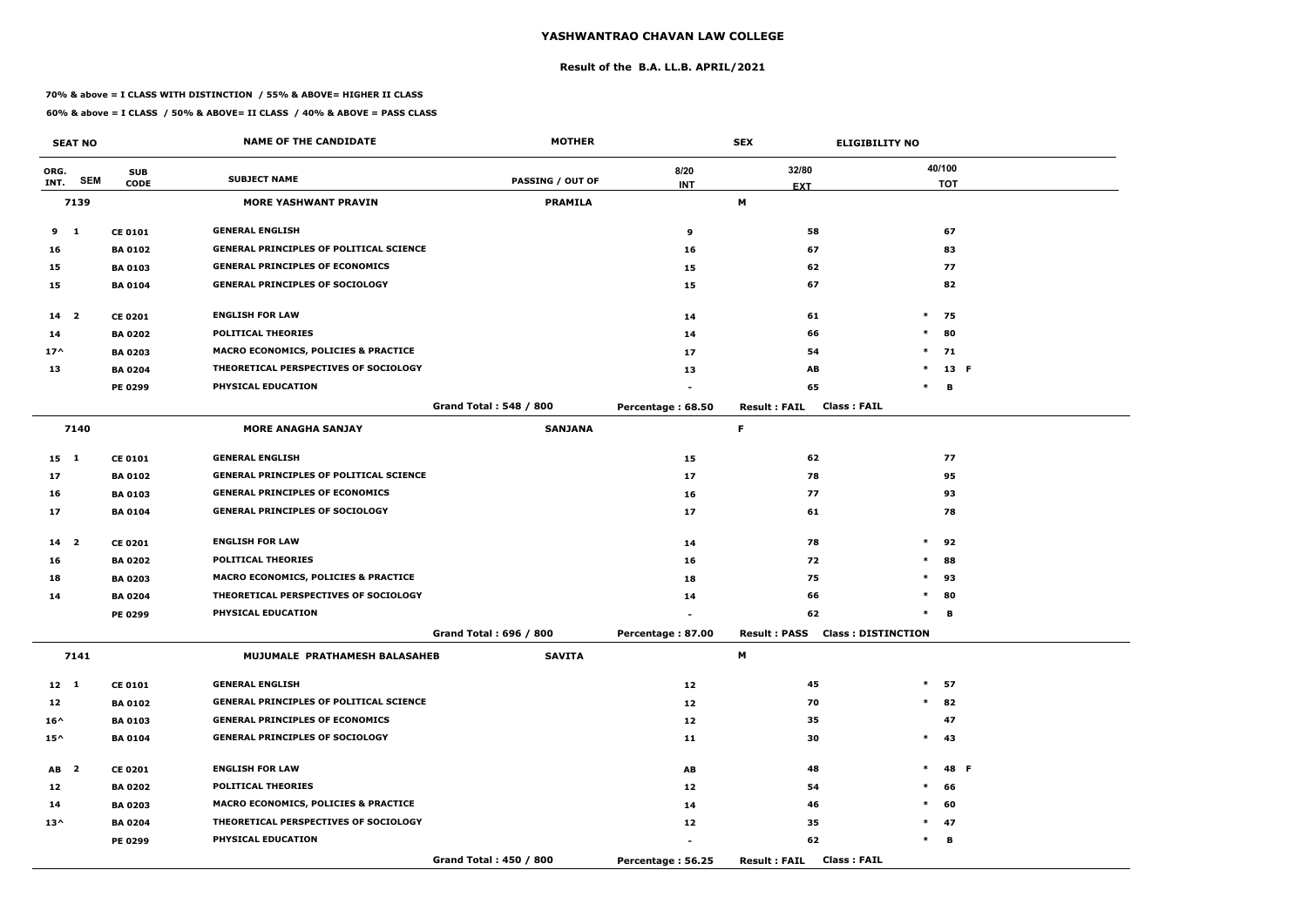#### **Result of the B.A. LL.B. APRIL/2021**

#### **70% & above = I CLASS WITH DISTINCTION / 55% & ABOVE= HIGHER II CLASS**

|                 | <b>SEAT NO</b> |                | <b>NAME OF THE CANDIDATE</b>                    | <b>MOTHER</b>                 |                   | <b>SEX</b>          | <b>ELIGIBILITY NO</b>                  |            |
|-----------------|----------------|----------------|-------------------------------------------------|-------------------------------|-------------------|---------------------|----------------------------------------|------------|
| ORG.            |                | <b>SUB</b>     |                                                 |                               | 8/20              | 32/80               |                                        | 40/100     |
| INT.            | <b>SEM</b>     | <b>CODE</b>    | <b>SUBJECT NAME</b>                             | <b>PASSING / OUT OF</b>       | <b>INT</b>        | <b>EXT</b>          |                                        | <b>TOT</b> |
|                 | 7142           |                | <b>MUSALE OMKAR SHAM</b>                        | <b>SHAMAL</b>                 |                   | М                   |                                        |            |
| $13 \quad 1$    |                | <b>CE 0101</b> | <b>GENERAL ENGLISH</b>                          |                               | 13                | 48                  |                                        | 61         |
| 14              |                | <b>BA 0102</b> | <b>GENERAL PRINCIPLES OF POLITICAL SCIENCE</b>  |                               | 14                | 58                  |                                        | 72         |
| 17              |                | <b>BA 0103</b> | <b>GENERAL PRINCIPLES OF ECONOMICS</b>          |                               | 17                | 61                  |                                        | 78         |
| $16^{\wedge}$   |                | <b>BA0104</b>  | <b>GENERAL PRINCIPLES OF SOCIOLOGY</b>          |                               | 14                | 45                  |                                        | 59         |
| 13 2            |                | <b>CE 0201</b> | <b>ENGLISH FOR LAW</b>                          |                               | 13                | 59                  | $\ast$                                 | 72         |
| 14              |                | <b>BA 0202</b> | <b>POLITICAL THEORIES</b>                       |                               | 14                | 69                  | $\ast$                                 | 83         |
| 15              |                | <b>BA 0203</b> | <b>MACRO ECONOMICS, POLICIES &amp; PRACTICE</b> |                               | 15                | 59                  | $\ast$                                 | 74         |
| 14              |                | <b>BA 0204</b> | THEORETICAL PERSPECTIVES OF SOCIOLOGY           |                               | 14                | 69                  | $*$                                    | 83         |
|                 |                | PE 0299        | PHYSICAL EDUCATION                              |                               |                   | 61                  | $\ast$                                 | B          |
|                 |                |                |                                                 | <b>Grand Total: 582 / 800</b> | Percentage: 72.75 | <b>Result: PASS</b> | <b>Class: DISTINCTION</b>              |            |
|                 | 7143           |                | <b>NAGARE SHUBHAM VISHNU</b>                    | <b>KALINDA</b>                |                   | М                   |                                        |            |
| $13^{\wedge} 1$ |                | <b>CE 0101</b> | <b>GENERAL ENGLISH</b>                          |                               | 12                | 34                  |                                        | 46         |
| 14              |                | <b>BA 0102</b> | <b>GENERAL PRINCIPLES OF POLITICAL SCIENCE</b>  |                               | 14                | 51                  |                                        | 65         |
| $17^$           |                | <b>BA 0103</b> | <b>GENERAL PRINCIPLES OF ECONOMICS</b>          |                               | 14                | 42                  |                                        | 56         |
| $16^{\wedge}$   |                | <b>BA 0104</b> | <b>GENERAL PRINCIPLES OF SOCIOLOGY</b>          |                               | 15                | 46                  |                                        | 61         |
| 15 <sub>2</sub> |                | <b>CE 0201</b> | <b>ENGLISH FOR LAW</b>                          |                               | 15                | 62                  |                                        | $*$ 77     |
| 14              |                | <b>BA 0202</b> | <b>POLITICAL THEORIES</b>                       |                               | 14                | 66                  | $\ast$                                 | 80         |
| 15              |                | <b>BA 0203</b> | MACRO ECONOMICS, POLICIES & PRACTICE            |                               | 15                | 67                  | $\ast$                                 | 82         |
| 15              |                | <b>BA 0204</b> | THEORETICAL PERSPECTIVES OF SOCIOLOGY           |                               | 15                | 54                  | $\ast$                                 | 69         |
|                 |                | <b>PE 0299</b> | PHYSICAL EDUCATION                              |                               |                   | 63                  | $\ast$                                 | в          |
|                 |                |                |                                                 | Grand Total: 538 / 800        | Percentage: 67.25 |                     | <b>Result: PASS Class: DISTINCTION</b> |            |
|                 | 7144           |                | <b>NAGARGOJE AVINASH BHAUSAHEB</b>              | <b>SUMAN</b>                  |                   | M                   |                                        |            |
| 15 1            |                | <b>CE 0101</b> | <b>GENERAL ENGLISH</b>                          |                               | 15                | 50                  |                                        | 65         |
| 12              |                | <b>BA 0102</b> | <b>GENERAL PRINCIPLES OF POLITICAL SCIENCE</b>  |                               | 12                | 64                  |                                        | 76         |
| 17              |                | <b>BA 0103</b> | <b>GENERAL PRINCIPLES OF ECONOMICS</b>          |                               | 17                | 64                  |                                        | 81         |
| $18^{\wedge}$   |                | <b>BA 0104</b> | <b>GENERAL PRINCIPLES OF SOCIOLOGY</b>          |                               | 15                | 48                  |                                        | 63         |
| 15 2            |                | <b>CE 0201</b> | <b>ENGLISH FOR LAW</b>                          |                               | 15                | 64                  | $\ast$                                 | 79         |
| 16              |                | <b>BA 0202</b> | <b>POLITICAL THEORIES</b>                       |                               | 16                | 78                  |                                        | $*$ 94     |
| 15              |                | <b>BA 0203</b> | MACRO ECONOMICS, POLICIES & PRACTICE            |                               | 15                | 72                  | $*$                                    | 87         |
| 14              |                | <b>BA 0204</b> | THEORETICAL PERSPECTIVES OF SOCIOLOGY           |                               | 14                | 59                  |                                        | $*$ 73     |
|                 |                | <b>PE 0299</b> | PHYSICAL EDUCATION                              |                               |                   | 65                  | $\ast$                                 | В          |
|                 |                |                |                                                 | Grand Total: 618 / 800        | Percentage: 77.25 |                     | <b>Result: PASS Class: DISTINCTION</b> |            |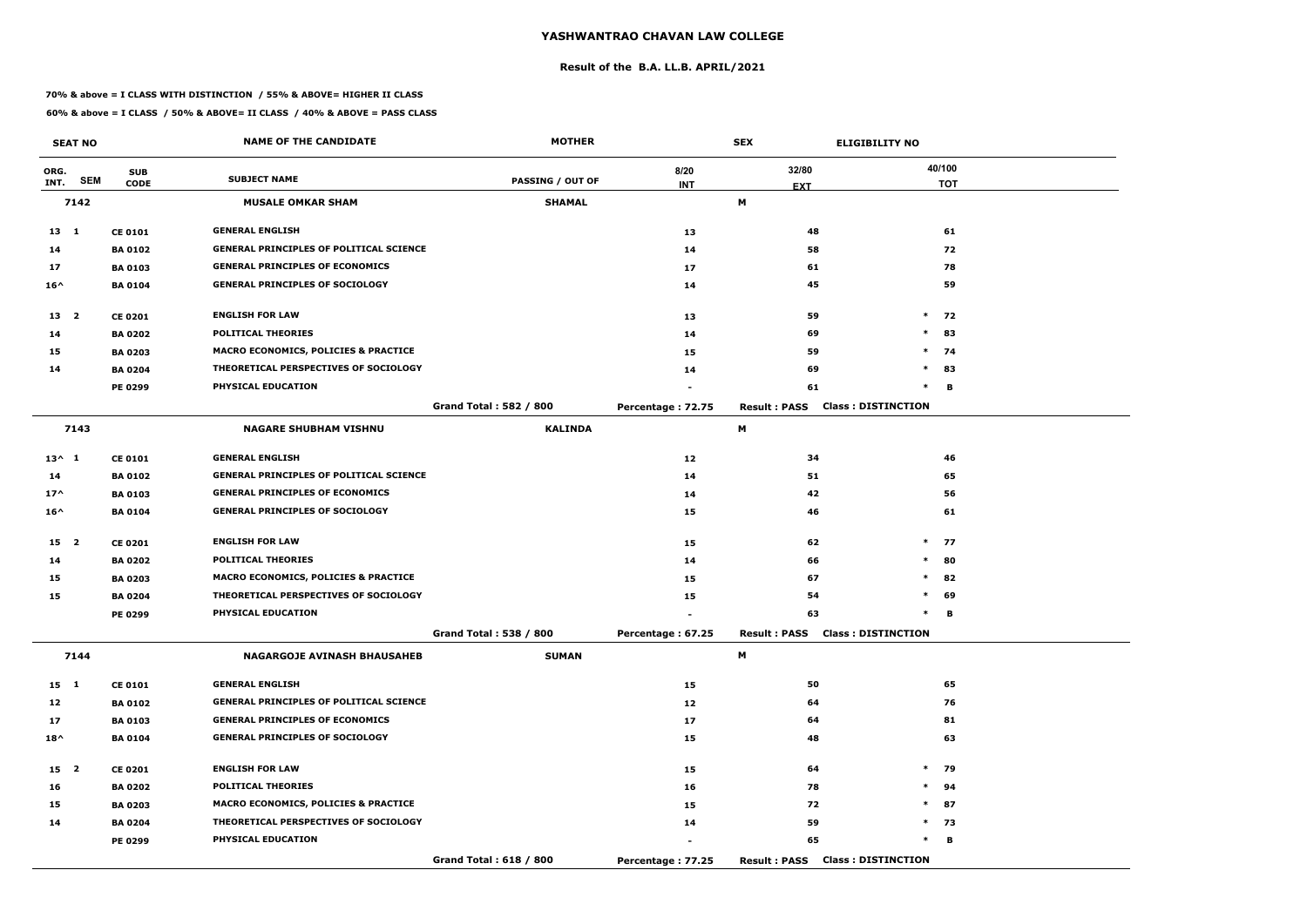#### **Result of the B.A. LL.B. APRIL/2021**

#### **70% & above = I CLASS WITH DISTINCTION / 55% & ABOVE= HIGHER II CLASS**

|                 | <b>SEAT NO</b> |                | <b>NAME OF THE CANDIDATE</b>                   | <b>MOTHER</b>                 |                   | <b>SEX</b>          | <b>ELIGIBILITY NO</b>                  |            |
|-----------------|----------------|----------------|------------------------------------------------|-------------------------------|-------------------|---------------------|----------------------------------------|------------|
| ORG.            |                | <b>SUB</b>     |                                                |                               | 8/20              | 32/80               |                                        | 40/100     |
| INT.            | <b>SEM</b>     | <b>CODE</b>    | <b>SUBJECT NAME</b>                            | <b>PASSING / OUT OF</b>       | <b>INT</b>        | <b>EXT</b>          |                                        | <b>TOT</b> |
|                 | 7145           |                | <b>NAIK ANKITA SURESH</b>                      | <b>ASHWINI</b>                |                   | F.                  |                                        |            |
| $12 \quad 1$    |                | <b>CE 0101</b> | <b>GENERAL ENGLISH</b>                         |                               | 12                | 50                  |                                        | 62         |
| 15              |                | <b>BA 0102</b> | <b>GENERAL PRINCIPLES OF POLITICAL SCIENCE</b> |                               | 15                | 80                  |                                        | 95         |
| 16              |                | <b>BA 0103</b> | <b>GENERAL PRINCIPLES OF ECONOMICS</b>         |                               | 16                | 69                  |                                        | 85         |
| 15              |                | <b>BA0104</b>  | <b>GENERAL PRINCIPLES OF SOCIOLOGY</b>         |                               | 15                | 54                  |                                        | 69         |
| 15 <sub>2</sub> |                | <b>CE 0201</b> | <b>ENGLISH FOR LAW</b>                         |                               | 15                | 72                  | $\ast$                                 | 87         |
| 15              |                | <b>BA 0202</b> | <b>POLITICAL THEORIES</b>                      |                               | 15                | 74                  | $\ast$                                 | 89         |
| 16              |                | <b>BA 0203</b> | MACRO ECONOMICS, POLICIES & PRACTICE           |                               | 16                | 72                  | $\ast$                                 | 88         |
| 14              |                | <b>BA 0204</b> | THEORETICAL PERSPECTIVES OF SOCIOLOGY          |                               | 14                | 72                  | $\ast$                                 | 86         |
|                 |                | PE 0299        | PHYSICAL EDUCATION                             |                               |                   | 61                  | $\ast$                                 | в          |
|                 |                |                |                                                | <b>Grand Total: 661 / 800</b> | Percentage: 82.63 | <b>Result: PASS</b> | <b>Class: DISTINCTION</b>              |            |
|                 | 7146           |                | NANEKAR AISHWARYA SACHIN                       | <b>RESHMA</b>                 |                   | F.                  |                                        |            |
| 14 1            |                | <b>CE 0101</b> | <b>GENERAL ENGLISH</b>                         |                               | 14                | 46                  |                                        | 60         |
| 14              |                | <b>BA 0102</b> | <b>GENERAL PRINCIPLES OF POLITICAL SCIENCE</b> |                               | 14                | 80                  |                                        | 94         |
| 16              |                | <b>BA 0103</b> | <b>GENERAL PRINCIPLES OF ECONOMICS</b>         |                               | 16                | 72                  |                                        | 88         |
| $16^{\wedge}$   |                | <b>BA 0104</b> | <b>GENERAL PRINCIPLES OF SOCIOLOGY</b>         |                               | 16                | 50                  |                                        | 66         |
| 17 <sub>2</sub> |                | <b>CE 0201</b> | <b>ENGLISH FOR LAW</b>                         |                               | 17                | 64                  | $\ast$                                 | 81         |
| 17              |                | <b>BA 0202</b> | <b>POLITICAL THEORIES</b>                      |                               | 17                | 75                  | $\ast$                                 | 92         |
| 15              |                | <b>BA 0203</b> | MACRO ECONOMICS, POLICIES & PRACTICE           |                               | 15                | 72                  | $\ast$                                 | 87         |
| 14              |                | <b>BA 0204</b> | THEORETICAL PERSPECTIVES OF SOCIOLOGY          |                               | 14                | 64                  | $\ast$                                 | 78         |
|                 |                | <b>PE 0299</b> | PHYSICAL EDUCATION                             |                               |                   | 70                  | $\ast$                                 | в          |
|                 |                |                |                                                | Grand Total: 646 / 800        | Percentage: 80.75 |                     | <b>Result: PASS Class: DISTINCTION</b> |            |
|                 | 7148           |                | NAZIRKAR NAYANKUMAR VASNATRAO                  | <b>VIJAYA</b>                 |                   | M                   |                                        |            |
| 15 1            |                | <b>CE 0101</b> | <b>GENERAL ENGLISH</b>                         |                               | 15                | 66                  |                                        | 81         |
| 15              |                | <b>BA 0102</b> | <b>GENERAL PRINCIPLES OF POLITICAL SCIENCE</b> |                               | 15                | 80                  |                                        | 95         |
| 15              |                | <b>BA 0103</b> | <b>GENERAL PRINCIPLES OF ECONOMICS</b>         |                               | 15                | 75                  |                                        | 90         |
| 15              |                | <b>BA 0104</b> | <b>GENERAL PRINCIPLES OF SOCIOLOGY</b>         |                               | 15                | 54                  |                                        | 69         |
| 14 <sub>2</sub> |                | <b>CE 0201</b> | <b>ENGLISH FOR LAW</b>                         |                               | 14                | 67                  | $\ast$                                 | 81         |
| 15              |                | <b>BA 0202</b> | <b>POLITICAL THEORIES</b>                      |                               | 15                | 80                  | $\ast$                                 | 95         |
| 18              |                | <b>BA 0203</b> | MACRO ECONOMICS, POLICIES & PRACTICE           |                               | 18                | 80                  | $\ast$                                 | 98         |
| 13              |                | <b>BA 0204</b> | THEORETICAL PERSPECTIVES OF SOCIOLOGY          |                               | 13                | 69                  |                                        | $*$ 82     |
|                 |                | <b>PE 0299</b> | PHYSICAL EDUCATION                             |                               |                   | 66                  | $\ast$                                 | в          |
|                 |                |                |                                                | Grand Total: 691 / 800        | Percentage: 86.38 | <b>Result: PASS</b> | <b>Class: DISTINCTION</b>              |            |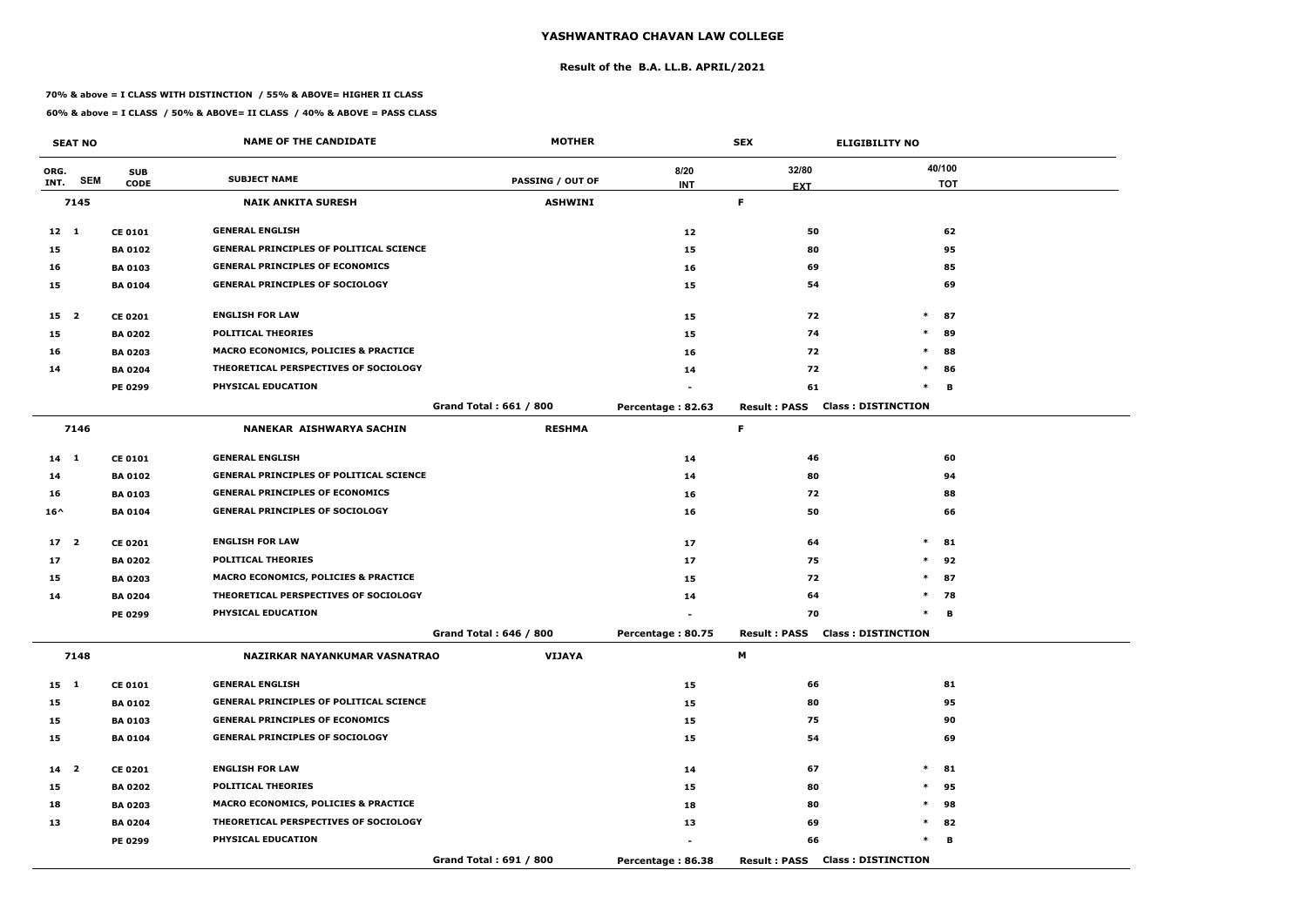#### **Result of the B.A. LL.B. APRIL/2021**

#### **70% & above = I CLASS WITH DISTINCTION / 55% & ABOVE= HIGHER II CLASS**

|                 | <b>SEAT NO</b> |                | <b>NAME OF THE CANDIDATE</b>                    | <b>MOTHER</b>           |                   | <b>SEX</b>                             | <b>ELIGIBILITY NO</b>     |
|-----------------|----------------|----------------|-------------------------------------------------|-------------------------|-------------------|----------------------------------------|---------------------------|
| ORG.            |                | <b>SUB</b>     |                                                 |                         | 8/20              | 32/80                                  | 40/100                    |
| INT.            | <b>SEM</b>     | <b>CODE</b>    | <b>SUBJECT NAME</b>                             | <b>PASSING / OUT OF</b> | <b>INT</b>        | <b>EXT</b>                             | <b>TOT</b>                |
|                 | 7149           |                | <b>SONI NIKITA.</b>                             | <b>EKTA SONI</b>        |                   | F.                                     |                           |
| $16^{\wedge} 1$ |                | <b>CE 0101</b> | <b>GENERAL ENGLISH</b>                          |                         | 14                | 45                                     | 59                        |
| 13              |                | <b>BA 0102</b> | <b>GENERAL PRINCIPLES OF POLITICAL SCIENCE</b>  |                         | 13                | 74                                     | 87                        |
| 16              |                | <b>BA 0103</b> | <b>GENERAL PRINCIPLES OF ECONOMICS</b>          |                         | 16                | 72                                     | 88                        |
| 15              |                | <b>BA 0104</b> | <b>GENERAL PRINCIPLES OF SOCIOLOGY</b>          |                         | 15                | 66                                     | 81                        |
| 14 2            |                | <b>CE 0201</b> | <b>ENGLISH FOR LAW</b>                          |                         | 14                | 74                                     | $\ast$<br>88              |
| 15              |                | <b>BA 0202</b> | <b>POLITICAL THEORIES</b>                       |                         | 15                | 80                                     | $\ast$<br>95              |
| 15              |                | <b>BA 0203</b> | <b>MACRO ECONOMICS, POLICIES &amp; PRACTICE</b> |                         | 15                | 80                                     | $\ast$<br>95              |
| 15              |                | <b>BA 0204</b> | THEORETICAL PERSPECTIVES OF SOCIOLOGY           |                         | 15                | 70                                     | $\ast$<br>85              |
|                 |                | PE 0299        | PHYSICAL EDUCATION                              |                         |                   | 63                                     | $\ast$<br>в               |
|                 |                |                |                                                 | Grand Total: 678 / 800  | Percentage: 84.75 | <b>Result: PASS</b>                    | <b>Class: DISTINCTION</b> |
|                 | 7150           |                | <b>PAGAR PRANAV BANDU</b>                       | <b>ARCHANA</b>          |                   | M                                      |                           |
| $13 \quad 1$    |                | <b>CE 0101</b> | <b>GENERAL ENGLISH</b>                          |                         | 13                | 70                                     | 83                        |
| 14              |                | <b>BA 0102</b> | <b>GENERAL PRINCIPLES OF POLITICAL SCIENCE</b>  |                         | 14                | 80                                     | 94                        |
| 17              |                | <b>BA 0103</b> | <b>GENERAL PRINCIPLES OF ECONOMICS</b>          |                         | 17                | 72                                     | 89                        |
| $17^$           |                | <b>BA 0104</b> | <b>GENERAL PRINCIPLES OF SOCIOLOGY</b>          |                         | 16                | 50                                     | 66                        |
| 14 <sub>2</sub> |                | <b>CE 0201</b> | <b>ENGLISH FOR LAW</b>                          |                         | 14                | 62                                     | $*$ 76                    |
| 15              |                | <b>BA 0202</b> | <b>POLITICAL THEORIES</b>                       |                         | 15                | 77                                     | $*$ 92                    |
| 16              |                | <b>BA 0203</b> | <b>MACRO ECONOMICS, POLICIES &amp; PRACTICE</b> |                         | 16                | 67                                     | $\ast$<br>83              |
| 15              |                | <b>BA 0204</b> | THEORETICAL PERSPECTIVES OF SOCIOLOGY           |                         | 15                | 67                                     | $\ast$<br>82              |
|                 |                | PE 0299        | PHYSICAL EDUCATION                              |                         |                   | 61                                     | $\ast$<br>В               |
|                 |                |                |                                                 | Grand Total: 665 / 800  | Percentage: 83.13 | <b>Result : PASS</b>                   | <b>Class: DISTINCTION</b> |
|                 | 7151           |                | PAL PIYUSH TARACHANDRA                          | <b>SARITA</b>           |                   | M                                      |                           |
| 15 1            |                | <b>CE 0101</b> | <b>GENERAL ENGLISH</b>                          |                         | 15                | 51                                     | 66                        |
| 15              |                | <b>BA 0102</b> | <b>GENERAL PRINCIPLES OF POLITICAL SCIENCE</b>  |                         | 15                | 77                                     | 92                        |
| $18^{\wedge}$   |                | <b>BA 0103</b> | <b>GENERAL PRINCIPLES OF ECONOMICS</b>          |                         | 18                | 59                                     | 77                        |
| $18^{\wedge}$   |                | <b>BA 0104</b> | <b>GENERAL PRINCIPLES OF SOCIOLOGY</b>          |                         | 18                | 59                                     | 77                        |
| 14 <sup>2</sup> |                | <b>CE 0201</b> | <b>ENGLISH FOR LAW</b>                          |                         | 14                | 64                                     | $*$ 78                    |
| 16              |                | <b>BA 0202</b> | <b>POLITICAL THEORIES</b>                       |                         | 16                | 75                                     | $*$ 91                    |
| 17              |                | <b>BA 0203</b> | <b>MACRO ECONOMICS, POLICIES &amp; PRACTICE</b> |                         | 17                | 64                                     | $\ast$<br>81              |
| 16              |                | <b>BA 0204</b> | THEORETICAL PERSPECTIVES OF SOCIOLOGY           |                         | 16                | 61                                     | $*$ 77                    |
|                 |                | <b>PE 0299</b> | PHYSICAL EDUCATION                              |                         |                   | 67                                     | $*$<br>В                  |
|                 |                |                |                                                 | Grand Total: 639 / 800  | Percentage: 79.88 | <b>Result: PASS Class: DISTINCTION</b> |                           |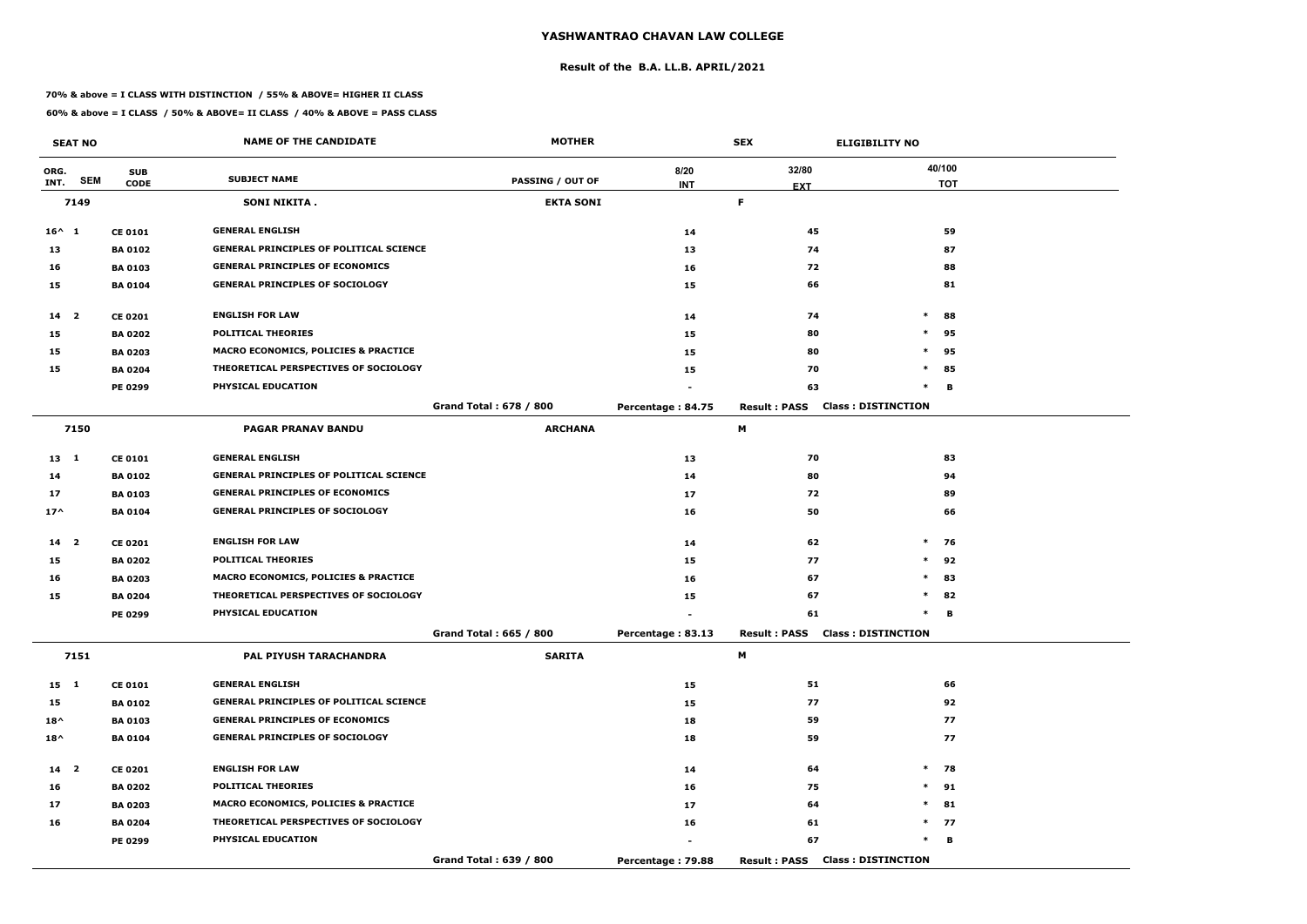#### **Result of the B.A. LL.B. APRIL/2021**

#### **70% & above = I CLASS WITH DISTINCTION / 55% & ABOVE= HIGHER II CLASS**

|                 | <b>SEAT NO</b> |                | <b>NAME OF THE CANDIDATE</b>                    | <b>MOTHER</b>           |                   | <b>SEX</b>                             | <b>ELIGIBILITY NO</b>     |
|-----------------|----------------|----------------|-------------------------------------------------|-------------------------|-------------------|----------------------------------------|---------------------------|
| ORG.            | <b>SEM</b>     | <b>SUB</b>     | <b>SUBJECT NAME</b>                             | <b>PASSING / OUT OF</b> | 8/20              | 32/80                                  | 40/100                    |
| INT.            |                | <b>CODE</b>    |                                                 |                         | <b>INT</b>        | <b>EXT</b>                             | <b>TOT</b>                |
|                 | 7152           |                | PALSHETKAR SHRUTI SANTOSH                       | <b>SAYALI</b>           |                   | F.                                     |                           |
| $13 \quad 1$    |                | <b>CE 0101</b> | <b>GENERAL ENGLISH</b>                          |                         | 13                | 46                                     | 59                        |
| 13              |                | <b>BA 0102</b> | <b>GENERAL PRINCIPLES OF POLITICAL SCIENCE</b>  |                         | 13                | 77                                     | 90                        |
| $18^{\wedge}$   |                | <b>BA 0103</b> | <b>GENERAL PRINCIPLES OF ECONOMICS</b>          |                         | 16                | 51                                     | 67                        |
| $14^{\wedge}$   |                | <b>BA 0104</b> | <b>GENERAL PRINCIPLES OF SOCIOLOGY</b>          |                         | 13                | 38                                     | $*$ 51                    |
| $16 \quad 2$    |                | <b>CE 0201</b> | <b>ENGLISH FOR LAW</b>                          |                         | 16                | 67                                     | $\ast$<br>83              |
| 14              |                | <b>BA 0202</b> | <b>POLITICAL THEORIES</b>                       |                         | 14                | 80                                     | $\ast$<br>94              |
| 15              |                | <b>BA 0203</b> | MACRO ECONOMICS, POLICIES & PRACTICE            |                         | 15                | 66                                     | $\ast$<br>81              |
| $17^$           |                | <b>BA 0204</b> | THEORETICAL PERSPECTIVES OF SOCIOLOGY           |                         | 17                | 54                                     | $\ast$<br>71              |
|                 |                | <b>PE 0299</b> | PHYSICAL EDUCATION                              |                         |                   | 66                                     | $\ast$<br>B               |
|                 |                |                |                                                 | Grand Total: 596 / 800  | Percentage: 74.50 | <b>Result: PASS</b>                    | <b>Class: DISTINCTION</b> |
|                 | 7153           |                | <b>CHAHAR PANKAJ BABULAL</b>                    | <b>MEWADEVI</b>         |                   | М                                      |                           |
| $14$ 1          |                | <b>CE 0101</b> | <b>GENERAL ENGLISH</b>                          |                         | 14                | 54                                     | 68                        |
| 15              |                | <b>BA 0102</b> | <b>GENERAL PRINCIPLES OF POLITICAL SCIENCE</b>  |                         | 15                | 78                                     | 93                        |
| 18              |                | <b>BA 0103</b> | <b>GENERAL PRINCIPLES OF ECONOMICS</b>          |                         | 18                | 80                                     | 98                        |
| 17              |                | <b>BA 0104</b> | <b>GENERAL PRINCIPLES OF SOCIOLOGY</b>          |                         | 17                | 72                                     | 89                        |
| 17 <sub>2</sub> |                | <b>CE 0201</b> | <b>ENGLISH FOR LAW</b>                          |                         | 17                | 80                                     | $\ast$<br>97              |
| 15              |                | <b>BA 0202</b> | <b>POLITICAL THEORIES</b>                       |                         | 15                | 80                                     | $\ast$<br>95              |
| 16              |                | <b>BA 0203</b> | <b>MACRO ECONOMICS, POLICIES &amp; PRACTICE</b> |                         | 16                | 72                                     | $\ast$<br>88              |
| 17              |                | <b>BA 0204</b> | THEORETICAL PERSPECTIVES OF SOCIOLOGY           |                         | 17                | 77                                     | $\ast$<br>94              |
|                 |                | PE 0299        | PHYSICAL EDUCATION                              |                         |                   | 71                                     | $\ast$<br>A               |
|                 |                |                |                                                 | Grand Total: 722 / 800  | Percentage: 90.25 | <b>Result: PASS Class: DISTINCTION</b> |                           |
|                 | 7154           |                | PARMAR KANCHI VINOD                             | <b>SAPANA</b>           |                   | F.                                     |                           |
| $14 \quad 1$    |                | <b>CE 0101</b> | <b>GENERAL ENGLISH</b>                          |                         | 14                | 62                                     | 76                        |
| 12              |                | <b>BA 0102</b> | <b>GENERAL PRINCIPLES OF POLITICAL SCIENCE</b>  |                         | 12                | 75                                     | 87                        |
| 17              |                | <b>BA 0103</b> | <b>GENERAL PRINCIPLES OF ECONOMICS</b>          |                         | 17                | 67                                     | 84                        |
| $17^{\wedge}$   |                | <b>BA 0104</b> | <b>GENERAL PRINCIPLES OF SOCIOLOGY</b>          |                         | 16                | 51                                     | 67                        |
| 15 <sub>2</sub> |                | <b>CE 0201</b> | <b>ENGLISH FOR LAW</b>                          |                         | 15                | 75                                     | $*$<br>90                 |
| 13              |                | <b>BA 0202</b> | <b>POLITICAL THEORIES</b>                       |                         | 13                | 80                                     | $\ast$<br>93              |
| 17              |                | <b>BA 0203</b> | <b>MACRO ECONOMICS, POLICIES &amp; PRACTICE</b> |                         | 17                | 80                                     | $*$ 97                    |
| 13              |                | <b>BA 0204</b> | THEORETICAL PERSPECTIVES OF SOCIOLOGY           |                         | 13                | 67                                     | $*$ 80                    |
|                 |                | PE 0299        | <b>PHYSICAL EDUCATION</b>                       |                         |                   | 69                                     | $\ast$<br>в               |
|                 |                |                |                                                 | Grand Total: 674 / 800  | Percentage: 84.25 | <b>Result: PASS Class: DISTINCTION</b> |                           |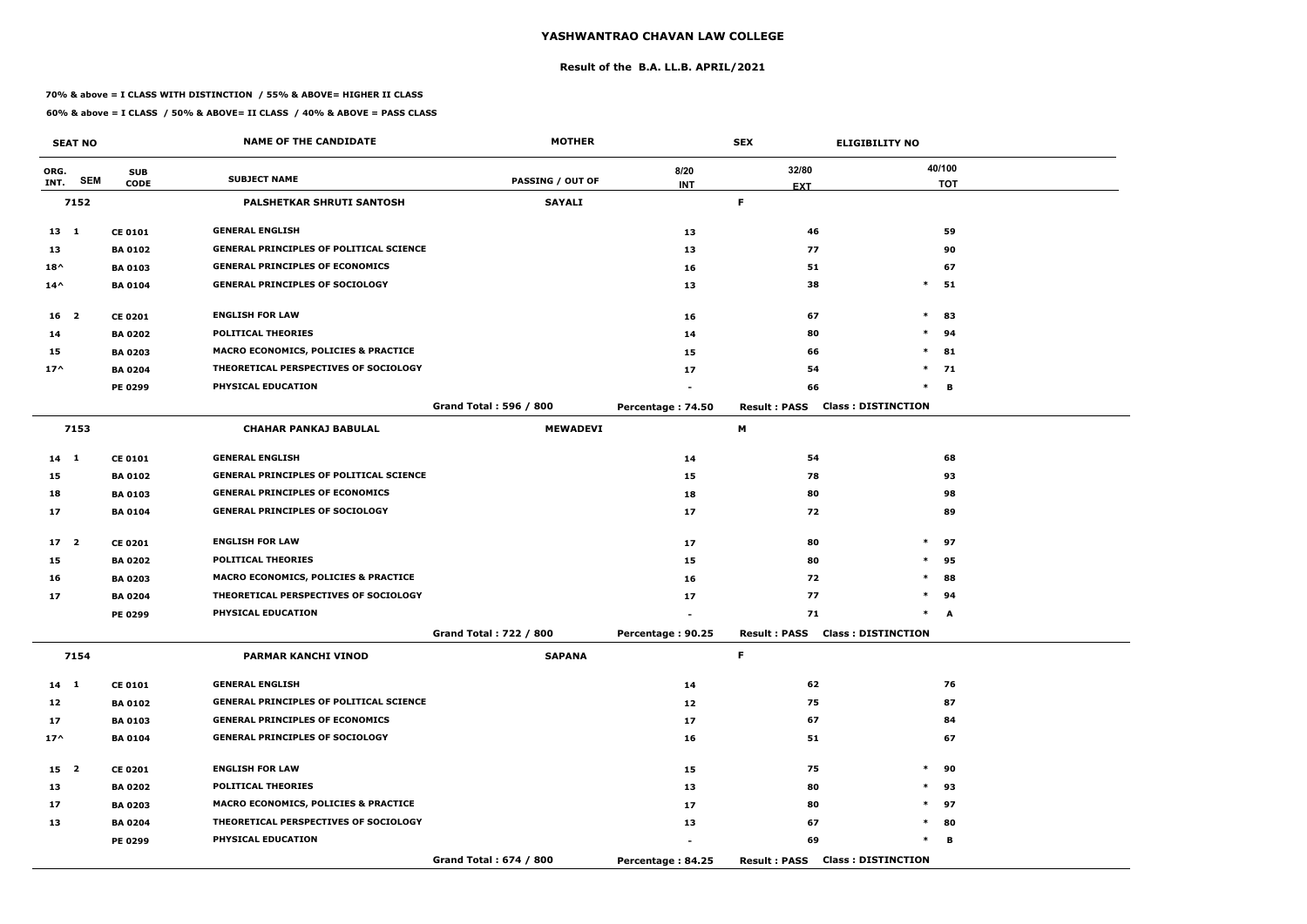#### **Result of the B.A. LL.B. APRIL/2021**

#### **70% & above = I CLASS WITH DISTINCTION / 55% & ABOVE= HIGHER II CLASS**

|                 | <b>SEAT NO</b> |                | <b>NAME OF THE CANDIDATE</b>                   | <b>MOTHER</b>                 |                   | <b>SEX</b>          | <b>ELIGIBILITY NO</b>                  |            |
|-----------------|----------------|----------------|------------------------------------------------|-------------------------------|-------------------|---------------------|----------------------------------------|------------|
| ORG.            |                | <b>SUB</b>     |                                                |                               | 8/20              | 32/80               |                                        | 40/100     |
| INT.            | <b>SEM</b>     | <b>CODE</b>    | <b>SUBJECT NAME</b>                            | <b>PASSING / OUT OF</b>       | <b>INT</b>        | <b>EXT</b>          |                                        | <b>TOT</b> |
|                 | 7155           |                | PATIL ANUSHKA SHIVAJI                          | <b>KIRTI SHIVAJI PATIL</b>    |                   | F.                  |                                        |            |
| $14 \quad 1$    |                | <b>CE 0101</b> | <b>GENERAL ENGLISH</b>                         |                               | 14                | 69                  |                                        | 83         |
| 14              |                | <b>BA 0102</b> | <b>GENERAL PRINCIPLES OF POLITICAL SCIENCE</b> |                               | 14                | 80                  |                                        | 94         |
| 18              |                | <b>BA 0103</b> | <b>GENERAL PRINCIPLES OF ECONOMICS</b>         |                               | 18                | 77                  |                                        | 95         |
| 18              |                | <b>BA0104</b>  | <b>GENERAL PRINCIPLES OF SOCIOLOGY</b>         |                               | 18                | 67                  |                                        | 85         |
| 15 <sub>2</sub> |                | <b>CE 0201</b> | <b>ENGLISH FOR LAW</b>                         |                               | 15                | 77                  | $\ast$                                 | 92         |
| 15              |                | <b>BA 0202</b> | <b>POLITICAL THEORIES</b>                      |                               | 15                | 80                  | $\ast$                                 | 95         |
| 14              |                | <b>BA 0203</b> | MACRO ECONOMICS, POLICIES & PRACTICE           |                               | 14                | 80                  | $\ast$                                 | 94         |
| 14              |                | <b>BA 0204</b> | THEORETICAL PERSPECTIVES OF SOCIOLOGY          |                               | 14                | 66                  | $\ast$                                 | 80         |
|                 |                | PE 0299        | PHYSICAL EDUCATION                             |                               |                   | 69                  | $\ast$                                 | в          |
|                 |                |                |                                                | <b>Grand Total: 718 / 800</b> | Percentage: 89.75 | <b>Result: PASS</b> | <b>Class: DISTINCTION</b>              |            |
|                 | 7156           |                | PATIL KIRTI NITIN                              | <b>NUTAN</b>                  |                   | F                   |                                        |            |
| $11 \quad 1$    |                | <b>CE 0101</b> | <b>GENERAL ENGLISH</b>                         |                               | 11                | 75                  |                                        | 86         |
| 12              |                | <b>BA 0102</b> | GENERAL PRINCIPLES OF POLITICAL SCIENCE        |                               | 12                | 80                  |                                        | 92         |
| 14              |                | <b>BA 0103</b> | <b>GENERAL PRINCIPLES OF ECONOMICS</b>         |                               | 14                | 80                  |                                        | 94         |
| 15              |                | <b>BA 0104</b> | <b>GENERAL PRINCIPLES OF SOCIOLOGY</b>         |                               | 15                | 62                  |                                        | 77         |
| 14 <sub>2</sub> |                | <b>CE 0201</b> | <b>ENGLISH FOR LAW</b>                         |                               | 14                | 80                  | $\ast$                                 | 94         |
| 10              |                | <b>BA 0202</b> | <b>POLITICAL THEORIES</b>                      |                               | 10                | 70                  | $\ast$                                 | 80         |
| 10              |                | <b>BA 0203</b> | MACRO ECONOMICS, POLICIES & PRACTICE           |                               | 10                | 80                  | $\ast$                                 | 90         |
| 12              |                | <b>BA 0204</b> | THEORETICAL PERSPECTIVES OF SOCIOLOGY          |                               | 12                | 67                  | $\ast$                                 | 79         |
|                 |                | <b>PE 0299</b> | PHYSICAL EDUCATION                             |                               |                   | 63                  | $\ast$                                 | в          |
|                 |                |                |                                                | Grand Total: 692 / 800        | Percentage: 86.50 |                     | <b>Result: PASS Class: DISTINCTION</b> |            |
|                 | 7157           |                | PATIL SAMRUDDHI KALMESHWAR                     | <b>LATA</b>                   |                   | F.                  |                                        |            |
| 15 1            |                | <b>CE 0101</b> | <b>GENERAL ENGLISH</b>                         |                               | 15                | 61                  |                                        | 76         |
| 16              |                | <b>BA 0102</b> | <b>GENERAL PRINCIPLES OF POLITICAL SCIENCE</b> |                               | 16                | 62                  |                                        | 78         |
| 18              |                | <b>BA 0103</b> | <b>GENERAL PRINCIPLES OF ECONOMICS</b>         |                               | 18                | 75                  |                                        | 93         |
| $17^{\wedge}$   |                | <b>BA 0104</b> | <b>GENERAL PRINCIPLES OF SOCIOLOGY</b>         |                               | 14                | 42                  |                                        | 56         |
| 15 2            |                | <b>CE 0201</b> | <b>ENGLISH FOR LAW</b>                         |                               | 15                | 59                  |                                        | $*$ 74     |
| 15              |                | <b>BA 0202</b> | <b>POLITICAL THEORIES</b>                      |                               | 15                | 78                  |                                        | $*$ 93     |
| 17              |                | <b>BA 0203</b> | MACRO ECONOMICS, POLICIES & PRACTICE           |                               | 17                | 67                  | $\ast$                                 | 84         |
| 15              |                | <b>BA 0204</b> | THEORETICAL PERSPECTIVES OF SOCIOLOGY          |                               | 15                | 62                  |                                        | $*$ 77     |
|                 |                | <b>PE 0299</b> | PHYSICAL EDUCATION                             |                               |                   | 65                  | $\ast$                                 | B          |
|                 |                |                |                                                | Grand Total: 631 / 800        | Percentage: 78.88 |                     | <b>Result: PASS Class: DISTINCTION</b> |            |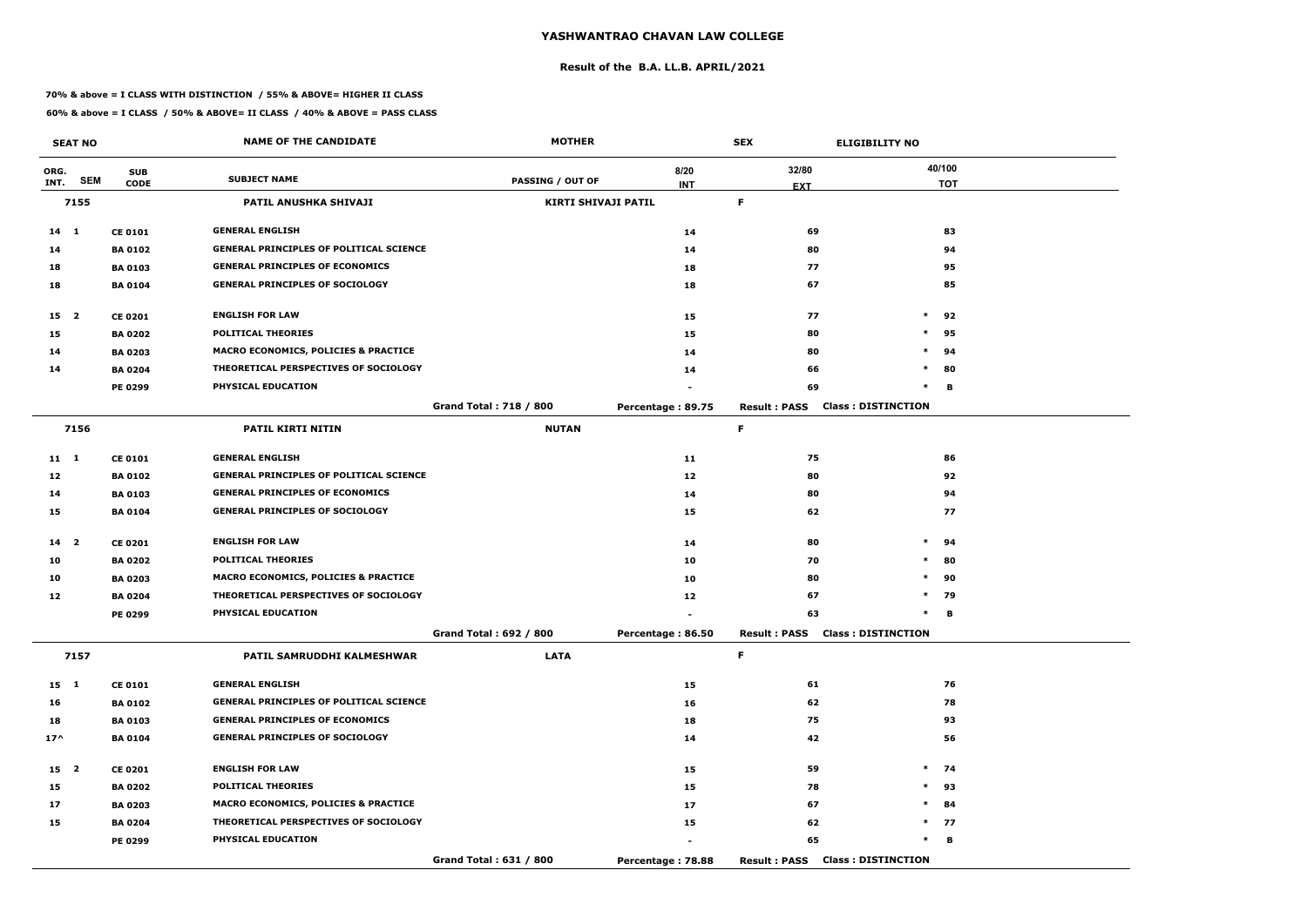#### **Result of the B.A. LL.B. APRIL/2021**

#### **70% & above = I CLASS WITH DISTINCTION / 55% & ABOVE= HIGHER II CLASS**

|                 | <b>SEAT NO</b> |                | <b>NAME OF THE CANDIDATE</b>                    | <b>MOTHER</b>           |                   | <b>SEX</b>                             | <b>ELIGIBILITY NO</b>     |
|-----------------|----------------|----------------|-------------------------------------------------|-------------------------|-------------------|----------------------------------------|---------------------------|
| ORG.            |                | <b>SUB</b>     |                                                 |                         | 8/20              | 32/80                                  | 40/100                    |
| INT.            | <b>SEM</b>     | <b>CODE</b>    | <b>SUBJECT NAME</b>                             | <b>PASSING / OUT OF</b> | <b>INT</b>        | <b>EXT</b>                             | <b>TOT</b>                |
|                 | 7158           |                | PATIL YASH JAYENDRA                             | <b>SUSHAMA</b>          |                   | М                                      |                           |
| $13 \quad 1$    |                | <b>CE 0101</b> | <b>GENERAL ENGLISH</b>                          |                         | 13                | 56                                     | 69                        |
| 12              |                | <b>BA 0102</b> | <b>GENERAL PRINCIPLES OF POLITICAL SCIENCE</b>  |                         | 12                | 75                                     | 87                        |
| 18              |                | <b>BA 0103</b> | <b>GENERAL PRINCIPLES OF ECONOMICS</b>          |                         | 18                | 66                                     | 84                        |
| 16              |                | <b>BA 0104</b> | <b>GENERAL PRINCIPLES OF SOCIOLOGY</b>          |                         | 16                | 69                                     | 85                        |
| 13 <sup>2</sup> |                | <b>CE 0201</b> | <b>ENGLISH FOR LAW</b>                          |                         | 13                | 69                                     | $\ast$<br>82              |
| 14              |                | <b>BA 0202</b> | <b>POLITICAL THEORIES</b>                       |                         | 14                | 80                                     | $\ast$<br>94              |
| 14              |                | <b>BA 0203</b> | MACRO ECONOMICS, POLICIES & PRACTICE            |                         | 14                | 53                                     | $\ast$<br>67              |
| 14              |                | <b>BA 0204</b> | THEORETICAL PERSPECTIVES OF SOCIOLOGY           |                         | 14                | 75                                     | $\ast$<br>89              |
|                 |                | <b>PE 0299</b> | PHYSICAL EDUCATION                              |                         |                   | 65                                     | $\ast$<br>В               |
|                 |                |                |                                                 | Grand Total: 657 / 800  | Percentage: 82.13 | <b>Result: PASS</b>                    | <b>Class: DISTINCTION</b> |
|                 | 7159           |                | PAUL ANIRUDH ANILKUMAR                          | <b>SUJATA</b>           |                   | М                                      |                           |
| $14$ 1          |                | <b>CE 0101</b> | <b>GENERAL ENGLISH</b>                          |                         | 14                | 48                                     | 62                        |
| 15              |                | <b>BA 0102</b> | <b>GENERAL PRINCIPLES OF POLITICAL SCIENCE</b>  |                         | 15                | 80                                     | 95                        |
| 18              |                | <b>BA 0103</b> | <b>GENERAL PRINCIPLES OF ECONOMICS</b>          |                         | 18                | 61                                     | 79                        |
| $17^$           |                | <b>BA 0104</b> | <b>GENERAL PRINCIPLES OF SOCIOLOGY</b>          |                         | 16                | 50                                     | 66                        |
| 12 2            |                | <b>CE 0201</b> | <b>ENGLISH FOR LAW</b>                          |                         | 12                | 77                                     | $\ast$<br>89              |
| 14              |                | <b>BA 0202</b> | <b>POLITICAL THEORIES</b>                       |                         | 14                | 75                                     | $\ast$<br>89              |
| 15              |                | <b>BA 0203</b> | <b>MACRO ECONOMICS, POLICIES &amp; PRACTICE</b> |                         | 15                | 64                                     | $\ast$<br>79              |
| 15              |                | <b>BA 0204</b> | THEORETICAL PERSPECTIVES OF SOCIOLOGY           |                         | 15                | 64                                     | $*$<br>79                 |
|                 |                | PE 0299        | PHYSICAL EDUCATION                              |                         |                   | 55                                     | $\ast$<br>C               |
|                 |                |                |                                                 | Grand Total: 638 / 800  | Percentage: 79.75 | <b>Result: PASS Class: DISTINCTION</b> |                           |
|                 | 7160           |                | <b>PAWAR RUTUJA KAILAS</b>                      | <b>VIDYA</b>            |                   | F.                                     |                           |
| 15 1            |                | <b>CE 0101</b> | <b>GENERAL ENGLISH</b>                          |                         | 15                | 69                                     | 84                        |
| 17              |                | <b>BA 0102</b> | <b>GENERAL PRINCIPLES OF POLITICAL SCIENCE</b>  |                         | 17                | 78                                     | 95                        |
| 15              |                | <b>BA 0103</b> | <b>GENERAL PRINCIPLES OF ECONOMICS</b>          |                         | 15                | 78                                     | 93                        |
| $16^{\wedge}$   |                | <b>BA 0104</b> | <b>GENERAL PRINCIPLES OF SOCIOLOGY</b>          |                         | 15                | 47                                     | 62                        |
| 17 <sup>2</sup> |                | <b>CE 0201</b> | <b>ENGLISH FOR LAW</b>                          |                         | 17                | 80                                     | $*$ 97                    |
| 15              |                | <b>BA 0202</b> | <b>POLITICAL THEORIES</b>                       |                         | 15                | 80                                     | $\ast$<br>95              |
| 18              |                | <b>BA 0203</b> | <b>MACRO ECONOMICS, POLICIES &amp; PRACTICE</b> |                         | 18                | 80                                     | $\ast$<br>98              |
| 18              |                | <b>BA 0204</b> | THEORETICAL PERSPECTIVES OF SOCIOLOGY           |                         | 18                | 80                                     | $\ast$<br>98              |
|                 |                | PE 0299        | <b>PHYSICAL EDUCATION</b>                       |                         |                   | 62                                     | $\ast$<br>в               |
|                 |                |                |                                                 | Grand Total: 722 / 800  | Percentage: 90.25 | <b>Result: PASS Class: DISTINCTION</b> |                           |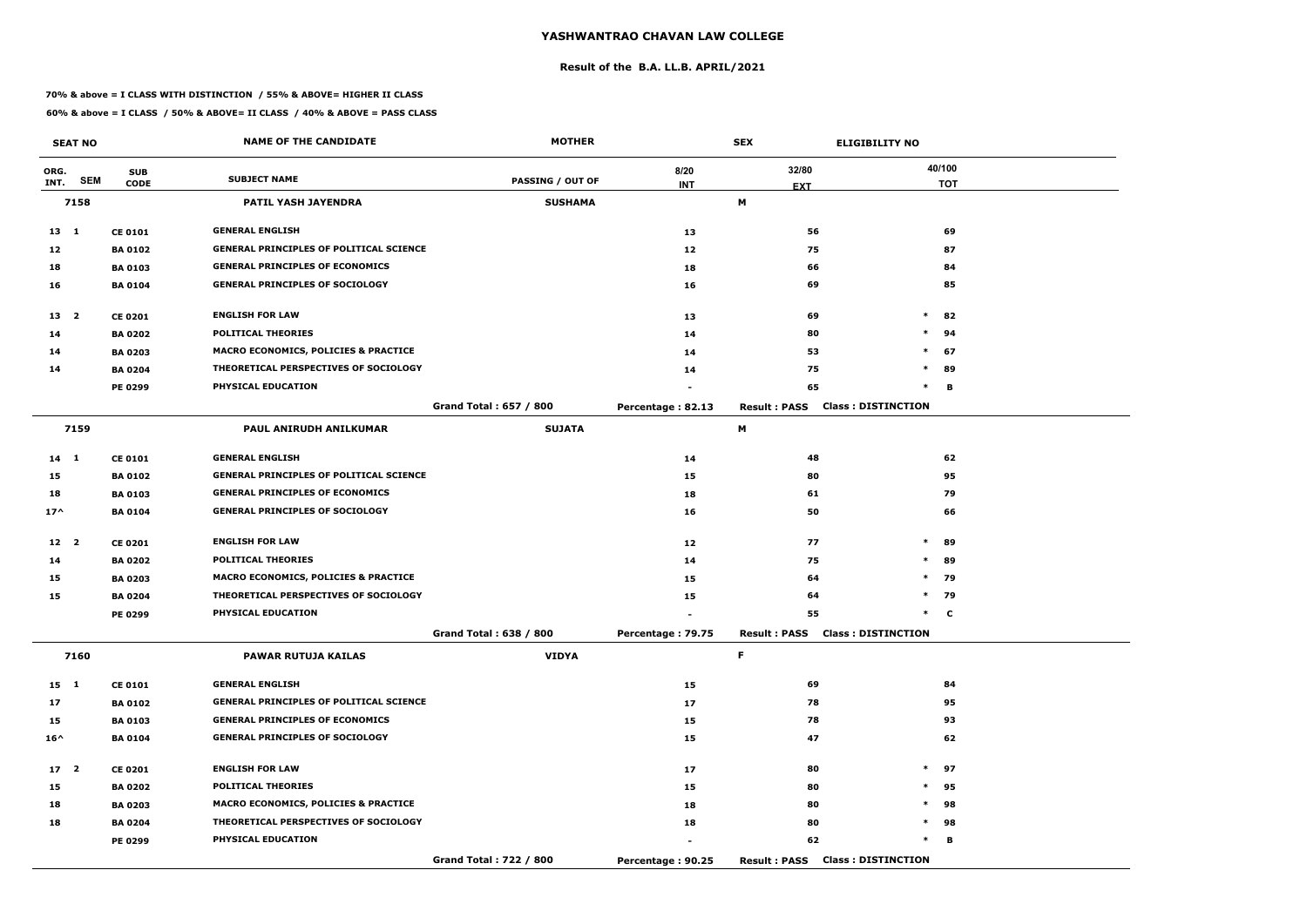#### **Result of the B.A. LL.B. APRIL/2021**

#### **70% & above = I CLASS WITH DISTINCTION / 55% & ABOVE= HIGHER II CLASS**

|                 | <b>SEAT NO</b> |                | <b>NAME OF THE CANDIDATE</b>                    | <b>MOTHER</b>                 |                   | <b>SEX</b>          | <b>ELIGIBILITY NO</b>                  |            |
|-----------------|----------------|----------------|-------------------------------------------------|-------------------------------|-------------------|---------------------|----------------------------------------|------------|
| ORG.            |                | <b>SUB</b>     |                                                 |                               | 8/20              | 32/80               |                                        | 40/100     |
| INT.            | <b>SEM</b>     | <b>CODE</b>    | <b>SUBJECT NAME</b>                             | PASSING / OUT OF              | <b>INT</b>        | <b>EXT</b>          |                                        | <b>TOT</b> |
|                 | 7161           |                | PAWAR KALYANI CHANDRASHEKHAR                    | <b>JAYASHREE PAWAR</b>        |                   | F.                  |                                        |            |
| $14 \quad 1$    |                | <b>CE 0101</b> | <b>GENERAL ENGLISH</b>                          |                               | 14                | 48                  |                                        | 62         |
| 12              |                | <b>BA 0102</b> | <b>GENERAL PRINCIPLES OF POLITICAL SCIENCE</b>  |                               | 12                | 80                  |                                        | 92         |
| 17              |                | <b>BA 0103</b> | <b>GENERAL PRINCIPLES OF ECONOMICS</b>          |                               | 17                | 70                  |                                        | 87         |
| 18              |                | <b>BA 0104</b> | <b>GENERAL PRINCIPLES OF SOCIOLOGY</b>          |                               | 18                | 69                  |                                        | 87         |
| 15 <sub>2</sub> |                | <b>CE 0201</b> | <b>ENGLISH FOR LAW</b>                          |                               | 15                | 80                  | $\ast$                                 | 95         |
| 14              |                | <b>BA 0202</b> | <b>POLITICAL THEORIES</b>                       |                               | 14                | 80                  | $\ast$                                 | 94         |
| 15              |                | <b>BA 0203</b> | <b>MACRO ECONOMICS, POLICIES &amp; PRACTICE</b> |                               | 15                | 80                  | $\ast$                                 | 95         |
| 17              |                | <b>BA 0204</b> | THEORETICAL PERSPECTIVES OF SOCIOLOGY           |                               | 17                | 77                  | $\ast$                                 | 94         |
|                 |                | PE 0299        | PHYSICAL EDUCATION                              |                               |                   | 63                  | $\ast$                                 | в          |
|                 |                |                |                                                 | <b>Grand Total: 706 / 800</b> | Percentage: 88.25 | <b>Result: PASS</b> | <b>Class: DISTINCTION</b>              |            |
|                 | 7162           |                | PAWAR PRAJWAL DATTATRAYA                        | <b>MANISHA</b>                |                   | М                   |                                        |            |
| $12 \quad 1$    |                | <b>CE 0101</b> | <b>GENERAL ENGLISH</b>                          |                               | 12                | 59                  |                                        | 71         |
| 13              |                | <b>BA 0102</b> | <b>GENERAL PRINCIPLES OF POLITICAL SCIENCE</b>  |                               | 13                | 74                  |                                        | 87         |
| 16              |                | <b>BA 0103</b> | <b>GENERAL PRINCIPLES OF ECONOMICS</b>          |                               | 16                | 59                  |                                        | 75         |
| $16^{\wedge}$   |                | <b>BA 0104</b> | <b>GENERAL PRINCIPLES OF SOCIOLOGY</b>          |                               | 14                | 42                  |                                        | 56         |
| $14^{\wedge}2$  |                | <b>CE 0201</b> | <b>ENGLISH FOR LAW</b>                          |                               | 13                | 38                  | $\ast$                                 | 51         |
| 14              |                | <b>BA 0202</b> | <b>POLITICAL THEORIES</b>                       |                               | 14                | 80                  | $\ast$                                 | 94         |
| 16              |                | <b>BA 0203</b> | <b>MACRO ECONOMICS, POLICIES &amp; PRACTICE</b> |                               | 16                | 59                  | $\ast$                                 | 75         |
| 15              |                | <b>BA 0204</b> | THEORETICAL PERSPECTIVES OF SOCIOLOGY           |                               | 15                | 53                  | $\ast$                                 | 68         |
|                 |                | <b>PE 0299</b> | PHYSICAL EDUCATION                              |                               |                   | 66                  | $\ast$                                 | в          |
|                 |                |                |                                                 | Grand Total: 580 / 800        | Percentage: 72.50 |                     | <b>Result: PASS Class: DISTINCTION</b> |            |
|                 | 7163           |                | <b>PAWAR GAURI RAMLAL</b>                       | <b>SAVITA</b>                 |                   | F.                  |                                        |            |
| $12 \quad 1$    |                | <b>CE 0101</b> | <b>GENERAL ENGLISH</b>                          |                               | 12                | 46                  |                                        | 58         |
| 15              |                | <b>BA 0102</b> | <b>GENERAL PRINCIPLES OF POLITICAL SCIENCE</b>  |                               | 15                | 72                  |                                        | 87         |
| 15              |                | <b>BA 0103</b> | <b>GENERAL PRINCIPLES OF ECONOMICS</b>          |                               | 15                | 50                  |                                        | 65         |
| $15^{\wedge}$   |                | <b>BA 0104</b> | <b>GENERAL PRINCIPLES OF SOCIOLOGY</b>          |                               | 15                | 46                  |                                        | 61         |
| 13 <sup>2</sup> |                | <b>CE 0201</b> | <b>ENGLISH FOR LAW</b>                          |                               | 13                | 66                  | $\ast$                                 | 79         |
| 16              |                | <b>BA 0202</b> | <b>POLITICAL THEORIES</b>                       |                               | 16                | 72                  | $\ast$                                 | 88         |
| 18              |                | <b>BA 0203</b> | <b>MACRO ECONOMICS, POLICIES &amp; PRACTICE</b> |                               | 18                | 61                  | $\ast$                                 | 79         |
| 13              |                | <b>BA 0204</b> | THEORETICAL PERSPECTIVES OF SOCIOLOGY           |                               | 13                | 53                  |                                        | $*$ 66     |
|                 |                | <b>PE 0299</b> | <b>PHYSICAL EDUCATION</b>                       |                               |                   | 62                  | $\ast$                                 | в          |
|                 |                |                |                                                 | Grand Total: 583 / 800        | Percentage: 72.88 |                     | <b>Result: PASS Class: DISTINCTION</b> |            |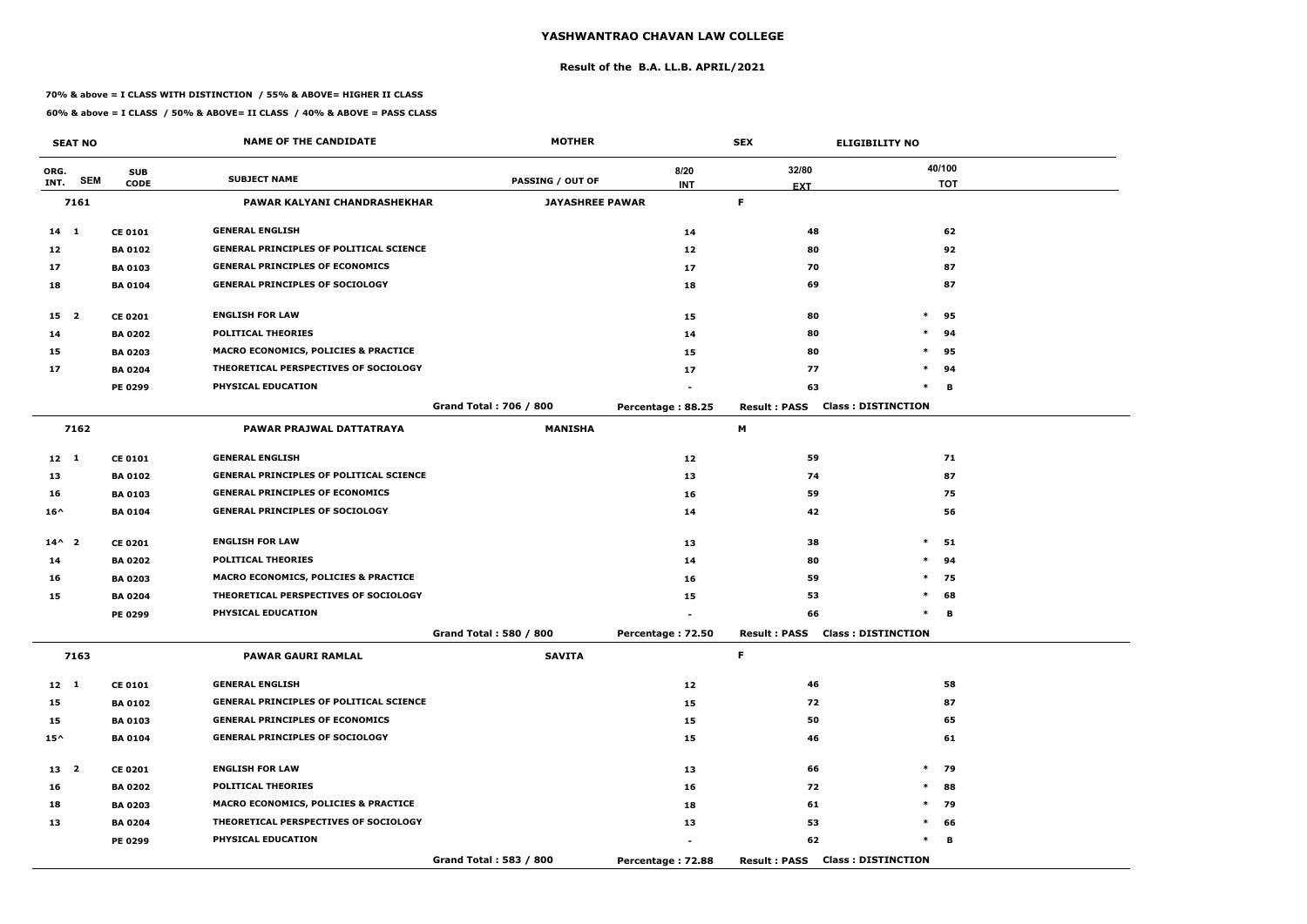#### **Result of the B.A. LL.B. APRIL/2021**

#### **70% & above = I CLASS WITH DISTINCTION / 55% & ABOVE= HIGHER II CLASS**

|                 | <b>SEAT NO</b> |                | <b>NAME OF THE CANDIDATE</b>                   | <b>MOTHER</b>                 |                   | <b>SEX</b>          |                                        |            |
|-----------------|----------------|----------------|------------------------------------------------|-------------------------------|-------------------|---------------------|----------------------------------------|------------|
| ORG.            |                | <b>SUB</b>     |                                                |                               | 8/20              | 32/80               |                                        | 40/100     |
| INT.            | <b>SEM</b>     | <b>CODE</b>    | <b>SUBJECT NAME</b>                            | <b>PASSING / OUT OF</b>       | <b>INT</b>        | <b>EXT</b>          |                                        | <b>TOT</b> |
|                 | 7164           |                | <b>PAWAR PRATAP JAYPAL</b>                     | <b>MOHINI</b>                 |                   | M                   |                                        |            |
| $11 \quad 1$    |                | <b>CE 0101</b> | <b>GENERAL ENGLISH</b>                         |                               | 11                | 43                  |                                        | 54         |
| 11              |                | <b>BA 0102</b> | <b>GENERAL PRINCIPLES OF POLITICAL SCIENCE</b> |                               | 11                | 64                  |                                        | 75         |
| $15^{\wedge}$   |                | <b>BA 0103</b> | <b>GENERAL PRINCIPLES OF ECONOMICS</b>         |                               | 13                | 38                  |                                        | 51         |
| $17^{\wedge}$   |                | <b>BA0104</b>  | <b>GENERAL PRINCIPLES OF SOCIOLOGY</b>         |                               | 12                | 35                  | $\ast$                                 | 47         |
| 13 2            |                | <b>CE 0201</b> | <b>ENGLISH FOR LAW</b>                         |                               | 13                | 59                  |                                        | $*$ 72     |
| 12              |                | <b>BA 0202</b> | <b>POLITICAL THEORIES</b>                      |                               | 12                | 67                  | $*$                                    | 79         |
| 13              |                | <b>BA 0203</b> | MACRO ECONOMICS, POLICIES & PRACTICE           |                               | 13                | 58                  |                                        | $*$ 71     |
| 14              |                | <b>BA 0204</b> | THEORETICAL PERSPECTIVES OF SOCIOLOGY          |                               | 14                | 59                  |                                        | $*$ 73     |
|                 |                | PE 0299        | PHYSICAL EDUCATION                             |                               |                   | 68                  | $\ast$                                 | B          |
|                 |                |                |                                                | <b>Grand Total: 522 / 800</b> | Percentage: 65.25 | <b>Result: PASS</b> | <b>Class: DISTINCTION</b>              |            |
|                 | 7165           |                | <b>PAWAR PRIYANSHU SUBHASH</b>                 | <b>PRATIBHA</b>               |                   | М                   |                                        |            |
| 14 1            |                | <b>CE 0101</b> | <b>GENERAL ENGLISH</b>                         |                               | 14                | 53                  |                                        | 67         |
| 11              |                | <b>BA 0102</b> | <b>GENERAL PRINCIPLES OF POLITICAL SCIENCE</b> |                               | 11                | 72                  |                                        | 83         |
| 16              |                | <b>BA 0103</b> | <b>GENERAL PRINCIPLES OF ECONOMICS</b>         |                               | 16                | 56                  |                                        | 72         |
| 14              |                | <b>BA 0104</b> | <b>GENERAL PRINCIPLES OF SOCIOLOGY</b>         |                               | 14                | 54                  |                                        | 68         |
| 15 <sub>2</sub> |                | <b>CE 0201</b> | <b>ENGLISH FOR LAW</b>                         |                               | 15                | 70                  | $\ast$                                 | 85         |
| 13              |                | <b>BA 0202</b> | <b>POLITICAL THEORIES</b>                      |                               | 13                | 80                  | $\ast$                                 | 93         |
| 15              |                | <b>BA 0203</b> | MACRO ECONOMICS, POLICIES & PRACTICE           |                               | 15                | 75                  | $\ast$                                 | 90         |
| 12              |                | <b>BA 0204</b> | THEORETICAL PERSPECTIVES OF SOCIOLOGY          |                               | 12                | 67                  | $\ast$                                 | 79         |
|                 |                | <b>PE 0299</b> | PHYSICAL EDUCATION                             |                               |                   | 65                  | $\ast$                                 | в          |
|                 |                |                |                                                | Grand Total: 637 / 800        | Percentage: 79.63 |                     | <b>Result: PASS Class: DISTINCTION</b> |            |
|                 | 7166           |                | PAWAR PRANIT LAXMAN                            | <b>SADHANA</b>                |                   | M                   |                                        |            |
| 13 1            |                | <b>CE 0101</b> | <b>GENERAL ENGLISH</b>                         |                               | 13                | 54                  |                                        | 67         |
| 10              |                | <b>BA 0102</b> | <b>GENERAL PRINCIPLES OF POLITICAL SCIENCE</b> |                               | 10                | 80                  |                                        | 90         |
| 16              |                | <b>BA 0103</b> | <b>GENERAL PRINCIPLES OF ECONOMICS</b>         |                               | 16                | 72                  |                                        | 88         |
| $17^{\wedge}$   |                | <b>BA 0104</b> | <b>GENERAL PRINCIPLES OF SOCIOLOGY</b>         |                               | 16                | 51                  |                                        | 67         |
| 14 <sub>2</sub> |                | <b>CE 0201</b> | <b>ENGLISH FOR LAW</b>                         |                               | 14                | 56                  | $*$                                    | 70         |
| 16              |                | <b>BA 0202</b> | <b>POLITICAL THEORIES</b>                      |                               | 16                | 62                  |                                        | $*$ 78     |
| 15              |                | <b>BA 0203</b> | MACRO ECONOMICS, POLICIES & PRACTICE           |                               | 15                | 56                  |                                        | $*$ 71     |
| 15              |                | <b>BA 0204</b> | THEORETICAL PERSPECTIVES OF SOCIOLOGY          |                               | 15                | 66                  |                                        | $*$ 81     |
|                 |                | <b>PE 0299</b> | PHYSICAL EDUCATION                             |                               |                   | 65                  | $\ast$                                 | в          |
|                 |                |                |                                                | Grand Total: 613 / 800        | Percentage: 76.63 |                     | <b>Result: PASS Class: DISTINCTION</b> |            |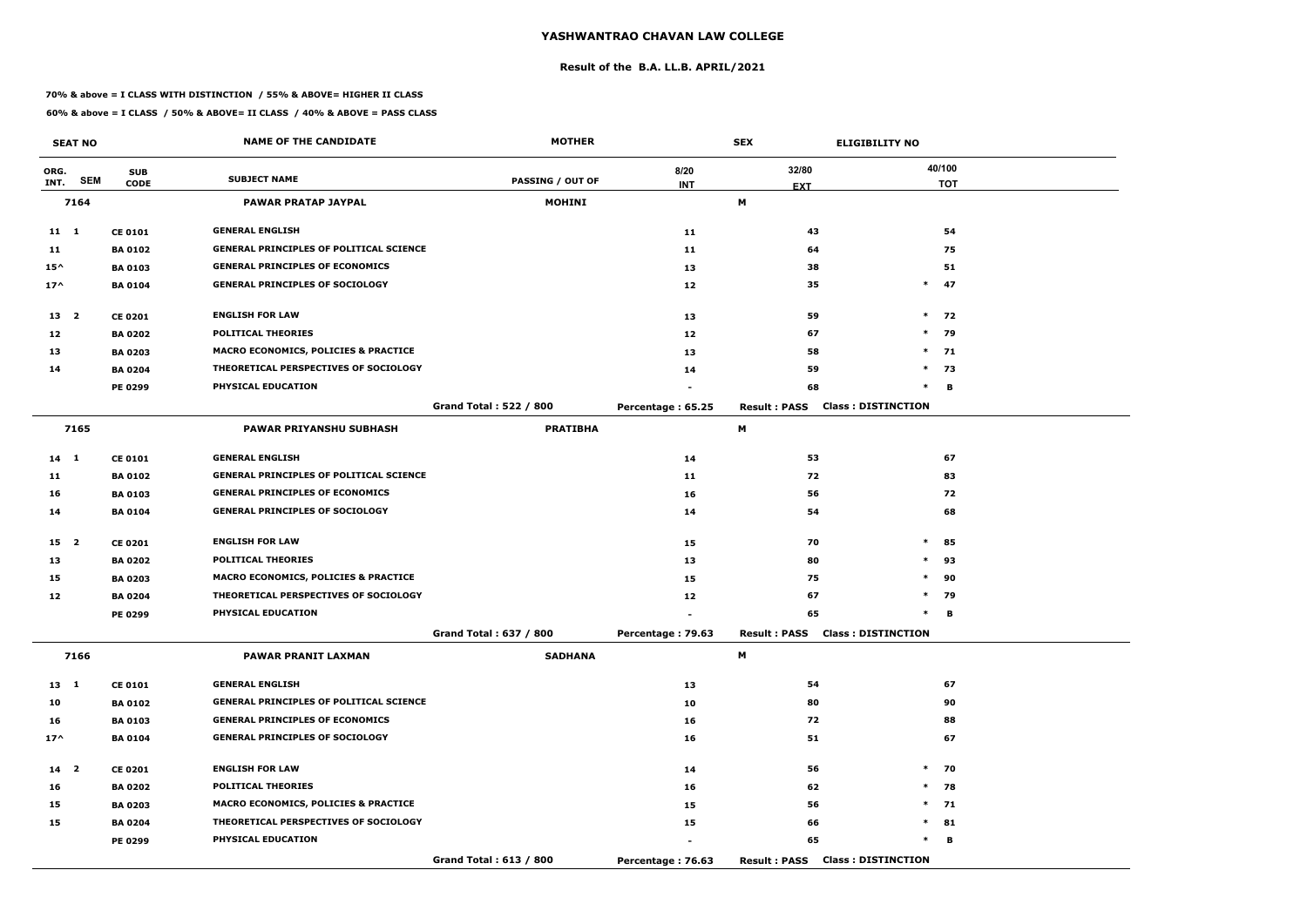#### **Result of the B.A. LL.B. APRIL/2021**

#### **70% & above = I CLASS WITH DISTINCTION / 55% & ABOVE= HIGHER II CLASS**

|                 | <b>SEAT NO</b> |                | <b>NAME OF THE CANDIDATE</b>                    | <b>MOTHER</b>                 |                   | <b>SEX</b>                             | <b>ELIGIBILITY NO</b>     |
|-----------------|----------------|----------------|-------------------------------------------------|-------------------------------|-------------------|----------------------------------------|---------------------------|
| ORG.            |                | <b>SUB</b>     |                                                 |                               | 8/20              | 32/80                                  | 40/100                    |
| INT.            | <b>SEM</b>     | <b>CODE</b>    | <b>SUBJECT NAME</b>                             | <b>PASSING / OUT OF</b>       | <b>INT</b>        | <b>EXT</b>                             | <b>TOT</b>                |
|                 | 7167           |                | <b>PAWAR PIYUSH PANDURANG</b>                   | <b>SUJATA</b>                 |                   | M                                      |                           |
| 13 1            |                | <b>CE 0101</b> | <b>GENERAL ENGLISH</b>                          |                               | 13                | 59                                     | $\ast$<br>72              |
| 14              |                | <b>BA 0102</b> | <b>GENERAL PRINCIPLES OF POLITICAL SCIENCE</b>  |                               | 14                | 75                                     | $\ast$<br>89              |
| 17              |                | <b>BA 0103</b> | <b>GENERAL PRINCIPLES OF ECONOMICS</b>          |                               | 17                | 66                                     | $\ast$<br>83              |
| $17^$           |                | <b>BA0104</b>  | <b>GENERAL PRINCIPLES OF SOCIOLOGY</b>          |                               | $12$              | 35                                     | $*$<br>47                 |
| 13 2            |                | <b>CE 0201</b> | <b>ENGLISH FOR LAW</b>                          |                               | 13                | 72                                     | $\ast$<br>85              |
| 13              |                | <b>BA 0202</b> | <b>POLITICAL THEORIES</b>                       |                               | 13                | 70                                     | $\ast$<br>83              |
| 13              |                | <b>BA 0203</b> | <b>MACRO ECONOMICS, POLICIES &amp; PRACTICE</b> |                               | 13                | 70                                     | 83<br>$\ast$              |
| 10              |                | <b>BA 0204</b> | THEORETICAL PERSPECTIVES OF SOCIOLOGY           |                               | 10                | 69                                     | $\ast$<br>79              |
|                 |                | PE 0299        | PHYSICAL EDUCATION                              |                               |                   | 74                                     | $\ast$<br>$\mathbf{A}$    |
|                 |                |                |                                                 | <b>Grand Total: 621 / 800</b> | Percentage: 77.63 | <b>Result: PASS</b>                    | <b>Class: DISTINCTION</b> |
|                 | 7168           |                | PHADTARE PRATHAMESH SANDIP                      | <b>MEGHA</b>                  |                   | M                                      |                           |
| 14 1            |                | <b>CE 0101</b> | <b>GENERAL ENGLISH</b>                          |                               | 14                | 62                                     | 76                        |
| 13              |                | <b>BA0102</b>  | <b>GENERAL PRINCIPLES OF POLITICAL SCIENCE</b>  |                               | 13                | 80                                     | 93                        |
| 16              |                | <b>BA0103</b>  | <b>GENERAL PRINCIPLES OF ECONOMICS</b>          |                               | 16                | 80                                     | 96                        |
| 16              |                | <b>BA 0104</b> | <b>GENERAL PRINCIPLES OF SOCIOLOGY</b>          |                               | 16                | 80                                     | 96                        |
| 16 <sub>2</sub> |                | <b>CE 0201</b> | <b>ENGLISH FOR LAW</b>                          |                               | 16                | 80                                     | $\ast$<br>96              |
| 14              |                | <b>BA 0202</b> | <b>POLITICAL THEORIES</b>                       |                               | 14                | 80                                     | $\ast$<br>94              |
| 16              |                | <b>BA 0203</b> | MACRO ECONOMICS, POLICIES & PRACTICE            |                               | 16                | 80                                     | $\ast$<br>96              |
| 15              |                | <b>BA 0204</b> | THEORETICAL PERSPECTIVES OF SOCIOLOGY           |                               | 15                | 72                                     | $\ast$<br>87              |
|                 |                | PE 0299        | PHYSICAL EDUCATION                              |                               |                   | 64                                     | в                         |
|                 |                |                |                                                 | Grand Total: 734 / 800        | Percentage: 91.75 | <b>Result: PASS Class: DISTINCTION</b> |                           |
|                 | 7169           |                | POKHARNA DIGVIJAY SATISH                        | <b>KALPANA</b>                |                   | M                                      |                           |
| 14 1            |                | <b>CE 0101</b> | <b>GENERAL ENGLISH</b>                          |                               | 14                | 58                                     | 72                        |
| 14              |                | <b>BA 0102</b> | <b>GENERAL PRINCIPLES OF POLITICAL SCIENCE</b>  |                               | 14                | 80                                     | 94                        |
| 17              |                | <b>BA 0103</b> | <b>GENERAL PRINCIPLES OF ECONOMICS</b>          |                               | 17                | 69                                     | 86                        |
| $17^{\wedge}$   |                | <b>BA 0104</b> | <b>GENERAL PRINCIPLES OF SOCIOLOGY</b>          |                               | 16                | 50                                     | 66                        |
| $14^{\wedge}$ 2 |                | <b>CE 0201</b> | <b>ENGLISH FOR LAW</b>                          |                               | 14                | 43                                     | $\ast$<br>57              |
| 15              |                | <b>BA 0202</b> | <b>POLITICAL THEORIES</b>                       |                               | 15                | 72                                     | $\ast$<br>87              |
| 15              |                | <b>BA 0203</b> | <b>MACRO ECONOMICS, POLICIES &amp; PRACTICE</b> |                               | 15                | 59                                     | $*$ 74                    |
| 14              |                | <b>BA 0204</b> | THEORETICAL PERSPECTIVES OF SOCIOLOGY           |                               | 14                | 58                                     | $*$ 72                    |
|                 |                | <b>PE 0299</b> | PHYSICAL EDUCATION                              |                               |                   | 63                                     | $\ast$<br>в               |
|                 |                |                |                                                 | Grand Total: 608 / 800        | Percentage: 76.00 | <b>Result: PASS</b>                    | <b>Class: DISTINCTION</b> |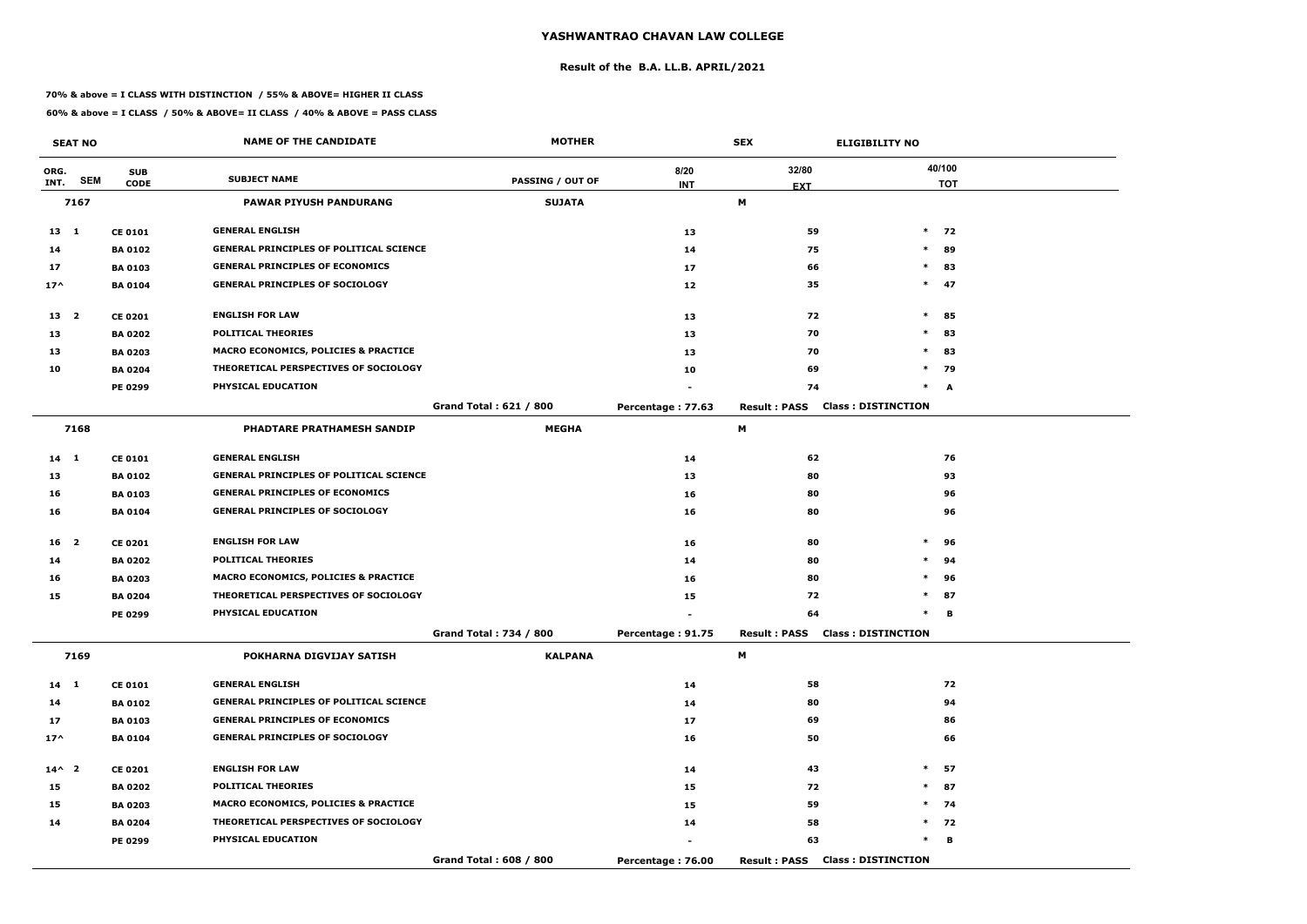#### **Result of the B.A. LL.B. APRIL/2021**

#### **70% & above = I CLASS WITH DISTINCTION / 55% & ABOVE= HIGHER II CLASS**

|                 | <b>SEAT NO</b> |                | <b>NAME OF THE CANDIDATE</b>                    | <b>MOTHER</b>                 |                   | <b>SEX</b>                             | <b>ELIGIBILITY NO</b>     |
|-----------------|----------------|----------------|-------------------------------------------------|-------------------------------|-------------------|----------------------------------------|---------------------------|
| ORG.            |                | <b>SUB</b>     |                                                 |                               | 8/20              | 32/80                                  | 40/100                    |
| INT.            | <b>SEM</b>     | <b>CODE</b>    | <b>SUBJECT NAME</b>                             | <b>PASSING / OUT OF</b>       | <b>INT</b>        | <b>EXT</b>                             | <b>TOT</b>                |
|                 | 7170           |                | POL JEETESH DAYANAND                            | <b>SHARDA</b>                 |                   | M                                      |                           |
| $13 \quad 1$    |                | <b>CE 0101</b> | <b>GENERAL ENGLISH</b>                          |                               | 13                | 42                                     | 55                        |
| 10              |                | <b>BA 0102</b> | <b>GENERAL PRINCIPLES OF POLITICAL SCIENCE</b>  |                               | 10                | 80                                     | 90                        |
| 18              |                | <b>BA 0103</b> | <b>GENERAL PRINCIPLES OF ECONOMICS</b>          |                               | 18                | 67                                     | 85                        |
| 18              |                | <b>BA 0104</b> | <b>GENERAL PRINCIPLES OF SOCIOLOGY</b>          |                               | 18                | 61                                     | 79                        |
| $14^{\wedge}$ 2 |                | <b>CE 0201</b> | <b>ENGLISH FOR LAW</b>                          |                               | 14                | 43                                     | $\ast$<br>57              |
| 14              |                | <b>BA 0202</b> | <b>POLITICAL THEORIES</b>                       |                               | 14                | 80                                     | $\ast$<br>94              |
| 14              |                | <b>BA 0203</b> | <b>MACRO ECONOMICS, POLICIES &amp; PRACTICE</b> |                               | 14                | 64                                     | $\ast$<br>78              |
| 16              |                | <b>BA 0204</b> | THEORETICAL PERSPECTIVES OF SOCIOLOGY           |                               | 16                | 64                                     | $\ast$<br>80              |
|                 |                | PE 0299        | PHYSICAL EDUCATION                              |                               |                   | 62                                     | $\ast$<br>в               |
|                 |                |                |                                                 | <b>Grand Total: 618 / 800</b> | Percentage: 77.25 | <b>Result: PASS</b>                    | <b>Class: DISTINCTION</b> |
|                 | 7171           |                | PONDKULE UTKARSH RAJARAM                        | <b>MANISHA</b>                |                   | М                                      |                           |
| $12 \quad 1$    |                | <b>CE 0101</b> | <b>GENERAL ENGLISH</b>                          |                               | 12                | 66                                     | 78                        |
| 15              |                | <b>BA 0102</b> | <b>GENERAL PRINCIPLES OF POLITICAL SCIENCE</b>  |                               | 15                | 80                                     | 95                        |
| 18              |                | <b>BA 0103</b> | <b>GENERAL PRINCIPLES OF ECONOMICS</b>          |                               | 18                | 80                                     | 98                        |
| $17^$           |                | <b>BA 0104</b> | <b>GENERAL PRINCIPLES OF SOCIOLOGY</b>          |                               | 17                | 54                                     | 71                        |
| 14 <sub>2</sub> |                | <b>CE 0201</b> | <b>ENGLISH FOR LAW</b>                          |                               | 14                | 80                                     | $\ast$<br>94              |
| 15              |                | <b>BA 0202</b> | <b>POLITICAL THEORIES</b>                       |                               | 15                | 80                                     | $\ast$<br>95              |
| 17              |                | <b>BA 0203</b> | <b>MACRO ECONOMICS, POLICIES &amp; PRACTICE</b> |                               | 17                | 67                                     | $\ast$<br>84              |
| 17              |                | <b>BA 0204</b> | THEORETICAL PERSPECTIVES OF SOCIOLOGY           |                               | 17                | 74                                     | $\ast$<br>91              |
|                 |                | PE 0299        | PHYSICAL EDUCATION                              |                               |                   | 62                                     | $\ast$<br>В               |
|                 |                |                |                                                 | Grand Total: 706 / 800        | Percentage: 88.25 | <b>Result: PASS Class: DISTINCTION</b> |                           |
|                 | 7172           |                | <b>SEN PRAGYA.</b>                              | <b>HANSA SEN</b>              |                   | F.                                     |                           |
| 15 1            |                | <b>CE 0101</b> | <b>GENERAL ENGLISH</b>                          |                               | 15                | 66                                     | 81                        |
| 15              |                | <b>BA 0102</b> | <b>GENERAL PRINCIPLES OF POLITICAL SCIENCE</b>  |                               | 15                | 80                                     | 95                        |
| 17              |                | <b>BA 0103</b> | <b>GENERAL PRINCIPLES OF ECONOMICS</b>          |                               | 17                | 80                                     | 97                        |
| $17^{\wedge}$   |                | <b>BA 0104</b> | <b>GENERAL PRINCIPLES OF SOCIOLOGY</b>          |                               | 16                | 50                                     | 66                        |
| 15 2            |                | <b>CE 0201</b> | <b>ENGLISH FOR LAW</b>                          |                               | 15                | 80                                     | $*$ 95                    |
| 15              |                | <b>BA 0202</b> | <b>POLITICAL THEORIES</b>                       |                               | 15                | 80                                     | $\ast$<br>95              |
| 17              |                | <b>BA 0203</b> | <b>MACRO ECONOMICS, POLICIES &amp; PRACTICE</b> |                               | 17                | 67                                     | $\ast$<br>84              |
| 15              |                | <b>BA 0204</b> | THEORETICAL PERSPECTIVES OF SOCIOLOGY           |                               | 15                | 70                                     | $\ast$<br>85              |
|                 |                | <b>PE 0299</b> | PHYSICAL EDUCATION                              |                               |                   | 69                                     | $\ast$<br>в               |
|                 |                |                |                                                 | Grand Total: 698 / 800        | Percentage: 87.25 | <b>Result: PASS Class: DISTINCTION</b> |                           |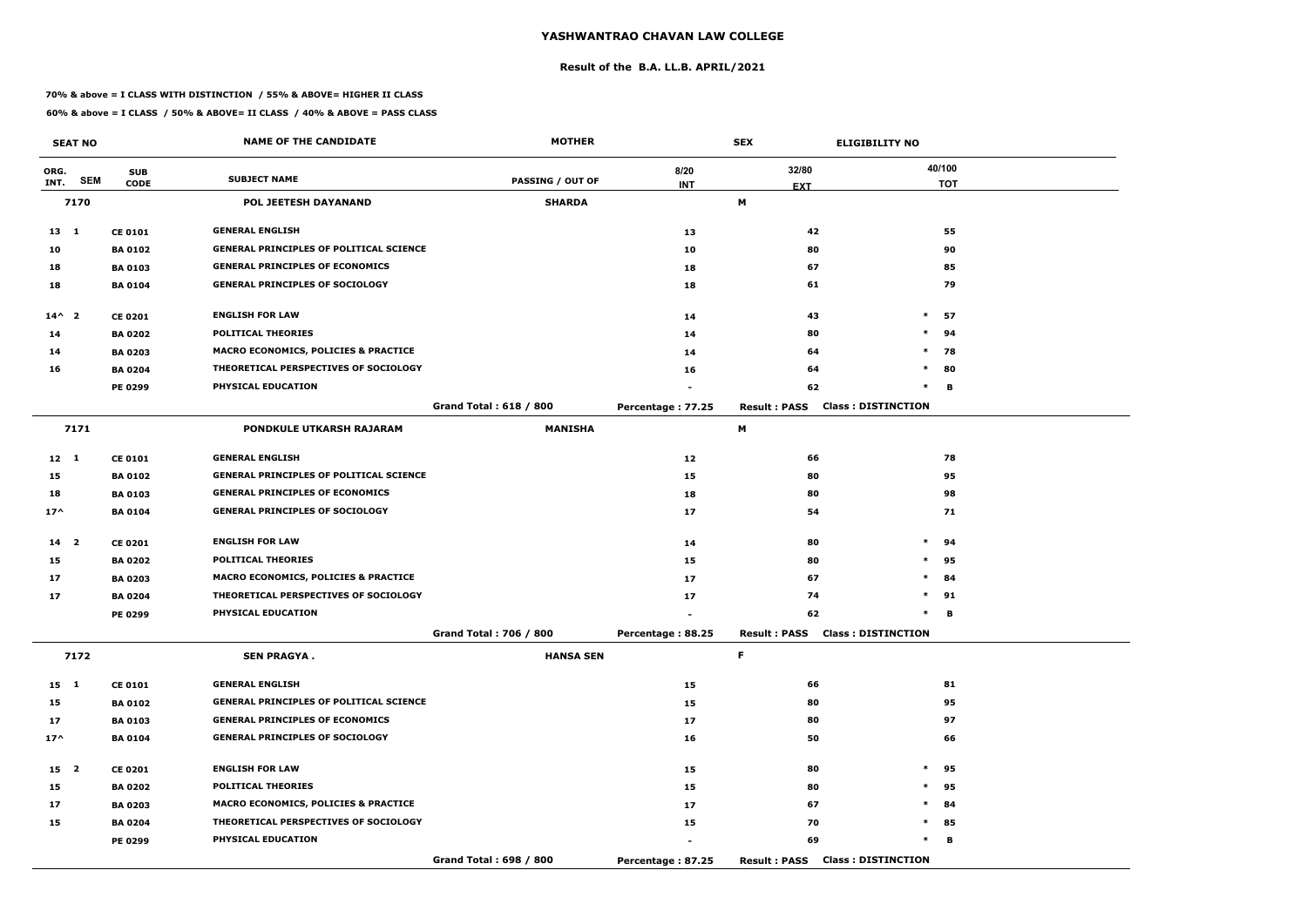#### **Result of the B.A. LL.B. APRIL/2021**

#### **70% & above = I CLASS WITH DISTINCTION / 55% & ABOVE= HIGHER II CLASS**

|                 | <b>SEAT NO</b> |                | <b>NAME OF THE CANDIDATE</b>                    | <b>MOTHER</b>                 |                              | <b>SEX</b>                                | <b>ELIGIBILITY NO</b>     |
|-----------------|----------------|----------------|-------------------------------------------------|-------------------------------|------------------------------|-------------------------------------------|---------------------------|
| ORG.            |                | <b>SUB</b>     |                                                 |                               | 8/20                         | 32/80                                     | 40/100                    |
| INT.            | <b>SEM</b>     | <b>CODE</b>    | <b>SUBJECT NAME</b>                             | <b>PASSING / OUT OF</b>       | <b>INT</b>                   | <b>EXT</b>                                | <b>TOT</b>                |
|                 | 7173           |                | <b>PULEKAR SOURAV ARUNKUMAR</b>                 |                               | <b>ANKITA ARUNKUMAR PULE</b> | M                                         |                           |
| $14 \quad 1$    |                | <b>CE 0101</b> | <b>GENERAL ENGLISH</b>                          |                               | 14                           | 69                                        | 83                        |
| 15              |                | <b>BA 0102</b> | <b>GENERAL PRINCIPLES OF POLITICAL SCIENCE</b>  |                               | 15                           | 74                                        | 89                        |
| 17              |                | <b>BA 0103</b> | <b>GENERAL PRINCIPLES OF ECONOMICS</b>          |                               | 17                           | 70                                        | 87                        |
| 16              |                | <b>BA 0104</b> | <b>GENERAL PRINCIPLES OF SOCIOLOGY</b>          |                               | 16                           | 70                                        | 86                        |
| $14 2$          |                | <b>CE 0201</b> | <b>ENGLISH FOR LAW</b>                          |                               | 14                           | 74                                        | $\ast$<br>88              |
| 15              |                | <b>BA 0202</b> | <b>POLITICAL THEORIES</b>                       |                               | 15                           | 80                                        | 95<br>$\ast$              |
| 18              |                | <b>BA 0203</b> | <b>MACRO ECONOMICS, POLICIES &amp; PRACTICE</b> |                               | 18                           | 67                                        | $\ast$<br>85              |
| 15              |                | <b>BA 0204</b> | THEORETICAL PERSPECTIVES OF SOCIOLOGY           |                               | 15                           | 77                                        | $\ast$<br>92              |
|                 |                | <b>PE 0299</b> | PHYSICAL EDUCATION                              |                               |                              | 59                                        | $\ast$<br>$\mathbf c$     |
|                 |                |                |                                                 | <b>Grand Total: 705 / 800</b> | Percentage: 88.13            | <b>Result: PASS</b>                       | <b>Class: DISTINCTION</b> |
|                 | 7174           |                | <b>RABBEWAR SAMIKSHA SANDEEP</b>                | <b>SARIKA</b>                 |                              | F                                         |                           |
| $15 \quad 1$    |                | <b>CE 0101</b> | <b>GENERAL ENGLISH</b>                          |                               | 15                           | 56                                        | $\ast$<br>71              |
| 14              |                | <b>BA 0102</b> | <b>GENERAL PRINCIPLES OF POLITICAL SCIENCE</b>  |                               | 14                           | 74                                        | $\ast$<br>88              |
| 15              |                | <b>BA 0103</b> | <b>GENERAL PRINCIPLES OF ECONOMICS</b>          |                               | 15                           | 62                                        | $*$ 77                    |
| $17^$           |                | <b>BA 0104</b> | <b>GENERAL PRINCIPLES OF SOCIOLOGY</b>          |                               | 13                           | 38                                        | $*$ 51                    |
| 13 2            |                | <b>CE 0201</b> | <b>ENGLISH FOR LAW</b>                          |                               | 13                           | 62                                        | $*$ 75                    |
| 15              |                | <b>BA 0202</b> | <b>POLITICAL THEORIES</b>                       |                               | 15                           | 77                                        | $*$ 92                    |
| 16              |                | <b>BA 0203</b> | <b>MACRO ECONOMICS, POLICIES &amp; PRACTICE</b> |                               | 16                           | 62                                        | $\ast$<br>78              |
| 14              |                | <b>BA 0204</b> | THEORETICAL PERSPECTIVES OF SOCIOLOGY           |                               | 14                           | 61                                        | $\ast$<br>75              |
|                 |                | <b>PE 0299</b> | PHYSICAL EDUCATION                              |                               |                              | 62                                        | $\ast$<br>в               |
|                 |                |                |                                                 | Grand Total: 607 / 800        | Percentage: 75.88            | <b>Result: PASS Class: DISTINCTION</b>    |                           |
|                 | 7175           |                | <b>RAKH SHALABH PRAVIN</b>                      | <b>TEJASWINI</b>              |                              | M                                         |                           |
| $12 \quad 1$    |                | <b>CE 0101</b> | <b>GENERAL ENGLISH</b>                          |                               | 12                           | 58                                        | 70                        |
| 12              |                | <b>BA 0102</b> | <b>GENERAL PRINCIPLES OF POLITICAL SCIENCE</b>  |                               | 12                           | 64                                        | 76<br>$\ast$              |
| 13              |                | <b>BA 0103</b> | <b>GENERAL PRINCIPLES OF ECONOMICS</b>          |                               | 13                           | 69                                        | $*$ 82                    |
| 10              |                | <b>BA 0104</b> | <b>GENERAL PRINCIPLES OF SOCIOLOGY</b>          |                               | 10                           | 58                                        | $*$<br>68                 |
| 13 <sup>2</sup> |                | <b>CE 0201</b> | <b>ENGLISH FOR LAW</b>                          |                               | 13                           | 66                                        | $*$ 79                    |
| 13              |                | <b>BA 0202</b> | <b>POLITICAL THEORIES</b>                       |                               | 13                           | 77                                        | $\ast$<br>90              |
| 13              |                | <b>BA 0203</b> | MACRO ECONOMICS, POLICIES & PRACTICE            |                               | 13                           | 67                                        | $*$<br>80                 |
| 12              |                | <b>BA 0204</b> | THEORETICAL PERSPECTIVES OF SOCIOLOGY           |                               | 12                           | 61                                        | 73<br>$*$                 |
|                 |                | <b>PE 0299</b> | PHYSICAL EDUCATION                              |                               | $\blacksquare$               | $\boldsymbol{\mathsf{A}\mathsf{B}}$       | $\ast$<br>$F$ $F$         |
|                 |                |                |                                                 | Grand Total: 621 / 800        | Percentage: 77.63            | <b>Class: FAIL</b><br><b>Result: FAIL</b> |                           |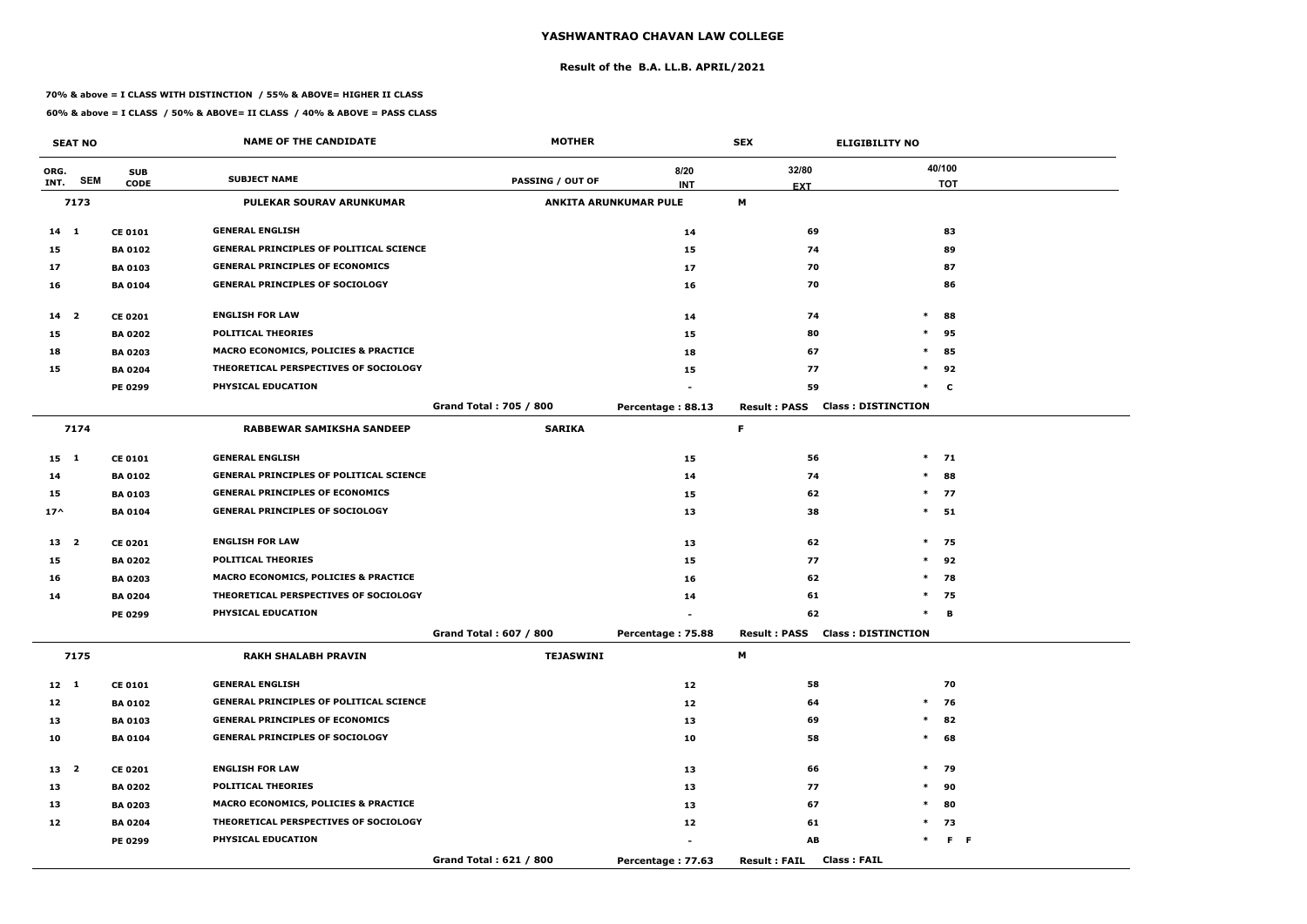#### **Result of the B.A. LL.B. APRIL/2021**

#### **70% & above = I CLASS WITH DISTINCTION / 55% & ABOVE= HIGHER II CLASS**

|                 | <b>SEAT NO</b> |                | <b>NAME OF THE CANDIDATE</b>                    | <b>MOTHER</b>                 |                   | <b>SEX</b>                             | <b>ELIGIBILITY NO</b>     |
|-----------------|----------------|----------------|-------------------------------------------------|-------------------------------|-------------------|----------------------------------------|---------------------------|
| ORG.            |                | <b>SUB</b>     |                                                 |                               | 8/20              | 32/80                                  | 40/100                    |
| INT.            | <b>SEM</b>     | <b>CODE</b>    | <b>SUBJECT NAME</b>                             | <b>PASSING / OUT OF</b>       | <b>INT</b>        | <b>EXT</b>                             | <b>TOT</b>                |
|                 | 7176           |                | <b>RANDIVE RAJESH SHIVAJI</b>                   | <b>NIRMALA</b>                |                   | М                                      |                           |
| $13 \quad 1$    |                | <b>CE 0101</b> | <b>GENERAL ENGLISH</b>                          |                               | 13                | 45                                     | 58                        |
| 14              |                | <b>BA 0102</b> | <b>GENERAL PRINCIPLES OF POLITICAL SCIENCE</b>  |                               | 14                | 75                                     | 89                        |
| 17              |                | <b>BA 0103</b> | <b>GENERAL PRINCIPLES OF ECONOMICS</b>          |                               | 17                | 69                                     | 86                        |
| 13              |                | <b>BA0104</b>  | <b>GENERAL PRINCIPLES OF SOCIOLOGY</b>          |                               | 13                | 59                                     | 72                        |
| $12 \quad 2$    |                | <b>CE 0201</b> | <b>ENGLISH FOR LAW</b>                          |                               | 12                | 64                                     | $\ast$<br>76              |
| 15              |                | <b>BA 0202</b> | <b>POLITICAL THEORIES</b>                       |                               | 15                | 72                                     | $\ast$<br>87              |
| 15              |                | <b>BA 0203</b> | MACRO ECONOMICS, POLICIES & PRACTICE            |                               | 15                | 70                                     | $\ast$<br>85              |
| 16              |                | <b>BA 0204</b> | THEORETICAL PERSPECTIVES OF SOCIOLOGY           |                               | 16                | 56                                     | $*$ 72                    |
|                 |                | PE 0299        | PHYSICAL EDUCATION                              |                               |                   | 62                                     | $\ast$<br>B               |
|                 |                |                |                                                 | <b>Grand Total: 625 / 800</b> | Percentage: 78.13 | <b>Result: PASS</b>                    | <b>Class: DISTINCTION</b> |
|                 | 7177           |                | <b>RAWOOL PRANIT SONAL</b>                      | <b>PRACHI</b>                 |                   | М                                      |                           |
| $13 \quad 1$    |                | <b>CE 0101</b> | <b>GENERAL ENGLISH</b>                          |                               | 13                | 62                                     | 75                        |
| 14              |                | <b>BA 0102</b> | <b>GENERAL PRINCIPLES OF POLITICAL SCIENCE</b>  |                               | 14                | 80                                     | 94                        |
| 17              |                | <b>BA 0103</b> | <b>GENERAL PRINCIPLES OF ECONOMICS</b>          |                               | 17                | 72                                     | 89                        |
| $16^{\wedge}$   |                | <b>BA 0104</b> | <b>GENERAL PRINCIPLES OF SOCIOLOGY</b>          |                               | 16                | 51                                     | 67                        |
| 15 <sub>2</sub> |                | <b>CE 0201</b> | <b>ENGLISH FOR LAW</b>                          |                               | 15                | 69                                     | $\ast$<br>84              |
| 16              |                | <b>BA 0202</b> | <b>POLITICAL THEORIES</b>                       |                               | 16                | 80                                     | 96<br>$\ast$              |
| 16              |                | <b>BA 0203</b> | <b>MACRO ECONOMICS, POLICIES &amp; PRACTICE</b> |                               | 16                | 59                                     | $\ast$<br>75              |
| 14              |                | <b>BA 0204</b> | THEORETICAL PERSPECTIVES OF SOCIOLOGY           |                               | 14                | 72                                     | $\ast$<br>86              |
|                 |                | <b>PE 0299</b> | PHYSICAL EDUCATION                              |                               |                   | 63                                     | $\ast$<br>в               |
|                 |                |                |                                                 | Grand Total: 666 / 800        | Percentage: 83.25 | <b>Result: PASS Class: DISTINCTION</b> |                           |
|                 | 7178           |                | <b>SABARE SHRADHA BHARAT</b>                    | <b>JYOTI</b>                  |                   | F.                                     |                           |
| 14 1            |                | <b>CE 0101</b> | <b>GENERAL ENGLISH</b>                          |                               | 14                | AB                                     | $\ast$<br>14 F            |
| 16              |                | <b>BA 0102</b> | <b>GENERAL PRINCIPLES OF POLITICAL SCIENCE</b>  |                               | 16                | 69                                     | 85                        |
| 17              |                | <b>BA 0103</b> | <b>GENERAL PRINCIPLES OF ECONOMICS</b>          |                               | 17                | 64                                     | 81                        |
| $18^{\wedge}$   |                | <b>BA 0104</b> | <b>GENERAL PRINCIPLES OF SOCIOLOGY</b>          |                               | 16                | 51                                     | 67                        |
| 13 2            |                | <b>CE 0201</b> | <b>ENGLISH FOR LAW</b>                          |                               | 13                | 59                                     | $\ast$<br>72              |
| 17              |                | <b>BA 0202</b> | <b>POLITICAL THEORIES</b>                       |                               | 17                | 72                                     | $*$<br>89                 |
| 17              |                | <b>BA 0203</b> | MACRO ECONOMICS, POLICIES & PRACTICE            |                               | 17                | 67                                     | $\ast$<br>84              |
| 14              |                | <b>BA 0204</b> | THEORETICAL PERSPECTIVES OF SOCIOLOGY           |                               | 14                | 62                                     | $*$ 76                    |
|                 |                | <b>PE 0299</b> | PHYSICAL EDUCATION                              |                               |                   | 71                                     | $\ast$<br>A               |
|                 |                |                |                                                 | Grand Total: 568 / 800        | Percentage: 71.00 | <b>Result: PASS Class: DISTINCTION</b> |                           |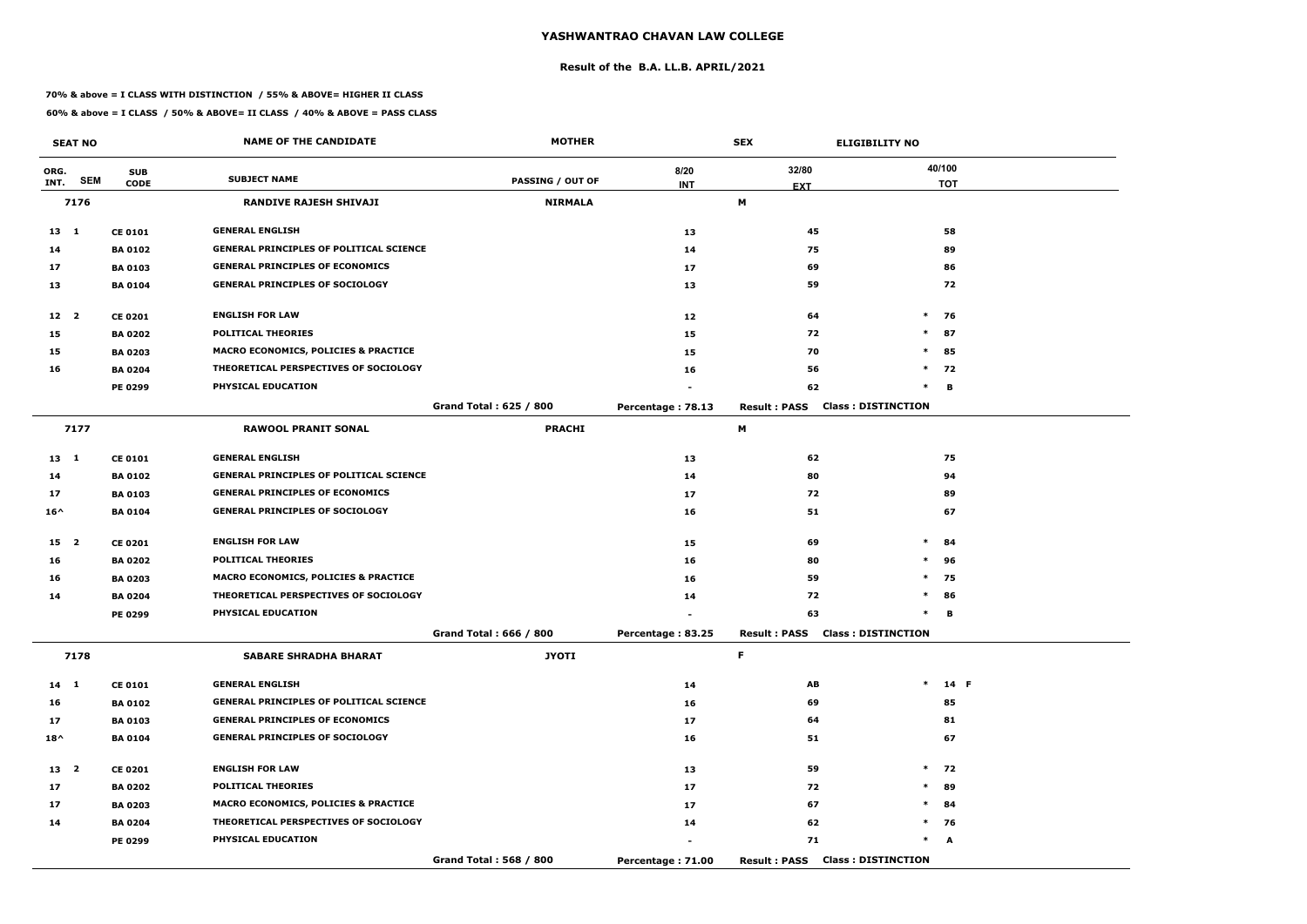#### **Result of the B.A. LL.B. APRIL/2021**

#### **70% & above = I CLASS WITH DISTINCTION / 55% & ABOVE= HIGHER II CLASS**

|                 | <b>SEAT NO</b> |                | <b>NAME OF THE CANDIDATE</b>                    | <b>MOTHER</b>                 |                   | <b>SEX</b>          | <b>ELIGIBILITY NO</b>                  |            |
|-----------------|----------------|----------------|-------------------------------------------------|-------------------------------|-------------------|---------------------|----------------------------------------|------------|
| ORG.            |                | <b>SUB</b>     |                                                 |                               | 8/20              | 32/80               |                                        | 40/100     |
| INT.            | <b>SEM</b>     | <b>CODE</b>    | <b>SUBJECT NAME</b>                             | <b>PASSING / OUT OF</b>       | <b>INT</b>        | <b>EXT</b>          |                                        | <b>TOT</b> |
|                 | 7179           |                | SAHASRABUDHE SAKSHI SHIRISH                     | <b>SHRUTI</b>                 |                   | F.                  |                                        |            |
| 17 <sub>1</sub> |                | <b>CE 0101</b> | <b>GENERAL ENGLISH</b>                          |                               | 17                | 72                  |                                        | 89         |
| 15              |                | <b>BA0102</b>  | <b>GENERAL PRINCIPLES OF POLITICAL SCIENCE</b>  |                               | 15                | 80                  |                                        | 95         |
| 16              |                | <b>BA 0103</b> | <b>GENERAL PRINCIPLES OF ECONOMICS</b>          |                               | 16                | 74                  |                                        | 90         |
| 16              |                | <b>BA0104</b>  | <b>GENERAL PRINCIPLES OF SOCIOLOGY</b>          |                               | 16                | 69                  |                                        | 85         |
| 15 <sub>2</sub> |                | <b>CE 0201</b> | <b>ENGLISH FOR LAW</b>                          |                               | 15                | 72                  | $\ast$                                 | 87         |
| 16              |                | <b>BA 0202</b> | <b>POLITICAL THEORIES</b>                       |                               | 16                | 80                  | $\ast$                                 | 96         |
| 18              |                | <b>BA 0203</b> | <b>MACRO ECONOMICS, POLICIES &amp; PRACTICE</b> |                               | 18                | 70                  | $\ast$                                 | 88         |
| 17              |                | <b>BA 0204</b> | THEORETICAL PERSPECTIVES OF SOCIOLOGY           |                               | 17                | 64                  | $\ast$                                 | 81         |
|                 |                | <b>PE 0299</b> | PHYSICAL EDUCATION                              |                               |                   | 73                  | $\ast$                                 | A          |
|                 |                |                |                                                 | <b>Grand Total: 711 / 800</b> | Percentage: 88.88 | <b>Result: PASS</b> | <b>Class: DISTINCTION</b>              |            |
|                 | 7180           |                | <b>SHARMA SAKAR.</b>                            | <b>KAVITA SHARMA</b>          |                   | M                   |                                        |            |
| $15 \quad 1$    |                | <b>CE 0101</b> | <b>GENERAL ENGLISH</b>                          |                               | 15                | 74                  |                                        | 89         |
| 14              |                | <b>BA0102</b>  | <b>GENERAL PRINCIPLES OF POLITICAL SCIENCE</b>  |                               | 14                | 80                  |                                        | 94         |
| 18              |                | <b>BA0103</b>  | <b>GENERAL PRINCIPLES OF ECONOMICS</b>          |                               | 18                | 80                  |                                        | 98         |
| $18^{\wedge}$   |                | <b>BA 0104</b> | <b>GENERAL PRINCIPLES OF SOCIOLOGY</b>          |                               | 16                | 50                  |                                        | 66         |
| 14 <sub>2</sub> |                | <b>CE 0201</b> | <b>ENGLISH FOR LAW</b>                          |                               | 14                | 78                  | $\ast$                                 | 92         |
| 15              |                | <b>BA 0202</b> | <b>POLITICAL THEORIES</b>                       |                               | 15                | 80                  | $\ast$                                 | 95         |
| 17              |                | <b>BA 0203</b> | <b>MACRO ECONOMICS, POLICIES &amp; PRACTICE</b> |                               | 17                | 61                  | $\ast$                                 | 78         |
| 16              |                | <b>BA 0204</b> | THEORETICAL PERSPECTIVES OF SOCIOLOGY           |                               | 16                | 77                  | $\ast$                                 | 93         |
|                 |                | <b>PE 0299</b> | PHYSICAL EDUCATION                              |                               |                   | 69                  | $\ast$                                 | В          |
|                 |                |                |                                                 | <b>Grand Total: 705 / 800</b> | Percentage: 88.13 |                     | <b>Result: PASS Class: DISTINCTION</b> |            |
|                 | 7181           |                | <b>SAKORE AAKASH SHRIPATI</b>                   | <b>JAIBAI</b>                 |                   | M                   |                                        |            |
| $13^{\wedge} 1$ |                | <b>CE 0101</b> | <b>GENERAL ENGLISH</b>                          |                               | 12                | 37                  |                                        | 49         |
| 14              |                | <b>BA 0102</b> | <b>GENERAL PRINCIPLES OF POLITICAL SCIENCE</b>  |                               | 14                | 62                  |                                        | 76         |
| 17              |                | <b>BA 0103</b> | <b>GENERAL PRINCIPLES OF ECONOMICS</b>          |                               | 17                | 72                  |                                        | 89         |
| $16^{\wedge}$   |                | <b>BA 0104</b> | <b>GENERAL PRINCIPLES OF SOCIOLOGY</b>          |                               | 16                | 51                  |                                        | 67         |
| 14 <sub>2</sub> |                | <b>CE 0201</b> | <b>ENGLISH FOR LAW</b>                          |                               | 14                | 51                  | $\ast$                                 | 65         |
| 15              |                | <b>BA 0202</b> | POLITICAL THEORIES                              |                               | 15                | 72                  | $\ast$                                 | 87         |
| 15              |                | <b>BA 0203</b> | <b>MACRO ECONOMICS, POLICIES &amp; PRACTICE</b> |                               | 15                | 70                  | $\ast$                                 | 85         |
| 16              |                | <b>BA 0204</b> | THEORETICAL PERSPECTIVES OF SOCIOLOGY           |                               | 16                | 56                  |                                        | $*$ 72     |
|                 |                | <b>PE 0299</b> | PHYSICAL EDUCATION                              |                               |                   | 69                  | $\ast$                                 | В          |
|                 |                |                |                                                 | Grand Total: 590 / 800        | Percentage: 73.75 |                     | <b>Result: PASS Class: DISTINCTION</b> |            |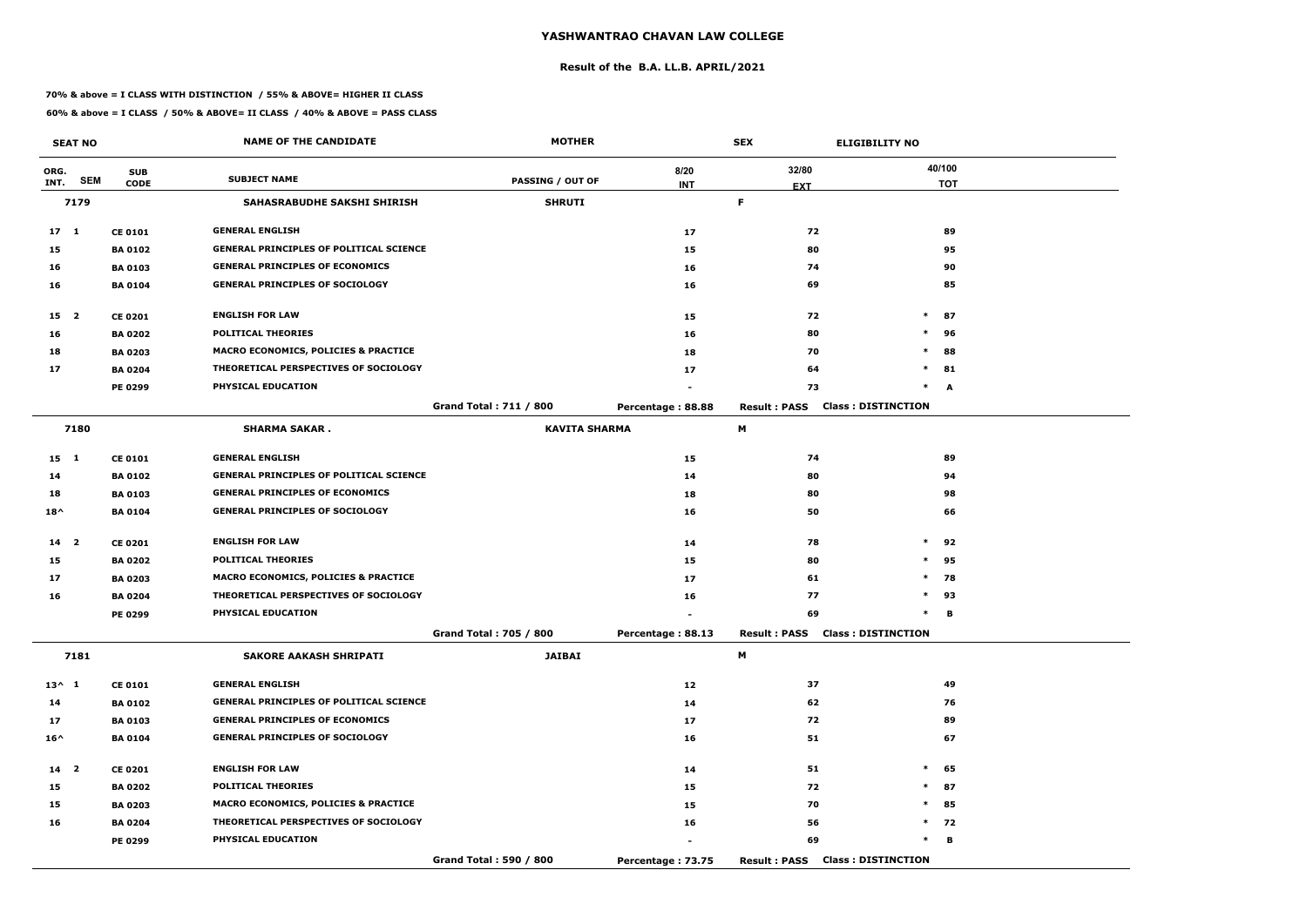#### **Result of the B.A. LL.B. APRIL/2021**

#### **70% & above = I CLASS WITH DISTINCTION / 55% & ABOVE= HIGHER II CLASS**

|                 | <b>SEAT NO</b> |                | <b>NAME OF THE CANDIDATE</b>                   | <b>MOTHER</b>                 |                   | <b>SEX</b>          | <b>ELIGIBILITY NO</b>                  |            |
|-----------------|----------------|----------------|------------------------------------------------|-------------------------------|-------------------|---------------------|----------------------------------------|------------|
| ORG.            |                | <b>SUB</b>     |                                                |                               | 8/20              | 32/80               |                                        | 40/100     |
| INT.            | <b>SEM</b>     | <b>CODE</b>    | <b>SUBJECT NAME</b>                            | <b>PASSING / OUT OF</b>       | <b>INT</b>        | <b>EXT</b>          |                                        | <b>TOT</b> |
|                 | 7182           |                | SAMEL TANUJA BHALCHANDRA                       | <b>POOJA</b>                  |                   | F.                  |                                        |            |
| 14 1            |                | <b>CE 0101</b> | <b>GENERAL ENGLISH</b>                         |                               | 14                | 59                  |                                        | 73         |
| 17              |                | <b>BA 0102</b> | <b>GENERAL PRINCIPLES OF POLITICAL SCIENCE</b> |                               | 17                | 80                  |                                        | 97         |
| 18              |                | <b>BA 0103</b> | <b>GENERAL PRINCIPLES OF ECONOMICS</b>         |                               | 18                | 75                  |                                        | 93         |
| 16              |                | <b>BA 0104</b> | <b>GENERAL PRINCIPLES OF SOCIOLOGY</b>         |                               | 16                | 64                  |                                        | 80         |
| 18 2            |                | <b>CE 0201</b> | <b>ENGLISH FOR LAW</b>                         |                               | 18                | 75                  | $\ast$                                 | 93         |
| 18              |                | <b>BA 0202</b> | <b>POLITICAL THEORIES</b>                      |                               | 18                | 80                  | $\ast$                                 | 98         |
| 18              |                | <b>BA 0203</b> | MACRO ECONOMICS, POLICIES & PRACTICE           |                               | 18                | 80                  | $\ast$                                 | 98         |
| 18              |                | <b>BA 0204</b> | THEORETICAL PERSPECTIVES OF SOCIOLOGY          |                               | 18                | 75                  | $\ast$                                 | 93         |
|                 |                | <b>PE 0299</b> | PHYSICAL EDUCATION                             |                               |                   | 65                  | $\ast$                                 | В          |
|                 |                |                |                                                | <b>Grand Total: 725 / 800</b> | Percentage: 90.63 | <b>Result: PASS</b> | <b>Class: DISTINCTION</b>              |            |
|                 | 7183           |                | <b>CHATURVEDI SARTHAK AMITKUMAR</b>            | YAMINI                        |                   | M                   |                                        |            |
| 16 <sub>1</sub> |                | <b>CE 0101</b> | <b>GENERAL ENGLISH</b>                         |                               | 16                | 75                  |                                        | 91         |
| 16              |                | <b>BA 0102</b> | <b>GENERAL PRINCIPLES OF POLITICAL SCIENCE</b> |                               | 16                | 80                  |                                        | 96         |
| 18              |                | <b>BA 0103</b> | <b>GENERAL PRINCIPLES OF ECONOMICS</b>         |                               | 18                | 80                  |                                        | 98         |
| 16              |                | <b>BA 0104</b> | <b>GENERAL PRINCIPLES OF SOCIOLOGY</b>         |                               | 16                | 67                  |                                        | 83         |
| 15 2            |                | <b>CE 0201</b> | <b>ENGLISH FOR LAW</b>                         |                               | 15                | 80                  | $\ast$                                 | 95         |
| 9               |                | <b>BA 0202</b> | <b>POLITICAL THEORIES</b>                      |                               | 09                | 80                  | $\ast$                                 | 89         |
| 18              |                | <b>BA 0203</b> | MACRO ECONOMICS, POLICIES & PRACTICE           |                               | 18                | 80                  | $\ast$                                 | 98         |
| 8               |                | <b>BA 0204</b> | THEORETICAL PERSPECTIVES OF SOCIOLOGY          |                               | 08                | 78                  | $\ast$                                 | 86         |
|                 |                | <b>PE 0299</b> | PHYSICAL EDUCATION                             |                               |                   | 72                  |                                        | A          |
|                 |                |                |                                                | Grand Total: 736 / 800        | Percentage: 92.00 |                     | <b>Result: PASS Class: DISTINCTION</b> |            |
|                 | 7184           |                | <b>SATALE DNYANESHWARI GANESH</b>              | <b>VARSHA</b>                 |                   | F.                  |                                        |            |
| $12 \quad 1$    |                | <b>CE 0101</b> | <b>GENERAL ENGLISH</b>                         |                               | 12                | 37                  |                                        | 49         |
| 13              |                | <b>BA 0102</b> | <b>GENERAL PRINCIPLES OF POLITICAL SCIENCE</b> |                               | 13                | 53                  |                                        | 66         |
| 16              |                | <b>BA 0103</b> | <b>GENERAL PRINCIPLES OF ECONOMICS</b>         |                               | 16                | 62                  |                                        | 78         |
| $15^{\wedge}$   |                | <b>BA 0104</b> | <b>GENERAL PRINCIPLES OF SOCIOLOGY</b>         |                               | 15                | 46                  |                                        | 61         |
| 15 2            |                | <b>CE 0201</b> | <b>ENGLISH FOR LAW</b>                         |                               | 15                | 53                  | $\ast$                                 | 68         |
| 13              |                | <b>BA 0202</b> | <b>POLITICAL THEORIES</b>                      |                               | 13                | 70                  | $\ast$                                 | 83         |
| 15              |                | <b>BA 0203</b> | MACRO ECONOMICS, POLICIES & PRACTICE           |                               | 15                | 62                  |                                        | $*$ 77     |
| 14              |                | <b>BA 0204</b> | THEORETICAL PERSPECTIVES OF SOCIOLOGY          |                               | 14                | 59                  |                                        | $*$ 73     |
|                 |                | <b>PE 0299</b> | PHYSICAL EDUCATION                             |                               |                   | 65                  | $\ast$                                 | B          |
|                 |                |                |                                                | Grand Total: 558 / 800        | Percentage: 69.75 | <b>Result: PASS</b> | <b>Class: DISTINCTION</b>              |            |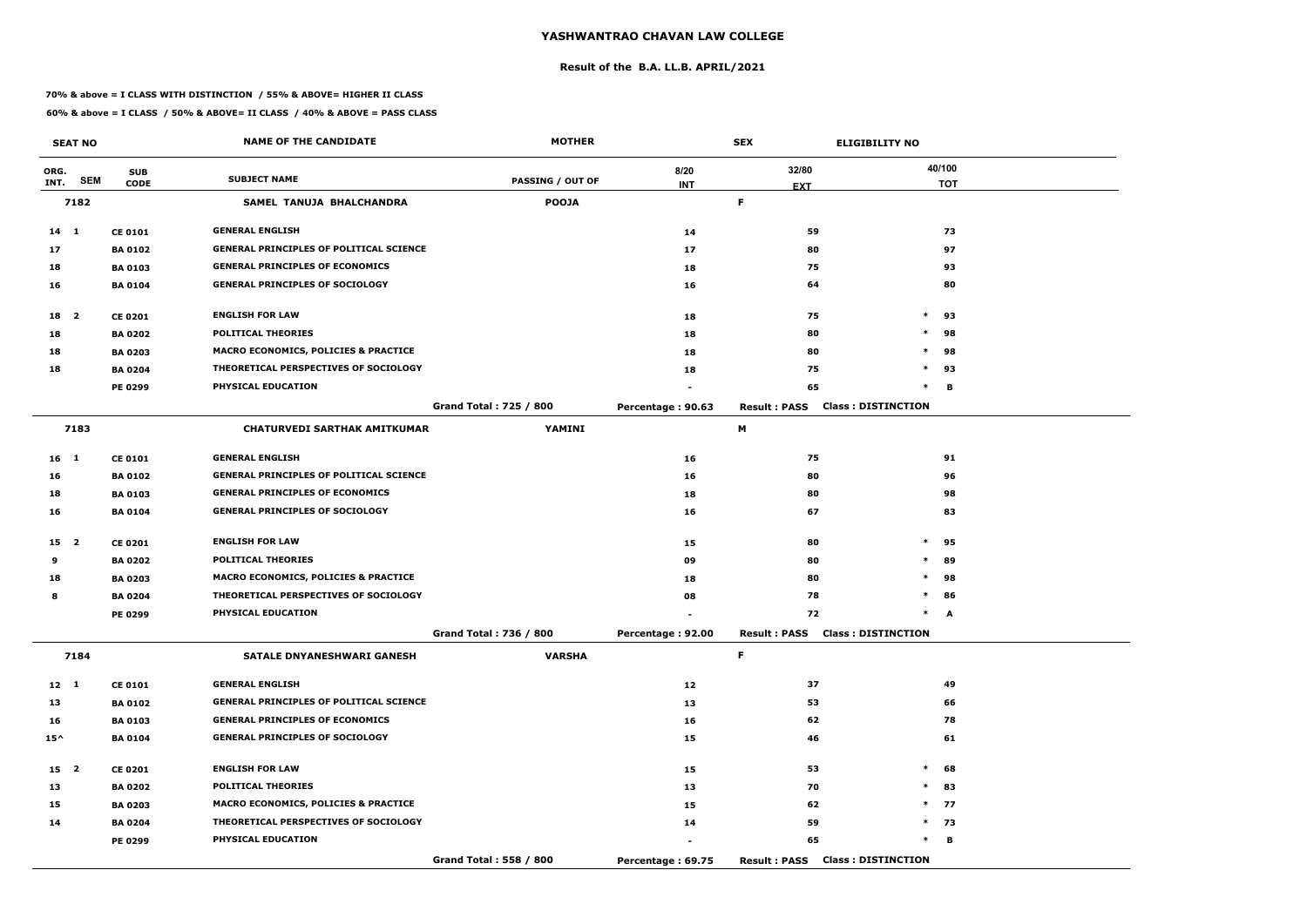#### **Result of the B.A. LL.B. APRIL/2021**

#### **70% & above = I CLASS WITH DISTINCTION / 55% & ABOVE= HIGHER II CLASS**

|                 | <b>SEAT NO</b> |                | <b>NAME OF THE CANDIDATE</b>                    | <b>MOTHER</b>                 |                              | <b>SEX</b>                             | <b>ELIGIBILITY NO</b>     |
|-----------------|----------------|----------------|-------------------------------------------------|-------------------------------|------------------------------|----------------------------------------|---------------------------|
| ORG.            |                | <b>SUB</b>     |                                                 |                               | 8/20                         | 32/80                                  | 40/100                    |
| INT.            | <b>SEM</b>     | <b>CODE</b>    | <b>SUBJECT NAME</b>                             | <b>PASSING / OUT OF</b>       | <b>INT</b>                   | <b>EXT</b>                             | <b>TOT</b>                |
|                 | 7185           |                | <b>SAWAR AKASH CHANDRAKANT</b>                  |                               | <b>GEETA CHANDRAKANT SAW</b> | M                                      |                           |
| 16 <sub>1</sub> |                | <b>CE 0101</b> | <b>GENERAL ENGLISH</b>                          |                               | 16                           | 54                                     | 70                        |
| 15              |                | <b>BA 0102</b> | <b>GENERAL PRINCIPLES OF POLITICAL SCIENCE</b>  |                               | 15                           | 80                                     | 95                        |
| 16              |                | <b>BA0103</b>  | <b>GENERAL PRINCIPLES OF ECONOMICS</b>          |                               | 16                           | 67                                     | 83                        |
| 14              |                | <b>BA 0104</b> | <b>GENERAL PRINCIPLES OF SOCIOLOGY</b>          |                               | 14                           | 62                                     | 76                        |
| 13 <sup>2</sup> |                | <b>CE 0201</b> | <b>ENGLISH FOR LAW</b>                          |                               | 13                           | 80                                     | $*$ 93                    |
| 13              |                | <b>BA 0202</b> | <b>POLITICAL THEORIES</b>                       |                               | 13                           | 78                                     | $\ast$<br>91              |
| 15              |                | <b>BA 0203</b> | <b>MACRO ECONOMICS, POLICIES &amp; PRACTICE</b> |                               | 15                           | 70                                     | $\ast$<br>85              |
| 15              |                | <b>BA 0204</b> | THEORETICAL PERSPECTIVES OF SOCIOLOGY           |                               | 15                           | 66                                     | $\ast$<br>81              |
|                 |                | <b>PE 0299</b> | PHYSICAL EDUCATION                              |                               |                              | 63                                     | $\ast$<br>В               |
|                 |                |                |                                                 | <b>Grand Total: 674 / 800</b> | Percentage: 84.25            | <b>Result: PASS</b>                    | <b>Class: DISTINCTION</b> |
|                 | 7186           |                | <b>SHAIKH IRFAN AMJAD</b>                       | <b>RESHMA</b>                 |                              | M                                      |                           |
| $15 \quad 1$    |                | <b>CE 0101</b> | <b>GENERAL ENGLISH</b>                          |                               | 15                           | 69                                     | 84                        |
| 15              |                | <b>BA 0102</b> | <b>GENERAL PRINCIPLES OF POLITICAL SCIENCE</b>  |                               | 15                           | 80                                     | 95                        |
| 17              |                | <b>BA 0103</b> | <b>GENERAL PRINCIPLES OF ECONOMICS</b>          |                               | 17                           | 70                                     | 87                        |
| $16^{\wedge}$   |                | <b>BA 0104</b> | <b>GENERAL PRINCIPLES OF SOCIOLOGY</b>          |                               | 15                           | 46                                     | 61                        |
| 13 <sub>2</sub> |                | <b>CE 0201</b> | <b>ENGLISH FOR LAW</b>                          |                               | 13                           | 80                                     | $\ast$<br>93              |
| 15              |                | <b>BA 0202</b> | <b>POLITICAL THEORIES</b>                       |                               | 15                           | 80                                     | $\ast$<br>95              |
| 15              |                | <b>BA 0203</b> | <b>MACRO ECONOMICS, POLICIES &amp; PRACTICE</b> |                               | 15                           | 61                                     | $\ast$<br>76              |
| 14              |                | <b>BA 0204</b> | THEORETICAL PERSPECTIVES OF SOCIOLOGY           |                               | 14                           | 66                                     | $\ast$<br>80              |
|                 |                | <b>PE 0299</b> | PHYSICAL EDUCATION                              |                               |                              | 68                                     | В<br>$\ast$               |
|                 |                |                |                                                 | Grand Total: 671 / 800        | Percentage: 83.88            | <b>Result: PASS Class: DISTINCTION</b> |                           |
|                 | 7188           |                | <b>SHELAR YASH ANIL</b>                         | <b>UJJWALA</b>                |                              | M                                      |                           |
| 15 1            |                | <b>CE 0101</b> | <b>GENERAL ENGLISH</b>                          |                               | 15                           | 56                                     | 71                        |
| 13              |                | <b>BA 0102</b> | <b>GENERAL PRINCIPLES OF POLITICAL SCIENCE</b>  |                               | 13                           | 67                                     | $\ast$<br>80              |
| 18              |                | <b>BA 0103</b> | <b>GENERAL PRINCIPLES OF ECONOMICS</b>          |                               | 18                           | 64                                     | 82                        |
| 15              |                | <b>BA 0104</b> | <b>GENERAL PRINCIPLES OF SOCIOLOGY</b>          |                               | 15                           | 54                                     | 69                        |
| 13 <sup>2</sup> |                | <b>CE 0201</b> | <b>ENGLISH FOR LAW</b>                          |                               | 13                           | 51                                     | $\ast$<br>64              |
| $12^{\wedge}$   |                | <b>BA 0202</b> | <b>POLITICAL THEORIES</b>                       |                               | 10                           | 29                                     | $\ast$<br>42              |
| 16              |                | <b>BA 0203</b> | <b>MACRO ECONOMICS, POLICIES &amp; PRACTICE</b> |                               | 16                           | 62                                     | $\ast$<br>78              |
| 14              |                | <b>BA 0204</b> | THEORETICAL PERSPECTIVES OF SOCIOLOGY           |                               | 14                           | 46                                     | $\ast$<br>60              |
|                 |                | <b>PE 0299</b> | PHYSICAL EDUCATION                              |                               |                              | 64                                     | $\ast$<br>В               |
|                 |                |                |                                                 | Grand Total: 546 / 800        | Percentage: 68.25            | Result: PASS Class: FIRST CLASS        |                           |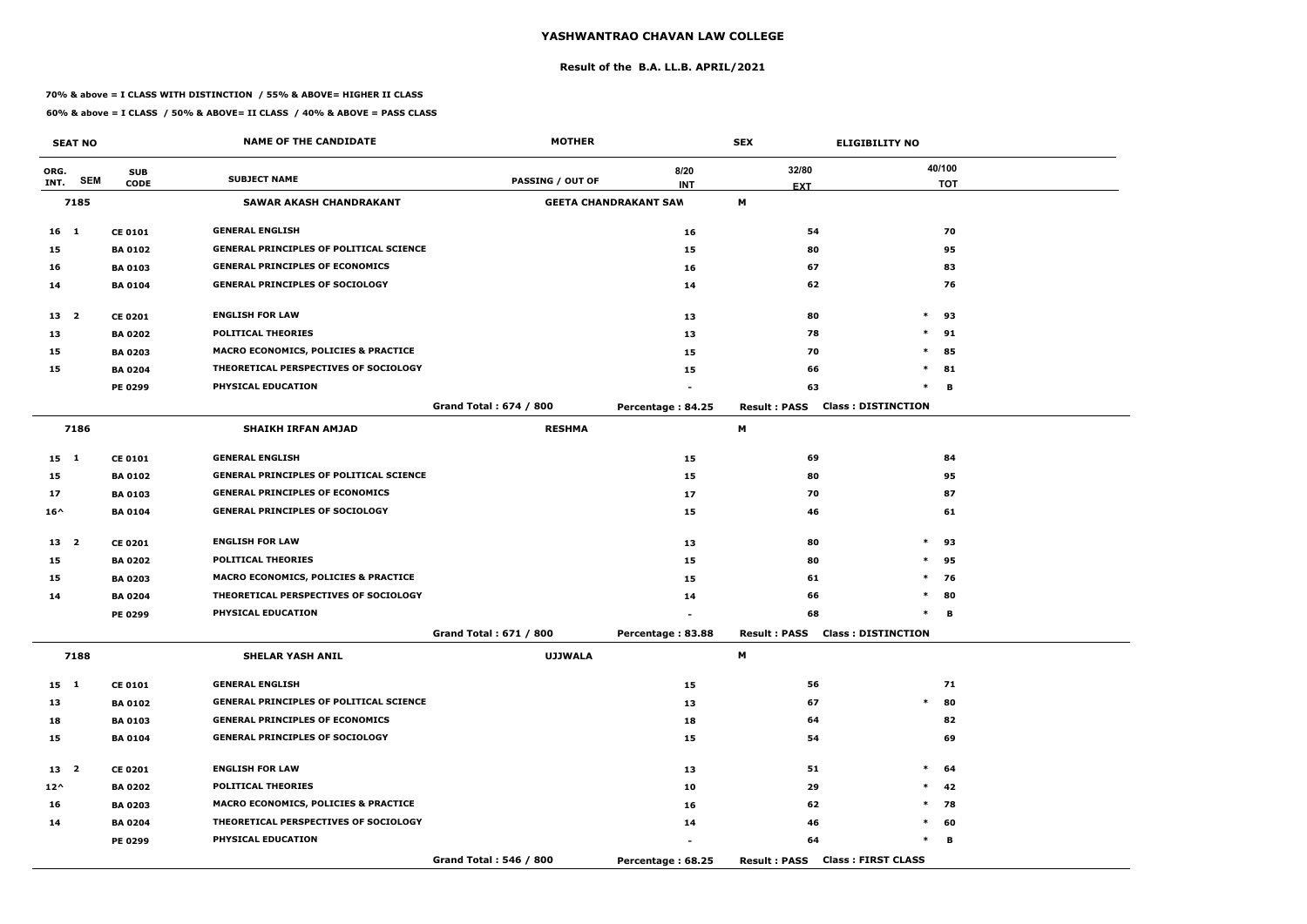#### **Result of the B.A. LL.B. APRIL/2021**

#### **70% & above = I CLASS WITH DISTINCTION / 55% & ABOVE= HIGHER II CLASS**

|                 | <b>SEAT NO</b> |                | <b>NAME OF THE CANDIDATE</b>                    | <b>MOTHER</b>                 |                   | <b>SEX</b>                             | <b>ELIGIBILITY NO</b>     |
|-----------------|----------------|----------------|-------------------------------------------------|-------------------------------|-------------------|----------------------------------------|---------------------------|
| ORG.            |                | <b>SUB</b>     | <b>SUBJECT NAME</b>                             |                               | 8/20              | 32/80                                  | 40/100                    |
| INT.            | <b>SEM</b>     | <b>CODE</b>    |                                                 | <b>PASSING / OUT OF</b>       | <b>INT</b>        | <b>EXT</b>                             | <b>TOT</b>                |
|                 | 7189           |                | SHELKE SHWETA RAMCHANDRA                        | <b>SEEMA</b>                  |                   | F.                                     |                           |
| 17 <sub>1</sub> |                | <b>CE 0101</b> | <b>GENERAL ENGLISH</b>                          |                               | 17                | 59                                     | 76                        |
| 17              |                | <b>BA 0102</b> | <b>GENERAL PRINCIPLES OF POLITICAL SCIENCE</b>  |                               | 17                | 80                                     | 97                        |
| 18              |                | <b>BA 0103</b> | <b>GENERAL PRINCIPLES OF ECONOMICS</b>          |                               | 18                | 80                                     | 98                        |
| 16              |                | <b>BA 0104</b> | <b>GENERAL PRINCIPLES OF SOCIOLOGY</b>          |                               | 16                | 77                                     | 93                        |
| 15 <sub>2</sub> |                | <b>CE 0201</b> | <b>ENGLISH FOR LAW</b>                          |                               | 15                | 80                                     | $\ast$<br>95              |
| 17              |                | <b>BA 0202</b> | <b>POLITICAL THEORIES</b>                       |                               | 17                | 80                                     | $\ast$<br>97              |
| 18              |                | <b>BA 0203</b> | MACRO ECONOMICS, POLICIES & PRACTICE            |                               | 18                | 78                                     | $\ast$<br>96              |
| 15              |                | <b>BA 0204</b> | THEORETICAL PERSPECTIVES OF SOCIOLOGY           |                               | 15                | 77                                     | $\ast$<br>92              |
|                 |                | <b>PE 0299</b> | PHYSICAL EDUCATION                              |                               |                   | 72                                     | $\ast$<br>A               |
|                 |                |                |                                                 | <b>Grand Total: 744 / 800</b> | Percentage: 93.00 | <b>Result: PASS</b>                    | <b>Class: DISTINCTION</b> |
|                 | 7190           |                | <b>SHELKE SAKSHI RAJESH</b>                     | <b>TEJASHREE</b>              |                   | F.                                     |                           |
| $13^{\wedge} 1$ |                | <b>CE 0101</b> | <b>GENERAL ENGLISH</b>                          |                               | 11                | 32                                     | 43                        |
| $15^{\wedge}$   |                | <b>BA 0102</b> | <b>GENERAL PRINCIPLES OF POLITICAL SCIENCE</b>  |                               | 14                | 43                                     | 57                        |
| 17              |                | <b>BA 0103</b> | <b>GENERAL PRINCIPLES OF ECONOMICS</b>          |                               | 17                | 58                                     | $\ast$<br>75              |
| $14^{\wedge}$   |                | <b>BA 0104</b> | <b>GENERAL PRINCIPLES OF SOCIOLOGY</b>          |                               | 11                | 32                                     | $\ast$<br>43              |
| $15^{\wedge} 2$ |                | <b>CE 0201</b> | <b>ENGLISH FOR LAW</b>                          |                               | 15                | 46                                     | $\ast$<br>61              |
| 16              |                | <b>BA 0202</b> | <b>POLITICAL THEORIES</b>                       |                               | 16                | 53                                     | $\ast$<br>69              |
| $18^{\wedge}$   |                | <b>BA 0203</b> | <b>MACRO ECONOMICS, POLICIES &amp; PRACTICE</b> |                               | 13                | 40                                     | $\ast$<br>53              |
| 15              |                | <b>BA 0204</b> | THEORETICAL PERSPECTIVES OF SOCIOLOGY           |                               | 15                | 64                                     | $\ast$<br>79              |
|                 |                | PE 0299        | PHYSICAL EDUCATION                              |                               |                   | 73                                     | $\ast$<br>A               |
|                 |                |                |                                                 | Grand Total: 482 / 800        | Percentage: 60.25 | Result: PASS Class: FIRST CLASS        |                           |
|                 | 7191           |                | <b>SHIMPI SAURAV YOGESH</b>                     | <b>GEETA YOGESH SHIMPI</b>    |                   | M                                      |                           |
| $13 \quad 1$    |                | <b>CE 0101</b> | <b>GENERAL ENGLISH</b>                          |                               | 13                | 48                                     | 61                        |
| 14              |                | <b>BA 0102</b> | <b>GENERAL PRINCIPLES OF POLITICAL SCIENCE</b>  |                               | 14                | 66                                     | 80                        |
| 15              |                | <b>BA 0103</b> | <b>GENERAL PRINCIPLES OF ECONOMICS</b>          |                               | 15                | 67                                     | 82                        |
| $16^{\wedge}$   |                | <b>BA 0104</b> | <b>GENERAL PRINCIPLES OF SOCIOLOGY</b>          |                               | 15                | 46                                     | 61                        |
| 14 <sub>2</sub> |                | <b>CE 0201</b> | <b>ENGLISH FOR LAW</b>                          |                               | 14                | 70                                     | $\ast$<br>84              |
| 15              |                | <b>BA 0202</b> | <b>POLITICAL THEORIES</b>                       |                               | 15                | 78                                     | $\ast$<br>93              |
| 16              |                | <b>BA 0203</b> | <b>MACRO ECONOMICS, POLICIES &amp; PRACTICE</b> |                               | 16                | 66                                     | 82<br>$\ast$              |
| 13              |                | <b>BA 0204</b> | THEORETICAL PERSPECTIVES OF SOCIOLOGY           |                               | 13                | 61                                     | $*$ 74                    |
|                 |                | PE 0299        | <b>PHYSICAL EDUCATION</b>                       |                               |                   | 62                                     | $\ast$<br>В               |
|                 |                |                |                                                 | Grand Total: 617 / 800        | Percentage: 77.13 | <b>Result: PASS Class: DISTINCTION</b> |                           |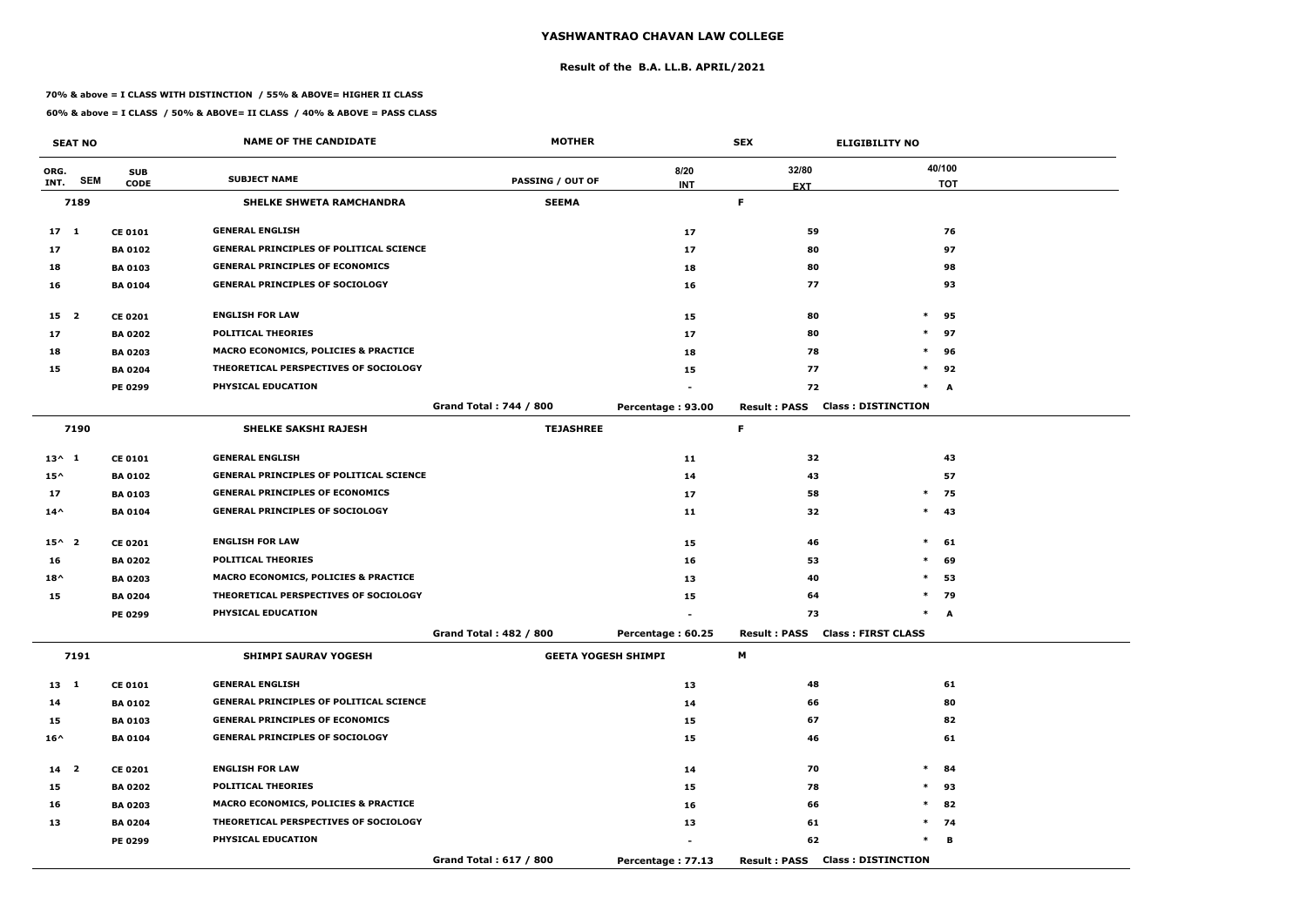#### **Result of the B.A. LL.B. APRIL/2021**

#### **70% & above = I CLASS WITH DISTINCTION / 55% & ABOVE= HIGHER II CLASS**

|                 | <b>SEAT NO</b> |                | <b>NAME OF THE CANDIDATE</b>                    | <b>MOTHER</b>          | <b>SEX</b><br><b>ELIGIBILITY NO</b> |                     |                                        |            |
|-----------------|----------------|----------------|-------------------------------------------------|------------------------|-------------------------------------|---------------------|----------------------------------------|------------|
| ORG.            |                | <b>SUB</b>     |                                                 |                        | 8/20                                | 32/80               |                                        | 40/100     |
| INT.            | <b>SEM</b>     | <b>CODE</b>    | <b>SUBJECT NAME</b>                             | PASSING / OUT OF       | <b>INT</b>                          | <b>EXT</b>          |                                        | <b>TOT</b> |
|                 | 7192           |                | <b>SHINDE NANDKISHOR SHANKAR</b>                | <b>DAMAYANTI</b>       |                                     | M                   |                                        |            |
| $14 \quad 1$    |                | <b>CE 0101</b> | <b>GENERAL ENGLISH</b>                          |                        | 14                                  | 50                  |                                        | 64         |
| 14              |                | <b>BA 0102</b> | <b>GENERAL PRINCIPLES OF POLITICAL SCIENCE</b>  |                        | 14                                  | 75                  |                                        | 89         |
| 16              |                | <b>BA 0103</b> | <b>GENERAL PRINCIPLES OF ECONOMICS</b>          |                        | 16                                  | 70                  |                                        | 86         |
| 16              |                | <b>BA 0104</b> | <b>GENERAL PRINCIPLES OF SOCIOLOGY</b>          |                        | 16                                  | 59                  |                                        | 75         |
| 15 <sub>2</sub> |                | <b>CE 0201</b> | <b>ENGLISH FOR LAW</b>                          |                        | 15                                  | 72                  | $\ast$                                 | 87         |
| 15              |                | <b>BA 0202</b> | <b>POLITICAL THEORIES</b>                       |                        | 15                                  | 74                  | $\ast$                                 | 89         |
| 16              |                | <b>BA 0203</b> | <b>MACRO ECONOMICS, POLICIES &amp; PRACTICE</b> |                        | 16                                  | 69                  | $\ast$                                 | 85         |
| 16              |                | <b>BA 0204</b> | THEORETICAL PERSPECTIVES OF SOCIOLOGY           |                        | 16                                  | 75                  | $\ast$                                 | 91         |
|                 |                | PE 0299        | PHYSICAL EDUCATION                              |                        |                                     | 74                  | $\ast$                                 | A          |
|                 |                |                |                                                 | Grand Total: 666 / 800 | Percentage: 83.25                   | <b>Result: PASS</b> | <b>Class: DISTINCTION</b>              |            |
|                 | 7193           |                | SHINDE SAKSHI CHANDRAKANT                       | <b>ANITA</b>           |                                     | F                   |                                        |            |
| $16^{\wedge} 1$ |                | <b>CE 0101</b> | <b>GENERAL ENGLISH</b>                          |                        | 15                                  | 48                  |                                        | 63         |
| 16              |                | <b>BA 0102</b> | <b>GENERAL PRINCIPLES OF POLITICAL SCIENCE</b>  |                        | 16                                  | 75                  |                                        | 91         |
| 16              |                | <b>BA 0103</b> | <b>GENERAL PRINCIPLES OF ECONOMICS</b>          |                        | 16                                  | 61                  |                                        | 77         |
| $18^{\wedge}$   |                | <b>BA 0104</b> | <b>GENERAL PRINCIPLES OF SOCIOLOGY</b>          |                        | 15                                  | 46                  |                                        | 61         |
| 14 <sub>2</sub> |                | <b>CE 0201</b> | <b>ENGLISH FOR LAW</b>                          |                        | 14                                  | 48                  | $\ast$                                 | 62         |
| 18              |                | <b>BA 0202</b> | <b>POLITICAL THEORIES</b>                       |                        | 18                                  | 69                  | $\ast$                                 | 87         |
| $18^{\wedge}$   |                | <b>BA 0203</b> | <b>MACRO ECONOMICS, POLICIES &amp; PRACTICE</b> |                        | 15                                  | 48                  | $\ast$                                 | 63         |
| 15              |                | <b>BA 0204</b> | THEORETICAL PERSPECTIVES OF SOCIOLOGY           |                        | 15                                  | 61                  | $\ast$                                 | 76         |
|                 |                | PE 0299        | PHYSICAL EDUCATION                              |                        |                                     | 62                  | $\ast$                                 | в          |
|                 |                |                |                                                 | Grand Total: 580 / 800 | Percentage: 72.50                   |                     | <b>Result: PASS Class: DISTINCTION</b> |            |
|                 | 7194           |                | <b>SHINDE DEEPALI SANTOSH</b>                   | <b>SUREKHA</b>         |                                     | F.                  |                                        |            |
| $13 \quad 1$    |                | <b>CE 0101</b> | <b>GENERAL ENGLISH</b>                          |                        | 13                                  | 56                  |                                        | 69         |
| 16              |                | <b>BA 0102</b> | <b>GENERAL PRINCIPLES OF POLITICAL SCIENCE</b>  |                        | 16                                  | 70                  |                                        | 86         |
| 15              |                | <b>BA 0103</b> | <b>GENERAL PRINCIPLES OF ECONOMICS</b>          |                        | 15                                  | 66                  |                                        | 81         |
| $17^{\wedge}$   |                | <b>BA 0104</b> | <b>GENERAL PRINCIPLES OF SOCIOLOGY</b>          |                        | 16                                  | 50                  |                                        | 66         |
| 14 <sub>2</sub> |                | <b>CE 0201</b> | <b>ENGLISH FOR LAW</b>                          |                        | 14                                  | 53                  | $\ast$                                 | 67         |
| 16              |                | <b>BA 0202</b> | <b>POLITICAL THEORIES</b>                       |                        | 16                                  | 70                  | $\ast$                                 | 86         |
| $17^{\wedge}$   |                | <b>BA 0203</b> | <b>MACRO ECONOMICS, POLICIES &amp; PRACTICE</b> |                        | 17                                  | 56                  |                                        | $*$ 73     |
| 15              |                | <b>BA 0204</b> | THEORETICAL PERSPECTIVES OF SOCIOLOGY           |                        | 15                                  | 61                  |                                        | $*$ 76     |
|                 |                | <b>PE 0299</b> | PHYSICAL EDUCATION                              |                        |                                     | 68                  | $\ast$                                 | В          |
|                 |                |                |                                                 | Grand Total: 604 / 800 | Percentage: 75.50                   |                     | <b>Result: PASS Class: DISTINCTION</b> |            |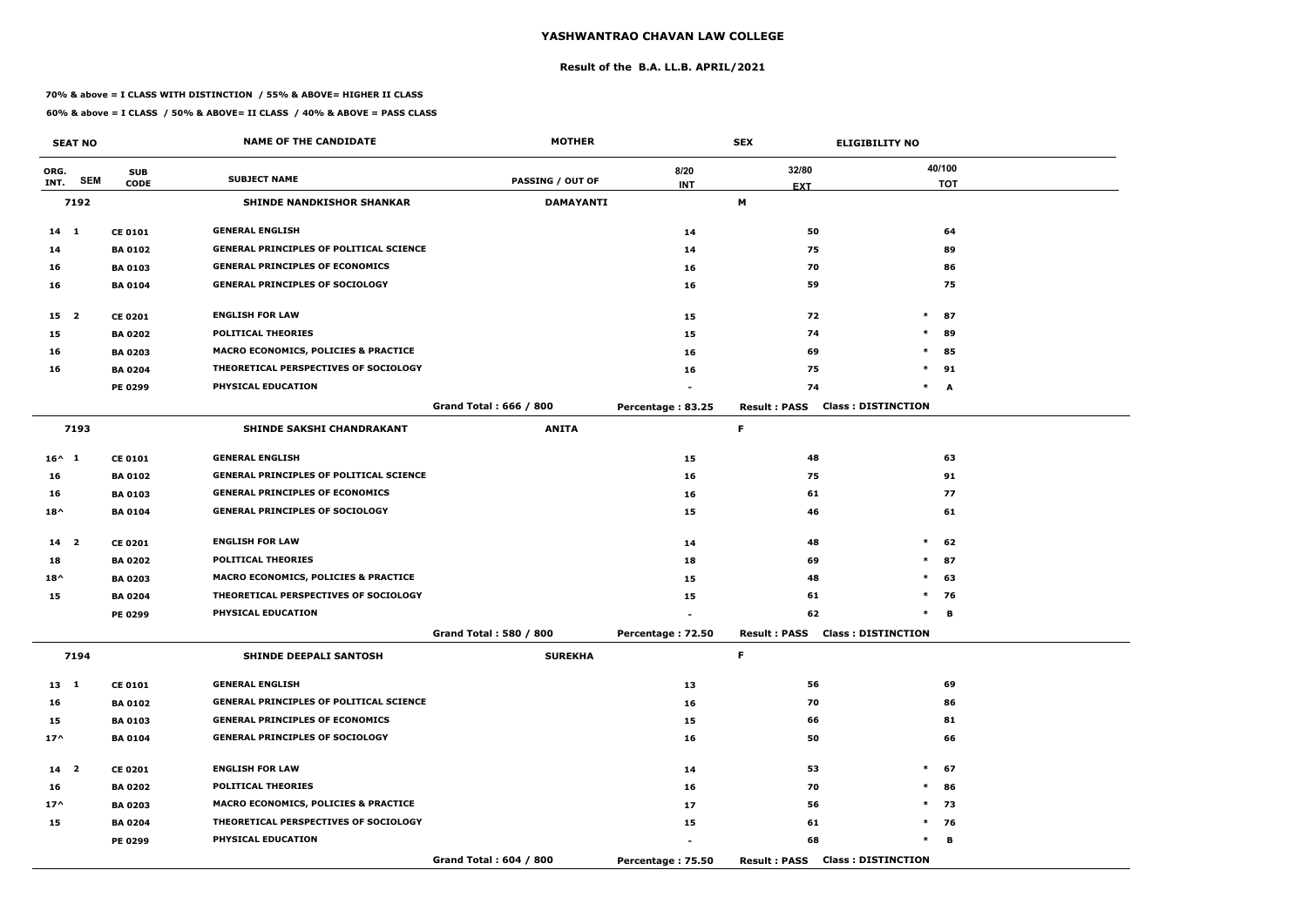#### **Result of the B.A. LL.B. APRIL/2021**

#### **70% & above = I CLASS WITH DISTINCTION / 55% & ABOVE= HIGHER II CLASS**

|                 | <b>SEAT NO</b> |                | <b>NAME OF THE CANDIDATE</b>                    | <b>MOTHER</b>          |                   | <b>SEX</b>          | <b>ELIGIBILITY NO</b>                  |
|-----------------|----------------|----------------|-------------------------------------------------|------------------------|-------------------|---------------------|----------------------------------------|
| ORG.            |                | <b>SUB</b>     |                                                 |                        | 8/20              | 32/80               | 40/100                                 |
| INT.            | <b>SEM</b>     | <b>CODE</b>    | <b>SUBJECT NAME</b>                             | PASSING / OUT OF       | <b>INT</b>        | <b>EXT</b>          | <b>TOT</b>                             |
|                 | 7195           |                | <b>SHINDE SHIVANI DNYANESHWAR</b>               | <b>URMILA</b>          |                   | F.                  |                                        |
| $14 \quad 1$    |                | <b>CE 0101</b> | <b>GENERAL ENGLISH</b>                          |                        | 14                | 58                  | 72                                     |
| $15^{\wedge}$   |                | <b>BA 0102</b> | <b>GENERAL PRINCIPLES OF POLITICAL SCIENCE</b>  |                        | 14                | 43                  | 57                                     |
| $17^{\wedge}$   |                | <b>BA 0103</b> | <b>GENERAL PRINCIPLES OF ECONOMICS</b>          |                        | 17                | 54                  | 71                                     |
| 17              |                | <b>BA 0104</b> | <b>GENERAL PRINCIPLES OF SOCIOLOGY</b>          |                        | 17                | 59                  | 76                                     |
| 13 2            |                | <b>CE 0201</b> | <b>ENGLISH FOR LAW</b>                          |                        | 13                | 66                  | $*$ 79                                 |
| 15              |                | <b>BA 0202</b> | <b>POLITICAL THEORIES</b>                       |                        | 15                | 70                  | 85<br>$\ast$                           |
| 17              |                | <b>BA 0203</b> | <b>MACRO ECONOMICS, POLICIES &amp; PRACTICE</b> |                        | 17                | 58                  | $\ast$<br>75                           |
| 14              |                | <b>BA 0204</b> | THEORETICAL PERSPECTIVES OF SOCIOLOGY           |                        | 14                | 51                  | $\ast$<br>65                           |
|                 |                | PE 0299        | PHYSICAL EDUCATION                              |                        |                   | 69                  | $\ast$<br>В                            |
|                 |                |                |                                                 | Grand Total: 580 / 800 | Percentage: 72.50 | <b>Result: PASS</b> | <b>Class: DISTINCTION</b>              |
|                 | 7196           |                | SHINGNAPURE SAKSHI UTTRESHWAR                   | <b>ASHWINI</b>         |                   | F.                  |                                        |
| $14 \quad 1$    |                | <b>CE 0101</b> | <b>GENERAL ENGLISH</b>                          |                        | 14                | 51                  | 65                                     |
| 15              |                | <b>BA 0102</b> | <b>GENERAL PRINCIPLES OF POLITICAL SCIENCE</b>  |                        | 15                | 80                  | 95                                     |
| 16              |                | <b>BA 0103</b> | <b>GENERAL PRINCIPLES OF ECONOMICS</b>          |                        | 16                | 70                  | 86                                     |
| $17^$           |                | <b>BA 0104</b> | <b>GENERAL PRINCIPLES OF SOCIOLOGY</b>          |                        | 15                | 48                  | 63                                     |
| 14 <sub>2</sub> |                | <b>CE 0201</b> | <b>ENGLISH FOR LAW</b>                          |                        | 14                | 64                  | $\ast$<br>78                           |
| 14              |                | <b>BA 0202</b> | <b>POLITICAL THEORIES</b>                       |                        | 14                | 74                  | 88<br>$\ast$                           |
| 16              |                | <b>BA 0203</b> | <b>MACRO ECONOMICS, POLICIES &amp; PRACTICE</b> |                        | 16                | 69                  | $\ast$<br>85                           |
| 16              |                | <b>BA 0204</b> | THEORETICAL PERSPECTIVES OF SOCIOLOGY           |                        | 16                | 58                  | $\ast$<br>74                           |
|                 |                | <b>PE 0299</b> | PHYSICAL EDUCATION                              |                        |                   | 64                  | в<br>$\ast$                            |
|                 |                |                |                                                 | Grand Total: 634 / 800 | Percentage: 79.25 |                     | <b>Result: PASS Class: DISTINCTION</b> |
|                 | 7197           |                | <b>SHIRGURE SHRUTI JYOTIBA</b>                  | <b>MEERABAI</b>        |                   | F.                  |                                        |
| $13 \quad 1$    |                | <b>CE 0101</b> | <b>GENERAL ENGLISH</b>                          |                        | 13                | 64                  | 77                                     |
| 15              |                | <b>BA 0102</b> | <b>GENERAL PRINCIPLES OF POLITICAL SCIENCE</b>  |                        | 15                | 80                  | 95                                     |
| 17              |                | <b>BA 0103</b> | <b>GENERAL PRINCIPLES OF ECONOMICS</b>          |                        | 17                | 80                  | 97                                     |
| $16^{\wedge}$   |                | <b>BA 0104</b> | <b>GENERAL PRINCIPLES OF SOCIOLOGY</b>          |                        | 16                | 50                  | 66                                     |
| 17 <sup>2</sup> |                | <b>CE 0201</b> | <b>ENGLISH FOR LAW</b>                          |                        | 17                | 75                  | $\ast$<br>92                           |
| 16              |                | <b>BA 0202</b> | <b>POLITICAL THEORIES</b>                       |                        | 16                | 80                  | $\ast$<br>96                           |
| 15              |                | <b>BA 0203</b> | <b>MACRO ECONOMICS, POLICIES &amp; PRACTICE</b> |                        | 15                | 74                  | $\ast$<br>89                           |
| 16              |                | <b>BA 0204</b> | THEORETICAL PERSPECTIVES OF SOCIOLOGY           |                        | 16                | 69                  | $*$ 85                                 |
|                 |                | <b>PE 0299</b> | <b>PHYSICAL EDUCATION</b>                       |                        |                   | 61                  | $\ast$<br>В                            |
|                 |                |                |                                                 | Grand Total: 697 / 800 | Percentage: 87.13 |                     | <b>Result: PASS Class: DISTINCTION</b> |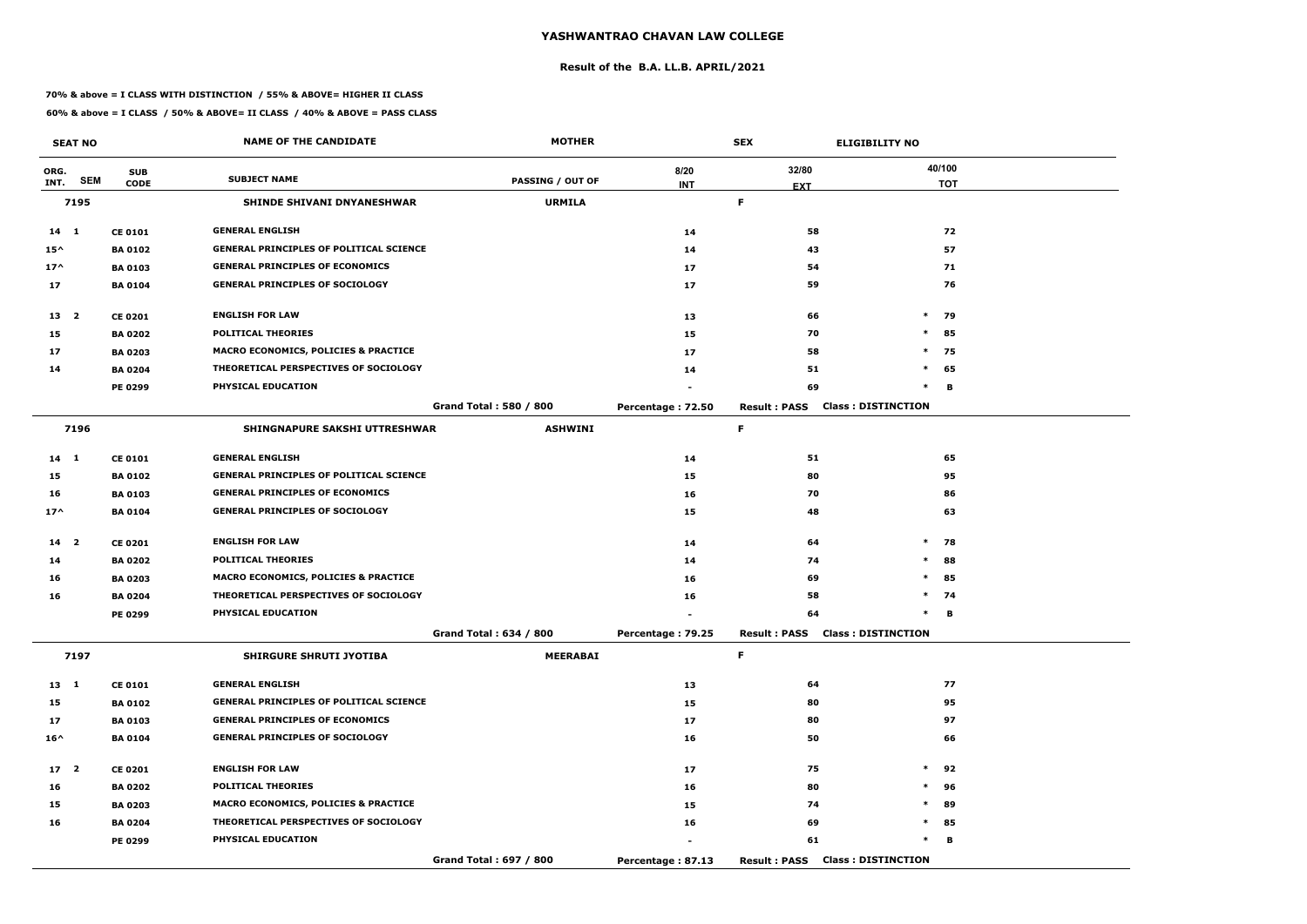#### **Result of the B.A. LL.B. APRIL/2021**

#### **70% & above = I CLASS WITH DISTINCTION / 55% & ABOVE= HIGHER II CLASS**

|                 | <b>SEAT NO</b>          |                | <b>NAME OF THE CANDIDATE</b>                    | <b>MOTHER</b>                 |                   | <b>SEX</b>                             | <b>ELIGIBILITY NO</b>     |
|-----------------|-------------------------|----------------|-------------------------------------------------|-------------------------------|-------------------|----------------------------------------|---------------------------|
| ORG.            |                         | <b>SUB</b>     |                                                 |                               | 8/20              | 32/80                                  | 40/100                    |
| INT.            | <b>SEM</b>              | <b>CODE</b>    | <b>SUBJECT NAME</b>                             | <b>PASSING / OUT OF</b>       | <b>INT</b>        | <b>EXT</b>                             | <b>TOT</b>                |
|                 | 7198                    |                | SHIRSAT MAHESH NAVNATH                          | <b>CHHABUBAI</b>              |                   | М                                      |                           |
| $13 \quad 1$    |                         | <b>CE 0101</b> | <b>GENERAL ENGLISH</b>                          |                               | 13                | 61                                     | 74                        |
| 12              |                         | <b>BA 0102</b> | <b>GENERAL PRINCIPLES OF POLITICAL SCIENCE</b>  |                               | 12                | 66                                     | 78                        |
| 17              |                         | <b>BA 0103</b> | <b>GENERAL PRINCIPLES OF ECONOMICS</b>          |                               | 17                | 61                                     | 78                        |
| 15              |                         | <b>BA 0104</b> | <b>GENERAL PRINCIPLES OF SOCIOLOGY</b>          |                               | 15                | 58                                     | 73                        |
| 14              | $\overline{\mathbf{2}}$ | <b>CE 0201</b> | <b>ENGLISH FOR LAW</b>                          |                               | 14                | 66                                     | $\ast$<br>80              |
| $14^{\wedge}$   |                         | <b>BA 0202</b> | <b>POLITICAL THEORIES</b>                       |                               | 04                | 03                                     | $\ast$<br>7 F             |
| 15              |                         | <b>BA 0203</b> | <b>MACRO ECONOMICS, POLICIES &amp; PRACTICE</b> |                               | 15                | 53                                     | $\ast$<br>68              |
| $15^{\wedge}$   |                         | <b>BA 0204</b> | THEORETICAL PERSPECTIVES OF SOCIOLOGY           |                               | 14                | 43                                     | $*$ 57                    |
|                 |                         | PE 0299        | PHYSICAL EDUCATION                              |                               |                   | 61                                     | В<br>$\ast$               |
|                 |                         |                |                                                 | <b>Grand Total: 515 / 800</b> | Percentage: 64.38 | <b>Result: FAIL</b>                    | <b>Class: FAIL</b>        |
|                 | 7199                    |                | SHITOLE SHIVALI SHOBHA                          | <b>SHOBHA</b>                 |                   | F                                      |                           |
| 14 1            |                         | <b>CE 0101</b> | <b>GENERAL ENGLISH</b>                          |                               | 14                | 72                                     | 86                        |
| 17              |                         | <b>BA 0102</b> | <b>GENERAL PRINCIPLES OF POLITICAL SCIENCE</b>  |                               | 17                | 80                                     | 97                        |
| 18              |                         | <b>BA 0103</b> | <b>GENERAL PRINCIPLES OF ECONOMICS</b>          |                               | 18                | 70                                     | 88                        |
| 15              |                         | <b>BA 0104</b> | <b>GENERAL PRINCIPLES OF SOCIOLOGY</b>          |                               | 15                | 54                                     | 69                        |
| 14 <sub>2</sub> |                         | <b>CE 0201</b> | <b>ENGLISH FOR LAW</b>                          |                               | 14                | 62                                     | $*$ 76                    |
| 17              |                         | <b>BA 0202</b> | <b>POLITICAL THEORIES</b>                       |                               | 17                | 80                                     | $*$ 97                    |
| 18              |                         | <b>BA 0203</b> | MACRO ECONOMICS, POLICIES & PRACTICE            |                               | 18                | 72                                     | $*$ 90                    |
| 16              |                         | <b>BA 0204</b> | THEORETICAL PERSPECTIVES OF SOCIOLOGY           |                               | 16                | 61                                     | $*$ 77                    |
|                 |                         | PE 0299        | PHYSICAL EDUCATION                              |                               |                   | 66                                     | $\ast$<br>в               |
|                 |                         |                |                                                 | Grand Total: 680 / 800        | Percentage: 85.00 | <b>Result: PASS Class: DISTINCTION</b> |                           |
|                 | 7200                    |                | <b>VERMA SHREYA VAKIL</b>                       | <b>SUMITRA</b>                |                   | F.                                     |                           |
| 15 1            |                         | <b>CE 0101</b> | <b>GENERAL ENGLISH</b>                          |                               | 15                | 66                                     | 81                        |
| 15              |                         | <b>BA 0102</b> | <b>GENERAL PRINCIPLES OF POLITICAL SCIENCE</b>  |                               | 15                | 80                                     | 95                        |
| 16              |                         | <b>BA 0103</b> | <b>GENERAL PRINCIPLES OF ECONOMICS</b>          |                               | 16                | 77                                     | 93                        |
| 18              |                         | <b>BA 0104</b> | <b>GENERAL PRINCIPLES OF SOCIOLOGY</b>          |                               | 18                | 69                                     | 87                        |
| 18 2            |                         | <b>CE 0201</b> | <b>ENGLISH FOR LAW</b>                          |                               | 18                | 80                                     | $\ast$<br>98              |
| 16              |                         | <b>BA 0202</b> | <b>POLITICAL THEORIES</b>                       |                               | 16                | 80                                     | $\ast$<br>96              |
| 16              |                         | <b>BA 0203</b> | MACRO ECONOMICS, POLICIES & PRACTICE            |                               | 16                | 80                                     | $*$<br>96                 |
| 17              |                         | <b>BA 0204</b> | THEORETICAL PERSPECTIVES OF SOCIOLOGY           |                               | 17                | 77                                     | $*$ 94                    |
|                 |                         | <b>PE 0299</b> | PHYSICAL EDUCATION                              |                               | $\blacksquare$    | 72                                     | $\ast$<br>A               |
|                 |                         |                |                                                 | Grand Total: 740 / 800        | Percentage: 92.50 | <b>Result: PASS</b>                    | <b>Class: DISTINCTION</b> |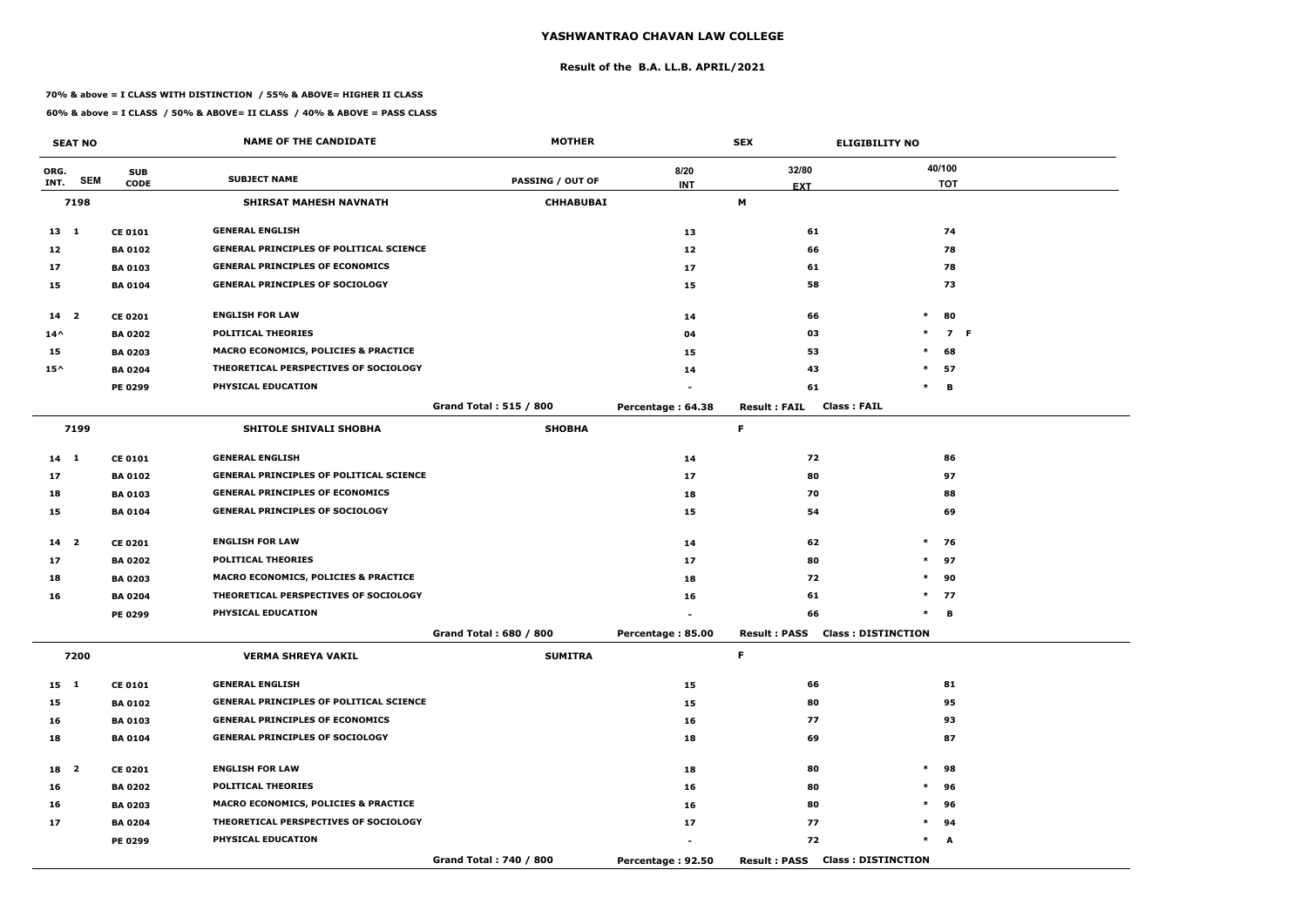#### **Result of the B.A. LL.B. APRIL/2021**

#### **70% & above = I CLASS WITH DISTINCTION / 55% & ABOVE= HIGHER II CLASS**

|                 | <b>SEAT NO</b> |                | <b>NAME OF THE CANDIDATE</b>                    | <b>MOTHER</b>                 |                   | <b>SEX</b>                             | <b>ELIGIBILITY NO</b>     |
|-----------------|----------------|----------------|-------------------------------------------------|-------------------------------|-------------------|----------------------------------------|---------------------------|
| ORG.            |                | <b>SUB</b>     | <b>SUBJECT NAME</b>                             |                               | 8/20              | 32/80                                  | 40/100                    |
| INT.            | <b>SEM</b>     | <b>CODE</b>    |                                                 | <b>PASSING / OUT OF</b>       | <b>INT</b>        | <b>EXT</b>                             | <b>TOT</b>                |
|                 | 7201           |                | SOMWANSHI VEDANTI OMPRAKASH                     | <b>VRUNDA</b>                 |                   | F.                                     |                           |
| $12 \quad 1$    |                | <b>CE 0101</b> | <b>GENERAL ENGLISH</b>                          |                               | 12                | 59                                     | 71                        |
| 13              |                | <b>BA 0102</b> | <b>GENERAL PRINCIPLES OF POLITICAL SCIENCE</b>  |                               | 13                | 80                                     | 93                        |
| 17              |                | <b>BA 0103</b> | <b>GENERAL PRINCIPLES OF ECONOMICS</b>          |                               | 17                | 72                                     | 89                        |
| 18              |                | <b>BA 0104</b> | <b>GENERAL PRINCIPLES OF SOCIOLOGY</b>          |                               | 18                | 61                                     | 79                        |
| 13 <sup>2</sup> |                | <b>CE 0201</b> | <b>ENGLISH FOR LAW</b>                          |                               | 13                | 77                                     | $\ast$<br>90              |
| 14              |                | <b>BA 0202</b> | <b>POLITICAL THEORIES</b>                       |                               | 14                | 75                                     | $\ast$<br>89              |
| 16              |                | <b>BA 0203</b> | MACRO ECONOMICS, POLICIES & PRACTICE            |                               | 16                | 56                                     | $\ast$<br>72              |
| 14              |                | <b>BA 0204</b> | THEORETICAL PERSPECTIVES OF SOCIOLOGY           |                               | 14                | 74                                     | $\ast$<br>88              |
|                 |                | <b>PE 0299</b> | PHYSICAL EDUCATION                              |                               |                   | 62                                     | $\ast$<br>В               |
|                 |                |                |                                                 | <b>Grand Total: 671 / 800</b> | Percentage: 83.88 | <b>Result: PASS</b>                    | <b>Class: DISTINCTION</b> |
|                 | 7202           |                | <b>SONAWALE YASH RAJENDRA</b>                   | <b>LATA</b>                   |                   | М                                      |                           |
| 16 <sub>1</sub> |                | <b>CE 0101</b> | <b>GENERAL ENGLISH</b>                          |                               | 16                | 61                                     | 77                        |
| 15              |                | <b>BA 0102</b> | <b>GENERAL PRINCIPLES OF POLITICAL SCIENCE</b>  |                               | 15                | 75                                     | 90                        |
| 18              |                | <b>BA 0103</b> | <b>GENERAL PRINCIPLES OF ECONOMICS</b>          |                               | 18                | 75                                     | 93                        |
| 18              |                | <b>BA 0104</b> | <b>GENERAL PRINCIPLES OF SOCIOLOGY</b>          |                               | 18                | 61                                     | 79                        |
| 16 2            |                | <b>CE 0201</b> | <b>ENGLISH FOR LAW</b>                          |                               | 16                | 69                                     | $\ast$<br>85              |
| 16              |                | <b>BA 0202</b> | <b>POLITICAL THEORIES</b>                       |                               | 16                | 77                                     | $\ast$<br>93              |
| 15              |                | <b>BA 0203</b> | <b>MACRO ECONOMICS, POLICIES &amp; PRACTICE</b> |                               | 15                | 80                                     | 95<br>$\ast$              |
| 17              |                | <b>BA 0204</b> | THEORETICAL PERSPECTIVES OF SOCIOLOGY           |                               | 17                | 77                                     | $\ast$<br>94              |
|                 |                | PE 0299        | PHYSICAL EDUCATION                              |                               |                   | 72                                     | $\ast$<br>A               |
|                 |                |                |                                                 | Grand Total: 706 / 800        | Percentage: 88.25 | <b>Result: PASS Class: DISTINCTION</b> |                           |
|                 | 7203           |                | SONAWANE SHAMBHURAJE SUMANT                     | <b>MADHUMALTI</b>             |                   | M                                      |                           |
| $10 \quad 1$    |                | <b>CE 0101</b> | <b>GENERAL ENGLISH</b>                          |                               | 10                | 38                                     | 48                        |
| 15              |                | <b>BA 0102</b> | <b>GENERAL PRINCIPLES OF POLITICAL SCIENCE</b>  |                               | 15                | 80                                     | 95                        |
| 15              |                | <b>BA 0103</b> | <b>GENERAL PRINCIPLES OF ECONOMICS</b>          |                               | 15                | 66                                     | 81                        |
| $18^{\wedge}$   |                | <b>BA 0104</b> | <b>GENERAL PRINCIPLES OF SOCIOLOGY</b>          |                               | 15                | 48                                     | 63                        |
| 13 <sup>2</sup> |                | <b>CE 0201</b> | <b>ENGLISH FOR LAW</b>                          |                               | 13                | 62                                     | $\ast$<br>75              |
| 16              |                | <b>BA 0202</b> | <b>POLITICAL THEORIES</b>                       |                               | 16                | 78                                     | $\ast$<br>94              |
| 18              |                | <b>BA 0203</b> | <b>MACRO ECONOMICS, POLICIES &amp; PRACTICE</b> |                               | 18                | 62                                     | $*$<br>80                 |
| 14              |                | <b>BA 0204</b> | THEORETICAL PERSPECTIVES OF SOCIOLOGY           |                               | 14                | 61                                     | $*$ 75                    |
|                 |                | PE 0299        | <b>PHYSICAL EDUCATION</b>                       |                               |                   | 64                                     | $\ast$<br>В               |
|                 |                |                |                                                 | Grand Total: 611 / 800        | Percentage: 76.38 | <b>Result: PASS Class: DISTINCTION</b> |                           |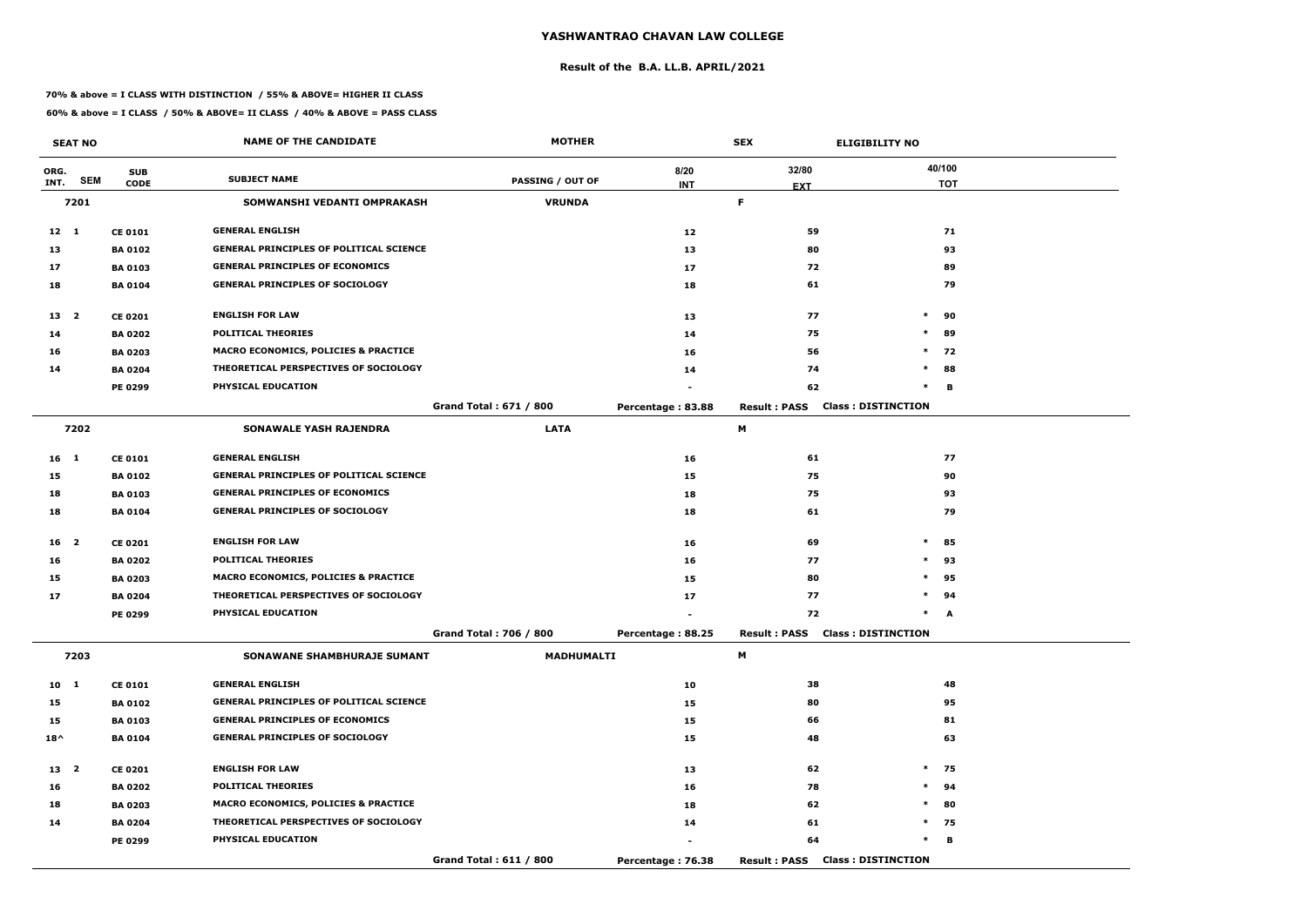#### **Result of the B.A. LL.B. APRIL/2021**

#### **70% & above = I CLASS WITH DISTINCTION / 55% & ABOVE= HIGHER II CLASS**

|                 | <b>SEAT NO</b> |                | <b>NAME OF THE CANDIDATE</b>                    | <b>MOTHER</b>                 |                   | <b>SEX</b>          | <b>ELIGIBILITY NO</b>                  |            |
|-----------------|----------------|----------------|-------------------------------------------------|-------------------------------|-------------------|---------------------|----------------------------------------|------------|
| ORG.            |                | <b>SUB</b>     |                                                 |                               | 8/20              | 32/80               |                                        | 40/100     |
| INT.            | <b>SEM</b>     | <b>CODE</b>    | <b>SUBJECT NAME</b>                             | <b>PASSING / OUT OF</b>       | <b>INT</b>        | <b>EXT</b>          |                                        | <b>TOT</b> |
|                 | 7204           |                | <b>SONAWANE SAKSHI BAPU</b>                     | <b>ANITA</b>                  |                   | F.                  |                                        |            |
| $15^{\wedge} 1$ |                | <b>CE 0101</b> | <b>GENERAL ENGLISH</b>                          |                               | 14                | 43                  |                                        | 57         |
| 14              |                | <b>BA 0102</b> | <b>GENERAL PRINCIPLES OF POLITICAL SCIENCE</b>  |                               | 14                | 75                  |                                        | 89         |
| $17^$           |                | <b>BA0103</b>  | <b>GENERAL PRINCIPLES OF ECONOMICS</b>          |                               | 16                | 50                  |                                        | 66         |
| $17^$           |                | <b>BA 0104</b> | <b>GENERAL PRINCIPLES OF SOCIOLOGY</b>          |                               | 14                | 45                  |                                        | 59         |
| $14 2$          |                | <b>CE 0201</b> | <b>ENGLISH FOR LAW</b>                          |                               | 14                | 70                  | $\ast$                                 | 84         |
| 16              |                | <b>BA 0202</b> | <b>POLITICAL THEORIES</b>                       |                               | 16                | 54                  | $\ast$                                 | 70         |
| $18^{\wedge}$   |                | <b>BA 0203</b> | <b>MACRO ECONOMICS, POLICIES &amp; PRACTICE</b> |                               | 17                | 54                  | $\ast$                                 | 71         |
| 16              |                | <b>BA 0204</b> | THEORETICAL PERSPECTIVES OF SOCIOLOGY           |                               | 16                | 59                  | $\ast$                                 | 75         |
|                 |                | <b>PE 0299</b> | PHYSICAL EDUCATION                              |                               |                   | 62                  | $\ast$                                 | B          |
|                 |                |                |                                                 | <b>Grand Total: 572 / 800</b> | Percentage: 71.50 | <b>Result: PASS</b> | <b>Class: DISTINCTION</b>              |            |
|                 | 7205           |                | <b>JADHAV SRUSHTI SHRIKANT</b>                  | <b>PRATIBHA</b>               |                   | F                   |                                        |            |
| 14 1            |                | <b>CE 0101</b> | <b>GENERAL ENGLISH</b>                          |                               | 14                | 66                  |                                        | 80         |
| 16              |                | <b>BA 0102</b> | <b>GENERAL PRINCIPLES OF POLITICAL SCIENCE</b>  |                               | 16                | 80                  |                                        | 96         |
| 16              |                | <b>BA 0103</b> | <b>GENERAL PRINCIPLES OF ECONOMICS</b>          |                               | 16                | 80                  |                                        | 96         |
| 18              |                | <b>BA 0104</b> | <b>GENERAL PRINCIPLES OF SOCIOLOGY</b>          |                               | 18                | 72                  |                                        | 90         |
| 17 <sub>2</sub> |                | <b>CE 0201</b> | <b>ENGLISH FOR LAW</b>                          |                               | 17                | 80                  | $\ast$                                 | 97         |
| 16              |                | <b>BA 0202</b> | <b>POLITICAL THEORIES</b>                       |                               | 16                | 80                  | $\ast$                                 | 96         |
| 17              |                | <b>BA 0203</b> | MACRO ECONOMICS, POLICIES & PRACTICE            |                               | 17                | 75                  | $\ast$                                 | 92         |
| 17              |                | <b>BA 0204</b> | THEORETICAL PERSPECTIVES OF SOCIOLOGY           |                               | 17                | 67                  | $\ast$                                 | 84         |
|                 |                | <b>PE 0299</b> | PHYSICAL EDUCATION                              |                               |                   | 61                  | $\ast$                                 | в          |
|                 |                |                |                                                 | Grand Total: 731 / 800        | Percentage: 91.38 |                     | <b>Result: PASS Class: DISTINCTION</b> |            |
|                 | 7206           |                | SURYAWANSHI SONALI BABASAHEB                    | <b>JYOTI</b>                  |                   | F.                  |                                        |            |
| $13 \quad 1$    |                | <b>CE 0101</b> | <b>GENERAL ENGLISH</b>                          |                               | 13                | 56                  |                                        | 69         |
| 13              |                | <b>BA 0102</b> | <b>GENERAL PRINCIPLES OF POLITICAL SCIENCE</b>  |                               | 13                | 69                  |                                        | 82         |
| 16              |                | <b>BA 0103</b> | <b>GENERAL PRINCIPLES OF ECONOMICS</b>          |                               | 16                | 62                  |                                        | 78         |
| 17              |                | <b>BA 0104</b> | <b>GENERAL PRINCIPLES OF SOCIOLOGY</b>          |                               | 17                | 61                  |                                        | 78         |
| 13 <sup>2</sup> |                | <b>CE 0201</b> | <b>ENGLISH FOR LAW</b>                          |                               | 13                | 59                  |                                        | $*$ 72     |
| 11              |                | <b>BA 0202</b> | <b>POLITICAL THEORIES</b>                       |                               | 11                | 64                  |                                        | $*$ 75     |
| 10              |                | <b>BA 0203</b> | MACRO ECONOMICS, POLICIES & PRACTICE            |                               | 10                | 56                  | $\ast$                                 | 66         |
| 12              |                | <b>BA 0204</b> | THEORETICAL PERSPECTIVES OF SOCIOLOGY           |                               | 12                | 64                  |                                        | $*$ 76     |
|                 |                | <b>PE 0299</b> | PHYSICAL EDUCATION                              |                               |                   | 71                  | $\ast$                                 | A          |
|                 |                |                |                                                 | Grand Total: 596 / 800        | Percentage: 74.50 |                     | <b>Result: PASS Class: DISTINCTION</b> |            |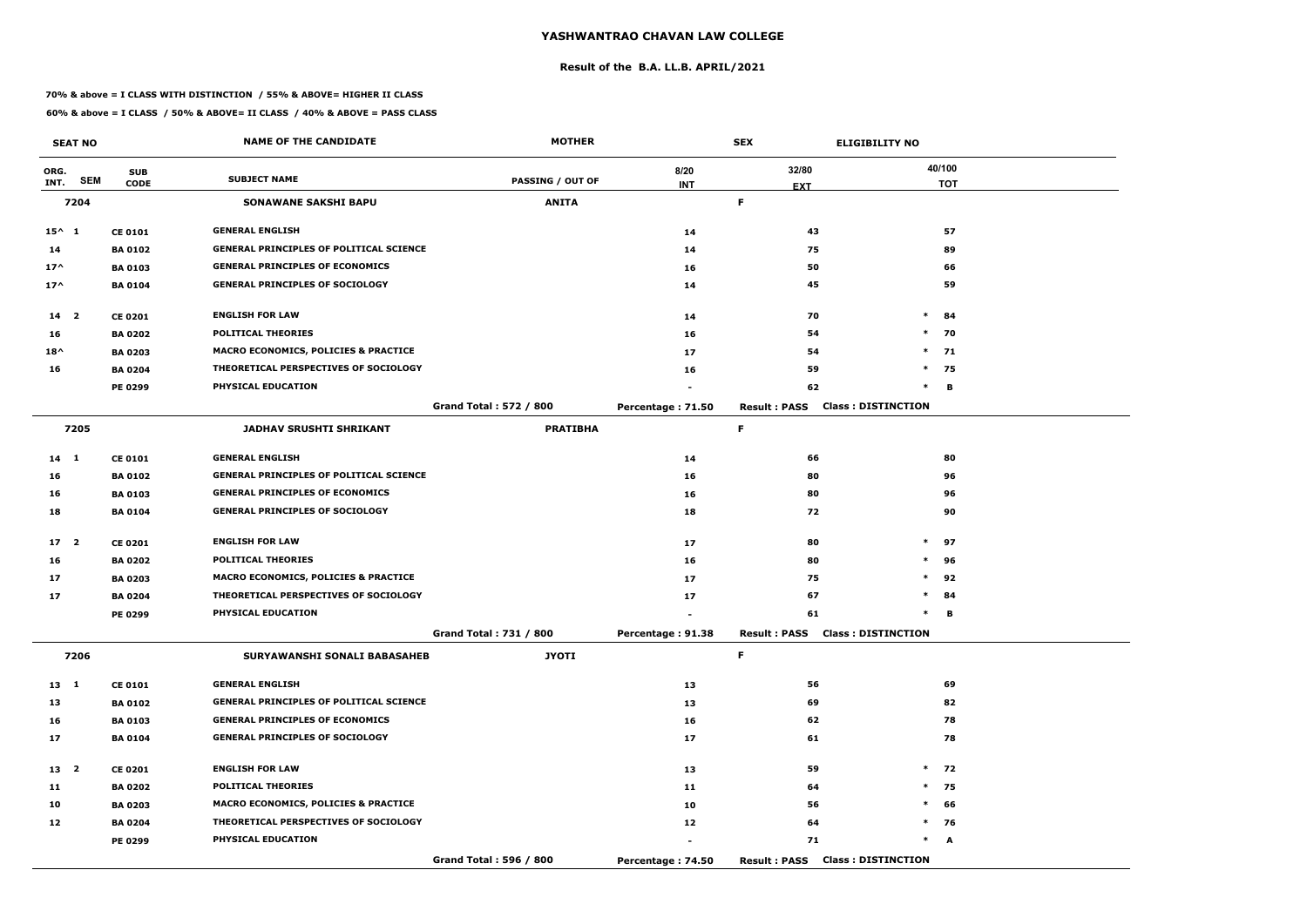#### **Result of the B.A. LL.B. APRIL/2021**

#### **70% & above = I CLASS WITH DISTINCTION / 55% & ABOVE= HIGHER II CLASS**

|                 | <b>SEAT NO</b> |                | <b>NAME OF THE CANDIDATE</b>                    | <b>MOTHER</b>            |                   | <b>SEX</b>          | <b>ELIGIBILITY NO</b>                  |            |
|-----------------|----------------|----------------|-------------------------------------------------|--------------------------|-------------------|---------------------|----------------------------------------|------------|
| ORG.            |                | <b>SUB</b>     |                                                 |                          | 8/20              | 32/80               |                                        | 40/100     |
| INT.            | <b>SEM</b>     | <b>CODE</b>    | <b>SUBJECT NAME</b>                             | PASSING / OUT OF         | <b>INT</b>        | <b>EXT</b>          |                                        | <b>TOT</b> |
|                 | 7207           |                | <b>TAMBE ATHARVA ANIL</b>                       | <b>PREETI ANIL TAMBE</b> |                   | M                   |                                        |            |
| $12 \quad 1$    |                | <b>CE 0101</b> | <b>GENERAL ENGLISH</b>                          |                          | 12                | 67                  |                                        | $*$ 79     |
| 11              |                | <b>BA 0102</b> | <b>GENERAL PRINCIPLES OF POLITICAL SCIENCE</b>  |                          | 11                | 66                  |                                        | $*$ 77     |
| 14              |                | <b>BA 0103</b> | <b>GENERAL PRINCIPLES OF ECONOMICS</b>          |                          | 14                | 72                  | $\ast$                                 | 86         |
| AB              |                | <b>BA 0104</b> | <b>GENERAL PRINCIPLES OF SOCIOLOGY</b>          |                          | AB                | 58                  | $\ast$                                 | 58 F       |
| 11 2            |                | <b>CE 0201</b> | <b>ENGLISH FOR LAW</b>                          |                          | 11                | 64                  |                                        | $*$ 75     |
| 9               |                | <b>BA 0202</b> | <b>POLITICAL THEORIES</b>                       |                          | 09                | 75                  | $\ast$                                 | 84         |
| 14              |                | <b>BA 0203</b> | <b>MACRO ECONOMICS, POLICIES &amp; PRACTICE</b> |                          | 14                | 69                  | $\ast$                                 | 83         |
| 10              |                | <b>BA 0204</b> | THEORETICAL PERSPECTIVES OF SOCIOLOGY           |                          | 10                | 67                  |                                        | $*$ 77     |
|                 |                | PE 0299        | PHYSICAL EDUCATION                              |                          |                   | 72                  |                                        | $*$ A      |
|                 |                |                |                                                 | Grand Total: 619 / 800   | Percentage: 77.38 | <b>Result: PASS</b> | <b>Class: DISTINCTION</b>              |            |
|                 | 7208           |                | <b>TANDALE ANIKET SHAHADEV</b>                  | <b>ANURADHA</b>          |                   | M                   |                                        |            |
| $12 \quad 1$    |                | <b>CE 0101</b> | <b>GENERAL ENGLISH</b>                          |                          | 12                | 48                  |                                        | 60         |
| 14              |                | <b>BA 0102</b> | <b>GENERAL PRINCIPLES OF POLITICAL SCIENCE</b>  |                          | 14                | 54                  |                                        | 68         |
| 17              |                | <b>BA 0103</b> | <b>GENERAL PRINCIPLES OF ECONOMICS</b>          |                          | 17                | 69                  |                                        | 86         |
| 15              |                | <b>BA 0104</b> | <b>GENERAL PRINCIPLES OF SOCIOLOGY</b>          |                          | 15                | 51                  |                                        | 66         |
| 15 <sub>2</sub> |                | <b>CE 0201</b> | <b>ENGLISH FOR LAW</b>                          |                          | 15                | 62                  |                                        | $*$ 77     |
| 14              |                | <b>BA 0202</b> | <b>POLITICAL THEORIES</b>                       |                          | 14                | 80                  | $\ast$                                 | 94         |
| 16              |                | <b>BA 0203</b> | <b>MACRO ECONOMICS, POLICIES &amp; PRACTICE</b> |                          | 16                | 72                  | $\ast$                                 | 88         |
| 14              |                | <b>BA 0204</b> | THEORETICAL PERSPECTIVES OF SOCIOLOGY           |                          | 14                | 70                  | $\ast$                                 | 84         |
|                 |                | <b>PE 0299</b> | PHYSICAL EDUCATION                              |                          |                   | 72                  | $\ast$                                 | A          |
|                 |                |                |                                                 | Grand Total: 623 / 800   | Percentage: 77.88 |                     | <b>Result: PASS Class: DISTINCTION</b> |            |
|                 | 7209           |                | <b>TATIYA BHUSHAN AMOL</b>                      | <b>RAKHI</b>             |                   | M                   |                                        |            |
| 10 <sub>1</sub> |                | <b>CE 0101</b> | <b>GENERAL ENGLISH</b>                          |                          | 10                | 66                  |                                        | 76         |
| 14              |                | <b>BA 0102</b> | <b>GENERAL PRINCIPLES OF POLITICAL SCIENCE</b>  |                          | 14                | 80                  |                                        | 94         |
| 15              |                | <b>BA 0103</b> | <b>GENERAL PRINCIPLES OF ECONOMICS</b>          |                          | 15                | 67                  |                                        | 82         |
| 16              |                | <b>BA 0104</b> | <b>GENERAL PRINCIPLES OF SOCIOLOGY</b>          |                          | 16                | 67                  |                                        | 83         |
| 14 <sub>2</sub> |                | <b>CE 0201</b> | <b>ENGLISH FOR LAW</b>                          |                          | 14                | 77                  |                                        | $*$ 91     |
| 14              |                | <b>BA 0202</b> | <b>POLITICAL THEORIES</b>                       |                          | 14                | 80                  |                                        | $*$ 94     |
| 12              |                | <b>BA 0203</b> | <b>MACRO ECONOMICS, POLICIES &amp; PRACTICE</b> |                          | 12                | 80                  |                                        | $*$ 92     |
| 13              |                | <b>BA 0204</b> | THEORETICAL PERSPECTIVES OF SOCIOLOGY           |                          | 13                | 70                  |                                        | $*$ 83     |
|                 |                | <b>PE 0299</b> | <b>PHYSICAL EDUCATION</b>                       |                          |                   | 73                  |                                        | $*$ A      |
|                 |                |                |                                                 | Grand Total: 695 / 800   | Percentage: 86.88 |                     | <b>Result: PASS Class: DISTINCTION</b> |            |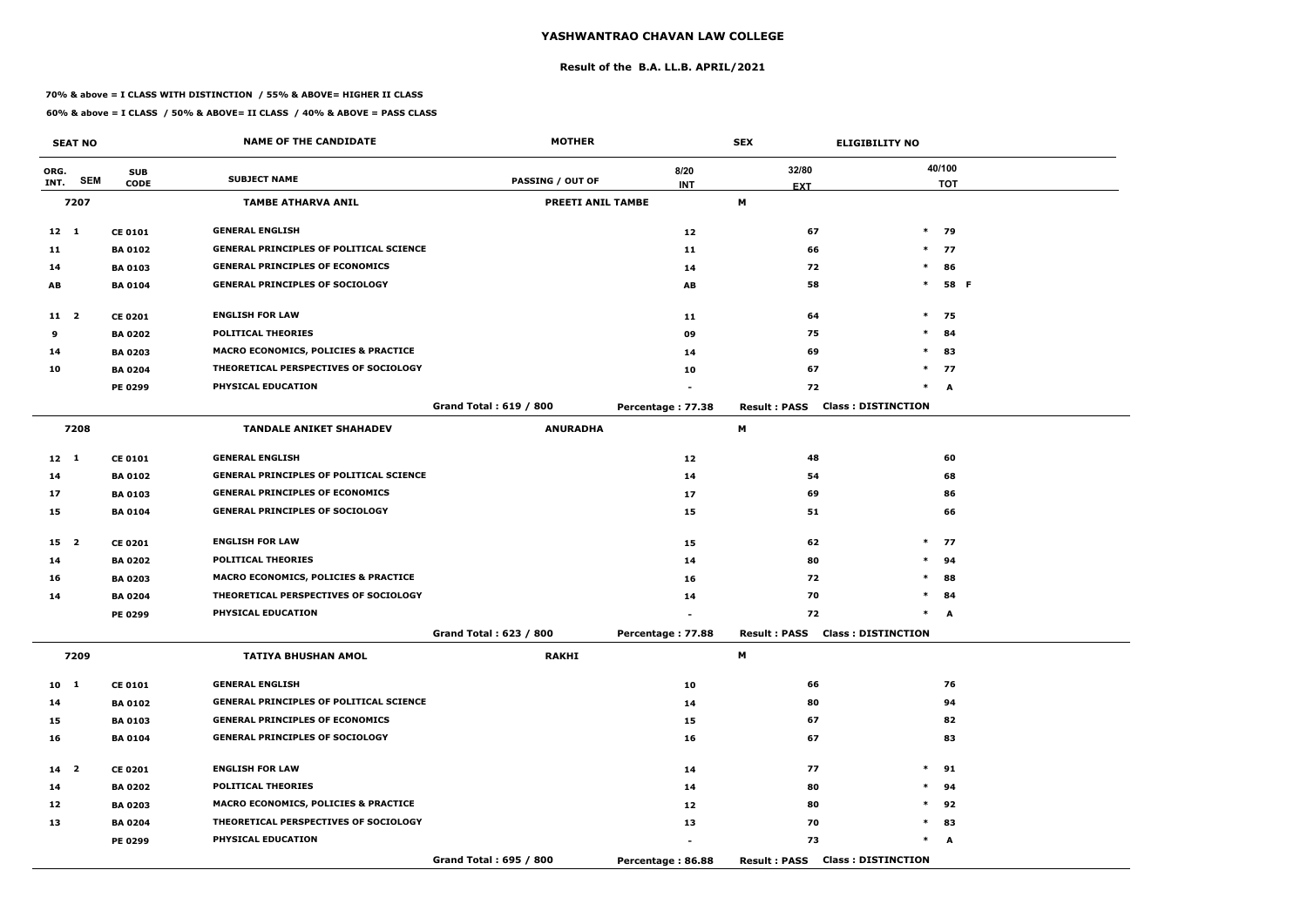#### **Result of the B.A. LL.B. APRIL/2021**

#### **70% & above = I CLASS WITH DISTINCTION / 55% & ABOVE= HIGHER II CLASS**

|                 | <b>SEAT NO</b> |                | <b>NAME OF THE CANDIDATE</b>                    | <b>MOTHER</b>                 |                               | <b>SEX</b>          | <b>ELIGIBILITY NO</b>                  |            |
|-----------------|----------------|----------------|-------------------------------------------------|-------------------------------|-------------------------------|---------------------|----------------------------------------|------------|
| ORG.            |                | <b>SUB</b>     |                                                 |                               | 8/20                          | 32/80               |                                        | 40/100     |
| INT.            | <b>SEM</b>     | <b>CODE</b>    | <b>SUBJECT NAME</b>                             | <b>PASSING / OUT OF</b>       | <b>INT</b>                    | <b>EXT</b>          |                                        | <b>TOT</b> |
|                 | 7210           |                | <b>TATTU TEJAS HARIBHAU</b>                     | <b>MANISHA</b>                |                               | M                   |                                        |            |
| $13 \quad 1$    |                | <b>CE 0101</b> | <b>GENERAL ENGLISH</b>                          |                               | 13                            | 50                  |                                        | 63         |
| 11              |                | <b>BA0102</b>  | <b>GENERAL PRINCIPLES OF POLITICAL SCIENCE</b>  |                               | 11                            | 64                  |                                        | 75         |
| 16              |                | <b>BA 0103</b> | <b>GENERAL PRINCIPLES OF ECONOMICS</b>          |                               | 16                            | 66                  |                                        | 82         |
| $14^{\wedge}$   |                | <b>BA0104</b>  | <b>GENERAL PRINCIPLES OF SOCIOLOGY</b>          |                               | 12                            | 35                  |                                        | 47         |
| 13 2            |                | <b>CE 0201</b> | <b>ENGLISH FOR LAW</b>                          |                               | 13                            | 69                  | $\ast$                                 | 82         |
| 12              |                | <b>BA 0202</b> | <b>POLITICAL THEORIES</b>                       |                               | 12                            | 62                  | $\ast$                                 | 74         |
| 13              |                | <b>BA 0203</b> | <b>MACRO ECONOMICS, POLICIES &amp; PRACTICE</b> |                               | 13                            | 51                  | $\ast$                                 | 64         |
| 14              |                | <b>BA 0204</b> | THEORETICAL PERSPECTIVES OF SOCIOLOGY           |                               | 14                            | 54                  | $\ast$                                 | 68         |
|                 |                | <b>PE 0299</b> | PHYSICAL EDUCATION                              |                               |                               | 66                  | $\ast$                                 | В          |
|                 |                |                |                                                 | <b>Grand Total: 558 / 800</b> | Percentage: 69.75             | <b>Result: PASS</b> | <b>Class: DISTINCTION</b>              |            |
|                 | 7211           |                | <b>VAJIRE VISHWAJEET VISHNU</b>                 |                               | <b>VAISHALI VISHNU VAJIRE</b> | M                   |                                        |            |
| $14 \quad 1$    |                | <b>CE 0101</b> | <b>GENERAL ENGLISH</b>                          |                               | 14                            | 58                  |                                        | 72         |
| 15              |                | <b>BA0102</b>  | <b>GENERAL PRINCIPLES OF POLITICAL SCIENCE</b>  |                               | 15                            | 78                  |                                        | 93         |
| 16              |                | <b>BA0103</b>  | <b>GENERAL PRINCIPLES OF ECONOMICS</b>          |                               | 16                            | 72                  |                                        | 88         |
| $17^$           |                | <b>BA 0104</b> | <b>GENERAL PRINCIPLES OF SOCIOLOGY</b>          |                               | 15                            | 46                  |                                        | 61         |
| 14 <sub>2</sub> |                | <b>CE 0201</b> | <b>ENGLISH FOR LAW</b>                          |                               | 14                            | 61                  |                                        | $*$ 75     |
| 14              |                | <b>BA 0202</b> | <b>POLITICAL THEORIES</b>                       |                               | 14                            | 75                  | $\ast$                                 | 89         |
| 18              |                | <b>BA 0203</b> | <b>MACRO ECONOMICS, POLICIES &amp; PRACTICE</b> |                               | 18                            | 66                  | $\ast$                                 | 84         |
| 13              |                | <b>BA 0204</b> | THEORETICAL PERSPECTIVES OF SOCIOLOGY           |                               | 13                            | 70                  | $\ast$                                 | 83         |
|                 |                | <b>PE 0299</b> | PHYSICAL EDUCATION                              |                               |                               | 69                  | $\ast$                                 | В          |
|                 |                |                |                                                 | Grand Total: 645 / 800        | Percentage: 80.63             |                     | <b>Result: PASS Class: DISTINCTION</b> |            |
|                 | 7212           |                | <b>VEER OMKAR ANNASAHEB</b>                     | <b>GOURI</b>                  |                               | M                   |                                        |            |
| $14 \quad 1$    |                | <b>CE 0101</b> | <b>GENERAL ENGLISH</b>                          |                               | 14                            | 45                  |                                        | 59         |
| 12              |                | <b>BA 0102</b> | <b>GENERAL PRINCIPLES OF POLITICAL SCIENCE</b>  |                               | 12                            | 58                  |                                        | 70         |
| $17^{\wedge}$   |                | <b>BA 0103</b> | <b>GENERAL PRINCIPLES OF ECONOMICS</b>          |                               | 16                            | 51                  |                                        | 67         |
| $16^{\wedge}$   |                | <b>BA 0104</b> | <b>GENERAL PRINCIPLES OF SOCIOLOGY</b>          |                               | 13                            | 38                  |                                        | 51         |
| 13 2            |                | <b>CE 0201</b> | <b>ENGLISH FOR LAW</b>                          |                               | 13                            | 58                  |                                        | $*$ 71     |
| 13              |                | <b>BA 0202</b> | POLITICAL THEORIES                              |                               | 13                            | 64                  |                                        | $*$ 77     |
| 12              |                | <b>BA 0203</b> | <b>MACRO ECONOMICS, POLICIES &amp; PRACTICE</b> |                               | 12                            | 64                  |                                        | $*$ 76     |
| 14              |                | <b>BA 0204</b> | THEORETICAL PERSPECTIVES OF SOCIOLOGY           |                               | 14                            | 58                  |                                        | $*$ 72     |
|                 |                | <b>PE 0299</b> | PHYSICAL EDUCATION                              |                               |                               | 75                  | $*$                                    | A          |
|                 |                |                |                                                 | Grand Total: 543 / 800        | Percentage: 67.88             |                     | <b>Result: PASS Class: DISTINCTION</b> |            |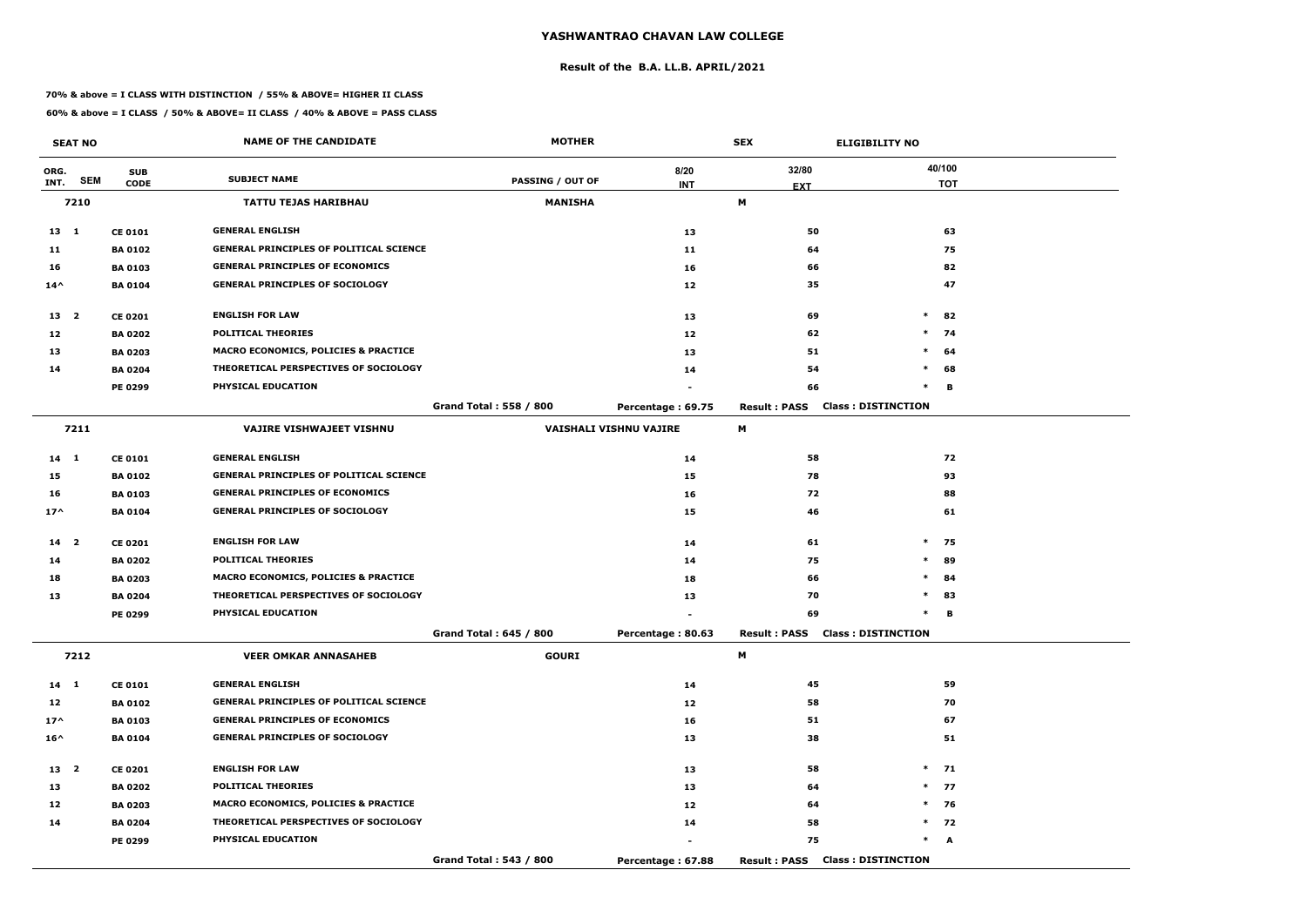#### **Result of the B.A. LL.B. APRIL/2021**

#### **70% & above = I CLASS WITH DISTINCTION / 55% & ABOVE= HIGHER II CLASS**

|                 | <b>SEAT NO</b> |                | <b>NAME OF THE CANDIDATE</b>                    | <b>MOTHER</b>           |                   | <b>SEX</b>          | <b>ELIGIBILITY NO</b>           |
|-----------------|----------------|----------------|-------------------------------------------------|-------------------------|-------------------|---------------------|---------------------------------|
| ORG.            |                | <b>SUB</b>     |                                                 |                         | 8/20              | 32/80               | 40/100                          |
| INT.            | <b>SEM</b>     | <b>CODE</b>    | <b>SUBJECT NAME</b>                             | <b>PASSING / OUT OF</b> | <b>INT</b>        | <b>EXT</b>          | <b>TOT</b>                      |
|                 | 7213           |                | <b>KUMAR VIKASH RAM PRASAD RAY</b>              | <b>SHEEMA DEVI</b>      |                   | М                   |                                 |
| $14 \quad 1$    |                | <b>CE 0101</b> | <b>GENERAL ENGLISH</b>                          |                         | 14                | 61                  | 75                              |
| 13              |                | <b>BA 0102</b> | <b>GENERAL PRINCIPLES OF POLITICAL SCIENCE</b>  |                         | 13                | 80                  | 93                              |
| 17              |                | <b>BA 0103</b> | <b>GENERAL PRINCIPLES OF ECONOMICS</b>          |                         | 17                | 62                  | 79                              |
| $18^{\wedge}$   |                | <b>BA0104</b>  | <b>GENERAL PRINCIPLES OF SOCIOLOGY</b>          |                         | 18                | 59                  | 77                              |
| 16 <sub>2</sub> |                | <b>CE 0201</b> | <b>ENGLISH FOR LAW</b>                          |                         | 16                | 72                  | $\ast$<br>88                    |
| 15              |                | <b>BA 0202</b> | <b>POLITICAL THEORIES</b>                       |                         | 15                | 61                  | $\ast$<br>76                    |
| 16              |                | <b>BA 0203</b> | MACRO ECONOMICS, POLICIES & PRACTICE            |                         | 16                | 77                  | $\ast$<br>93                    |
| 13              |                | <b>BA 0204</b> | THEORETICAL PERSPECTIVES OF SOCIOLOGY           |                         | 13                | 67                  | $\ast$<br>80                    |
|                 |                | <b>PE 0299</b> | PHYSICAL EDUCATION                              |                         |                   | 73                  | $\ast$<br>A                     |
|                 |                |                |                                                 | Grand Total: 661 / 800  | Percentage: 82.63 | <b>Result: PASS</b> | <b>Class: DISTINCTION</b>       |
|                 | 7214           |                | <b>WAGHMARE VAISHNAVI DATTA</b>                 | <b>SUREKHA</b>          |                   | F.                  |                                 |
| 8 1             |                | <b>CE 0101</b> | <b>GENERAL ENGLISH</b>                          |                         | 8                 | 34                  | 42                              |
| 15              |                | <b>BA 0102</b> | <b>GENERAL PRINCIPLES OF POLITICAL SCIENCE</b>  |                         | 15                | 72                  | 87                              |
| 18              |                | <b>BA 0103</b> | <b>GENERAL PRINCIPLES OF ECONOMICS</b>          |                         | 18                | 69                  | 87                              |
| 8               |                | <b>BA 0104</b> | <b>GENERAL PRINCIPLES OF SOCIOLOGY</b>          |                         | 8                 | 53                  | 61                              |
| 14 <sub>2</sub> |                | <b>CE 0201</b> | <b>ENGLISH FOR LAW</b>                          |                         | 14                | 54                  | $\ast$<br>68                    |
| 16              |                | <b>BA 0202</b> | <b>POLITICAL THEORIES</b>                       |                         | 16                | 62                  | $\ast$<br>78                    |
| 15              |                | <b>BA 0203</b> | <b>MACRO ECONOMICS, POLICIES &amp; PRACTICE</b> |                         | 15                | 51                  | 66<br>$\ast$                    |
| 10              |                | <b>BA 0204</b> | THEORETICAL PERSPECTIVES OF SOCIOLOGY           |                         | 10                | 53                  | $\ast$<br>63                    |
|                 |                | PE 0299        | PHYSICAL EDUCATION                              |                         |                   | 63                  | в<br>$\ast$                     |
|                 |                |                |                                                 | Grand Total: 555 / 800  | Percentage: 69.38 |                     | Result: PASS Class: FIRST CLASS |
|                 | 7215           |                | <b>WAGHMODE DATTATRAY TUKARAM</b>               | <b>JAYASHRI</b>         |                   | M                   |                                 |
| $10 \quad 1$    |                | <b>CE 0101</b> | <b>GENERAL ENGLISH</b>                          |                         | 10                | 42                  | 52                              |
| $14^{\wedge}$   |                | <b>BA 0102</b> | <b>GENERAL PRINCIPLES OF POLITICAL SCIENCE</b>  |                         | 14                | 43                  | 57                              |
| 16              |                | <b>BA 0103</b> | <b>GENERAL PRINCIPLES OF ECONOMICS</b>          |                         | 16                | 59                  | 75                              |
| 8               |                | <b>BA 0104</b> | <b>GENERAL PRINCIPLES OF SOCIOLOGY</b>          |                         | 8                 | 64                  | 72                              |
| 15 <sub>2</sub> |                | <b>CE 0201</b> | <b>ENGLISH FOR LAW</b>                          |                         | 15                | 69                  | $\ast$<br>84                    |
| 15              |                | <b>BA 0202</b> | <b>POLITICAL THEORIES</b>                       |                         | 15                | 58                  | $\ast$<br>73                    |
| $15^{\wedge}$   |                | <b>BA 0203</b> | <b>MACRO ECONOMICS, POLICIES &amp; PRACTICE</b> |                         | 14                | 42                  | 56<br>$*$                       |
| 15              |                | <b>BA 0204</b> | THEORETICAL PERSPECTIVES OF SOCIOLOGY           |                         | 15                | 51                  | $\ast$<br>66                    |
|                 |                | PE 0299        | <b>PHYSICAL EDUCATION</b>                       |                         |                   | 65                  | $\ast$<br>в                     |
|                 |                |                |                                                 | Grand Total: 535 / 800  | Percentage: 66.88 |                     | Result: PASS Class: FIRST CLASS |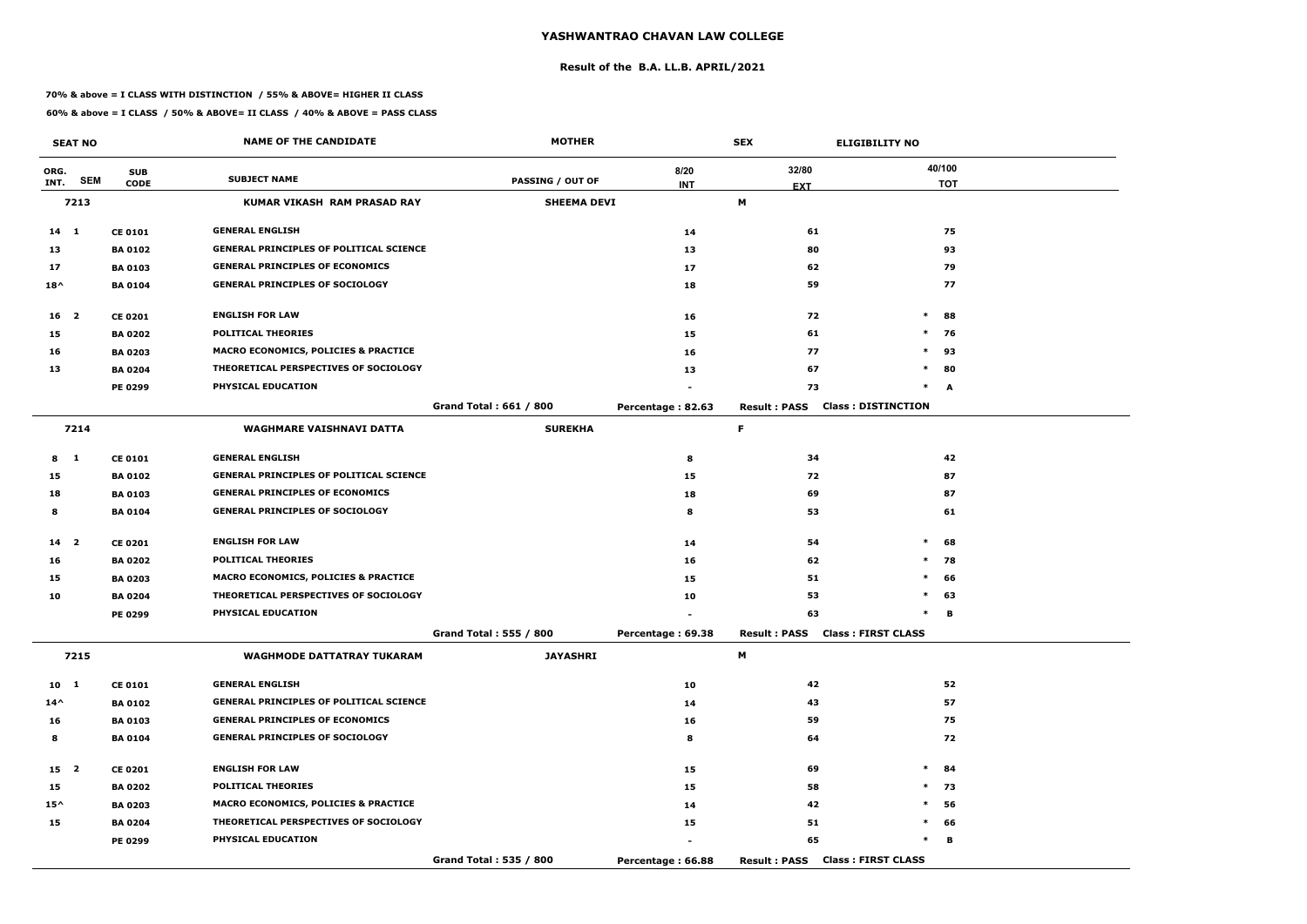#### **Result of the B.A. LL.B. APRIL/2021**

#### **70% & above = I CLASS WITH DISTINCTION / 55% & ABOVE= HIGHER II CLASS**

|                 | <b>SEAT NO</b> |                | <b>NAME OF THE CANDIDATE</b>                   | <b>MOTHER</b>           |                      | <b>SEX</b>                                | <b>ELIGIBILITY NO</b>     |
|-----------------|----------------|----------------|------------------------------------------------|-------------------------|----------------------|-------------------------------------------|---------------------------|
| ORG.            |                | <b>SUB</b>     |                                                |                         | 8/20                 | 32/80                                     | 40/100                    |
| INT.            | <b>SEM</b>     | <b>CODE</b>    | <b>SUBJECT NAME</b>                            | <b>PASSING / OUT OF</b> | <b>INT</b>           | <b>EXT</b>                                | <b>TOT</b>                |
|                 | 7216           |                | <b>WALKE HRITIKA PANDURANG</b>                 | <b>PRAGATI</b>          |                      | F.                                        |                           |
| $16$ 1          |                | <b>CE 0101</b> | <b>GENERAL ENGLISH</b>                         |                         | 16                   | 59                                        | 75                        |
| 16              |                | <b>BA 0102</b> | <b>GENERAL PRINCIPLES OF POLITICAL SCIENCE</b> |                         | 16                   | 58                                        | 74                        |
| 16              |                | <b>BA 0103</b> | <b>GENERAL PRINCIPLES OF ECONOMICS</b>         |                         | 16                   | 66                                        | 82                        |
| 18              |                | <b>BA0104</b>  | <b>GENERAL PRINCIPLES OF SOCIOLOGY</b>         |                         | 18                   | 61                                        | 79                        |
| 16 2            |                | <b>CE 0201</b> | <b>ENGLISH FOR LAW</b>                         |                         | 16                   | 66                                        | $\ast$<br>82              |
| 16              |                | <b>BA 0202</b> | <b>POLITICAL THEORIES</b>                      |                         | 16                   | 67                                        | 83<br>$\ast$              |
| 15              |                | <b>BA 0203</b> | MACRO ECONOMICS, POLICIES & PRACTICE           |                         | 15                   | 53                                        | $\ast$<br>68              |
| 15              |                | <b>BA 0204</b> | THEORETICAL PERSPECTIVES OF SOCIOLOGY          |                         | 15                   | 54                                        | $\ast$<br>69              |
|                 |                | PE 0299        | PHYSICAL EDUCATION                             |                         |                      | AB                                        | $\ast$<br>F <sub>F</sub>  |
|                 |                |                |                                                | Grand Total: 612 / 800  | Percentage: 76.50    | <b>Class: FAIL</b><br><b>Result: FAIL</b> |                           |
|                 | 7217           |                | <b>WALKUNDE JYOTI BALASAHEB</b>                | <b>MANISHA</b>          |                      | F.                                        |                           |
| $15^{\wedge}$ 1 |                | <b>CE 0101</b> | <b>GENERAL ENGLISH</b>                         |                         | 14                   | 42                                        | 56                        |
| 15              |                | <b>BA 0102</b> | <b>GENERAL PRINCIPLES OF POLITICAL SCIENCE</b> |                         | 15                   | 80                                        | 95                        |
| 17              |                | <b>BA 0103</b> | <b>GENERAL PRINCIPLES OF ECONOMICS</b>         |                         | 17                   | 69                                        | 86                        |
| 16              |                | <b>BA 0104</b> | <b>GENERAL PRINCIPLES OF SOCIOLOGY</b>         |                         | 16                   | 66                                        | 82                        |
| 17 <sub>2</sub> |                | <b>CE 0201</b> | <b>ENGLISH FOR LAW</b>                         |                         | 17                   | 75                                        | $\ast$<br>92              |
| 17              |                | <b>BA 0202</b> | <b>POLITICAL THEORIES</b>                      |                         | 17                   | 80                                        | $*$ 97                    |
| 18              |                | <b>BA 0203</b> | MACRO ECONOMICS, POLICIES & PRACTICE           |                         | 18                   | 75                                        | $\ast$<br>93              |
| 17              |                | <b>BA 0204</b> | THEORETICAL PERSPECTIVES OF SOCIOLOGY          |                         | 17                   | 72                                        | $\ast$<br>89              |
|                 |                | PE 0299        | PHYSICAL EDUCATION                             |                         |                      | 64                                        | в<br>$\ast$               |
|                 |                |                |                                                | Grand Total: 690 / 800  | Percentage: 86.25    | <b>Result: PASS</b>                       | <b>Class: DISTINCTION</b> |
|                 | 7218           |                | <b>WALINJ SHUBHAM MAHADEO</b>                  |                         | JYOTI MAHADEO WALUNJ | M                                         |                           |
| 13 1            |                | <b>CE 0101</b> | <b>GENERAL ENGLISH</b>                         |                         | 13                   | 59                                        | 72                        |
| 16              |                | <b>BA 0102</b> | <b>GENERAL PRINCIPLES OF POLITICAL SCIENCE</b> |                         | 16                   | 75                                        | 91                        |
| 15              |                | <b>BA 0103</b> | <b>GENERAL PRINCIPLES OF ECONOMICS</b>         |                         | 15                   | 69                                        | 84                        |
| 16              |                | <b>BA 0104</b> | <b>GENERAL PRINCIPLES OF SOCIOLOGY</b>         |                         | 16                   | 56                                        | 72                        |
| 15 2            |                | <b>CE 0201</b> | <b>ENGLISH FOR LAW</b>                         |                         | 15                   | 74                                        | $\ast$<br>89              |
| 16              |                | <b>BA 0202</b> | <b>POLITICAL THEORIES</b>                      |                         | 16                   | 80                                        | $\ast$<br>96              |
| 16              |                | <b>BA 0203</b> | MACRO ECONOMICS, POLICIES & PRACTICE           |                         | 16                   | 70                                        | $\ast$<br>86              |
| 17              |                | <b>BA 0204</b> | THEORETICAL PERSPECTIVES OF SOCIOLOGY          |                         | 17                   | 64                                        | $*$ 81                    |
|                 |                | <b>PE 0299</b> | PHYSICAL EDUCATION                             |                         | $\sim$               | 69                                        | $\ast$<br>В               |
|                 |                |                |                                                | Grand Total: 671 / 800  | Percentage: 83.88    | <b>Result : PASS</b>                      | <b>Class: DISTINCTION</b> |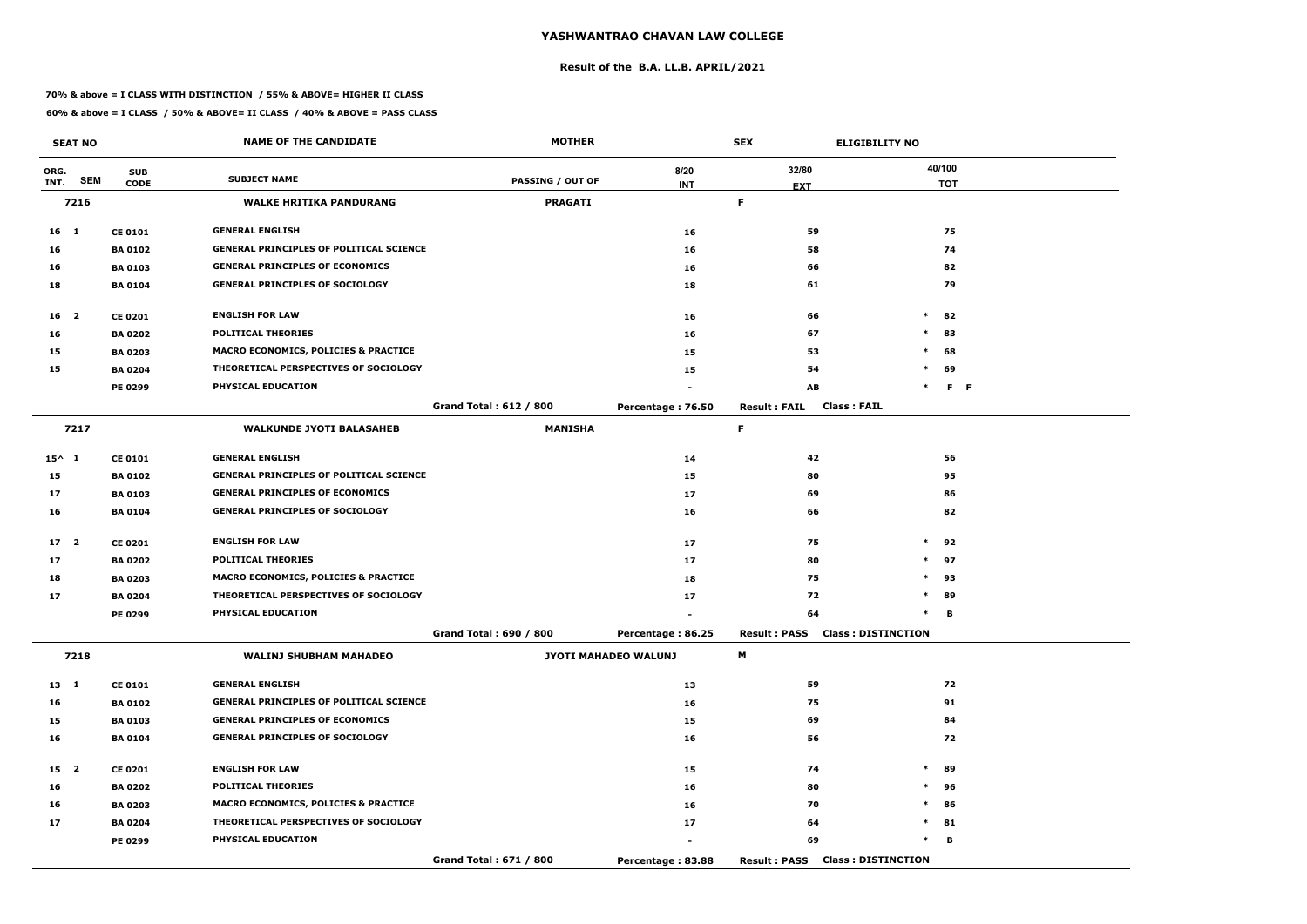# **YASHWANTRAO CHAVAN LAW COLLEGE**

## **Result of the B.A. LL.B. APRIL/2021**

## **70% & above = I CLASS WITH DISTINCTION / 55% & ABOVE= HIGHER II CLASS**

**60% & above = I CLASS / 50% & ABOVE= II CLASS / 40% & ABOVE = PASS CLASS**

|               | <b>SEAT NO</b> |                | <b>NAME OF THE CANDIDATE</b>                    | <b>MOTHER</b>                 | <b>SEX</b>        |                     | <b>ELIGIBILITY NO</b>                  |            |
|---------------|----------------|----------------|-------------------------------------------------|-------------------------------|-------------------|---------------------|----------------------------------------|------------|
| ORG.          |                | <b>SUB</b>     |                                                 |                               | 8/20              | 32/80               |                                        | 40/100     |
| INT.          | <b>SEM</b>     | <b>CODE</b>    | <b>SUBJECT NAME</b>                             | <b>PASSING / OUT OF</b>       | <b>INT</b>        | <b>EXT</b>          |                                        | <b>TOT</b> |
|               | 7219           |                | <b>WANGANE HARSHAD VITTHAL</b>                  | <b>ANITA</b>                  |                   | М                   |                                        |            |
| $13 \quad 1$  |                | <b>CE 0101</b> | <b>GENERAL ENGLISH</b>                          |                               | 13                | 45                  |                                        | 58         |
| 15            |                | <b>BA 0102</b> | <b>GENERAL PRINCIPLES OF POLITICAL SCIENCE</b>  |                               | 15                | 54                  |                                        | 69         |
| 17            |                | <b>BA 0103</b> | <b>GENERAL PRINCIPLES OF ECONOMICS</b>          |                               | 17                | 74                  |                                        | 91         |
| $20^{\wedge}$ |                | <b>BA0104</b>  | <b>GENERAL PRINCIPLES OF SOCIOLOGY</b>          |                               | 17                | 56                  |                                        | 73         |
| 13 2          |                | <b>CE 0201</b> | <b>ENGLISH FOR LAW</b>                          |                               | 13                | 62                  | $\ast$                                 | 75         |
| 14            |                | <b>BA 0202</b> | <b>POLITICAL THEORIES</b>                       |                               | 14                | 62                  | $\ast$                                 | 76         |
| 12            |                | <b>BA 0203</b> | <b>MACRO ECONOMICS, POLICIES &amp; PRACTICE</b> |                               | 12                | 77                  | $\ast$                                 | 89         |
| 14            |                | <b>BA 0204</b> | THEORETICAL PERSPECTIVES OF SOCIOLOGY           |                               | 14                | 66                  | $\ast$                                 | 80         |
|               |                | PE 0299        | PHYSICAL EDUCATION                              |                               |                   | 68                  | $\ast$                                 | в          |
|               |                |                |                                                 | <b>Grand Total: 611 / 800</b> | Percentage: 76.38 | <b>Result: PASS</b> | <b>Class: DISTINCTION</b>              |            |
| 7220          |                |                | YADAV UMANG DATTATRAY                           | <b>RUPALI</b>                 |                   | М                   |                                        |            |
| $12 \quad 1$  |                | <b>CE 0101</b> | <b>GENERAL ENGLISH</b>                          |                               | 12                | 69                  |                                        | 81         |
| 14            |                | <b>BA 0102</b> | <b>GENERAL PRINCIPLES OF POLITICAL SCIENCE</b>  |                               | 14                | 80                  |                                        | 94         |
| 17            |                | <b>BA 0103</b> | <b>GENERAL PRINCIPLES OF ECONOMICS</b>          |                               | 17                | 66                  |                                        | 83         |
| 16            |                | <b>BA 0104</b> | <b>GENERAL PRINCIPLES OF SOCIOLOGY</b>          |                               | 16                | 62                  |                                        | 78         |
| 13 2          |                | <b>CE 0201</b> | <b>ENGLISH FOR LAW</b>                          |                               | 13                | 67                  | $\ast$                                 | 80         |
| 15            |                | <b>BA 0202</b> | <b>POLITICAL THEORIES</b>                       |                               | 15                | 77                  | $*$                                    | 92         |
| 15            |                | <b>BA 0203</b> | <b>MACRO ECONOMICS, POLICIES &amp; PRACTICE</b> |                               | 15                | 80                  | $\ast$                                 | 95         |
| 15            |                | <b>BA 0204</b> | THEORETICAL PERSPECTIVES OF SOCIOLOGY           |                               | 15                | 66                  | $\ast$                                 | 81         |
|               |                | <b>PE 0299</b> | PHYSICAL EDUCATION                              |                               |                   | 65                  | $\ast$                                 | в          |
|               |                |                |                                                 | Grand Total: 684 / 800        | Percentage: 85.50 |                     | <b>Result: PASS Class: DISTINCTION</b> |            |
|               | 7221           |                | CHOUDHARY YASHASWINI SHAMBHU NATH               | <b>MAMTA</b>                  |                   | F.                  |                                        |            |
| $16 \quad 1$  |                | <b>CE 0101</b> | <b>GENERAL ENGLISH</b>                          |                               | 16                | 78                  |                                        | 94         |
| 15            |                | <b>BA 0102</b> | <b>GENERAL PRINCIPLES OF POLITICAL SCIENCE</b>  |                               | 15                | 80                  |                                        | 95         |
| 18            |                | <b>BA 0103</b> | <b>GENERAL PRINCIPLES OF ECONOMICS</b>          |                               | 18                | 80                  |                                        | 98         |
| 15            |                | <b>BA 0104</b> | <b>GENERAL PRINCIPLES OF SOCIOLOGY</b>          |                               | 15                | 67                  |                                        | 82         |
| 18 2          |                | <b>CE 0201</b> | <b>ENGLISH FOR LAW</b>                          |                               | 18                | 80                  | $\ast$                                 | 98         |
| 17            |                | <b>BA 0202</b> | <b>POLITICAL THEORIES</b>                       |                               | 17                | 80                  |                                        | $*$ 97     |
| 18            |                | <b>BA 0203</b> | MACRO ECONOMICS, POLICIES & PRACTICE            |                               | 18                | 80                  | $\ast$                                 | 98         |
| 17            |                | <b>BA 0204</b> | THEORETICAL PERSPECTIVES OF SOCIOLOGY           |                               | 17                | 80                  |                                        | $*$ 97     |
|               |                | <b>PE 0299</b> | PHYSICAL EDUCATION                              |                               |                   | 65                  | $\ast$                                 | в          |
|               |                |                |                                                 | Grand Total: 759 / 800        | Percentage: 94.88 |                     | <b>Result: PASS Class: DISTINCTION</b> |            |